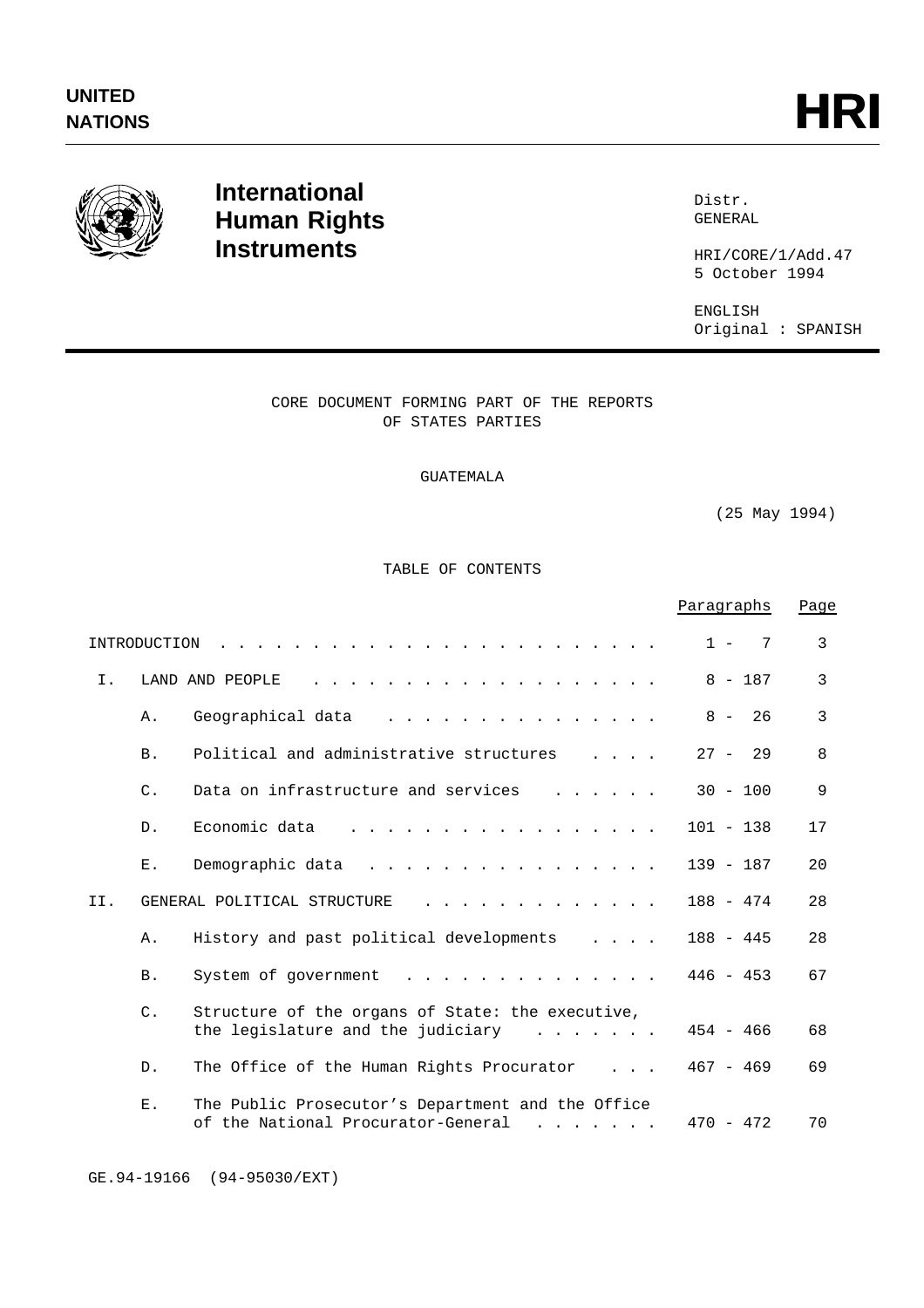# TABLE OF CONTENTS (continued)

|      |                 |                                                                                                                                                                                                                                                  | Paragraphs  | Page |
|------|-----------------|--------------------------------------------------------------------------------------------------------------------------------------------------------------------------------------------------------------------------------------------------|-------------|------|
| II.  |                 | (continued)                                                                                                                                                                                                                                      |             |      |
|      | $F$ .           | The Presidential Commission for Coordinating<br>Executive Policy in the Field of Human Rights                                                                                                                                                    | $473 - 474$ | 70   |
| III. |                 | GENERAL FRAMEWORK WITHIN WHICH HUMAN RIGHTS<br>ARE PROTECTED                                                                                                                                                                                     | $475 - 596$ | 71   |
|      | Α.              | Rights protected by the Constitution or by<br>a declaration of rights and provisions relating<br>to exceptions thereto<br><u>a serie de la carra de la carra de la carra de la carra de la carra de la carra de la carra de la carra de la c</u> | $475 - 505$ | 71   |
|      | B.              | Implementation of the principles of<br>international instruments                                                                                                                                                                                 | $506 - 508$ | 78   |
|      | $\mathcal{C}$ . | Judicial, administrative and other authorities<br>competent in matters relating to human rights                                                                                                                                                  | $509 - 549$ | 79   |
|      | D <sub>1</sub>  | Remedies available to individuals alleging<br>violations of any of their rights                                                                                                                                                                  | $550 - 596$ | 90   |
| TV.  |                 | INFORMATION AND PUBLICITY                                                                                                                                                                                                                        | $597 - 607$ | 96   |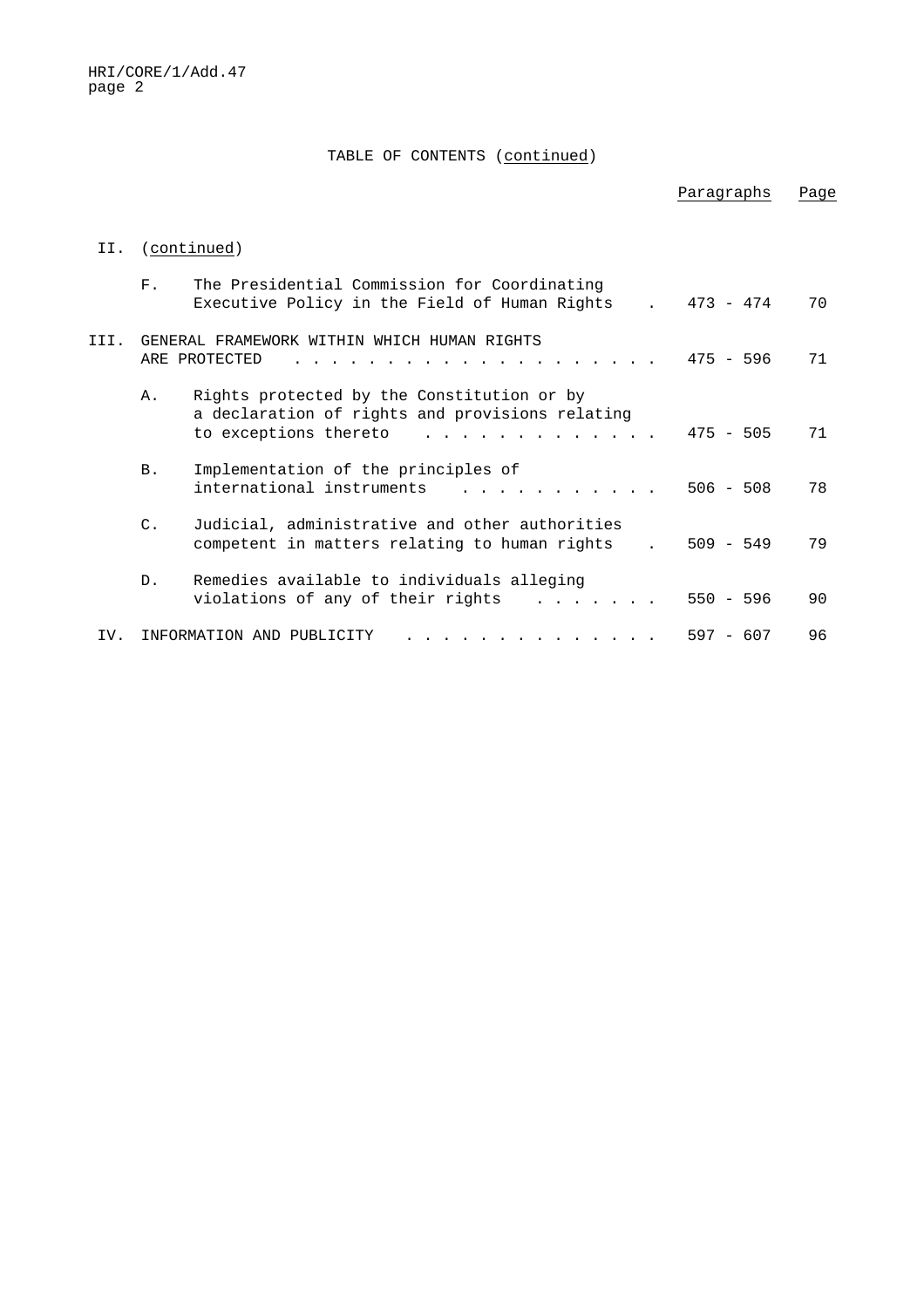#### INTRODUCTION

1. This report is submitted in response to the guidelines issued by the supervisory bodies established under the treaties, covenants and conventions on human rights. It is made up of chapters on the land and people, the general political structure, the general framework within which human rights are protected and information and publicity. Each chapter offers a brief informative overview of the most relevant elements within the State of Guatemala.

2. The data concerning the population must be viewed with appropriate reservations, since the sources consulted are not always up to date; in addition, some information is not available. Consequently for some items estimates have been made on the basis of data which is not always reliable.

3. The Government of Guatemala is aware of the lack of reliable sources of information, since the institutions concerned are processing data relating to 1992.

4. As regards the general political structure, a brief historical survey has been prepared covering the period running from before the arrival of the Spaniards up to the present day in order to provide a perspective permitting an understanding of the country's social, political and economic problems.

5. The section on the general framework within which human rights are protected compares international law with Guatemala's domestic legislation and shows that those rights are fully protected under the Constitution and general legislation.

6. On the subject of information and publicity, descriptions are provided of each of the individual measures in this field being taken within Guatemala in order to secure wider dissemination of information concerning knowledge of, respect for and enforcement of human rights.

7. With these considerations in mind the present report is submitted to the Commission on Human Rights.

I. LAND AND PEOPLE

# A. Geographical data

### 1. Location

8. The Republic of Guatemala is the northernmost of the countries of Central America. Its boundaries touch Mexico on the north and west, the Atlantic Ocean, the Caribbean Sea, Honduras and El Salvador on the east and the Pacific Ocean on the south. It has a total area of 108,889 sq. km and is located between latitude parallels 13° 44 and 18°30 N. and longitude meridians 87° 24 and 92° 14 W.

9. It has a land area of approximately 106,320 sq. km (equivalent to 10,639,000 ha). Lakes and rivers occupy approximately 2,569 sq. km (the equivalent of 250,060 ha).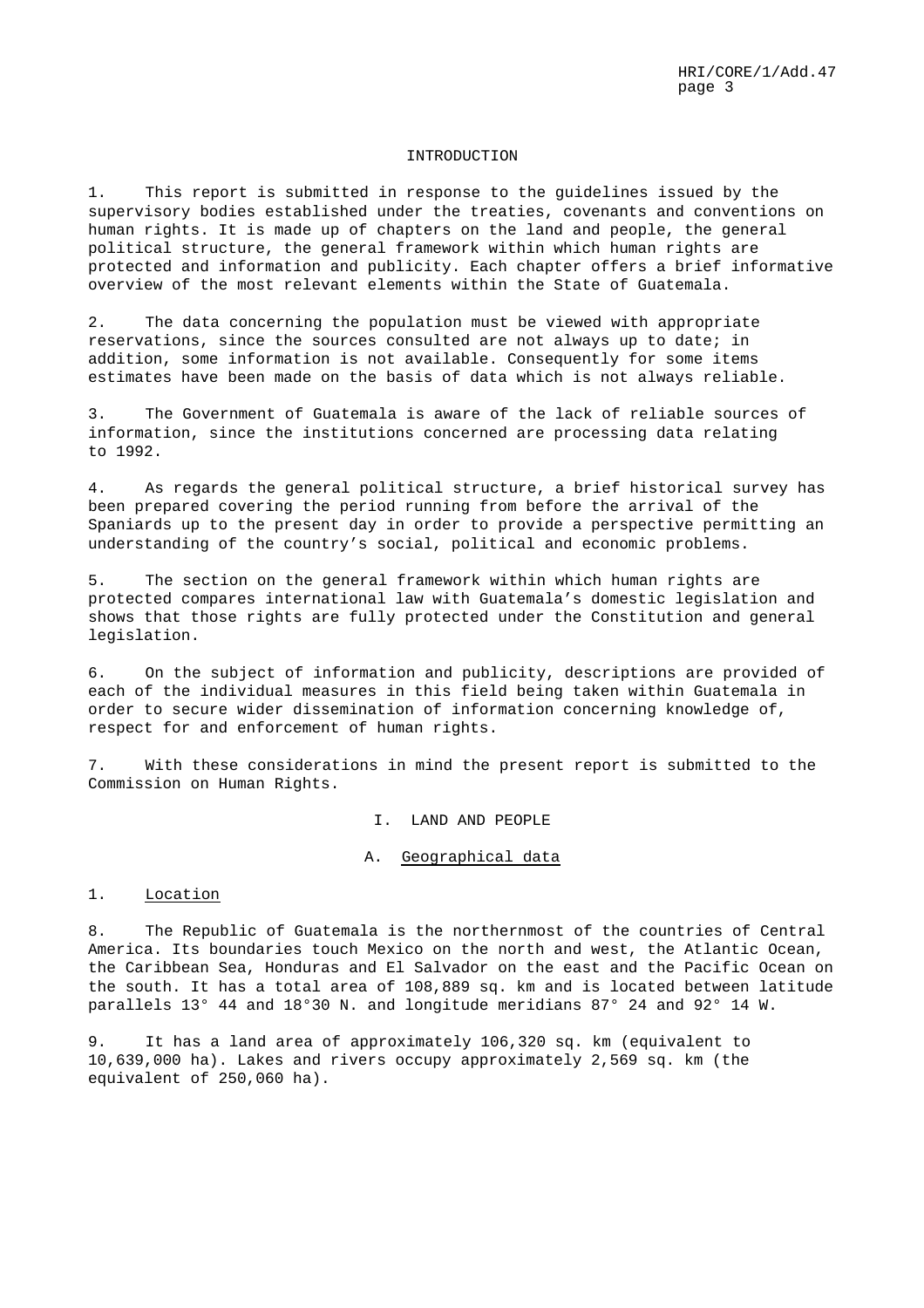#### 2. Climate

10. The climate in Guatemala varies from temperate to torrid and from humid to prehumid; but there are microclimatic variations.

11. The average temperature over the year varies between 28° C. in the coastal areas and 10° C. in the highlands. The maximum and minimum temperatures encountered in individual regions range from 42° C. to - 5° C.

12. The average annual rainfall over the country as a whole is 2,218 mm. In the altiplano it averages 1,600 mm annually. There are areas with an annual rainfall of as little as 500 mm and others in which as much as 6,000 mm is reported. The principal contributory factor to the rainfall is the meeting of two tropical systems; but tropical cyclones and cold fronts of Arctic origin also have an influence.

## 3. Hydrography

13. The Pacific coastal region has an area of approximately 23,380 sq. km. It is a band of territory almost parallel to the Pacific coast and extending from the peak of Niquihuil, on the Mexican frontier, to close to the mountain crest marking the meeting point of the frontiers of Guatemala, El Salvador and Honduras.

14. The region facing the Gulf of Mexico has an area of approximately 52,910 sq. km. Its boundary extends from the end of the Pacific coastal region to the altiplano of the department of Totonicapán; follows the crestline forming the boundaries of the catchment area of the Motagua river, which flows into the Atlantic; continues along the crestline forming the beginning of the basin of the Polochic river (which flows into Lake Izabal) and the Cahabón river; skirts the edges of the Sierra de Chamá (or Santa Cruz); and finally cuts across part of the department of El Petén and the territory of Belize.

15. The Caribbean coastal region has an area of approximately 32,610 sq. km. It consists of the basins of the rivers which flow into that sea.

16. There are over 300 lakes and lagoons in the country. The largest is Lake Izabal, with a surface area of approximately 590 sq. km. The largest river is the Usumacinta, with a reported average flow of 1,776 cu.m/sec. Other major rivers are the Motagua, with an average flow of 189 cu.m/sec, and the Cahabón, with an average flow of 166 cu.m/sec.

17. Usable underground water is found mainly in the Pacific coastal region, the volcanic valleys of the altiplano and the valleys of the principal rivers.

## 4. Forests

18. The inhabited (bioclimatic) areas have been classified, using the Holdridge method, in 14 major categories. These are:

- xerophytic subtropical;
- dry subtropical;
- wet temperate subtropical;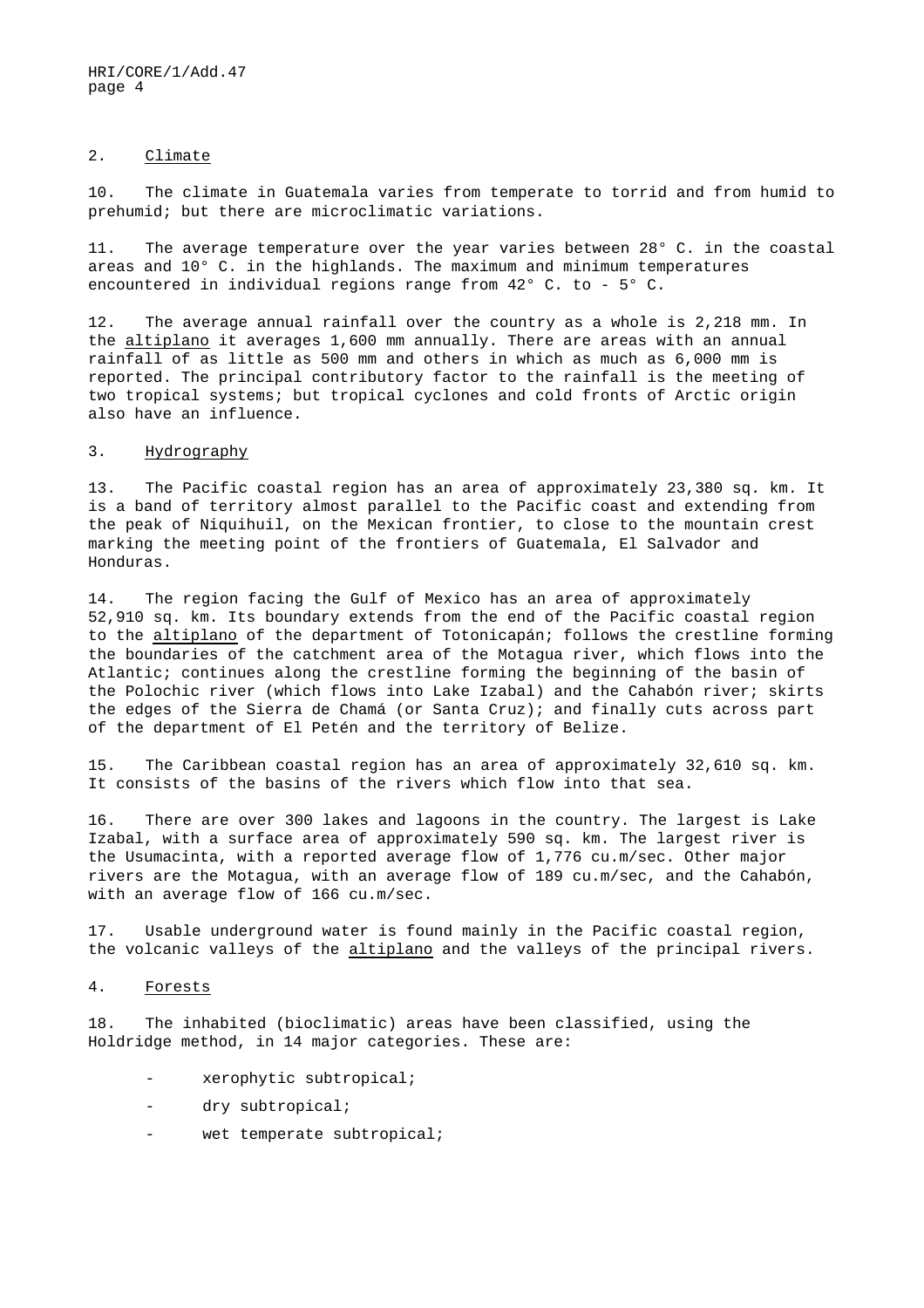- wet warm subtropical;
- very wet warm subtropical;
- very wet cold subtropical;
- wet hilly subtropical;
- rainy hilly;
- wet mountainous subtropical;
- very wet mountainous subtropical;
- dry hilly subtropical;
- rainy subtropical;
- very wet subtropical.

## 5. Structural geology of regions

19. Guatemala is located between two of the principal geological plates (or faults) in the Americas : the Caribbean plate and the Cocos plate in the Pacific ocean. This location makes Guatemala an area with a high level of seismic activity. Its surface regions are:

- (a) The Pacific coastal plain is a uniformly flat region lying between the coastline and the hilly area, rising to a height of 850 metres above sea level, consisting in particular of a series of closely interconnected alluvial valleys. Until some 40 years ago this region was one of thick and abundant forest. Today it is given over to intensive agriculture, stock-rearing and agro-industrial production, and mainly to the cultivation of agricultural produce for export. Typical of this region are the large areas of savanna and high water table levels and the mangrove forests in the coastal areas, where the animal wildlife generally has been decimated to such an extent that certain species have become extinct.
- (b) The volcanic chain is a strip of territory consisting of mountainous volcanic slopes. It begins at the contour line of 550 metres above sea level and reaches a height of 4,211 metres above sea level at the peak of Tajamulco volcano. It consists of two regions : a lower part, adjacent to the coastal area, and a higher part covered with cloud forest. Each of the volcanoes in the country has a specific flora and fauna which together form communities; some groups have adapted to the altitude to an extent which prevents them from expanding beyond the area of their particular volcanoes. In other words, each volcano is a bio-island the population of which cannot leave it. There are 33 volcanoes in Guatemala, all of them forming part of the chain which runs parallel to the Pacific. The volcanoes of over 3,000 metres in height include Tajamulco (4,220 m), Tacaná (4,092 m), Acatenango (3,935 m), Agua (3,766 m), Fuego (3,763 m), Santa María (3,700 m) and Atitlán (3,536 m).
- (c) The crystalline and sedimentary uplands form an extensive region made up of a mixture of mountain peaks and volcanic cones, plains and enclosed valleys. It comprises almost half of the country's land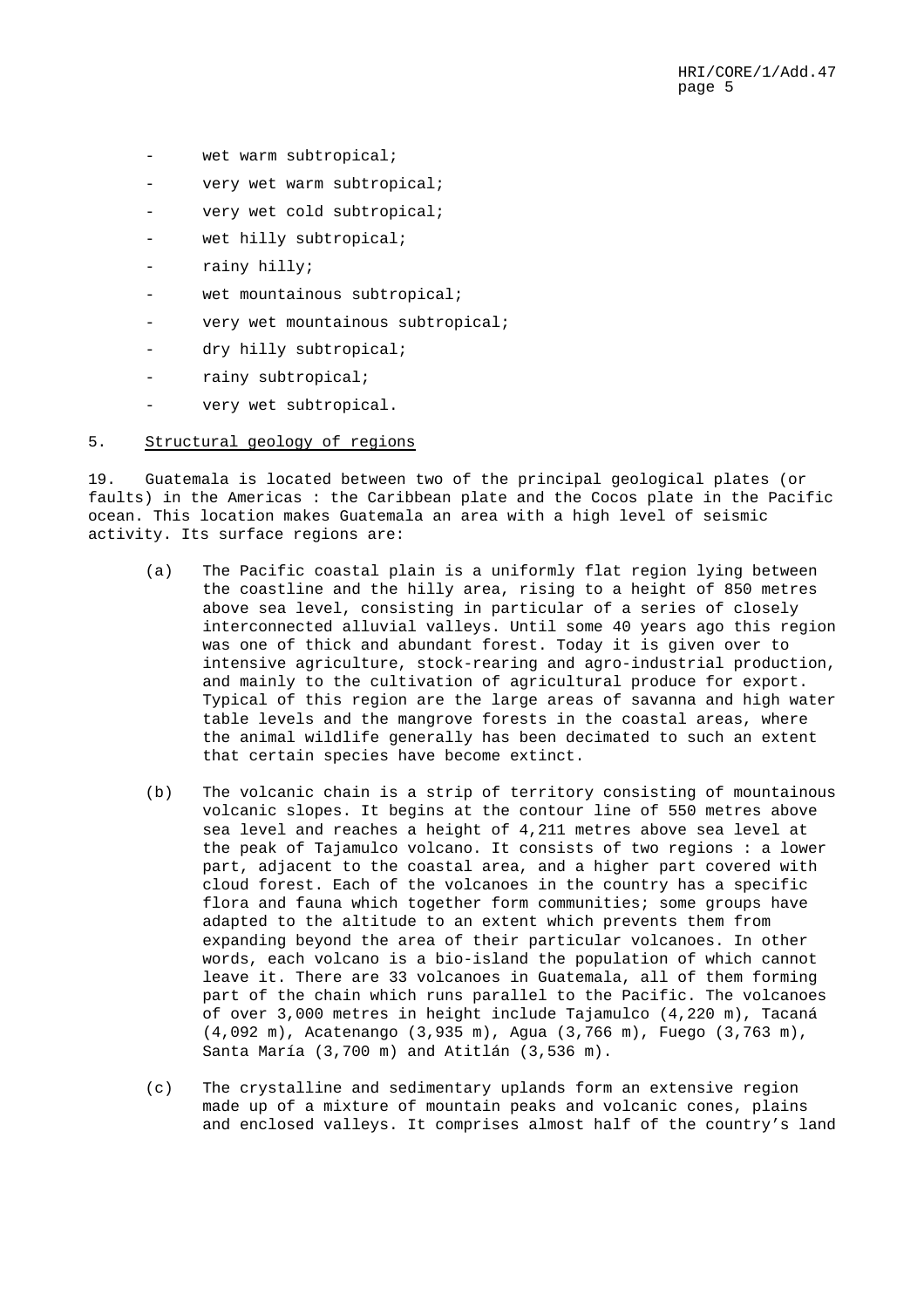area and extends from the crestline of the Pacific chain in the south to the foothills of the Los Cuchumatanes, Chamá and Las Minas mountain ranges in the north. The complexity of the relief of this region has had a decisive influence on the geographical distribution of the different forms of life, particularly as different combinations of winds, temperatures, rainfall and humidity exist in particular areas.

(d) The lowlands of El Petén form a large region extending northwards from the foothills of the Cuchutumanes system and the northerly limit of the uplands. They embrace the northern areas of the departments of Huehuetenango, El Quiché and Alta Verapaz and the department of El Petén. They include the lowlands along the Atlantic coastline and the catchment area comprising Lake Izabal, the Dulce river, the Polochic river delta and the lower part of the Motagua valley.

# 6. Terrain

20. According to the FAO/UNESCO system of soil classification there are 13 types of terrain in Guatemala. Seventy per cent of the land is suitable for forestry and 26% for intensive agricultural production. The most fertile terrains are used for the cultivation of agricultural produce for export and for stock-rearing.

21. Intensive agriculture is also engaged in to produce crops for domestic consumption; the principal crops are maize and kidney beans (frijoles). These are grown in areas in which the population density is highest, i.e., in the altiplano. In these areas the soil is deteriorating rapidly on account of slashand-burn cultivation methods and contamination through the use of agrochemicals to increase productivity; the vegetable topsoil is being lost, forestry production and water supplies are diminishing, the soil temperature is rising and components of the ecosystem and elements of biodiversity are being destroyed, affecting the quality of life of humans.

22. The classification of terrains in Guatemala is as follows:

- (a) First-quality arable land: approximately 9,456 sq. km. Most of this land is flat; slopes are of less than 4%. This land is for intensive agriculture and stock-rearing.
- (b) Second-quality arable land: approximately 8,532 sq. km. This consists of gently undulating plains with slopes of less than 8%. Intensive and highly intensive use.
- (c) Forest and multiple-use land: approximately 29,667 sq. km. Feasibility studies are needed to determine its true potential for agriculture, forestry and stock-rearing. No descriptive studies have been undertaken on these lands to obtain basic information.
- (d) Primarily forest land: approximately 46,996 sq. km. These lands are destined for forestry, although small areas within them could be adapted for agricultural purposes.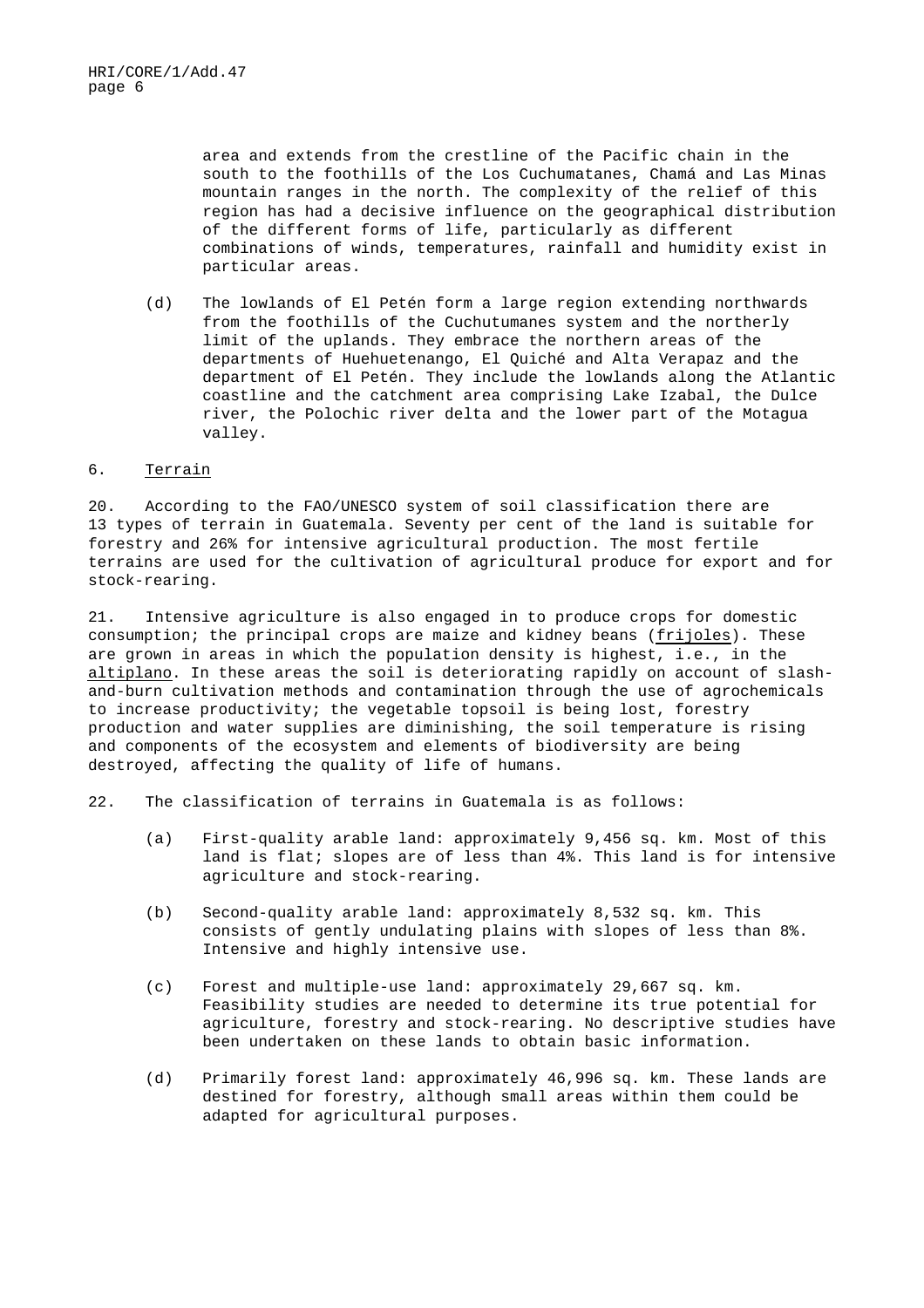- (e) Karst: approximately 18,259 sq. km., being part of these 46,996 sq. km. which fall within the category of primarily forest land. This is the most fragile ecosystem in Guatemala.
- (f) Land to be managed in the light of environmental conditions: approximately 10,818 sq. km. These lands are suitable mainly for the planting of deciduous trees, but there are small areas suitable for coniferous and mixed planting. The topography varies from intricate to highly intricate.
- (g) Wetlands and marshland: approximately 2,625 sq. km. If properly drained they could be used intensively; they are natural "cushion" zones.

## 7. Flora

23. Guatemala has a wide variety of types of geographical zones; this has permitted the development of an extremely varied flora. In addition to those which are indigenous to the area, there are a number of species which originally developed in Europe or the East.

24. There are many different types of ornamental and medicinal flowers; their number is estimated at approximately 10,000. The varieties indigenous to Guatemala include *flor de peña*, annatto, katurai, cuscuta, agave, broom, various varieties of palm, liana, snapdragons, monte de oro, campanula, flowering banana, guayacum, flowering cacao, mano de león, matilaguate, acamayo, matapalo, houndstooth, tronadora, flor de muerto and poinsettia.

25. Monja blanca is an orchid and is considered as the national flower. There is a great variety of orchids; 242 different varieties are to be found in the following departments: Alta Verapaz : 111 in Izabal; 110 in Huehuetenango; 116 in Guatemala City; 75 in Chimaltenango; 72 in Chiquimula and Zacapa; 72 in Quetzaltenango; 59 in San Marcos; 58 in Santa Rosa; 57 in El Petén; 47 in Sololá and 40 in the rest of the country.

#### 8. Fauna

26. As a result of the variety of climatic conditions in the country, a wide range of animal species are found. These include:

- (a) mammals: opossum, shrews, bats, pacas, coyote, mountain cat, badger, squirrel monkey, skunk, weasel, puma, ocelot, mountain lion, jaguar, deer, squirrel, marmot, mountain and water rats;
- (b) birds: these are found in the different regions as follows:
	- (i) In the Totonicapán highlands: ocellated turkey, reyezuelo hummingbird, mountain partridge, mountain starling, raven, woodland shara, robin, fishing hawk, savanna doves;
	- (ii) In the Caribbean lowlands: cobancho, common turkey, white hummingbird, harpy eagle, Yucatan shara, red parakeet, marsh cock, large partridge, scarlet macaw, Petén turkey, yellowheaded lory, jaulín collarejo, savanna doves;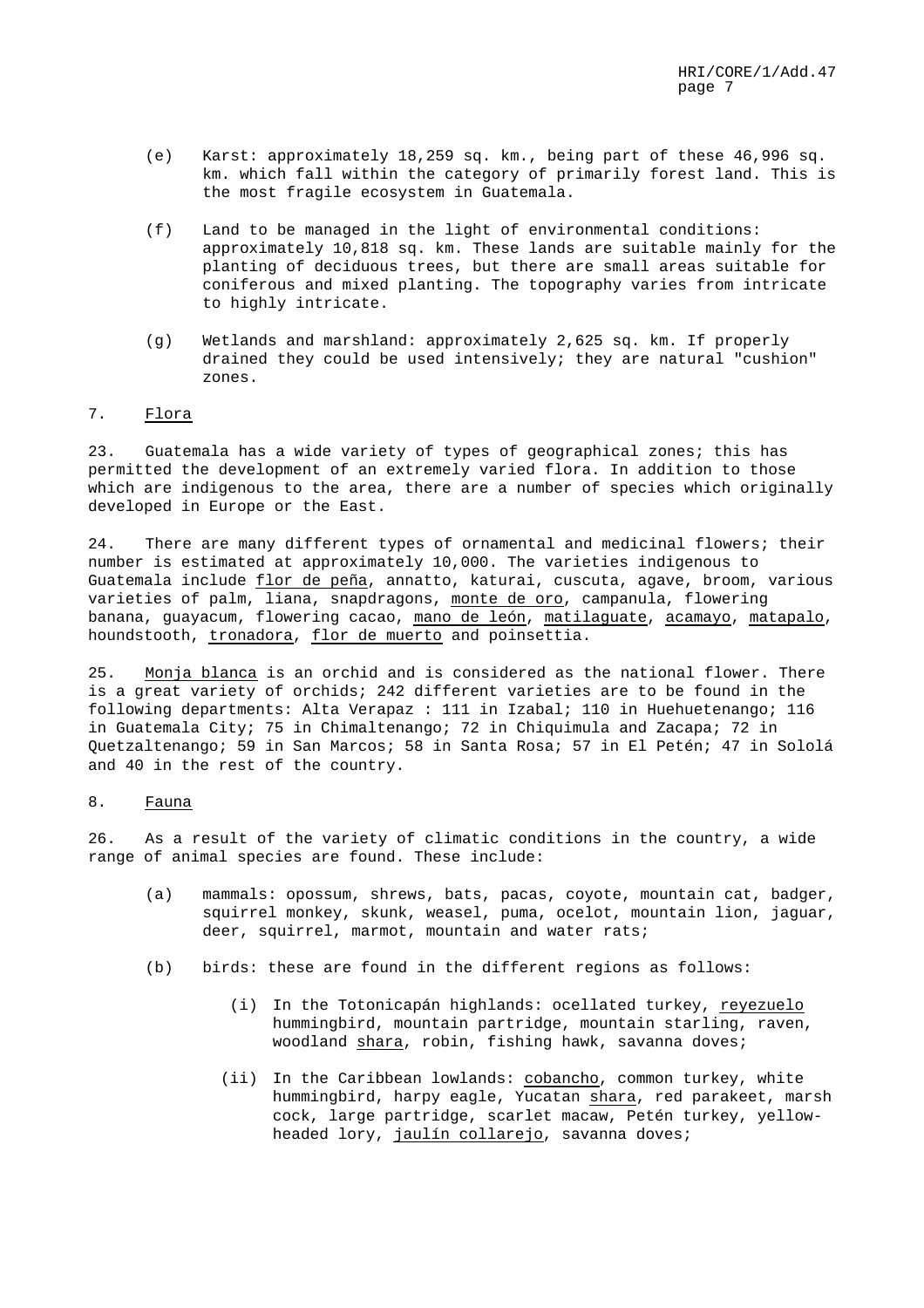- (iii) In the Pacific lowlands: red hummingbird, red parakeet, green virello, marsh cock, red-beaked dove, orange-crested partridge, magpie, chinchirrin, savanna dove, white-crested lory, torrejo de antifaz;
- (iv) In the arid zones: orange-crested partridge, jaulín collarejo, tolobajo, fishing hawk, red hummingbird, torrejo de antifaz.
- (c) Species in danger of extinction:
	- (i) Reptiles: cecilia, sea turtle, river and marsh crocodiles, cayman, iguana, scorpion, masacuata, sumbador, lizard, snakes such as coral snakes, emerald boa, rock snake, rattlesnake, puff adder;
	- (ii) Mammals: howler monkey, Central American coypu, mountain lion, manatee, ant-bear, dolphin, wild pig, wild boar;
	- (iii) Birds: Barbary duck, jabirú, harpy eagle, peregrine falcon, ocellated turkey, green guacamaya, hawk eagle, partridge, lory, budgerigar, tecolote and buho owls, barn owl, dove, sparrow, hummingbird.
		- B. Political and administrative structures

# 1. Departments and numbers of inhabitants

27. Guatemala is divided into 22 departments as follows:

|     | Department     | No. of inhabitants |
|-----|----------------|--------------------|
| 1.  | Guatemala City | 1,932,953          |
| 2.  | Alta Verapaz   | 538,772            |
| 3.  | Baja Verapaz   | 179,472            |
| 4.  | Izabal         | 179,427            |
| 5.  | Zacapa         | 102,672            |
| б.  | Chiquimula     | 169,697            |
| 7.  | El Progreso    | 124,672            |
| 8.  | Jutiapa        | 273,172            |
| 9.  | Jalapa         | 241,272            |
| 10. | Santa Rosa     | 254,272            |
| 11. | Sacatapéquez   | 224,772            |
| 12. | Escuintla      | 566,972            |
| 13. | Chimaltenango  | 168,972            |
| 14. | Quetzaltenango | 443,772            |
| 15. | San Marcos     | 623,772            |
| 16. | Totonicapán    | 282,672            |
| 17. | Sololá         | 235,272            |
| 18. | Retalhuleu     | 307,672            |
| 19. | Suchitipéquez  | 282,672            |
| 20. | Huehuetenango  | 652,272            |
| 21. | El Quiché      | 538,572            |
| 22. | El Petén       | 280,111            |
|     | Total          | 8,663,859          |
|     |                |                    |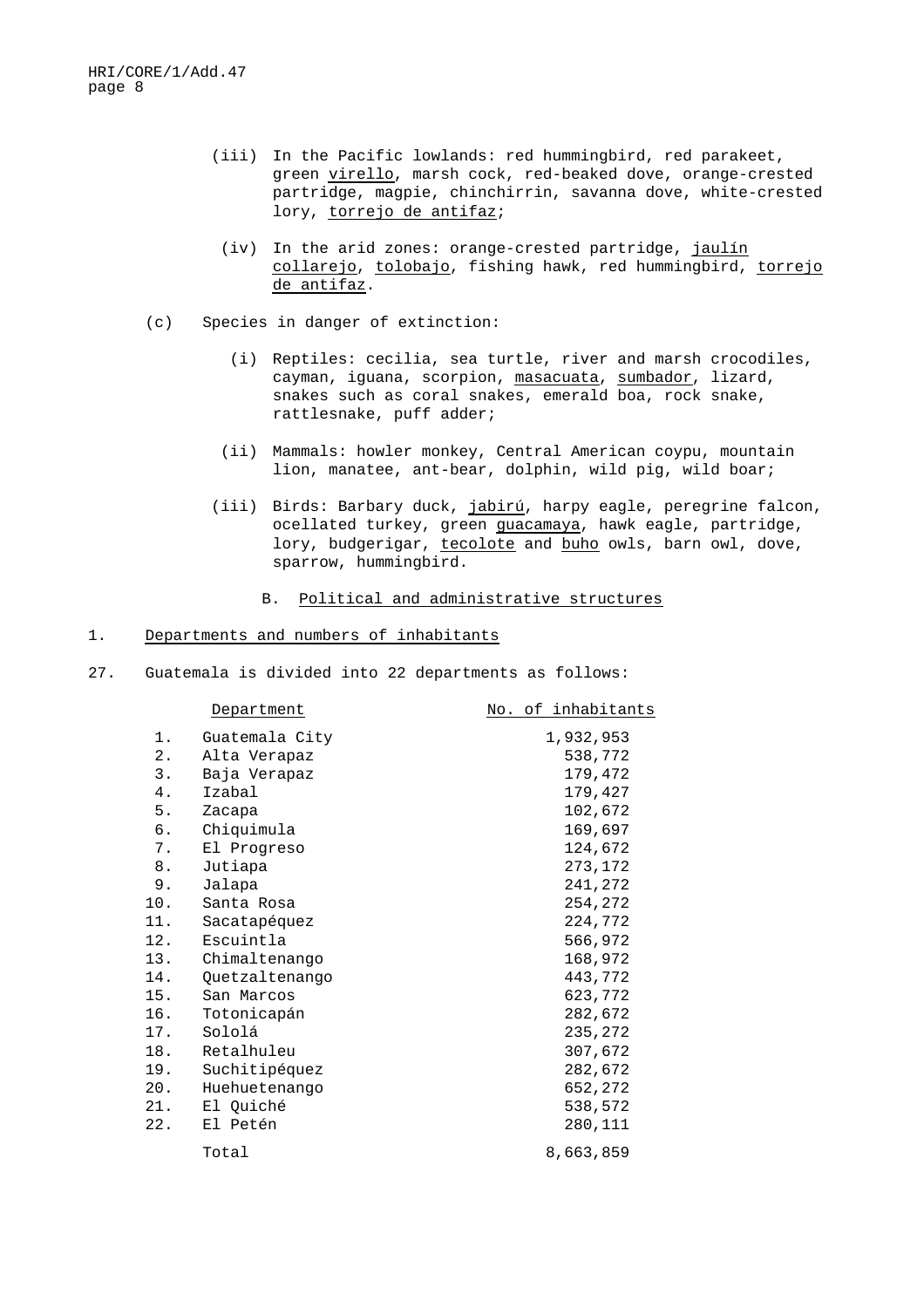## 2. Regional divisions

28. Article 3 of Congressional Decree No. 70-86 (Preliminary Regionalization Act) provides that "for the purposes of the administrative structuring of the territory and the functioning of the Regional Urban and Rural Development Councils, regions are hereby established, to be constituted preferably on a basis of interrelationships between urban centres and the development potential of the surrounding areas, as follows:

- I. Metropolitan region: to consist of the department of Guatemala City.
- II. Northern region: to consist of the departments of Alta and Baja Verapaz.
- III. North-eastern region: to consist of the departments of Izabal, El Progreso, Zacapa and Chiquimula.
	- IV. South-eastern region: to consist of the departments of Santa Rosa, Jutiapa and Jalapa.
	- V. Central region: to consist of the departments of Chimaltenango, Sacatapéquez and Escuintla.
- VI. South-western region: to consist of the departments of San Marcos, Quetzaltenango, Totonicapán, Sololá, Retalhuleu and Suchitipéquez.
- VII. North-western region: to consist of the departments of Huehuetenango and El Quiché.
- VIII. Petén region: to consist of the department of El Petén."

## 3. Municipalities

29. Administratively, the country is divided into 330 municipalities, which enjoy self-government and implement their own development plans, for which purposes they use their own resources and 8% of the national income and expenditure budget as provided for in the Political Constitution of the Republic.

## C. Data on infrastructure and services

# 1. Road and transport system

30. Their are approximately 12,238 linear km of roadways, of which 25% are paved roads, 42% all-weather unpaved roads and 33% unpaved roads usable only in dry weather.

31. The road network links Guatemala City with the rest of the country, and particularly with the departmental capitals, the principal ports and the most important frontier posts.

32. The regions with the lowest road network densities are regions II, III, VII and VIII; these are precisely the regions with the highest proportions of unpaved roads usable only in dry weather.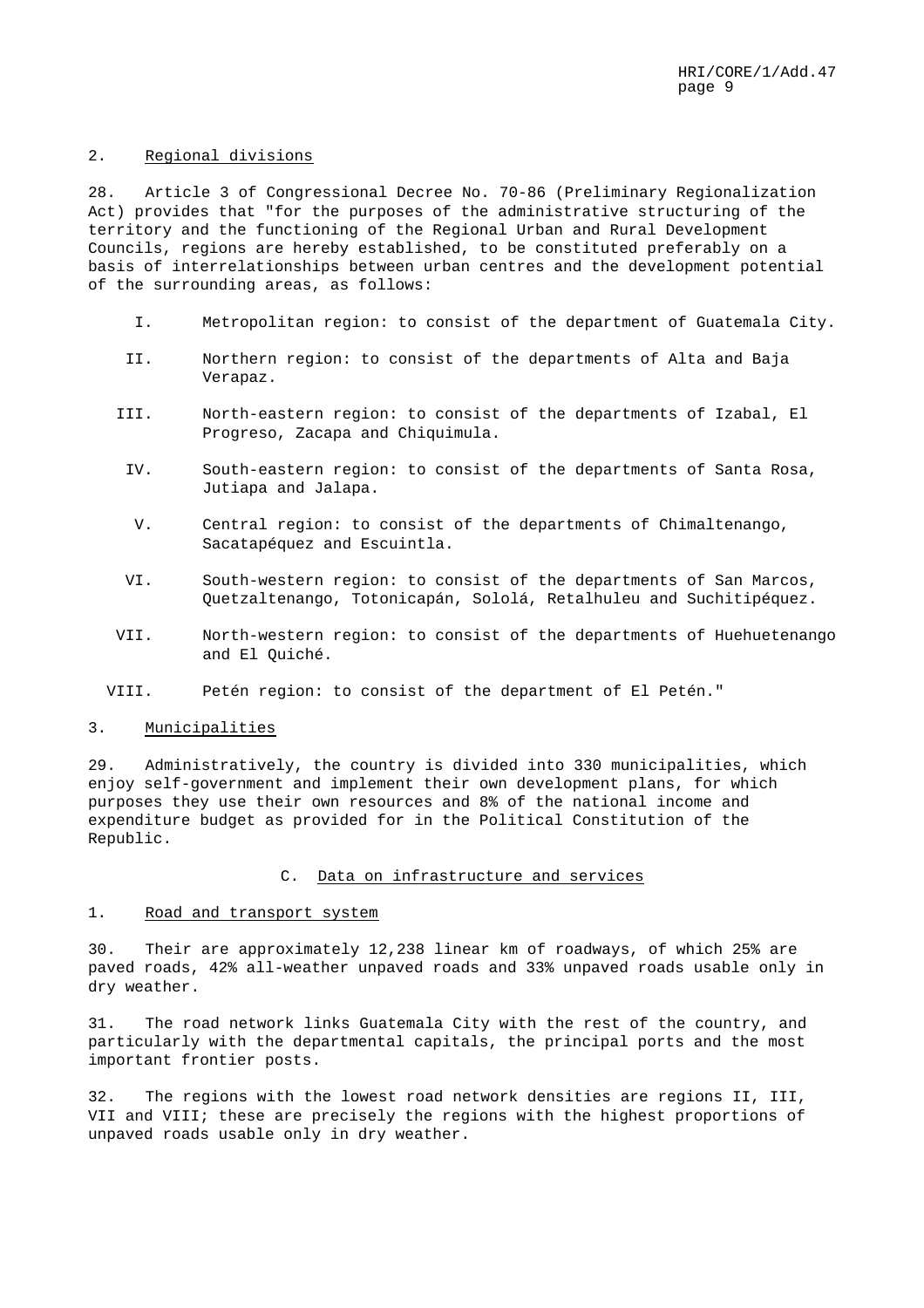33. The departments with the lowest road network densities (even of unpaved roads usable only in dry weather) are: El Petén, Izabal, Alta Verapaz, Huehuetenango, El Quiché and Baja Verapaz.

34. Passenger transport services are provided to a considerable degree by interurban buses, which also transport goods.

35. Transport services operate mainly to and from Guatemala City, and to a lesser degree to and from Quetzaltenango City. This explains why 60% of all public transport vehicles are concentrated in regions I and VI.

36. In 1987, there were 2,848 interurban buses in Guatemala, transporting 364,544 passengers every day (an average of 128 passengers per vehicle and per day).

37. Mixed transport modes constitute a transport network of considerable economic importance. Although they do not of themselves constitute an actual transportation system, they do carry a substantial proportion of goods transported as well as passengers.

38. On the national plane, lorries are the principal means of transport of goods.

39. Air transport consists of commercial, private and military services. Commercial air transport operates on an international basis directly with 20 companies and with 5 others through stopovers.

40. In 1989, 17,749 international flights into and out of La Aurora airport were recorded.

41. At the regional level the main component of traffic is tourist traffic, mainly on the Guatemala City - Tikal route (the principal destination being Santa Elena).

42. There is little private traffic; services are offered by small private aircraft. They cater for agro-industrial production areas or zones which, for ecological operating reasons or on account of accessibility problems, use small aircraft regularly to carry loads averaging 1,000 kg. Thus at the national level the areas principally served are the coastal areas in regions V and VI and parts of regions I, III, VII and VIII.

43. The military transport services participate in support activities for local peasant production in some areas which are difficult of access, principally in regions II, VII and VIII.

44. There are two international airports in the country: the most important (La Aurora) is at Guatemala City, and the other is at San Benito, Petén (region VIII). Both are mixed (civil and military).

45. The lesser aerodromes are concentrated for the most part in region VI (34% of all airstrips) and mainly in the departments of Escuintla, Retalhuleu, Suchitipéquez, San Marcos, Izabal, Quiché and Poptún (Petén). Four of them are for military use only.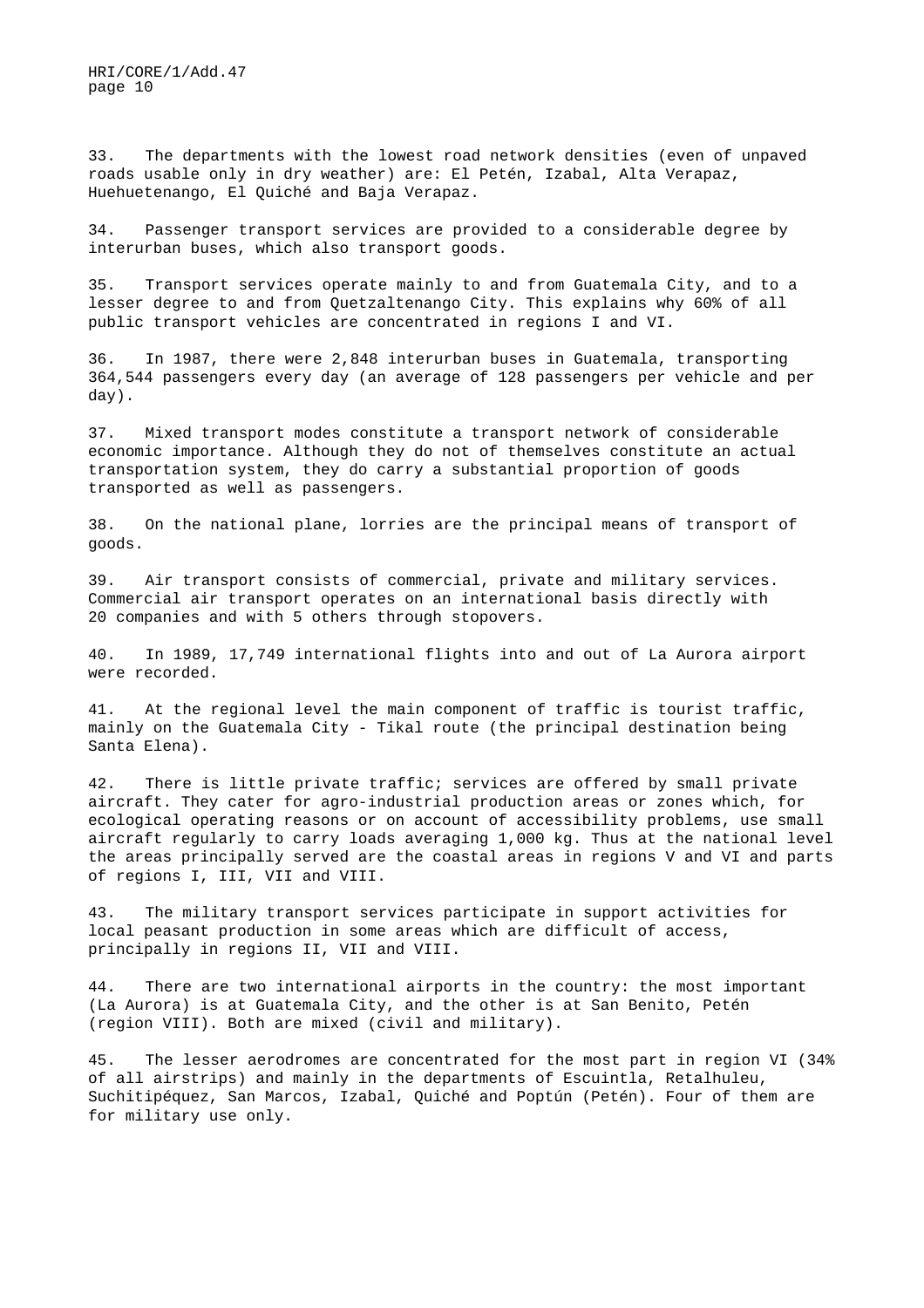#### 2. Railways and rail transport

46. Rail transport is an alternative mode for passengers and for the transport of heavy, non-perishable goods.

47. The railway network consists of four lines, three of which are operational: (1) Guatemala City - Puerto Barrios, which serves regions I and III and carries the greatest volume of goods (principally bananas); (2) Escuintla - Tecún Umán, which serves regions V and VI; it carries an average volume of goods, mainly coffee and sugar; and (3) Guatemala City - San José, which serves regions I and V.

48. The technology base is diesel traction, and the tracks are narrow-gauge. In 1987 the rail network transported 700,000 metric tons of goods, but in 1988 it transported only 425,000 tons - 275,000 tons less. Of these totals, 16% consisted of bananas, 25% other export products, 29% imported products, 27% domestically-produced goods in local transport and 3% parcel post.

## 3. Seaports and water transport routes

49. Guatemala currently has an operating capacity of 8.7 million metric tons at its seaports.

50. On the Atlantic seaboard, serving region III, there are two ports - Santo Tomás de Castilla and Puerto Barrios, which between them possess 42.5% of the country's total capacity and in 1988 handled 75% of all the country's port traffic. On the Pacific coast, serving region V, there are three seaports - San José, Quetzal and Champerico, with respectively 11.5%, 34.0% and 11.5% of the country's port traffic capacity.

# 4. Transport by water

51. In Guatemala the principal rivers and lakes are used for local and regional transportation of goods and passengers. The principal inland waterways used are: the Usumacinta (region VIII), the Sarstún (region III), the Polochic (regions II and III), the Motagua (regions I, II and III), the Dulce (region III) and the Chiquimulilla canal (regions IV and V). The principal lake transport routes are on lakes Flores (region VIII), Izabal (region III) and Atitlán (region VI).

## 5. Electric power supplies

52. The electricity-generating capacity of the country is 59% hydro-electric, 22% from gas turbines and 15% from steam power.

53. Electricity generation is distributed by region as follows: 35.9% in region V, 34.0% in region II and 14% each in regions I and VI.

54. The largest producer of electricity is the department of Alta Verapaz, which generates 29% of national consumption and 57.3% of the country's hydroelectric power, followed by Santa Rosa (14% of national consumption and 23.5% of the country's hydroelectric power) and Escuintla (12.8% of national production and the greatest diversity of sources of power, including in particular 64.3% of gas turbine generation).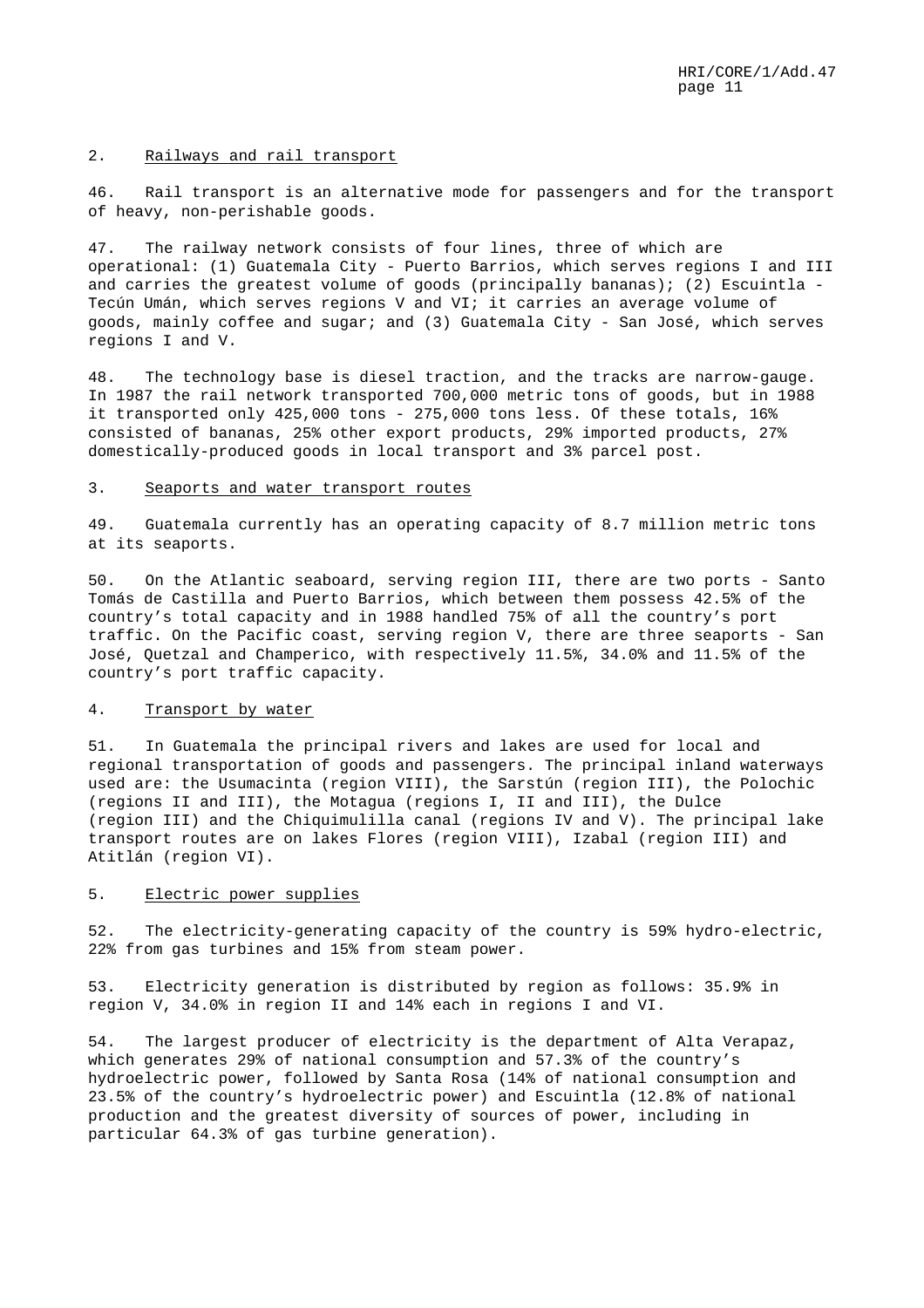55. The transmission networks centre mainly on region I, part of region VI and the departmental capitals.

56. Region I has the highest consumption, followed by regions V, III and VI in that order.

57. There are manifest supply shortages, especially in region VII, where only 4.7% of population centres are connected to the electricity supply network; and region II, where only 7.3% of the population centres in Alta Verapaz and 7.5% of those in Baja Verapaz are supplied. This situation is all the more striking as this region is the country's largest producer of electric power.

58. The National Electrification Institute has plans to extend the network and to facilitate access by means of transformer substations and through the national grid.

59. Total electricity consumption in the country, according to data for 1986, is 1,493,198,4 thousand kW. Consumption by the industrial sector amounts to 528,660,3 thousand kW (35.4% of the total) and domestic consumption to 456,443.1 thousand kW. The latter figure reflects the fact that only 18% of households in the country receive electricity supplies.

60. The energy generation potential of the country depends on the flow of the watercourses in each region.

#### 6. Water supplies, irrigation, sewerage

61. As a rule, the administrative centre of each municipal area and each of the principal population centres in the country has at least one aqueduct. In most cases these are managed by the municipal authorities concerned, but there are a few in private hands. However, with a few exceptions all of them are poorly operated and maintained, with the result that levels of water wastage are high.

62. It is estimated that 848,178 dwellings are not connected to the water mains; in other words, 67.34% of the country's population do not have water supplies in their homes.

63. According to data for 1986, 126,782 ha of land are under irrigation throughout the country. Privately-owned systems cover 34,417 ha. Irrigation takes place mainly in regions III (principally in Zacapa), IV (in Jutiapa) and VI (Quetzaltenango).

64. The density of the drainage network in the population centres is lower than that for water supplies. The great majority of drains empty directly into natural water catchment areas without previous treatment of the drainage, with ensuing water contamination.

65. Sewerage exists only in urban areas, and only 15.78% of dwellings have sewerage facilities. In rural areas and in other urban households the majority use cesspools or earth latrines. However, it occasionally happens that, even where a sewerage network has been installed, dwellings situated in the area covered by it have not been connected to it.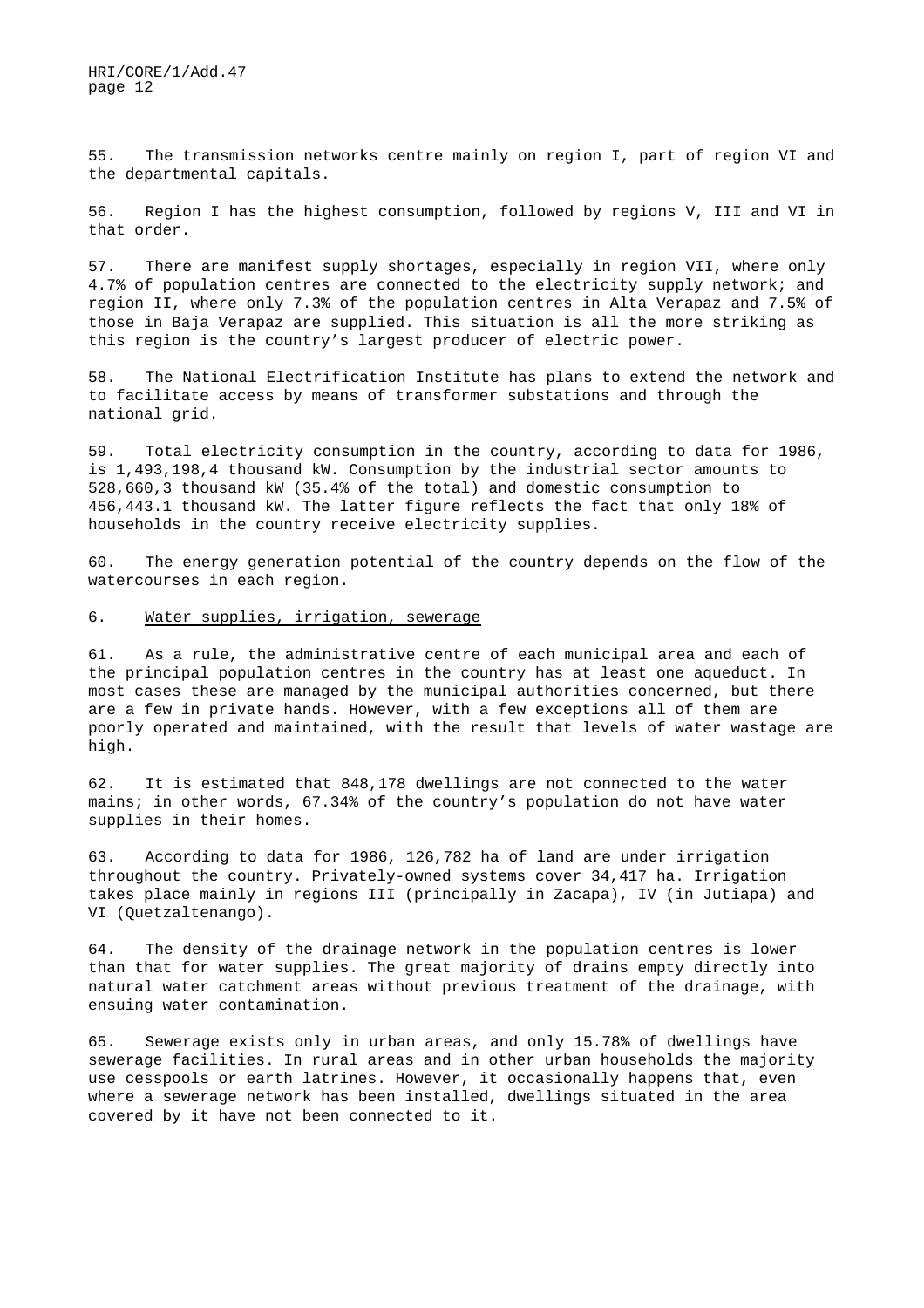# 7. Telephone, television, radio, postal and telegraph infrastructures and services

66. The majority of the lines in the telephone system are concentrated in region I. Out of the 131,867 lines installed in 1987 in the country as a whole, 82.82% were in the metropolitan region (mainly in Guatemala City itself). Thus most of the developments have fewer than 2,500 lines.

67. The Guatemala Telecommunications Company (GUATEL) has 61 buildings for offices and plant; these also provide operator-assisted telephone services and payphones and community telephones. These buildings are concentrated principally in region VI (17 agencies), region III (13), region V (11) and region I (8). The current telephone technology is being replaced by the digital system.

68. The Government of Guatemala, through GUATEL, is a member of the International Telecommunication Union. International communications are effected through the INTERSALT satellite. GUATEL owns two land-based stations for communication via satellite.

69. Thanks to the international satellites the population is able to use parabolic aerials to receive signals from stations in other countries (both commercial and pay stations). There are also individual firms supplying services of this kind to the urban population. The government supervises this process to ensure compliance with the international regulations on the subject.

70. There are five VHF and four UHF television stations in the country. One of them is governmental.

71. There are 82 FM and AM radio transmitters in the metropolitan area. One of them is national. In the rest of the country there are 70 FM or AM transmitters. Three of them - located in the departments of Quetzaltenango, Totonicapán and El Petén - are national.

72. The Directorate-General for Posts and Telegraphs, which forms part of the Ministry of Communications, Transport and Public Works, has postal and telegraph offices in the administrative centres of a large number of municipal areas.

73. The postal service has a nation-wide average of 1.26 postman and 0.97 letter-box per 10,000 inhabitants. Region I is the best served (with 3.43 postmen per 10,000 inhabitants) and region VII the worst (0.44 postman). The national average for postboxes is 9.50 per 10,000 inhabitants; but the actual density ranges from 29 per 10,000 in region I to 0.67 in region IV.

74. Postal traffic is concentrated in region I, which is the region of origin of 60% of all traffic and the destination of 62%. The maximum density of telegraphic traffic is found in region VI, from which 22% of all telegrams emanate and which receives 29%.

75. There are four daily newspapers appearing in the morning - El Gráfico, Prensa Libre, La República and Siglo Veintiuno - and one evening paper (La Hora). There is an official journal (Diario de Centroamerica) which is published daily.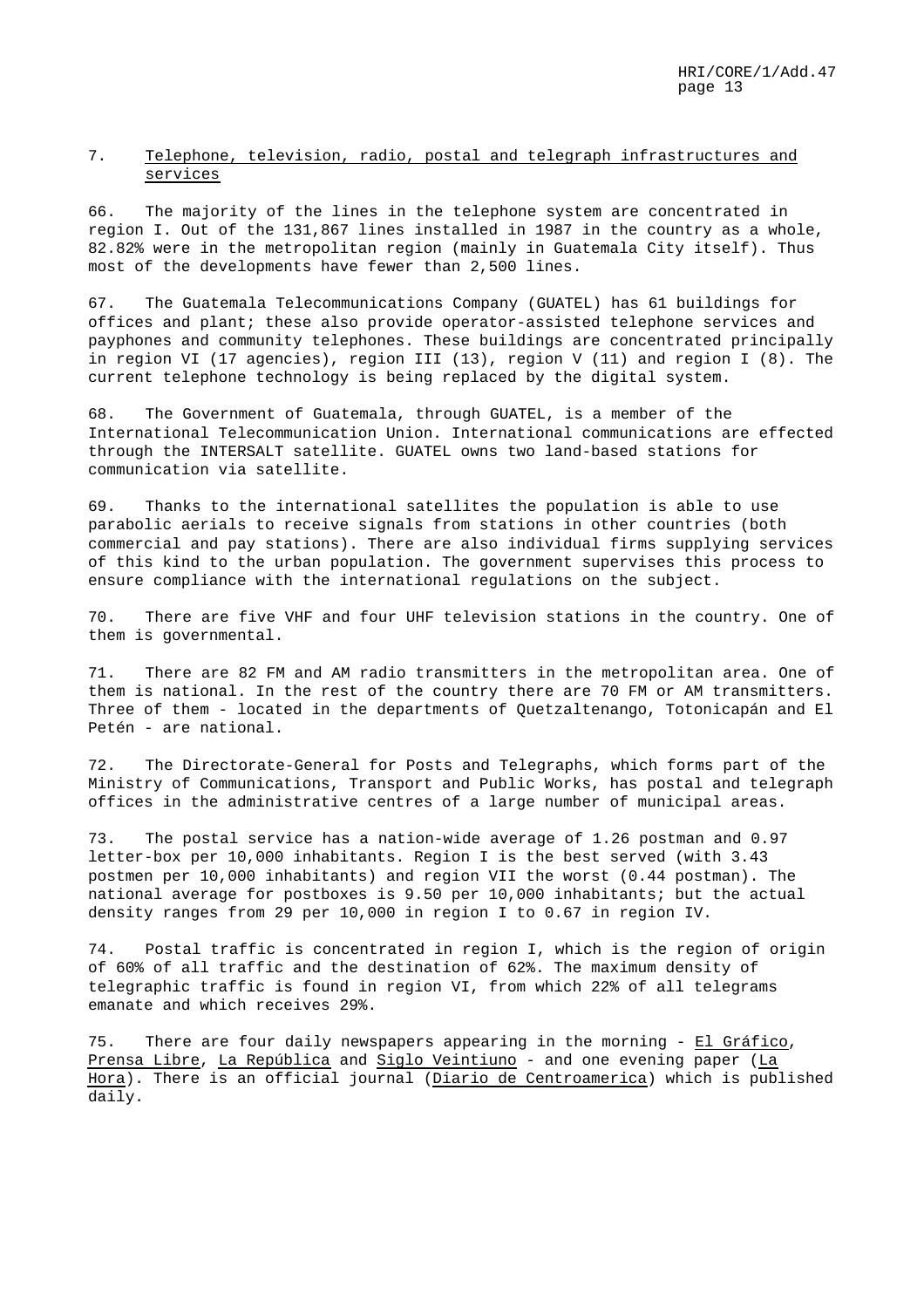76. There are several magazines : Crítica, Crónica, Contacto deportivo, Polémica, Adonde Guatemala, Tinamit.

77. Six of the principal radio news bulletins are transmitted in the mornings, at midday and in the evenings. The television systems transmit five local news bulletins and an additional one by cable.

### 8. The banking system

78. The country's banking system is made up of national and private banks. There is also a wide-ranging network of financial institutions. The system is regulated by Congressional Decree No. 315, which lays down the respective rights and obligations of banks and customers arising from credit and financial transactions. The banks themselves may be commercial, mortgage-orientated, fiduciary or mixed. Thus most banks belong to the private sector; a smaller number of them are subject to a measure of State intervention.

79. The Banking Supervisory Authority is the body responsible for supervision and control of the banking system generally. It supervises and inspects banks, credit institutions, financial establishments, insurance bond companies and other institutions falling within the scope of the relevant legislation. The Monetary Board is responsible for determining the country's monetary and exchange rate policy and for ensuring the stability of and strengthening national savings.

80. The Bank of Guatemala is the financial agency of the State and as such regulates the national economy.

81. Under constitutional reforms designed to safeguard the monetary stability and the creditworthiness of the nation, the Monetary Board is debarred from authorizing the Bank of Guatemala to grant, directly or indirectly, any advance, guarantee or endorsement of a commitment to the State or its decentralized or autonomous agencies or to any private non-banking entity.

82. The national banks are: Banco de Guatemala, Crédito Hipotecario nacional, Banco Nacional de la Vivienda, Banco Nacional de Desarrollo Agrícola, Banco de los Trabajadores.

83. The private banks are: Banco Granai y Townson S.A., Banco Industrial S.A., Banco del Café S.A., Banco del Ejército S.A., Banco de Occidente S.A., Banco Inmobiliario S.A., Banco Agrícola Mercantil S.A., Lloyds Bank plc (Guatemala branch), Banco Uno S.A., Banco del Agro S.A., Banco Internacional S.A., Banco Metropolitano S.A., Banco de la Construcción S.A., Banco Promotor S.A., Citibank S.A. (Guatemala branch), Banco Reformador S.A., Multibanco S.A., Banco Corporativo S.A., Banco Empresarial S.A., Banco del Nororiente S.A., Banco de Comercio S.A., Primer Banco de Ahorro y Préstamo para la Vivienda Familiar S.A., Banco de la República S.A., Banco de Exportación S.A., Banco del Quetzal S.A., Banco Continental.

84. The financial institutions are: Financiera Industrial y Agropecuaria S.A., Financiera Guatemalteca S.A., Financiera Industrial S.A., Financiera de Inversión S.A., Financiera del País S.A., Financiera de Occidente S.A., Financiera de Capitales S.A., Financiera Metropolitana S.A., Corporación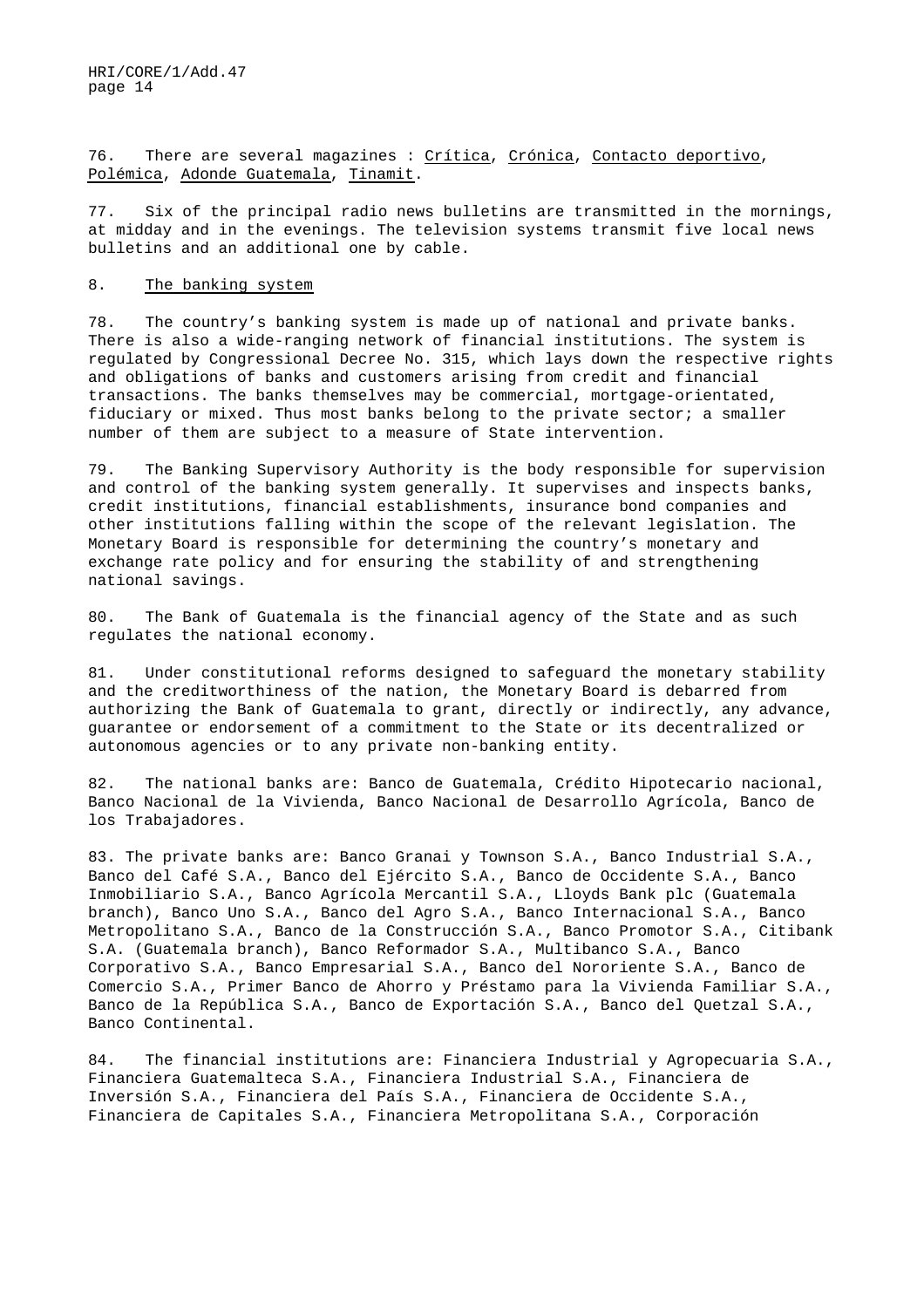Latinoamericana de Servicios Financieros S.A., Financiera Reforma S.A. There are other institutions awaiting authorization and/or about to begin operations.

85. The deposit takers are: Almacenadora Guatemalteca S.A., Compañia Almacenadora S.A., Almacenadora de Occidente S.A., Almacenes de Depósito de El Crédito Hipotecario Nacional, Almacenes Generales S.A., Almacenadora des Norte S.A., Almacenes y Servicios S.A., Almacenadora del País S.A., Almacenadora de Inversión S.A., Almacenadora Internacional S.A., Centroamericana de Almacenes S.A.

86. The insurance companies are: Seguros de Occidente S.A., Seguridad de Centroamérica S.A., Empresa Guatemalteca CIGNA de Seguros S.A., Seguros Panamericana S.A., Compañía de Seguros Generales Granai y Townson S.A., La Alianza, Aseguradora General S.A., Seguros Universales S.A., Aseguradora Guatemalteca S.A., Departamento de Seguros y Previsión de El Crédito Hipotecario Nacional, Comercial Aseguradora Suizo Americana S.A., Seguros El Roble S.A., Aseguradora La Ceiba S.A.

87. The bonding companies are: Afianzadora Granai y Townson S.A., Fianzas El Roble S.A., Departamento de Fianzas de El Crédito Hipotecario Nacional, Comercial Afianzadora S.A., Fianzas Universales S.A., La Seguridad de Centroamérica S.A., Compañía de Fianzas S.A., Afianzadora Central S.A., Fianzas de Occidente S.A., Afianzadora General S.A., Afianzadora Guatemalteca S.A., Unión Central de Pilotos Automovilistas.

88. There are other credit and financial institutions, namely Instituto de Fomento de Hipotecas Aseguradas (FHA), Departamento de Monte de Piedad de El Crédito Hipotecario Nacional, Casa de Cambio CEI, Servicios Internacionales, Casa de Cambio FOREX S.A., SAQS Casa de cambio, MONEX Casa de Cambio.

# 9. Health installations and services

89. The Ministry of Public Health and Social Assistance has 785 health centres located throughout the country, while the Social Security Institute has 6 health centres and 16 first-aid posts. At the secondary level there are 220 health centres under the Ministry of Public Health - 32 of type A, with 20-30 beds, and the rest of type B, without in-patient facilities. The Social Security Institute has 35 consultation centres. At the tertiary level there are 35 hospitals under the Ministry of Public Health (7 of them specialized hospitals) with a total of 8,726 beds. The Social Security Institute has 27 hospitals with 2,237 beds. In the private sector there are 83 hospitals with a total of 2,434 beds and between 5,000 and 6,000 doctors practising.

90. Nationwide there are 7.2 doctors, and 1.2 hospital beds, per 1,000 inhabitants. There is an overall deficit of 609 doctors and 4,549 beds.

#### 10. Educational installations and services

91. At the bilingual pre-primary level there are 1,992 schools with 2,341 classrooms. At the nursery pre-primary level there are 750 establishments with 1,541 classrooms. The primary education sector is the one with the largest numbers of establishments - 7,996, with 30,069 classrooms. At the basic comprehensive (básico y diversificado) level there are 583 establishments with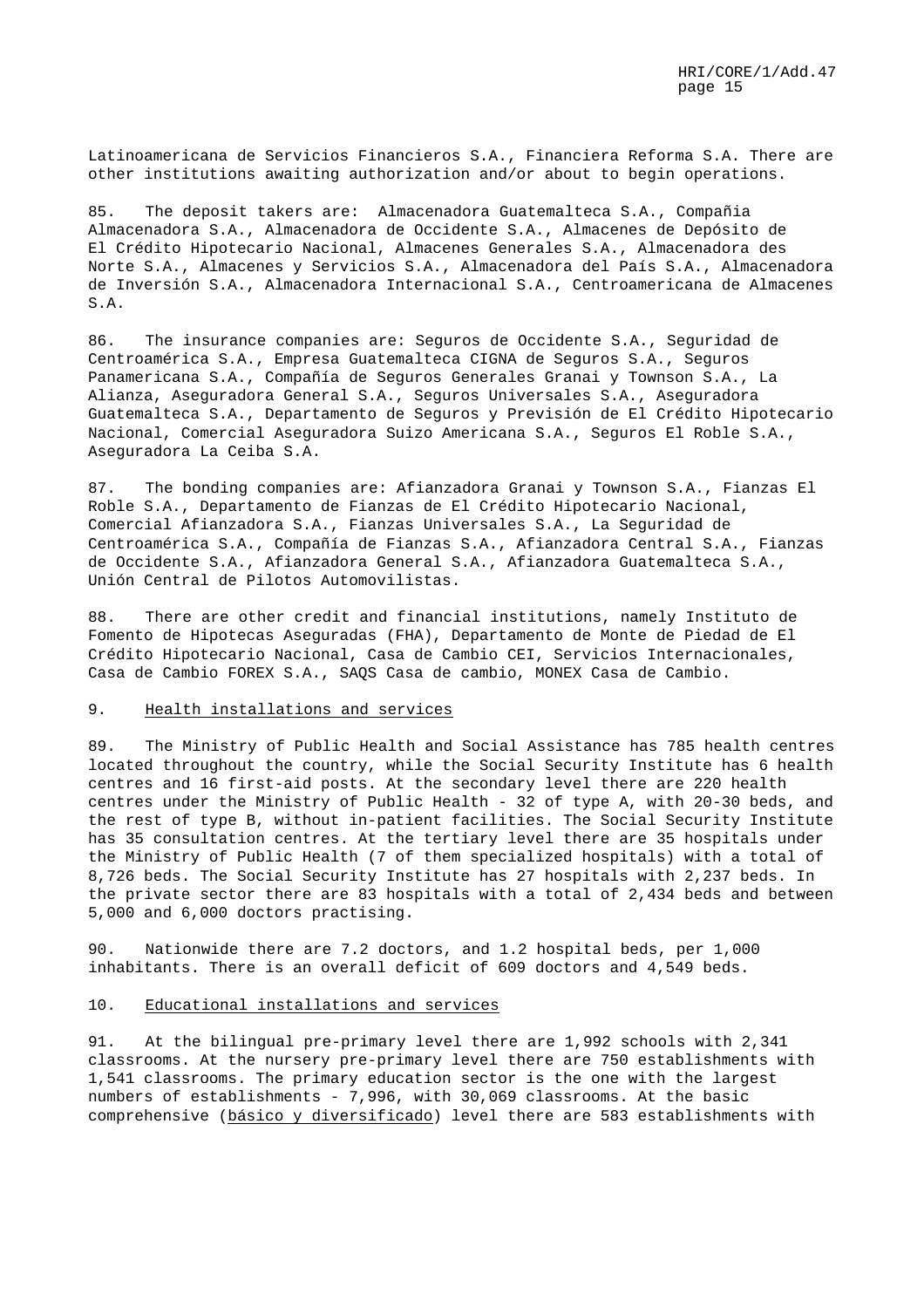3,843 classrooms and at the comprehensive (diversificado) level there are 115 establishments with 1,016 classrooms.

92. In the bilingual pre-primary system there are 262 establishments with 270 classrooms. At the nursery pre-primary level there are 1,039 establishments with 2,919 classrooms. In the primary sector there are 2,092 establishments, with 8,406 classrooms. At the basic level there are 946 establishments with 5,335 classrooms and at the comprehensive level there are 664 establishments with 4,176 classrooms.

93. There are 5 universities (one State and four private) with a total of 85,000 students. Seventy-five per cent of all the students are at the National University. Each of the universities has its own campus.

## 11. Recreational and cultural installations and services

94. There is a national theatre in the capital with seating for 1,200 persons which can present artistic performances of any kind. There are also five small theatres and one open-air theatre within the Miguel Angel Asturias cultural centre. There also theatres in the departments; the largest are those in Totonicapán and Quetzaltenango.

95. As regards recreation, there are football grounds in all the departments, at which national and local competitions take place. In Guatemala City there is the Mateo Flores stadium with seating for 40,000 persons. This stadium forms part of a sorts complex which is equipped for practically all official sports practised on an international basis.

96. In the departments the basic and comprehensive schools have sports facilities which can be used by the general public.

97. In the administrative centres of the municipal areas there are parks for rest and recreation and children's playgrounds as well as areas and installations for sports activities. For more active recreational activities there are multi-purpose halls, and sometimes libraries as well. However, in rural areas these services are not available in sufficient quantities, or else they are poorly located.

#### 12. Housing

98. At the national level there is an estimated shortage of 790,700 housing units. This shortage relates primarily to quality and ownership considerations, since the people of the country are housed in informal and formal units often inhabited by several family groups living together.

99. The shortage is increasing every year on account of population growth. This implies that, in order just to keep the growth of the shortage at zero level, at least 42,800 housing units would have to be built every year. In practice this need is met in the majority of cases by informal housing construction, as construction of formal and State housing is limited.

100. It should be mentioned that construction of formal housing is concentrated in region I and, to a much lesser degree, in regions III, V and VI.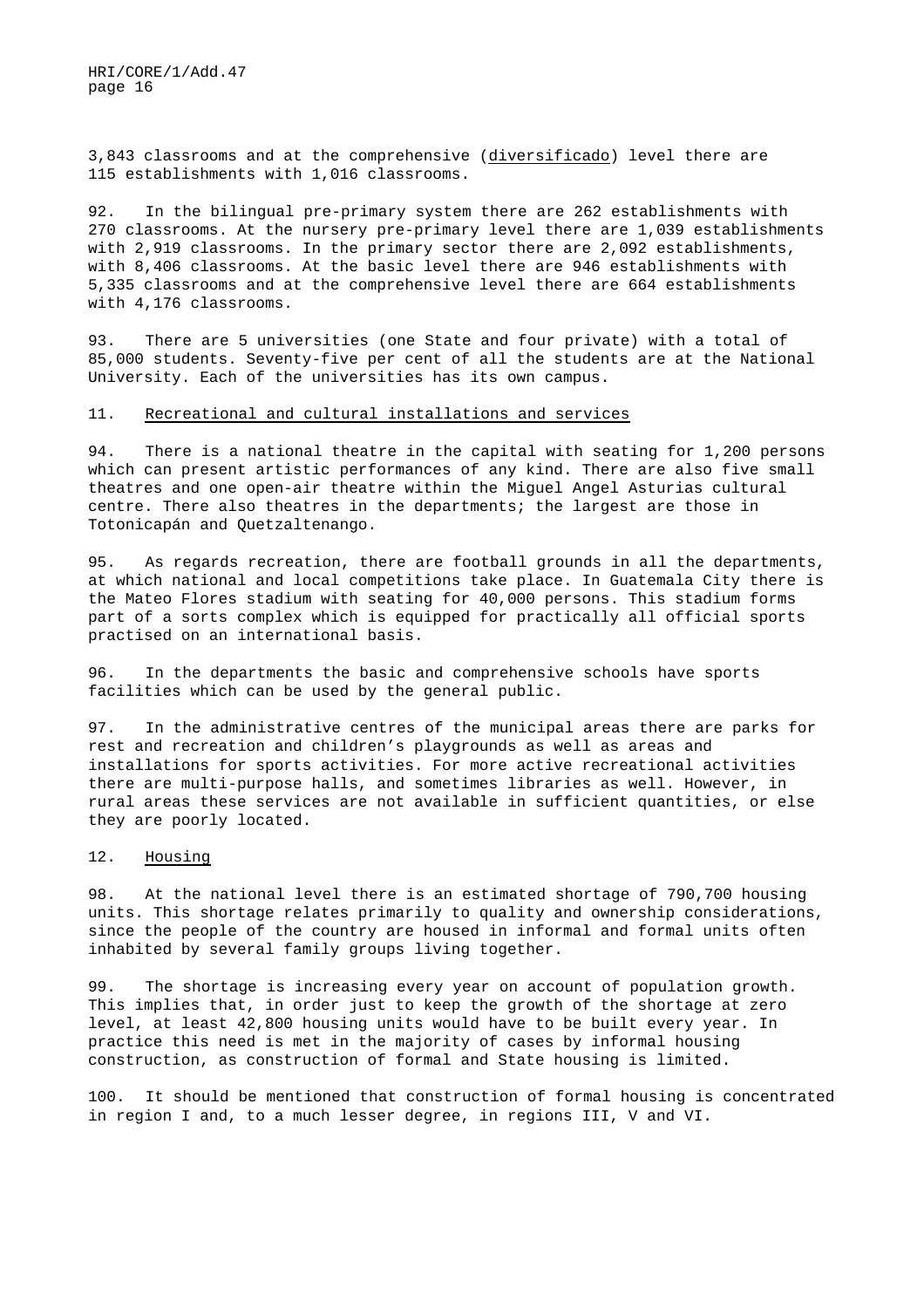# D. Economic data

101. According to Bank of Guatemala figures, economic activity within the country, measured in terms of real gross domestic product (GDP at 1958 prices), rose by 4.6% in 1992.

102. This was to be attributed to a considerable degree to the recovery in domestic demand, the level of which is closely associated with the strength of private investment and the increase in private consumer expenditure, which is the principal element in overall demand. The expansion of private investment was due mainly to an increase in construction and in purchases of imported capital goods, while private consumption was stimulated by the slowdown in inflation and in wage and salary adjustments, and in particular the maintenance of earnings in public and private employment at 348 quetzals per month and the approval in November of new minimum wage levels for most branches of activity. Total bank credit to the private sector increased by 34.7% in response to demand from the production, commercial and consumption sectors.

103. During 1992, according to figures on persons covered by the Guatemalan National Social Security Institute, 8,805 new jobs were created in the different branches of economic activity.

104. Between 1989 and 1992 the number of persons covered increased by 7,341, while during the same period the economically active population increased by 241,734. Out of every 100 persons seeking employment for the first time, only 26 were covered by the social security scheme. During this period only 3% of the additions to the economically active population gained admission to the scheme.

105. During the period 1989-1992 the number of persons employed in the agricultural and stock-rearing sectors decreased by 70,299 (24.1%). The demand for manpower increased by 29,409 in manufacturing, 28,207 in the services sector and 13,183 in commerce.

106. Private investment increased to 15.8% above its 1991 level, while public investment increased by 4.9%.

107. Exports of goods and services increased by 5.7%. The export sector developed almost continuously without significant checks.

108. In constant terms the agricultural and stock-rearing sector expanded at a rate of 2.9%. This figure is indicative of a measure of slowdown related to trends in external demand for traditional export products such as cotton, sugar, coffee and bananas.

109. Agricultural production in 1993 (in quintals) was as follows: sugar, 23,600,000; coffee, 4.400,000; bananas, 9,471,400; cotton, 560,000; maize, 28,722,300; beans and whole rice, 2,600,502 and 1,158,600 respectively.

110. The industrial sector expanded at a rate of 2.9%; demand for electric power in that sector during the year was 21% higher than that for 1991 (556,836 mWh). Consumption of diesel fuel was also 21% higher than in 1991.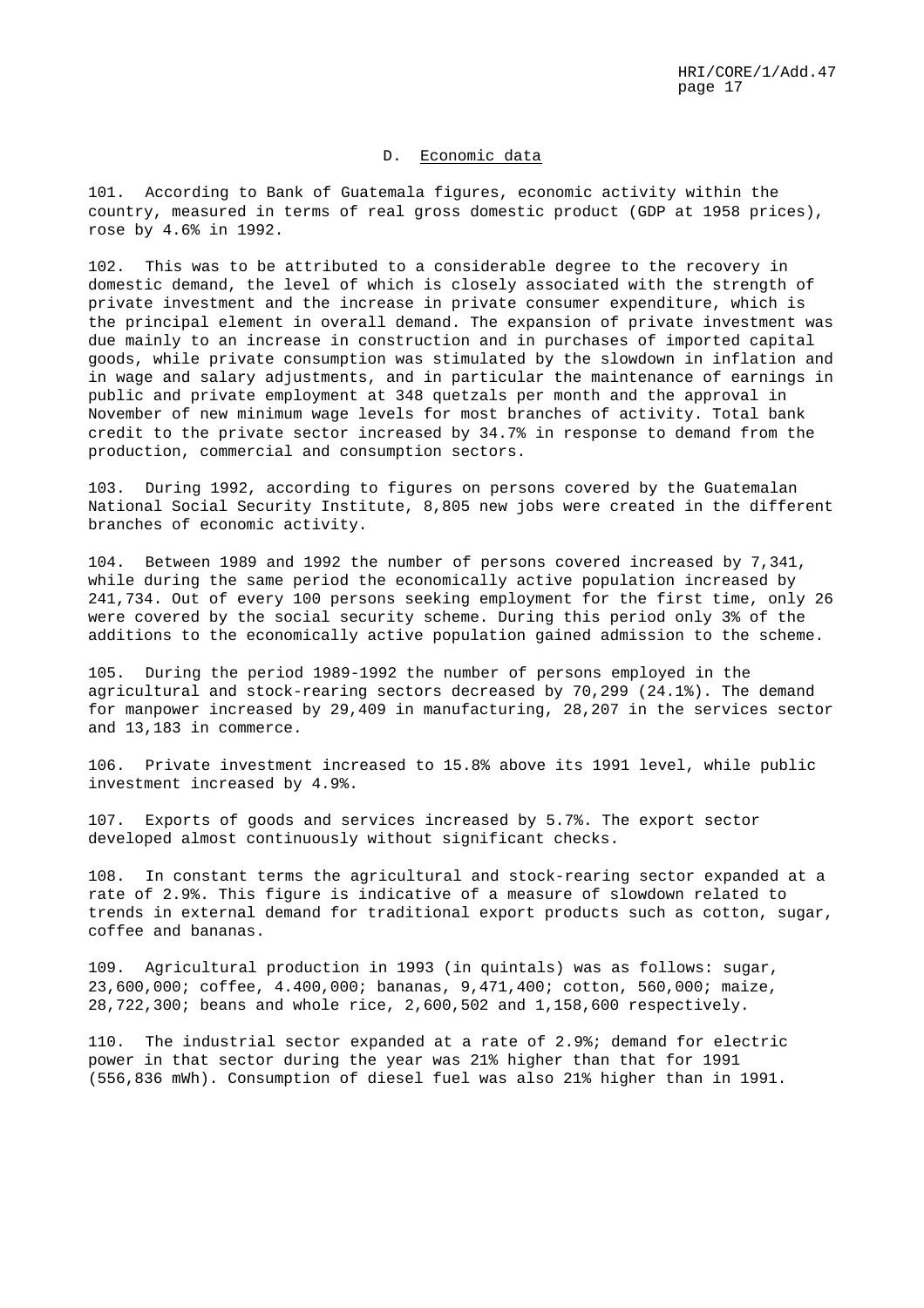111. Industrial production is concentrated mainly in the food and drink, textiles and clothing and non-metallic minerals sectors. Its contribution to GDP was 2,452.8 million quetzals (12.7% of GDP).

112. In the manufacturing subsector of industrial production, reference is made to goods produced with middle-level technology and labour-intensive methods employing five or more persons. In 1987 there were 1,612 industrial establishments in this subsector, 184 of which were employing more than 20 persons. Most of these establishments are concentrated in region I; a lesser concentration is found in region IV.

113. Mining production is subdivided into extraction of metalliferous and nonmetalliferous minerals. The regions in which mining is carried on are: region VII (mainly in Huehuetenango), region III (in Chiquimula, Zacapa, Izabal and El Progreso), region 2 (Alta and Baja Verapaz) and region I (in Guatemala City).

114. The principal metals extracted in the country are lead, zinc, silver, antimony, tungsten and iron. The principal non-metalliferous minerals extracted are baryte, quartz, mica, feldspar, gypsum, witherite, dolomite, talcum, marble and sand.

115. In December 1991 construction work of a value of 41,327.9 million quetzals was performed by the private sector. Of this total, 34,225.7 million quetzals were invested in urban areas and 7,102.2 million in rural areas. Public-sector investment amounted to 75,366.8 million quetzals.

116. The total amount of electric power generated during 1992 was 2,430,745.7 mWh, of which thermally generated electricity constituted 841,480.2 mWh and hydroelectricity 1,589,265.5 mWh.

117. The country produces 4,000 barrels of oil daily in regions II (Rubelsalto, Chinajá and Yalpemech) and VIII (Caribe, Tierra Blanca, Xan and Chocop). Total oil production during 1992 was 1,764,900 barrels. In the same year, 1,663,600 barrels were exported. Oil imports cost US\$ 97,160,500 in 1992 and US\$ 80,016,000 in 1993.

118. Consumption of oil-based fuels amounted to 10,569,100 gallons in 1992 and 10,173,800 gallons in 1993.

119. Foreign currency earnings from the tourism sector as at September 1992 amounted to US\$ 170,282,500; outgoings during the same period were US\$ 74,456,100. In absolute figures, the net credit balance under this head as at September 1992 was US\$ 95,826,400.

120. In 1992 the general level of consumer prices rose to 14.2% over the 1991 level - thus exceeding the target of 10%.

121. The balance of payments for 1992 showed a foreign exchange deficit of US\$ 54.8 million. A number of factors contributed to this negative result for 1992; chief among these was a 35.2% increase in imports while exports increased by only 4.7%. Another contributory factor was the slowdown in capital flows, the net balance of which fell by 33% (the equivalent of US\$ 233.5 million), principally in the private capital sector. The balance of payments was in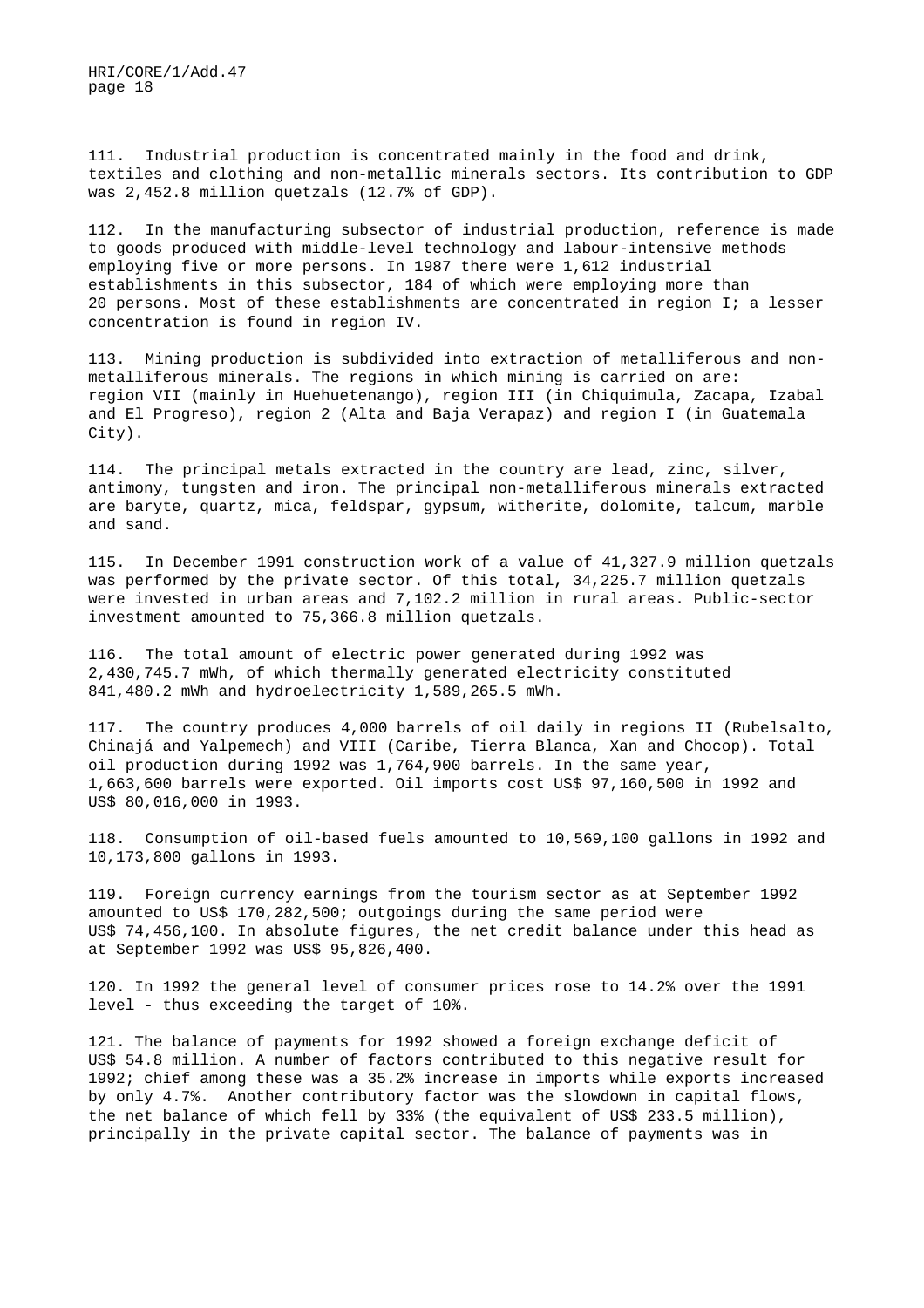deficit in 1992, since the level of imports of goods was US\$ 2,262,000 and that of exports US\$ 1,287,100.

122. The net balance on services was negative in 1992 (US\$ 59.1 million) double that for 1991 (US\$ 30.9 million). The net balance on transfers (which includes an element of family remittances) for 1992 was US\$ 388.6 million.

123. During 1992, a total of US\$ 1,251.8 million flowed into the country; of that total, US\$ 607.7 million was private capital and US\$ 644.1 million official or bank capital. Capital outflows totalled US\$ 775 million.

124. The principal products exported to Central American countries during 1991 were: chemical products (22.2%), foodstuffs (13.2%), building materials (10%), textiles, thread and yarn (7%), plastics articles (5.2%), cosmetics (4.5%) and clothing (4.3%).

125. Private, official and bank capital transactions totalled US\$ 476.8 million less than in 1991 (US\$ 710.3 million). The positive net flow of private capital transactions in 1992 was down to US\$ 565.4 million.

126. Trends in foreign trade in 1992 led to an outflow of foreign exchange reserves amounting to US\$ 54.8 million.

#### 1. Monetary aggregates

127. Means of payment increased by 13.9%, and cash in circulation fell by 88.8 million quetzals, in comparison with 1991.

#### 2. Bank credit

128. Credit extended to the private sector totalled 7,253.4 million quetzals.

129. Net credit to the public sector showed a debit balance reaching 235.5 million quetzals in November 1992. Under the credit policies laid down by the monetary authorities, the central government was allowed a debit balance of 460 million quetzals with the Bank of Guatemala as at December 1992.

#### 3. Interest rates

130. The maximum interest rate permitted by the Monetary Board reached 24.4% at the end of November 1992; the rate of interest paid on deposits rose to 10.9%. The rate of interest on Bank of Guatemala open-market operations ranged between 16% and 16.5% during November 1992.

131. The weighted rate of interest on deposits (savings accounts) was 10.9% and the anticipated rate of inflation was 12.8%.

132. Outflows in respect of imports totalled US\$ 1,851.3 million as at November 1992. The total value of exports was US\$ 1,230 million.

133. The average level of purchases of foreign currency as at November 1992 was US\$ 148.41. The average amount of suchpurchases during the same period in 1991 was US\$ 128.41.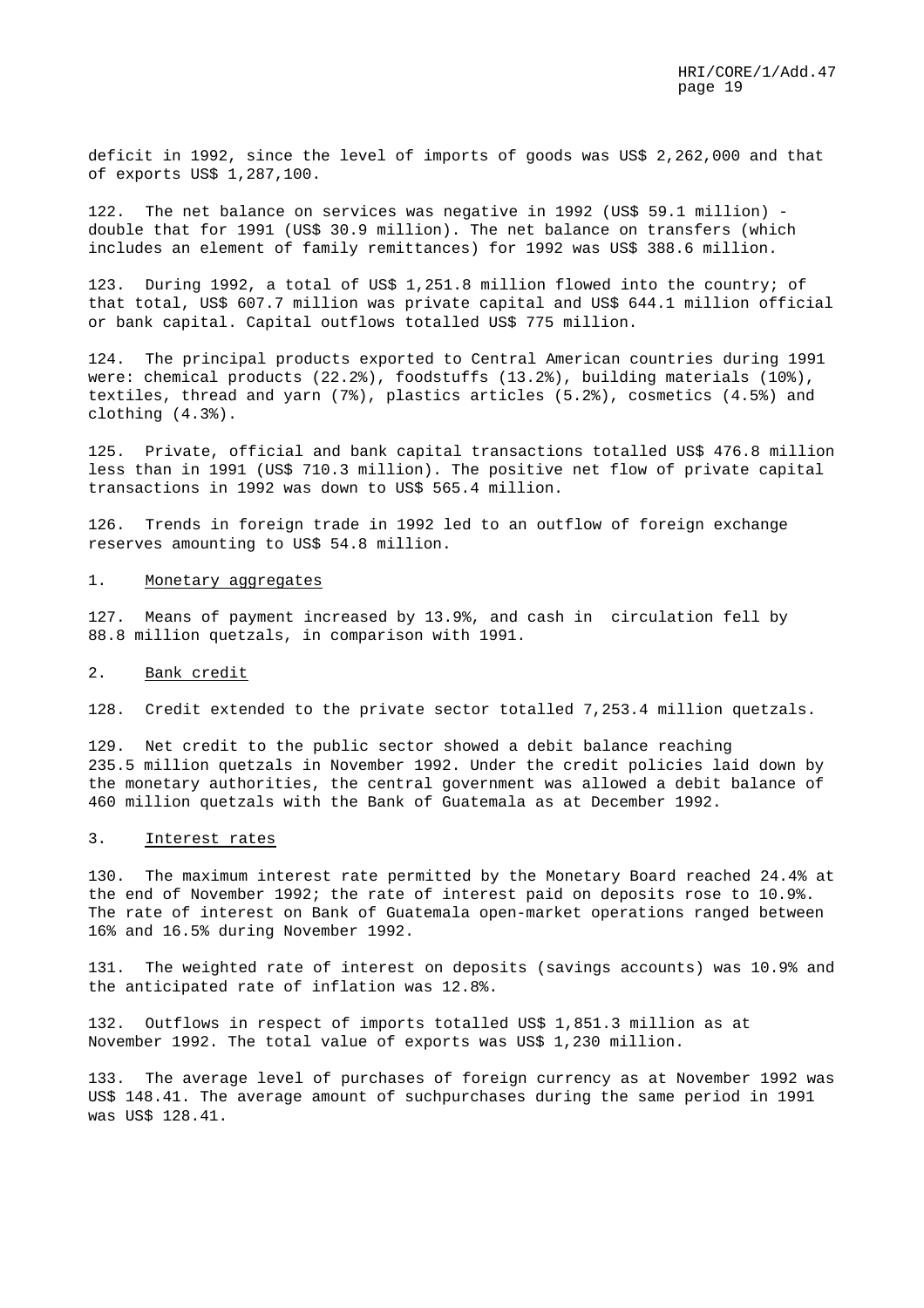134. At the end of November 1992 the exchange rate of the quetzal stood at 5.292 for US\$ 1.

135. Gross foreign exchange reserves fell to US\$ 380.1 million at the end of November.

136. The price index had risen by 11.73% by the end of November 1992.

137. Budget revenue as at the end of August 1992 totalled 3,695.5 million quetzals; expenditure totalled 3,340 million. The budget surplus was 355.5 million quetzals.

138. In September 1992 outstanding external public debt totalled US\$ 2,165.5 million.

# E. Demographic data

#### 1. Population growth

139. In 1989 Guatemala had a population of 8,663,859 persons. The rate of population growth is 3.13%, which means that the population is increasing by 1 million every four years. If this rate of increase is maintained, it is estimated that the population could reach 12.7 million by the year 2000.

140. The principal factor influencing population trends is the fecundity rate (inasmuch as women remain fertile from age 15 to age 49). The overall fecundity rates by area and degree of poverty are 6.8 among poor women (77.5% of the total) and 3.3 among better-off women (22.4%).

141. Eighty-seven per cent of the population professes the Roman Catholic religion; the remainder belong to various Christian and non-Christian sects.

## 2. Population density

142. The current population density is 80 persons per sq. km. (as compared with 27 in 1950); in other words, it has trebled since 1950. It is increasing annually at a rate of approximately 1.4 persons per sq. km.

143. However, the population distribution is uneven. For example, the metropolitan area (region I) has 1,932,953 inhabitants, giving a density of 1,023 per sq. km. It should be mentioned that this region offers the most attractions to the migrant population, absorbing 58.4% of the better-off population and 44.9% of the poor. The altiplano in the centre and North-western part of the country, where most of the smallholdings are located, has a population density of 221.7 persons per sq. km. In the latifundia regions the density is 113.68 persons per sq. km. Guatemala is the country with the second highest population density in Latin America (after El Salvador).

144. The population density per unit of arable land is 3.3 persons/ha.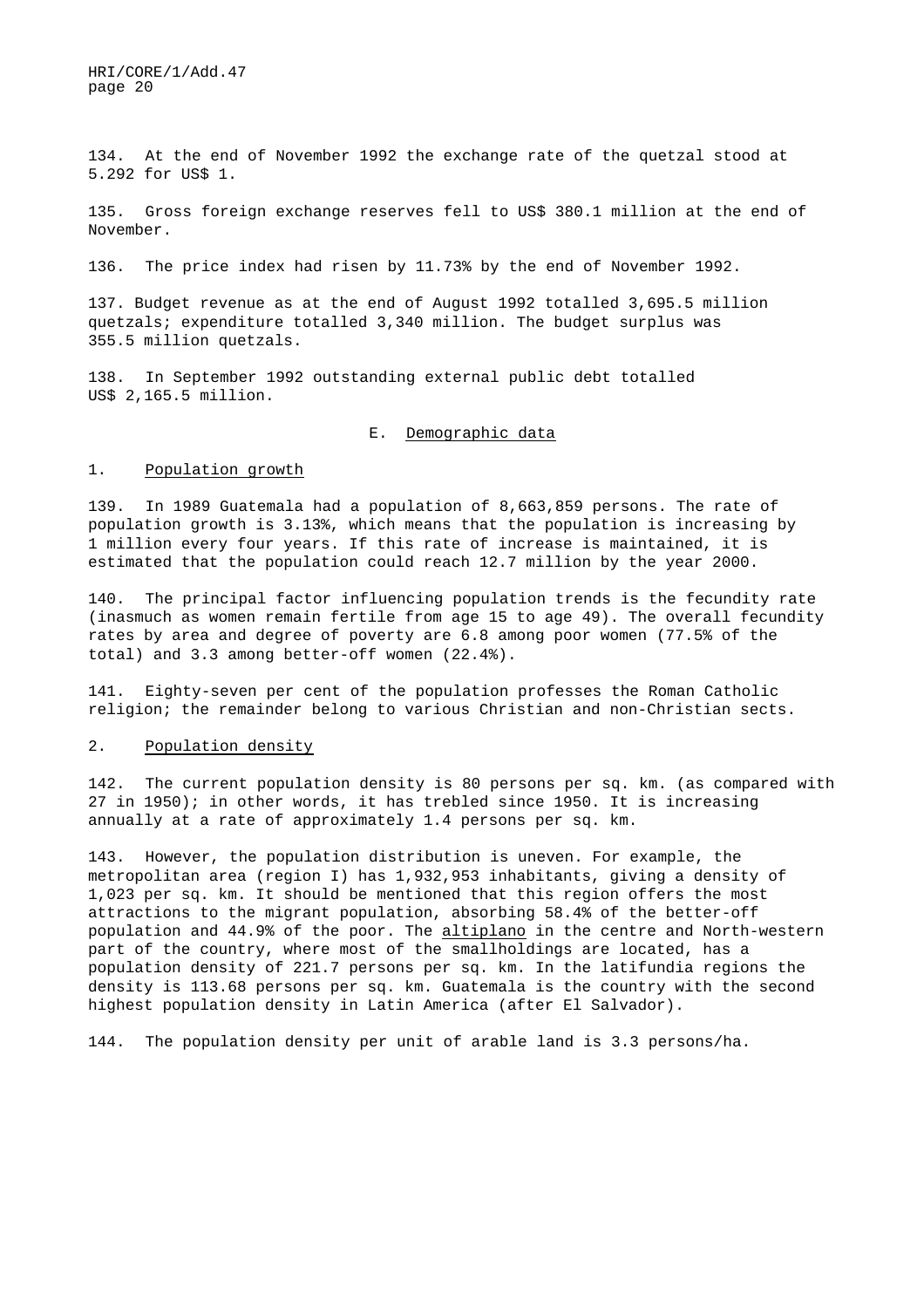## 3. Social indicators

145. There are 1,710,000 households in Guatemala living in poverty and 869,655 in extreme poverty. The North-western and South-western regions comprise 46% of the households living in extreme poverty. The lowest concentration is found in the metropolitan region, which contains 12% (100,788) of households living in extreme poverty.

146. The age structure of the population living in poverty is marked by the high proportion of young people. The effect of the fecundity rate is reflected in the high proportion of the population (49.1%) under age 14; among the betteroff the percentage is lower in the middle levels of the age structure pyramid up to age 64, where it stands at 60.5%.

147. In 1989 the urban population was 3,013,697 and the rural population was 5,650,162.

148. The population distribution by sex is 4,245,859 males and 4,418,826 females.

149. The distribution by poverty level is as follows:

|                        | No. of persons | Percentage |
|------------------------|----------------|------------|
| In poverty             | 6,922,243      | 80         |
| In extreme poverty     | 5,138,679      | 59         |
| Not in extreme poverty | 1,783,564      | 21         |
| Better-off             | 1,741,616      | 20         |

150. The geographical distribution of the poor is as follows:

|  | In urban areas: | 2,017,718 |
|--|-----------------|-----------|
|  | In rural areas: | 4,004,525 |

151. The distribution of the population by ethnic origin is as follows:

| Indigenous:     | 5,448,011   |
|-----------------|-------------|
| Non-indigenous: | 3, 215, 848 |

152. The distribution of the population by age is as follows:

| Age group (years) | No. of persons |
|-------------------|----------------|
| $0 - 14$          | 4,013,197      |
| $14 - 64$         | 3,953,918      |
| 64 or older       | 305,256        |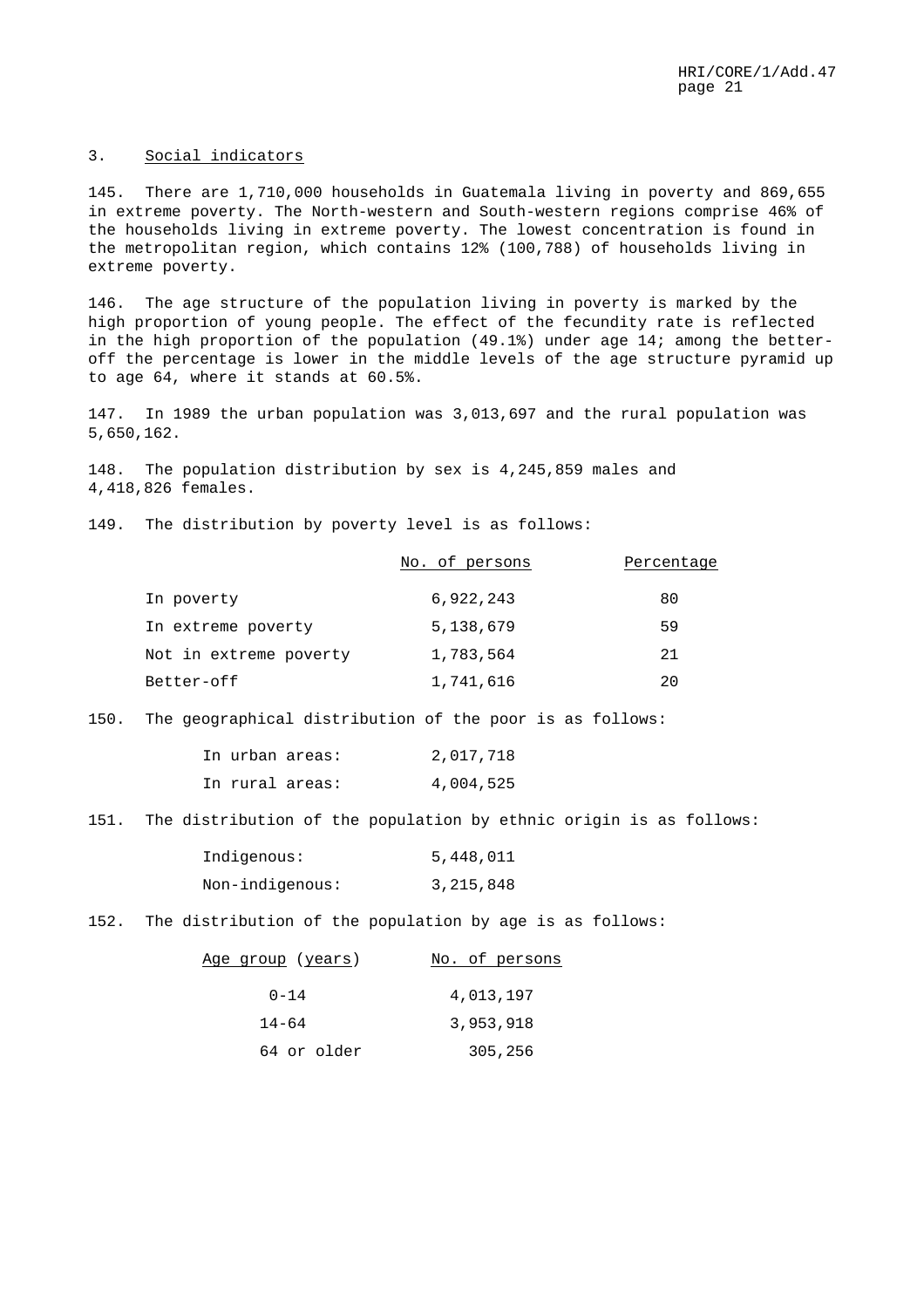# 4. Education

153. The literacy rate among persons aged 7 and upwards is 60% (3,985,449 persons); 44% of the population (2,686,903 persons) is illiterate. In rural areas the illiteracy rate is 70%, in urban areas 30%. Of the indigenous population aged 25 and upwards, 40% are illiterate in the Spanish language.

154. The distribution of the population aged 7 and upwards by level of education is as follows:

| Without any education                                                | 2,829,414              |
|----------------------------------------------------------------------|------------------------|
| With primary education:                                              |                        |
| $(1 - 3 \text{ years of education})$<br>$(4 - 6$ years of education) | 1,783,333<br>1,275,862 |
| With secondary education:                                            |                        |
| $(1 - 3 \text{ years of education})$<br>$(4 - 7$ years of education) | 352,171<br>310,419     |
| With higher education:                                               |                        |
| (Uncompleted)<br>(Completed)                                         | 73,837<br>47,316       |

155. The different levels of education are: (a) pre-primary; (b) primary; (c) basic; (d) comprehensive; (e) university.

156. The coverage of the educational system does not include the whole of the population of school age. Only 56.5% of the group of children aged 7 are registered within the system. The highest level of coverage is reached at age 10; 76% of children of that age are registered. Beyond age 12, coverage falls to 43.3% of children aged 14.

157. As regards educational services, ir is reported that 79,312 children registered at the bilingual pre-primary level; 88.4% of these were registered in State schools.

158. In all, there were 189,760 children in pre-primary education; of this total, 79,312 children were registered in bilingual pre-primary schools and 110,448 in nursery schools. At the primary level there were 1,340,657 pupils registered; at the basic level, 112,319; and at the comprehensive level, 41,525.

159. There were in all 218,022 pupils registered in the basic cycle and 104,622 registered in the comprehensive cycle.

160. There is a State university, which bears the name of San Carlos de Guatemala; there are also four private universities (Rafael Landívar, Francisco Marroquín, Mariano Gálvez and Del Valle). The San Carlos de Guatemala and Rafael Landívar universities have subsidiary establishments in a number of departments in the Republic. These universities cater for 85,000 students; 75% of all students are at San Carlos de Guatemala University.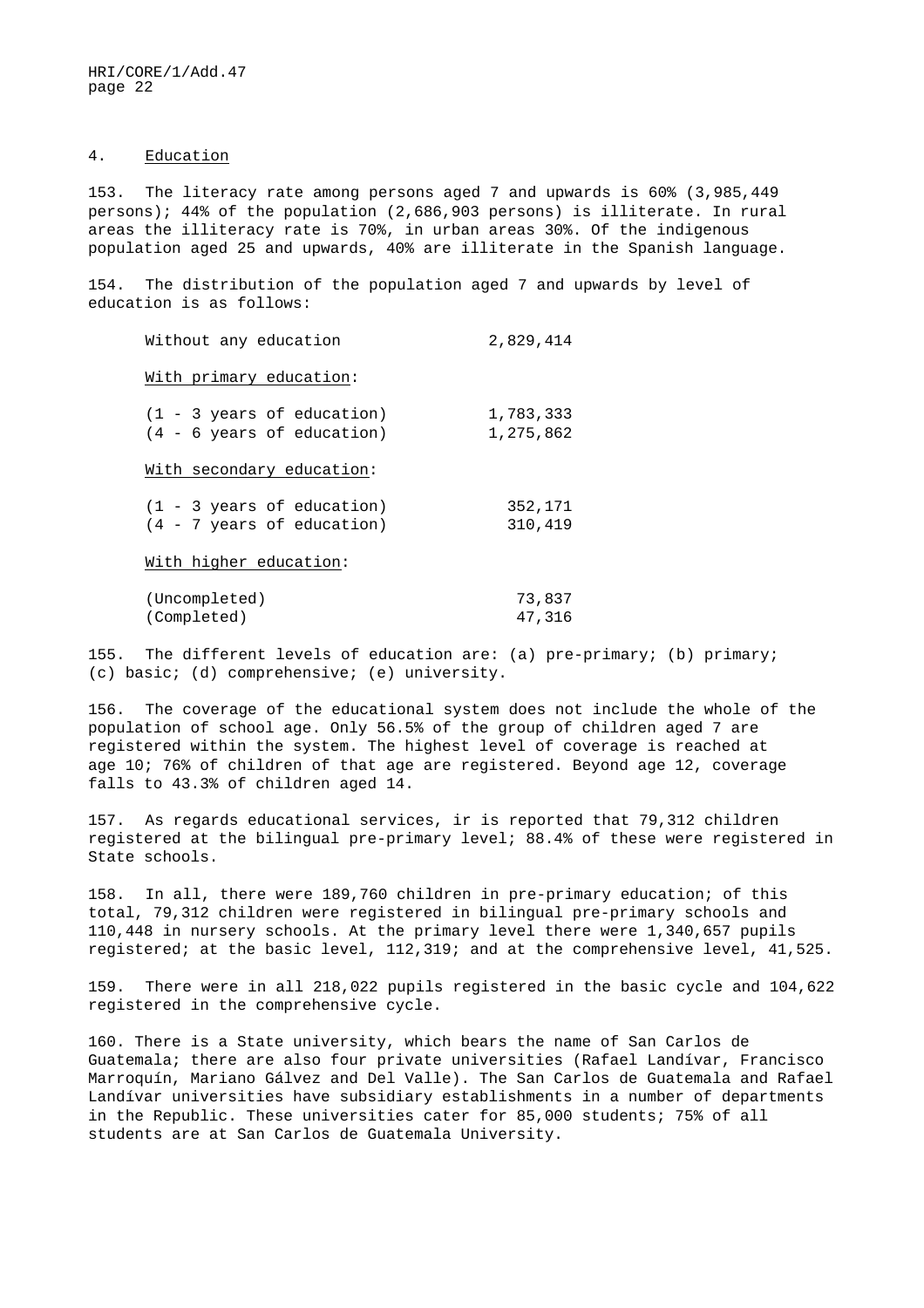161. The educational system is structured as follows:

- (a) First level: pre-primary education (ages 5-6 and upwards)
- (b) Second level: ages 7-14, grades 1-6;
- (c) Third level: middle-level education (ages 14-18); basic 3 years (years 1-3); comprehensive (grades 4-6).

162. The options in comprehensive education are: Certificates of Education in Science and Letters, Industry, Marketing Techniques, General Mechanics, Construction, Tourism, Communication Sciences, Municipal Administration, Computer Science, Vocational Guidance, Community Development, Bilingual Technology, Cosmetology, Natural Resources, Industrial Administration, Hotel Management and Domestic Science, Technical Draughtsmanship and Construction, Electricity, Mechanics, Agriculture.

163. The different categories of primary school teachers are: pre-primary, urban primary, rural primary, domestic science, physical education, musical education.

164. The categories of specialist teachers are: bookkeeping, administration, publicity, industrial, agro-industrial, community development, police techniques, commercial administration, administrative management, business administration, agricultural bookkeeping, optometry, dental hygiene.

165. The categories of secretarial employees are: commercial, executive, technical and bilingual.

166. University courses are given in the following disciplines: medicine, legal and social, humanities, economics, business management, chemistry and pharmacy, civil, electrical, mechanical, electronic and industrial engineering, systems analysis, veterinary medicine and zootechny, architecture, psychology, politics and sociology.

#### 5. Health

167. The general level of health in the country is poor. Although the indicators show that there has been a slight improvement during the last few years, the level is still unacceptable. In addition, it is well below that of the majority of Latin American countries.

168. The principal cause of sickness and death is the inadequate consumption of food, housing, education and employment. This leads to high levels and incidence of nutritional, infectious and perinatal ailments; these cause nearly 40% of the deaths occurring in the country. The principal group affected is the group of persons under age 5. These factors are also the principal cause of death among persons aged over 60 in some parts of the country.

169. Chronic diseases are prevalent principally among town dwellers over age 45, especially in the nation's capital.

Ordinary violence is a general problem throughout the country; the numbers of traffic accidents are also high.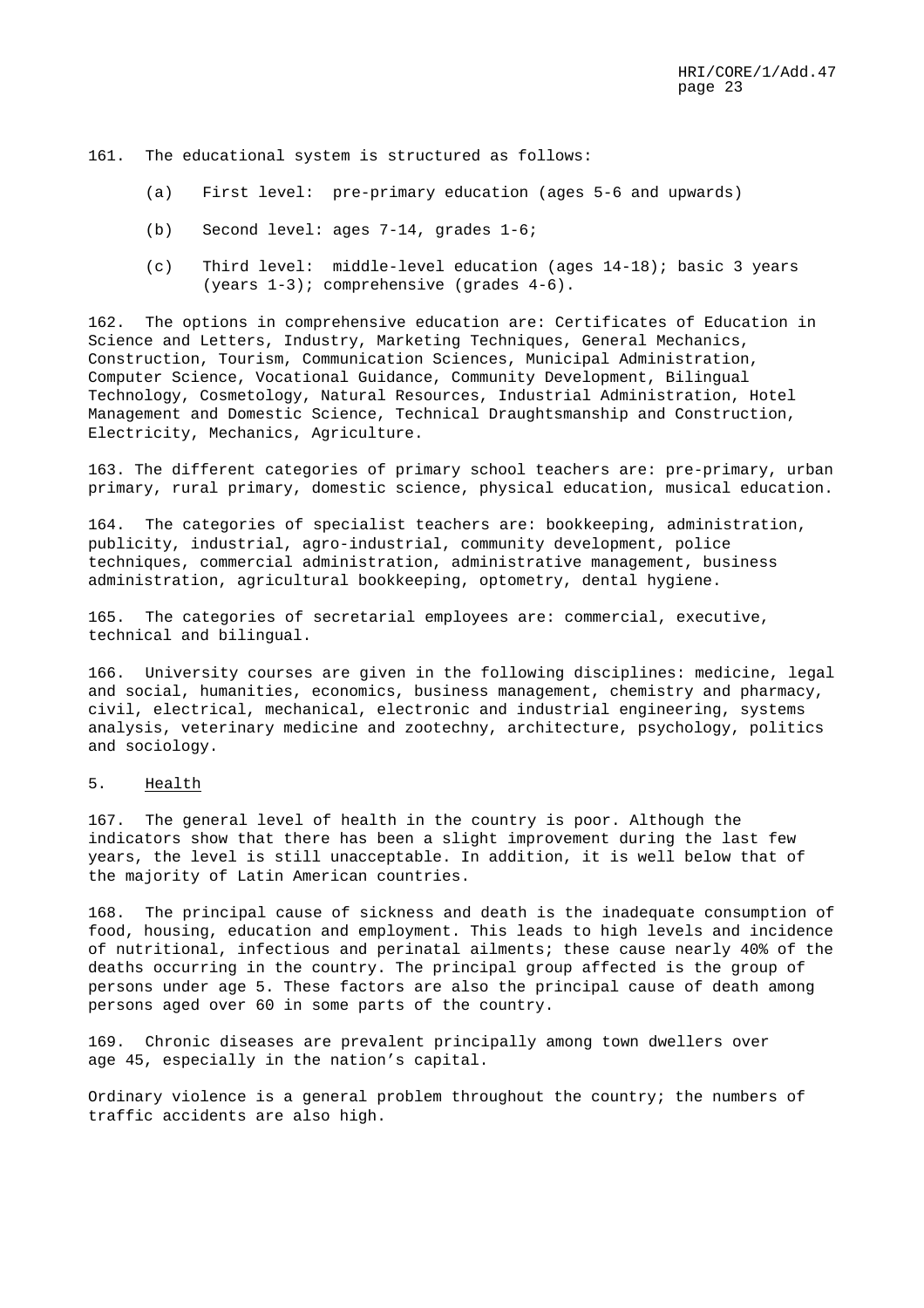170. The numbers of victims of sickness or accidents in 1992 were as follows:

| sex                | Total   |
|--------------------|---------|
| Men                | 297,119 |
| Women              | 338,970 |
| Both sexes (total) | 636,089 |
| By area            | Numbers |
| Urban              | 256,089 |
| Rural              | 380,000 |

171. The places where treatment was provided were:

| Place           | Nos. treated |
|-----------------|--------------|
|                 |              |
| Hospital        | 163,780      |
| Health centre   | 180,126      |
| IGSS            | 124,403      |
| Private clinics | 130,559      |
| Nursing homes   | 17,361       |
| Other           | 19,820       |

172. The anticipated expectancy of life for 1990-1995 is 66 years.

173. The infant mortality rate was 48.5 per 1,000 live births.

174. The fecundity rate was 5.4%.

175. The birth rate was 35.6 per 1,000.

176. The death rate was 8.4 per 1,000.

6. Cultural diversity

177. Guatemala is rich in traces of Meso-American culture. Indigenous groups make up approximately 37% of the population, and the majority of them live in rural areas.

178. Although the official language of Guatemala is Spanish, 21 languages of Maya origin and two of non-Maya origin (xinca and guarífuna) are also spoken. In some parts of the country (for instance, in Alta and Baja Verapaz, where the predominant language is kekchí) the proportion of monolingual persons is estimated to be very high - as much as 90% in certain cases.

179. The population distribution by ethnic origin is as follows: indigenous, 5,448,011; non-indigenous, 3,215,848.

180. The principal non-Hispanic groups can be classified as follows:

- (a) quichelenses: quichés, kachiqueles, zutujiles, sacapultecos;
- (b) mames, man, ixil;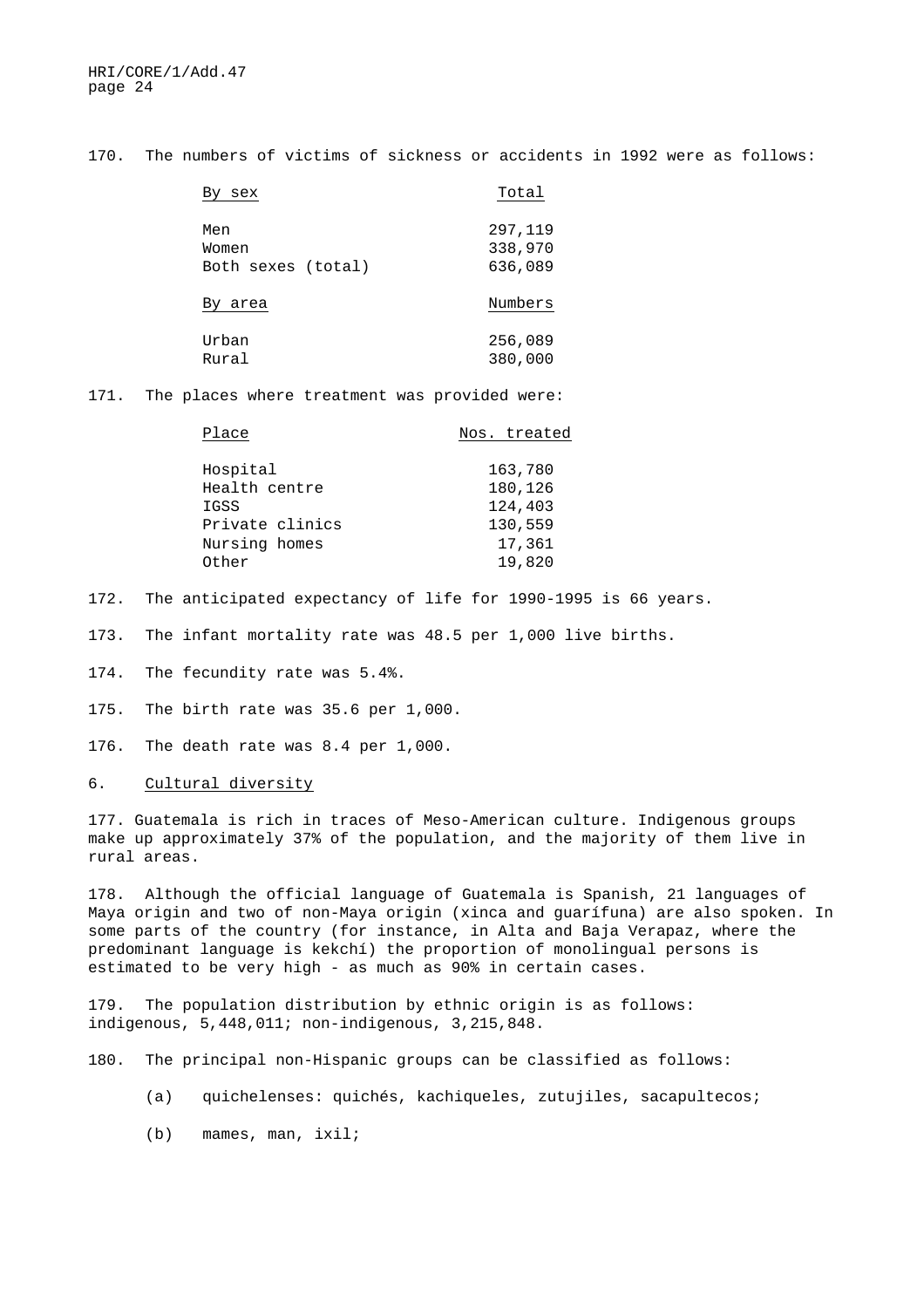- (c) kekchíes;
- (d) "Kanjobales", kanjobal, jacalteca, chuj;
- (e) pocomán: pocomanes, poconchíes;
- (f) chortís;
- (g) caribes or garífuna;
- (h) xincas.

# 7. Social organizations

181. Employers' organizations are made up of members of legally constituted enterprises. The groupings are as follows:

| Organization                        | Membership |
|-------------------------------------|------------|
| Chamber of Commerce                 | 2,900      |
| Chamber of Industry                 | 1,275      |
| Miscellaneous services              | 902        |
| National Transport Corporation      | 600        |
| Small Enterprises Federation        | 510        |
| Chamber of Construction Enterprises | 450        |
| Chamber of Tourism                  | 265        |
| General Association for Agriculture | 125        |

182. The workers' organizations are made up of trade unions which have complied with the requirements of the law and of the Ministry of Labour and Social Insurance. They exist in the following sectors:

| Sector             | Number |
|--------------------|--------|
| Agriculture        | 440    |
| Industry           | 136    |
| Personal services  | 100    |
| Transport          | 40     |
| Financial services | 28     |
| Unspecified        | 20     |
| Commerce           | 17     |
| Construction       | 16     |
| Electricity        | 6      |
| Mining             | 3      |

In all, these organizations have 77,113 members, of whom 70,013 are women.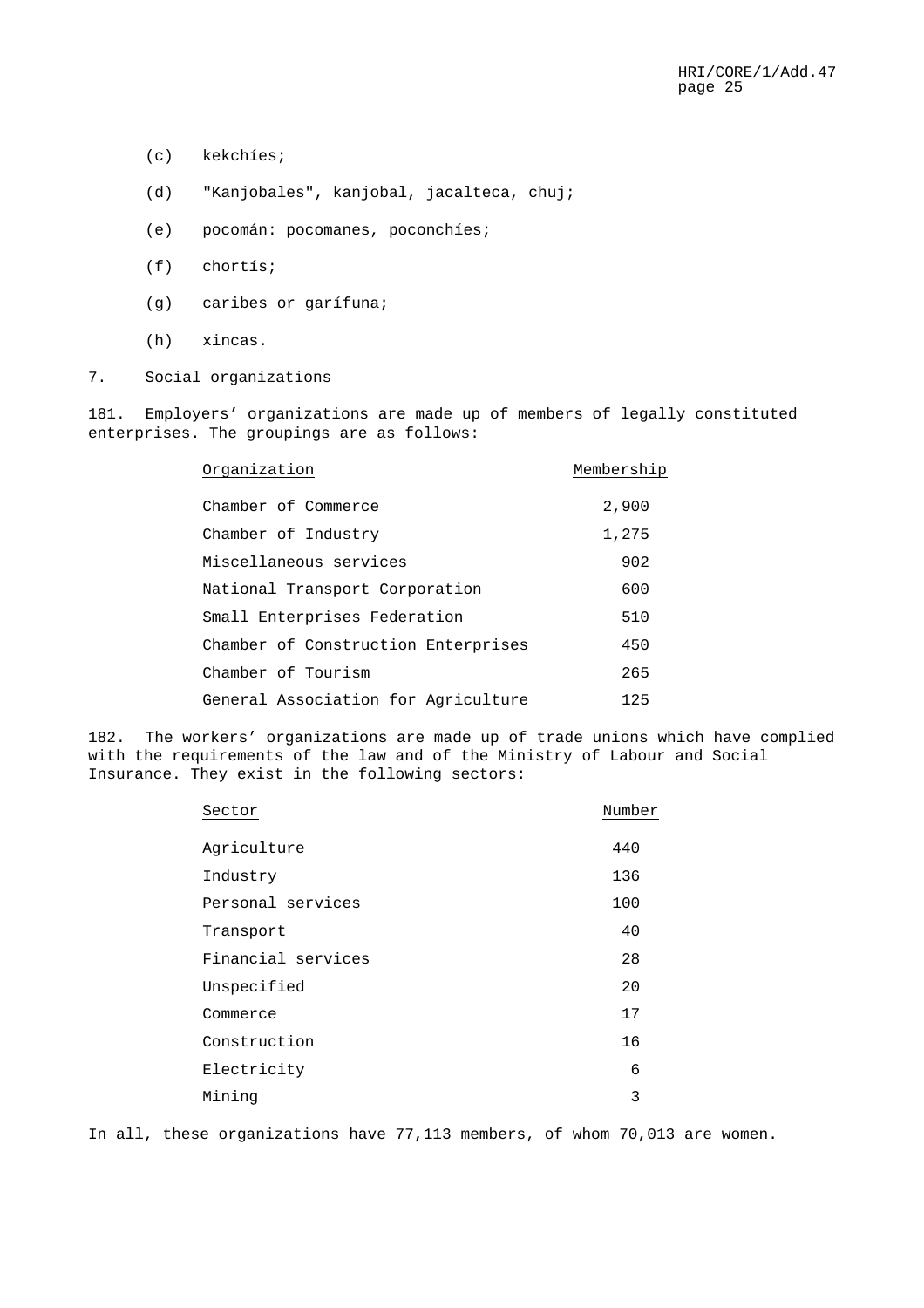183. There are in all 806 unions, 717 in the private sector and 89 in the public sector. There are other workers' organizations, such as federations (31) and confederations (5).

184. There are cooperative organizations distributed over the departments of the Republic as follows:

| Department     | Total number |
|----------------|--------------|
|                |              |
| Guatemala City | 231          |
| Alta Verapaz   | 105          |
| El Quiché      | 90           |
| Chimaltenango  | 59           |
| Huehuetenango  | 81           |
| Quetzaltenango | 80           |
| El Petén       | 47           |
| Totonicapán    | 44           |
| Sololá         | 43           |
| Suchitipéquez  | 42           |
| Escuintla      | 39           |
| Santa Rosa     | 32           |
| Sacatapéquez   | 26           |
| Retalhuleu     | 26           |
| San Marcos     | 25           |
| Izabal         | 22           |
| Baja Verapaz   | 20           |
| Jalapa         | 19           |
| Zacapa         | 19           |
| Jutiapa        | 28           |
| Chiquimula     | 16           |
| El Progreso    | 9            |

There are in all 1,103 cooperative organizations with a total of 243,284 members.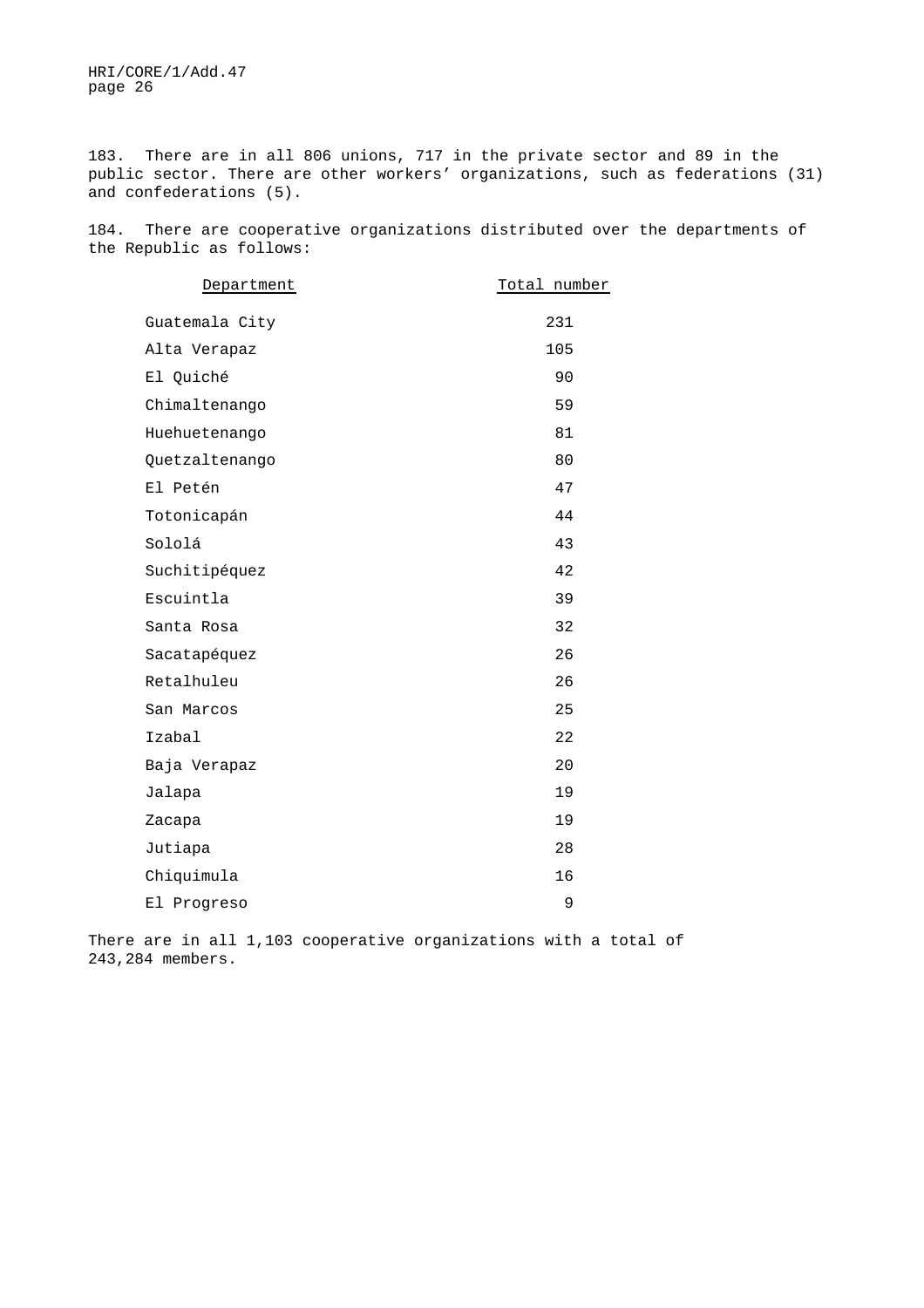185. The cooperative federations are:

|      |     | Name                                                                                                           | Number of<br>members |
|------|-----|----------------------------------------------------------------------------------------------------------------|----------------------|
|      |     | National Federation of Savings and Credit Cooperatives (FENACOAC)                                              | 72                   |
|      |     | Federation of Agricultural Cooperatives of Coffee Growers<br>of Guatemala (FEDECOCAGUA)                        | 67                   |
|      |     | Federation of Agricultural Cooperatives of Guatemala (FEDECOAG)                                                | 54                   |
|      |     | Federation of Cooperatives of Alta and Baja Verapaz (FEDECOVERA)                                               | 29                   |
|      |     | Federation of Consumer Cooperatives (FEDECON)                                                                  | 26                   |
|      |     | Federation of Handicraft Production Cooperatives (ARTEXCO)                                                     | 21                   |
|      |     | Federation of Housing Cooperatives (FENACOVI)                                                                  | 20                   |
|      |     | El Quetzal Federation of Marketing Cooperatives (FECOMERQ)                                                     | 12                   |
|      |     | Federation of Regional Agricultural Cooperatives (FECOAR)                                                      | 6                    |
|      |     | Federation of Pacific Coast Fishing Cooperatives (FEDEPESCA)                                                   | 3                    |
|      |     | There are 310 cooperative organizations in all.                                                                |                      |
| 186. |     | There are 900 non-governmental organizations engaged in :                                                      |                      |
|      | (a) | human resources development: training for employment, management<br>training, formal education, communication; |                      |
|      | (b) | health: preventive and curative action;                                                                        |                      |
|      | (c) | social work: orphanages, hostels and creches, scholarships;                                                    |                      |

- (d) production: production projects, marketing, land purchase;
- (e) direct consumption: nutrition, food aid for families of modest means;
- (f) religious studies and socio-economic activities;
- (g) science and technology: control and management of natural resources, appropriate applications and technologies;
- (h) human rights;
- (i) basic infrastructure;
- (j) housing;
- (k) family planning.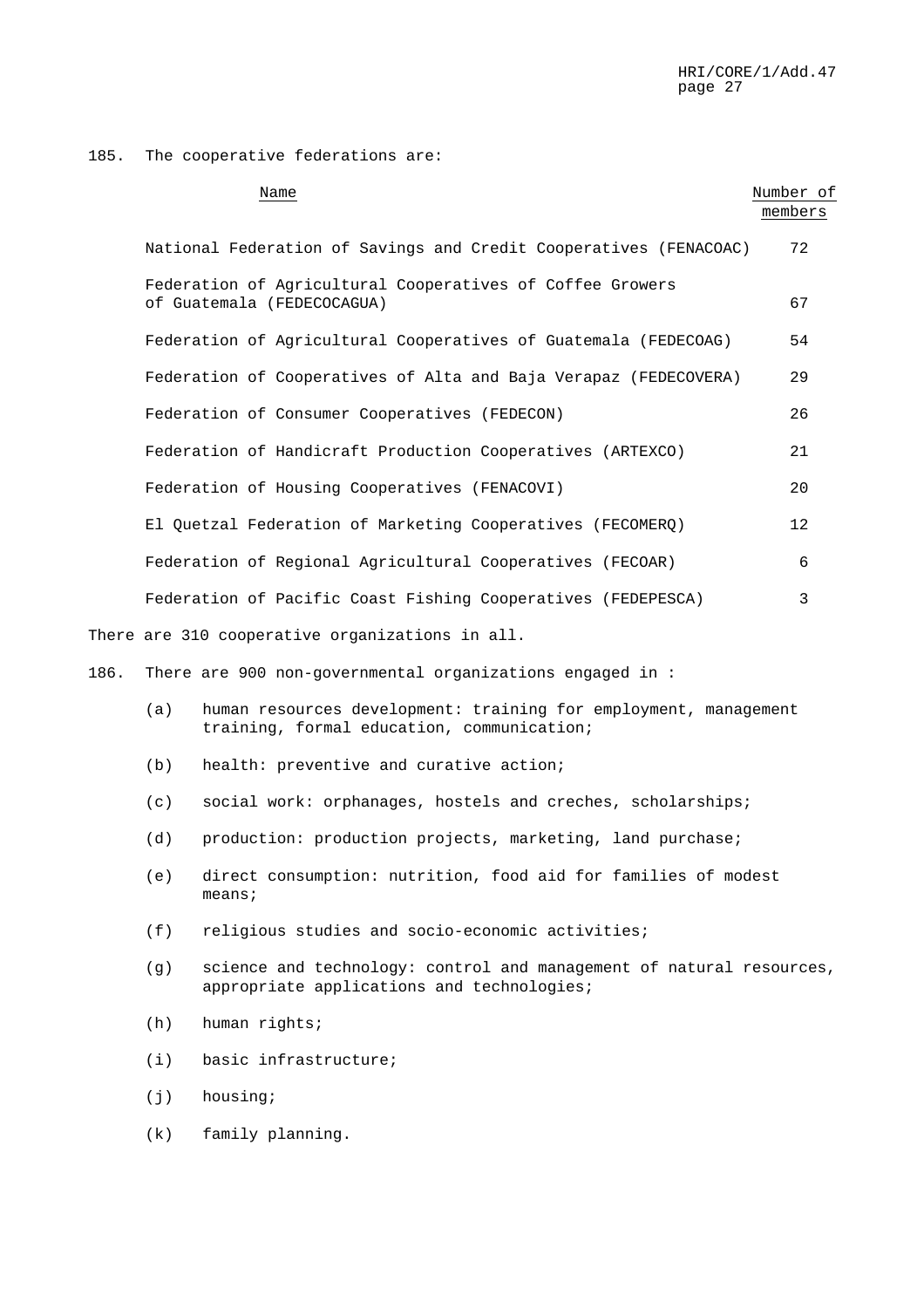The indigenous peoples' movement consists of the following organizations:

- (a) Council of Maya Organizations of Guatemala (COMG)
- (b) MAJAUIL QIJ (New Dawn) Maya Co-ordinating Organization
- (c) Guatemalan National Council of Widows (COMNAVIGUA)
- (d) Guatemalan National Council of Displaced Persons (CONDEG)
- (e) Peasant Unity Committee (CUC)
- (f) Runujel Junan Council of Ethnic Communities (CERJ)
- (g) Coordinating Body of Integrated Development Associations of Southwestern Guatemala (CADISOGUA)
- (h) The Highland Communities in Resistance.

187. With respect to organizations of graduate professionals, all such persons are required by the Constitution to belong to the collegiate bodies of their respective professions. Bodies of this kind exist for architects, doctors and surgeons, lawyers and notaries, engineers, agronomists, chemical engineers, dentists, humanists, pharmaceutical and other chemists, economists, public accountants and auditors, veterinary surgeons and animal health specialists.

II. GENERAL POLITICAL STRUCTURE

#### A. History and past political developments

188. Guatemalan society has lived through a number of clearly defined historical periods, running from the primitive Maya-Quiché period to the present time. In this historical survey the different periods are easy to distinguish.

#### 1. The pre-Hispanic era

189. The data available suggest that between the third and the second millennium B.C. the Mayas developed their agricultural system in the uplands of Guatemala; as is well known, this system was to have an impact on the development of the civilizations of these peoples. The period which Morley has designated as "pre-Maya" reaches from those remote times until 317 A.D.

190. The pre-Maya (or pre-classical) period runs from approximately 3100 B.C. until 317 A.D. The first signs of a culture were found in the Pacific lowlands and the central uplands.

191. It is estimated that the Mayas began to turn to agriculture during the period 1900-1000 B.C. Their principal crop was maize, which gradually became their staple food and the ideological and religious basis of their culture, together with settlement in specific areas. Pottery production (the first evidence of which is found during the period 2300-2200 B.C.) also developed. Subsequently the ceremonial urban centres developed; the most important of these during that period was Kaminal Juyú, which is situated to the south-west of Guatemala City.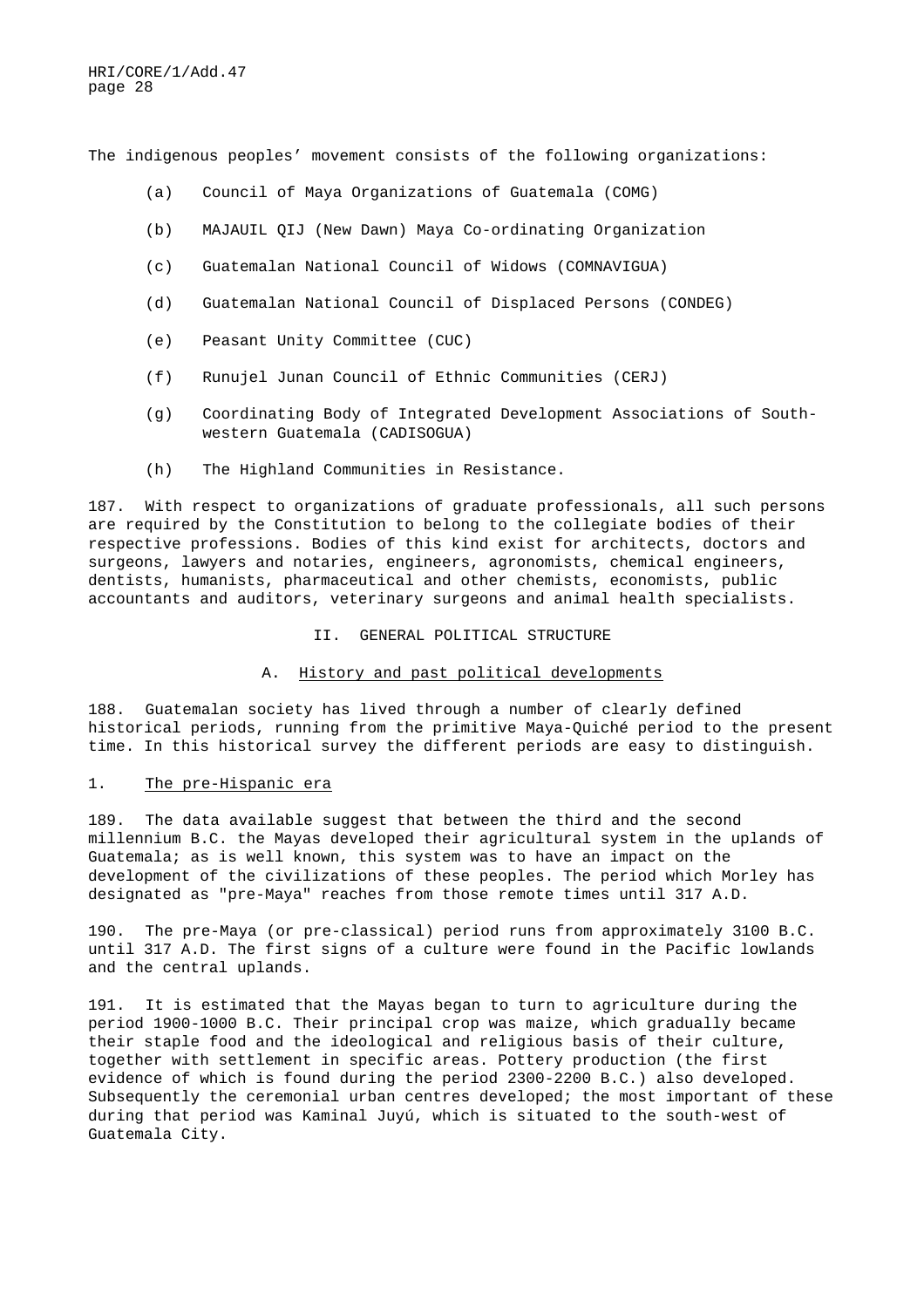192. The old (preclassical) empire lasted through the period 317-987 A.D. It embraced the northern part of El Petén - a region in which the Mayas developed their monumental architecture. The principal Maya centres of this period were Tikal and Uaxuctun, which dates from 328 B.C. In 790 A.D. the Maya culture attained its broadest geographical coverage, founding as many as 19 cities.

193. The year 909 A.D. is considered to be the year in which the decline of the Maya empire began, ending in the complete abandonment of the region. Various theories concerning the collapse of the old Maya empire have been advanced, but do far no scientific explanation of the causes of its disappearance has been found.

194. The New (classical) Maya Empire lasted through the years 1007-1697 A.D. The collapse of the Old Empire forced the population to emigrate to the north, where they settled in Yucatán (Mexico). There they founded what is now known as the New Empire; its principal ceremonial centres were Chichén Itzá, Uxmal and Mayapán.

195. The Maya people only mastered fire and agriculture. They knew nothing of the domestication of animals, the use of the wheel or metal instruments. The social structure consisted or lords and priests, who lived within the cities; the people lived in areas outside the cities.

196. When the Spaniards first reached the lands which now form part of Guatemala in 1524, they found a Quiché civilization which extended from the Pacific coast to the area of El Petén. In the east the Cakchiqueles - at the time rivals of the Quichés - had settled. The area was also inhabited by the Tzutuhiles, who had settled in the neighbourhood of Lake Atitlán; and the Pocomanes, whose territory extended as far as Lake Amatitlán and the mountains closest to the present-day Guatemala City. The western part of the country was inhabited by the Mames, whose territory covered the Guatemalan departments of Huehuetenango, San Marcos and Soconusco and the south-eastern part of Chiapas (in Mexico). In the north there were the Quekchíes and the Pocomchíes, living in an area corresponding to that of the departments of Alta and Baja Verapaz.

197. According to the Memorial de Sololá, until the mid-15th century the Cakchiqueles and the Quichés had remained closely united; but with the decline of the power of the reign of Quicab (a Quiché king) caused by a general wave of discontent (with which Quicab's own sons associated themselves), the Cakchiqueles took advantage of the situation to break away; they moved to Iximché, at some distance from the Quiché kingdom.

198. All these peoples, which had attained high levels of culture, formed what is today referred to as the Maya-Quiché civilization. As regards the origins of these peoples, it has been established that their presence is the result of migrations by the old Mayan peoples of the North from the Mexican region. The Quiché and Cakchiquel documents which have come down to us match with those in Yucatán (Mexico), which unquestionably establish a common origin for all these peoples, who covered the territory of the central meseta in Mexico and the northern half of Central America - an area referred to in a historical context as Mesoamerica.

199. The Popol Vuh, the Memorial de Sololá and the writings of Chilam Balan all agree that the human groups which populated Yucatán and the Republic of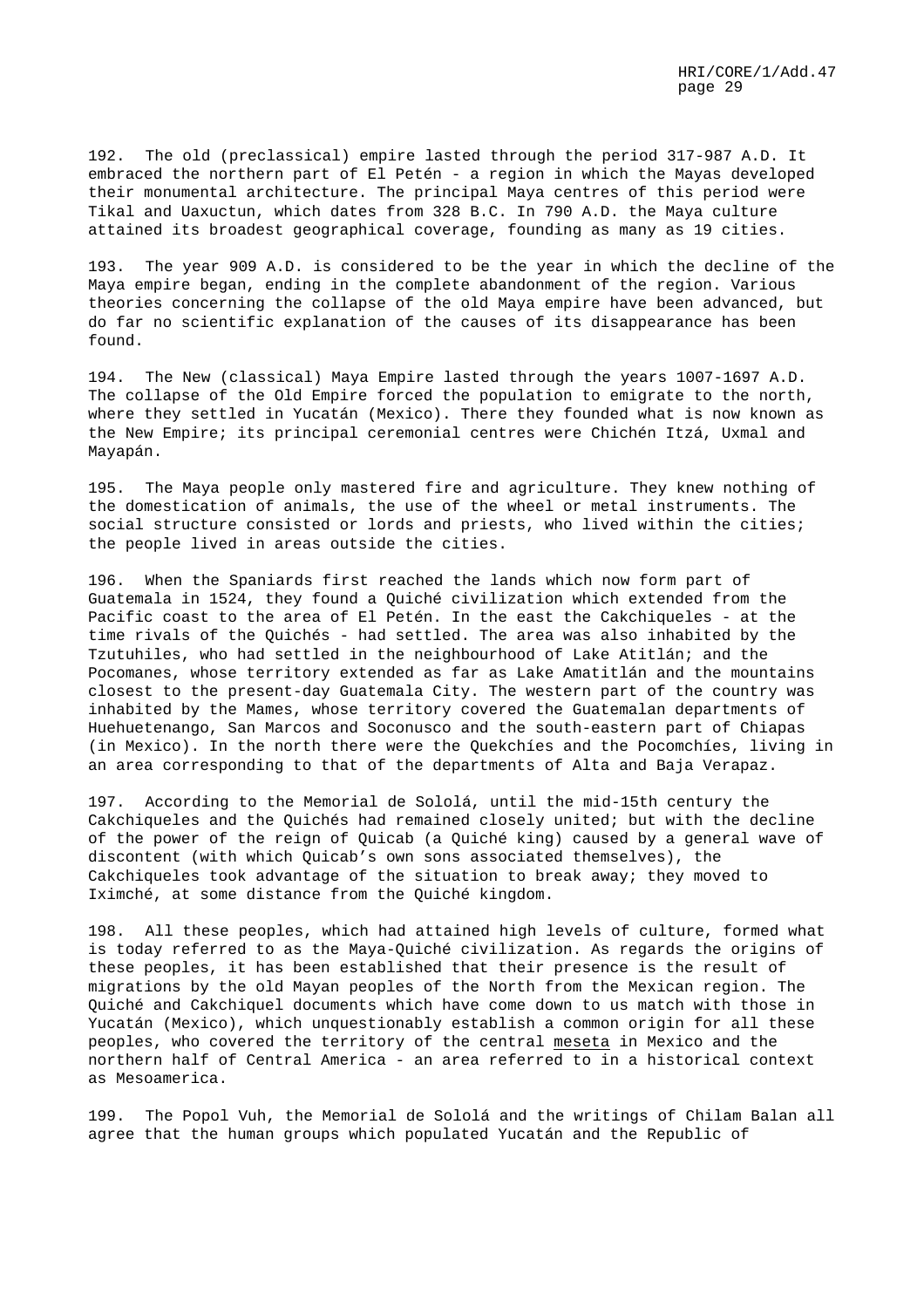Guatemala came from the Tula region, which is to the north of Mexico City and is currently the equivalent of the State of Hidalgo, and that they stopped for some time by Lake Términos.

200. It has not been determined when the tribes migrated to the territory which is now Guatemala; however, it has been established that these peoples began to emigrate during the 7th century A.D., i.e., at the same time as the departure of the peoples who were eventually to inhabit Uxmal and Chichén Itzá in the New Mayan Empire. According to the Popol Vuh, the tribes which took the road to Guatemala belonged to the Yaki or Toltec nation.

201. From the writings of Chilman Balam we learn that the Otza peoples who inhabited El Petén - the centre of the Old Mayan Empire - undertook a pilgrimage, following the course of the principal rivers. It is known that they lived for several centuries in the region referred to as Chakanputún, which researchers have identified as the present-day Champotón, situated in the Mexican State of Campeche. Thence they moved eastwards together with the groups guided by Quetzalcoatl, who was of Toltec origin. During the 10th century they moved down towards the Veracruz coastline. Some tribes may have settled on the Tabasco and Campeche coasts, not far from Lake Términos, and thence have emigrated towards Guatemala, where, divided into the Quiché, Cakchiquel, Tzutuhil, Kekchí, Mam and Pocomam tribes, they encountered the Spaniards.

202. The Maya-Quiché culture contains elements of the old Maya civilization of the Old Empire and of that of the Toltecs. It bears the mark of a more extensive culture than that of the ancient Maya people, combined with Toltec culture, which made its own mark on the earlier culture during a later period.

203. The principal sources of information on the Maya-Quiché culture are the Popol Vuh (Book of the Council), the Memorial de Sololá (or Annals of the Cakchiqueles) and the Title of the Lords of Totonicapán. The most important of these three is the Popol Vuh, the first edition of which (recorded by Fr. Ximénez at the beginning of the 18th century and entitled History of the Origin of the Indians of This Province of Guatemala) is in the Newberry Library in Chicago. The Popol Vuh was hidden for over 150 years (since it is estimated to have been written in 1550). It is believed that, following the burning of Utatlán by the conquistador Alvarado, the Indian nobles moved to Chuilá the present-day Chichicastenango), where Fr. Ximénez discovered it and saved it for posterity. In 1861 a French-language version was published by Abbé Brasseur de Bourbourg.

#### 2. The colonial period

204. The colonial period in Guatemala covers the period running from 1524 to 1821 (the year in which Central America declared its independence) and includes the first stages of the Spanish conquest. It begins with the establishment of the first permanent conquistador settlement in Iximché, to which they gave the name of Santiago de los Caballeros de Guatemala. The township was founded on 25 July 1524 by Pedro de Alvarado, who took advantage of the hospitality offered by the Cakchiqueles in what was their principal city.

205. The men who made up the conquistador expedition which arrived in Guatemala under the leadership of Pedro de Alvarado were uncouth, little educated and fiercely Christian. As, moreover, 16th-century Spain had not yet escaped from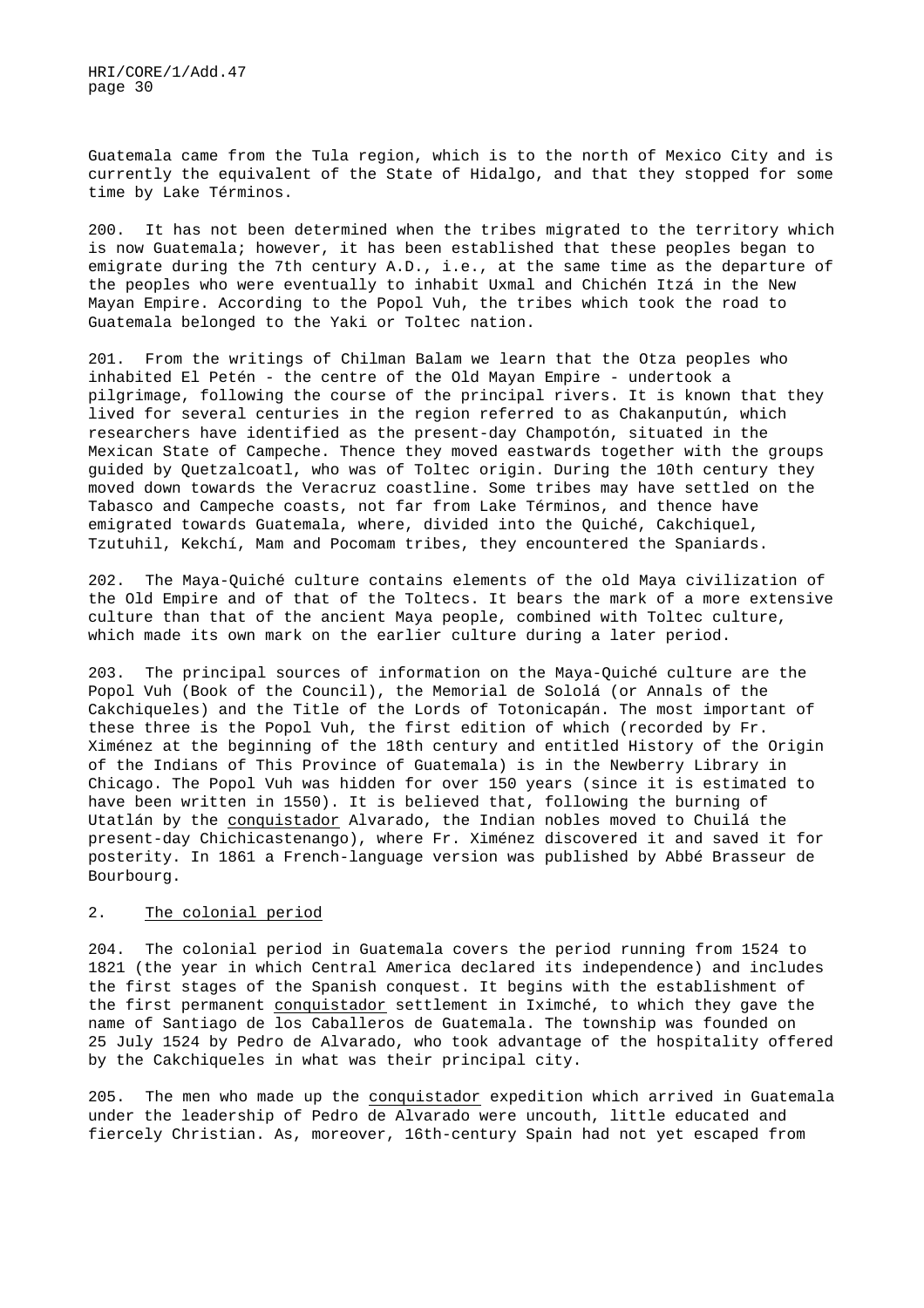the shackles of medievalism, the forms of exploitation which the expeditions imposed in her colonies fell within patterns of production typical of feudalism, when they did not regress into patterns of absolute slavery.

206. The first colonizers robbed the indigenous peoples of their lands and their possessions and reduced them to a condition of virtual slavery.

207. The royal decrees urging better treatment of the Indians were ignored by the masters of the encomiendas, which for them were merely a means of enrichment.

208. The evangelizing missions did a certain amount of cultural dissemination among the indigenous peoples; but they were not behindhand in matters relating to encomiendas and repartimientos. The religious orders were assigned lands to exploit, and they carried on that activity by means of methods similar to those of the others. The natural reluctance of the Indians to accept the new religion imported by their conquerors was punished by sentencing to slavery.

209. In Guatemala the principles underlying the institution of the encomienda were those of slavery. The Indians were branded and sold; and in addition to having to perform forced personal labour for their master, the latter could hire them out to other persons, in exchange for which he received some remuneration.

210. The Indians sometimes received education in the convents; but it consisted of no more than a basic knowledge of religious doctrines and dogmas. To this end the monks learned the principal Indian languages in use at the time.

211. Secondary education was imparted in the convent colleges and universitylevel colleges (colegios mayores). The Dominican, Franciscan and Jesuit orders were outstanding in this field. The colleges began their work at the beginning of the second half of the 16th century.

212. San Carlos University was founded by Royal Decree dated 31 March 1676. Previously to its foundation responsibility for providing higher education lay with the university-level colleges of Santo Tomás, San Borja, San Buenaventura and San Lucas. Its foundation marked the beginning of a new era in the cultural development of Guatemala which reached its zenith during the second half of the 18th century.

213. Another event of major importance which occurred during the 17th century was the introduction of the printing press. The first texts were published in 1663; later textbooks for use in schools were printed. In 1729 the first newspaper to appear in Guatemala (La Gaceta) was printed.

214. The first governor of Guatemala was Pedro de Alvarado; his period of office lasted from 1524 until 1541, when he died tragically. From 17 September 1541 until 17 May 1542 government was in the hands of Bishop Francisco Marroquín and Licenciado Francisco de la Cueva. In 1552 Alonso de Maldonado took over as governor.

215. After the destruction of the capital by flooding caused by a volcanic eruption the captaincy-general was transferred from the place presently known as Ciudad Vieja to the Panchoy valley (the site of present-day Old Guatemala City), which was considered safer.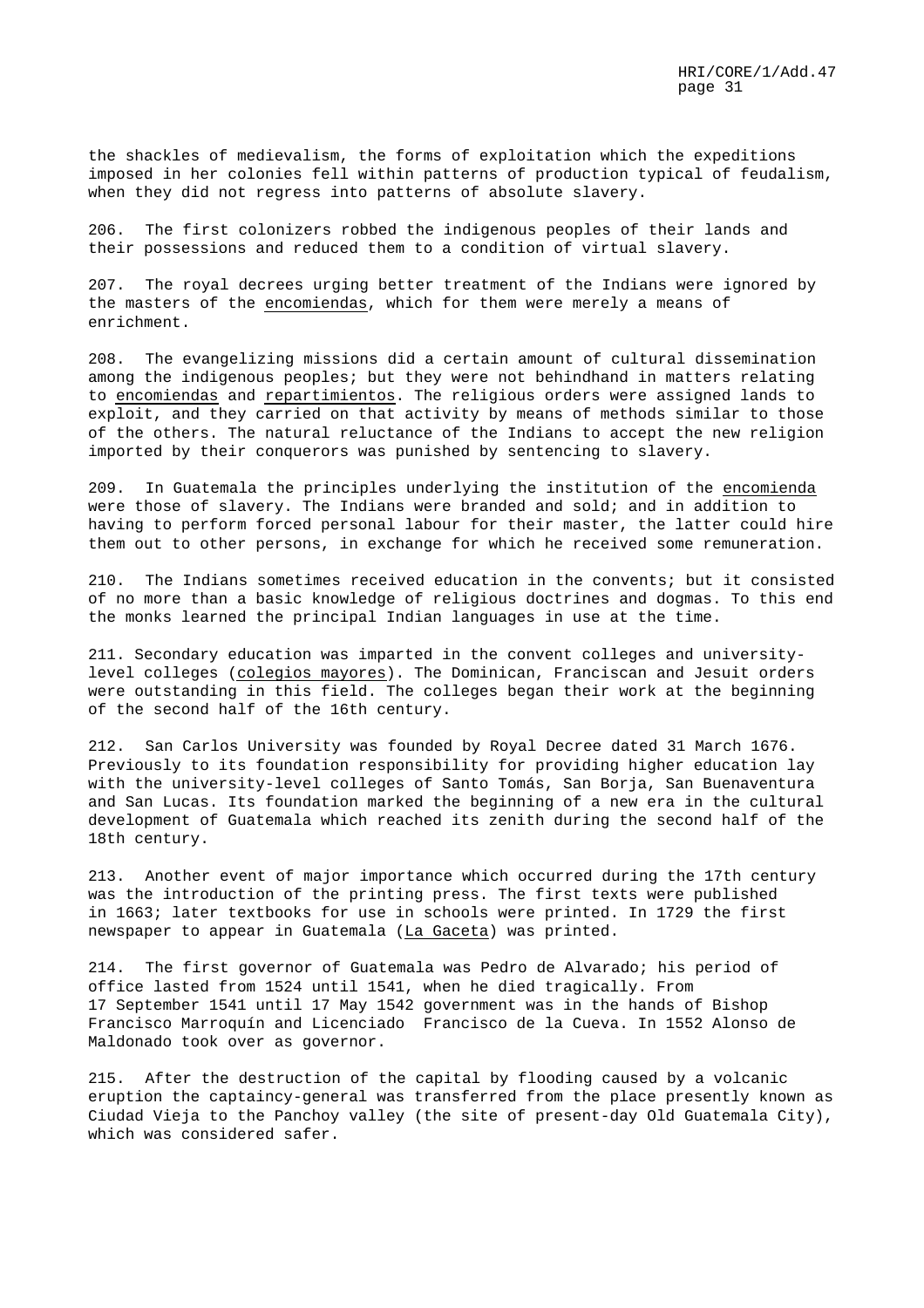216. The initial periods of Spanish domination were marked by the cruelty and the religious fanaticism shown by the conquerors. Cultural transfer in Guatemala took on special features. The dynamism of the indigenous culture enabled it to survive and even to influence the Spanish culture. The colonists effected cultural dissemination through the evangelizing missions. The repressive methods used by the priests against the Indians were no less cruel than those used by the masters of the encomenderos, to such a degree that in 1561 the King intervened, issuing a Royal Decree, dated 4 August of that year, prohibiting the maintenance in convents of prisons for the punishment of Indians.

217. Fr. Las Cases states that during the early years following the conquest there were over 5 million people living in the region now known as Central America and that that population was decimated on account of the cruelty of the encomenderos, working in the mines and mass deportations of Indians, either to South America or to the West Indies when the Indian populations of that region were close to extinction.

218. An encomienda of Indians consisted of a grant to a Spaniard of a variable number of Indians for use as labour. The system was proposed by Ferdinand V (known as "the Catholic King") and ratified by Philip II in April 1580 as a measure for the defence and protection of the Indians. The initial Act states that "now that pacification has been completed and the natives have been reduced to obedience to Us as required by the laws on the subject, the captain-general, governor or pacifier so empowered shall distribute the Indians among the settlers so that each one shall take into his care those within his holding, defend and protect them and provide priests to teach them the Christian doctrine". However, the encomenderos were anything but protectors of Indians. In practice they became slavemasters, and the Indians were reduced to slavery on the pretext that they were being protected and introduced to the Christian faith. Sometimes they even demanded that the Indians hand over their own children in payment of taxes; these were then shipped to Panama and Peru as slaves.

219. In most of the towns and villages the Spaniards maintained the Indian political and economic structures; they could thus make use of the authority of the chiefs for purposes of exploitation.

220. The basis of the economy during the colonial period was agriculture; the main products were maize, cocoa, indigo, cotton, sugar cane and tobacco. Later stock-rearing and mining were developed.

221. According to the historian Remesal, the first wheat seeds were brought to Guatemala by Francisco de Castellanos. However, other sources attribute the merit to a friar, Benito de Villacañas, of whom it is recorded that he brought the seed from Mexico in 1529.

222. It is also recorded that the same Francisco de Castellanos (who was the first royal treasurer) introduced sheep for the first time. In 1630 Francisco de Zorrilla introduced the first merino lambs. Beef cattle were brought in for the first time in 1530 from Mexico; cattle-rearing was developed along the southern coastline of Guatemala and along the banks of the Michatoya river. According to Archbishop García Peláez, the breeding of beef cattle was considerably expanded by Héctor de la Barreda, who brought specimens into Guatemala from Cuba. Initially breeding took place in the Valle de las Vacas (close to the present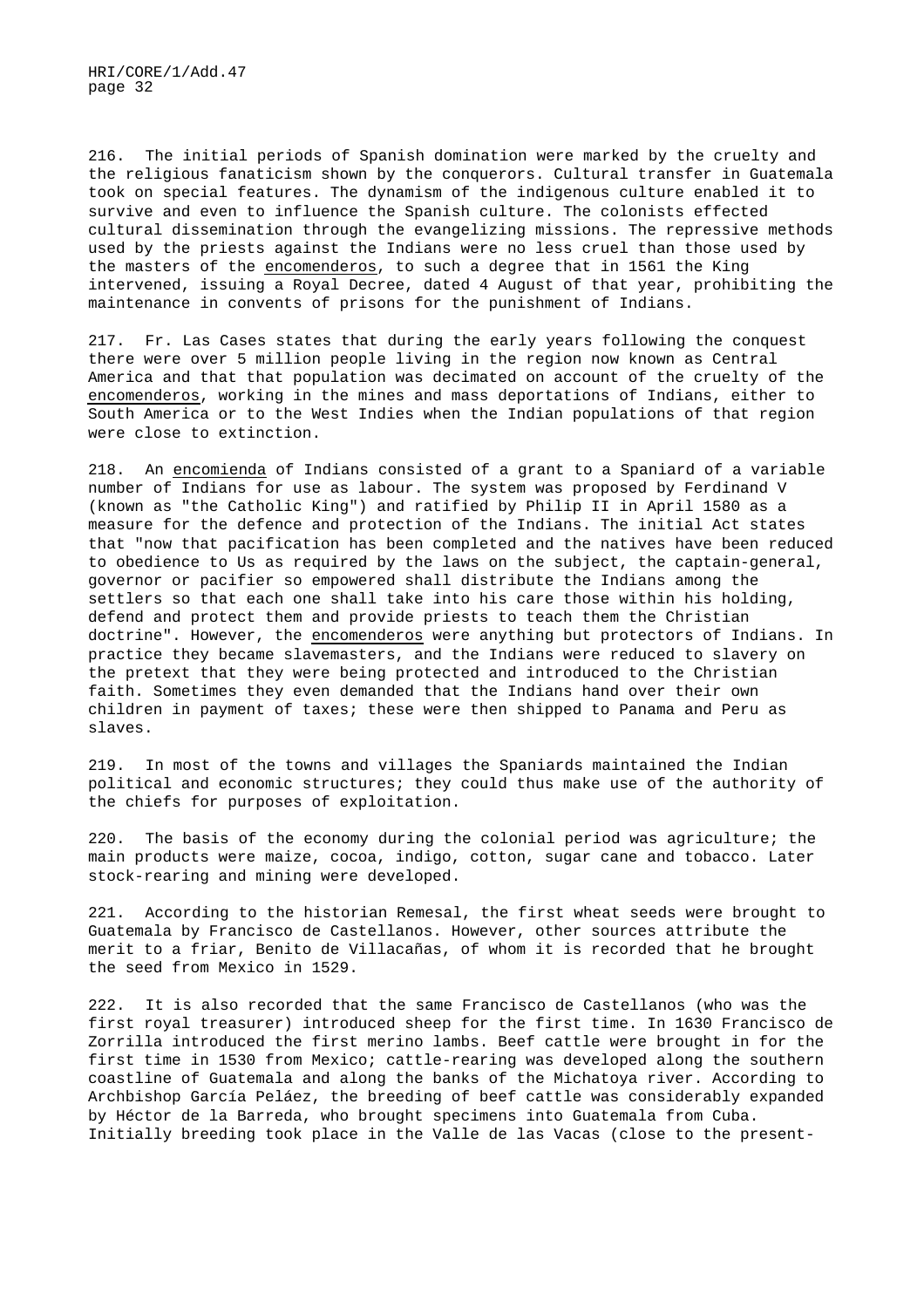day Guatemala City), but its expansion was such that there were soon cattle of this type in Escuintla and Amatitlán.

223. The principal products mined were gold and silver, followed by lead. As a result of the development of mining, many craftsmen skilled in the working of gold and silver emerged. A guild of silver workers was founded, and the local authorities, in pursuance of their powers to regulate all the noble crafts, appointed an assayer for silverware manufactured in the city in September 1553.

224. The encomienda system continued to develop towards its culmination. New methods of extorting even more from the Indians were rapidly invented. Other procedures - the mandamiento, the repartimiento and the habilitación - appeared alongside the encomiendas.

225. There were two forms of mandamiento. Under the first, Indians were sent by the authorities to the estates of landowners; under the second, the encomendero received a tax from the Indians; thus some of them were landless.

226. Under a repartimiento the mayor distributed among the natives goods such as matchets, shears, seed, clothing, beads and other trinkets, which the Indians accepted against their will; but that same mayor ruthlessly exacted payment for them when the natives brought in their crops of cocoa or maize. The encomenderos also indulged in practices of this kind, which survived until the end of the 18th century. In some places the repartimientos effected by mayors or encomenderos consisted of distributions of yarn or raw cotton from which the Indians were expected to make textiles or yarn respectively, in return for which they received tiny payments.

227. During the first half of the 16th century the processing of indigo began in Guatemala; large amounts of manual labour were required for its collection. For this purpose Indians were moved from place to place; as a result, they became sick, and not a few died. Indigo (jiquilite) is a dye-producing plant which the Indians had known since pagan times. During the early years of the 17th century there were 18 indigo-processing plants in the neighbourhood of Escuintla, Guazacapán and Jalpatagua.

228. Another crop which was developed considerably during the middle years of the 17th century was cocoa; some 200,000 loads were exported to New Spain every year.

229. The cultivation of cochineal was of considerable importance during the colonial period. Cochineal from Chiapas, which at that time formed part of the Captaincy-General of Guatemala, was famous.

230. Escuintla and Amatitlán were particularly famous for the production of sugar cane. The juice was extracted by presses operated by oxen or mules.

231. During the same century mining developed considerably, and in particular the gold mines at Mataquescuintla and San Marcos. The gold-washing plants in Las Vacas, Pinula and Jilotepeque were of almost equal importance.

232. Sheep rearing flourished in Quetzaltenango and Totonicapán, where the Indians had taken up the spinning and weaving of wool as industries of their own. It is known that "at the beginning of the 17th century one landowner sold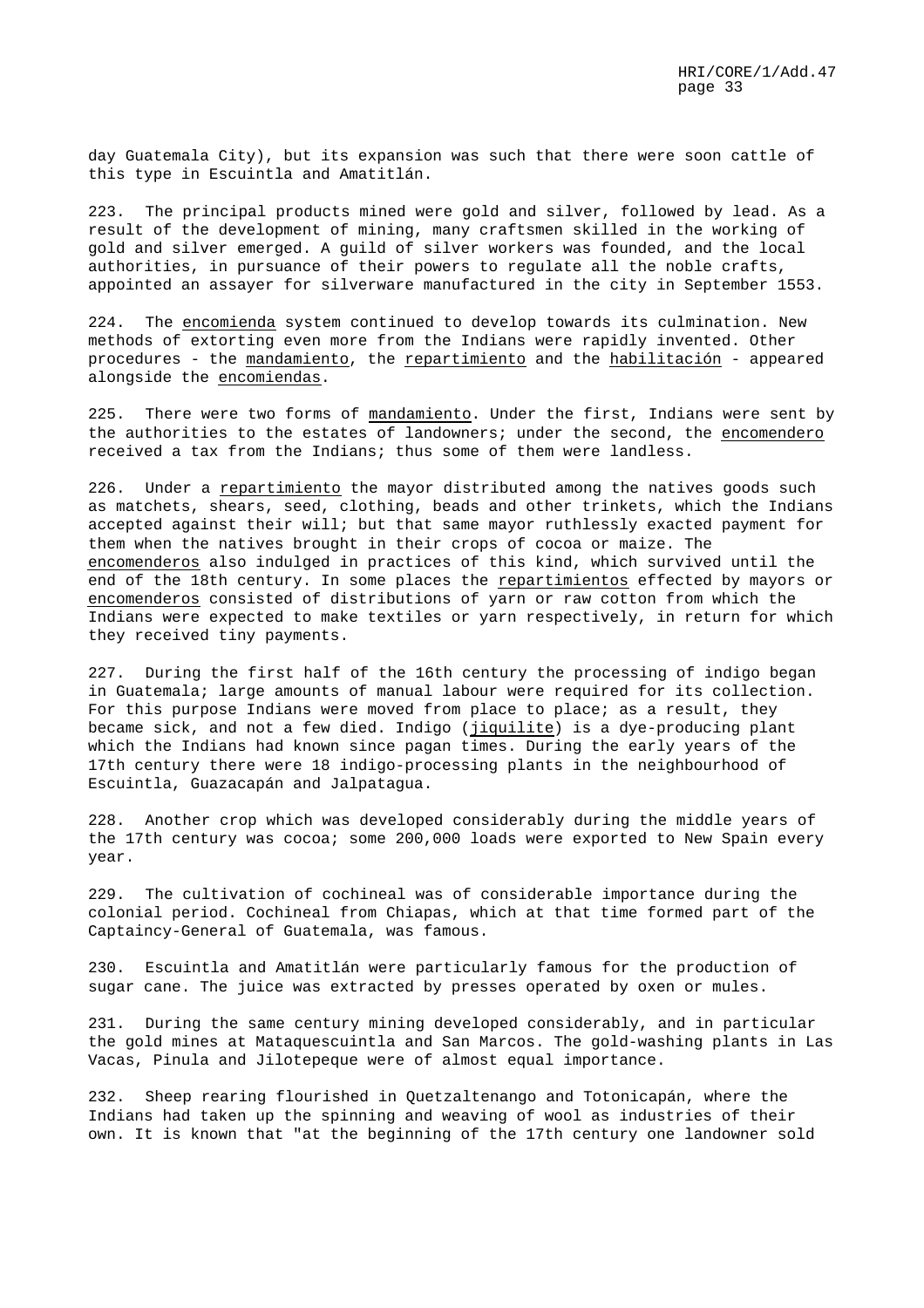8,000 head of sheep at a single fair"; from this it may be inferred that this branch of the economy had developed considerably.

233. The development of population centres led to an increase in the number of craftsmen such as shoemakers, tailors, harness makers, barbers and carpenters. The craftsmen formed guilds, which were duly registered by the local authorities. These guilds sought to exercise control over their members, who were rigidly registered as master craftsmen, journeymen and apprentices.

234. To achieve promotion to the rank of journeyman, an apprentice had to undergo 12 years of strict training, at the end of which he was formally presented to the guild by his master. A journeyman could become a master craftsman on submitting, as a proof of his skill, a "masterpiece" which was closely examined. New masters took the places of those who had retired or died.

235. The domestic trade handled by the Indians consisted of the transport of produce grown in the colder uplands down to the coastal areas and vice versa. They transported the goods by beast of burden or on their own backs. External trade was conducted via the Gulf of Mexico; goods were transported to Omoa and Puerto Cabello, where goods brought from Spain were disembarked. The other principal trade route was that leading to New Spain, which passed through Soconusco, Chiapas, Oaxaca and Veracruz. These routes were followed by mule trains which transported and brought back different products.

#### 3. The period of independence

#### The independence of Central America

236. The achievement of independence in Central America was not an isolated event in the context of the other independence revolutions which broke out in the Spanish colonies between 1810 and 1826. As in the other countries of the Americas, it was a rebellion against the established order - a replica of the feudal system of exploitation, introduced by the colonial authorities - and a protest against the economic restrictions imposed by antiquated legislation.

237. In the Kingdom of Guatemala, as occurred in the other independence movements in the Americas, a number of patriots were killed, imprisoned or exiled for campaigning in favour of the emancipation of the Central American peoples. The groups working for independence - ranging from the Indians struggling to throw off the crushing burden of slavery under which they lived to the nascent bourgeoisie seeking to secure greater opportunities for development were responding to the need to improve their economic condition. On the other side were ranged the Spanish authorities, the clergy, the big landowners and a group of merchants. In their view it was distinctly dangerous to allow the people to begin taking sovereign measures which might subsequently threaten their enormous economic interests.

238. It is understandable that opposition to the colonial system was widespread, as the latter involved many interests. The conquistadores had established a colonial regime in Latin America which remained practically unchanged during its three centuries of predominance. The natives were subjected to a feudal regime, and black slaves were imported to develop human exploitation further.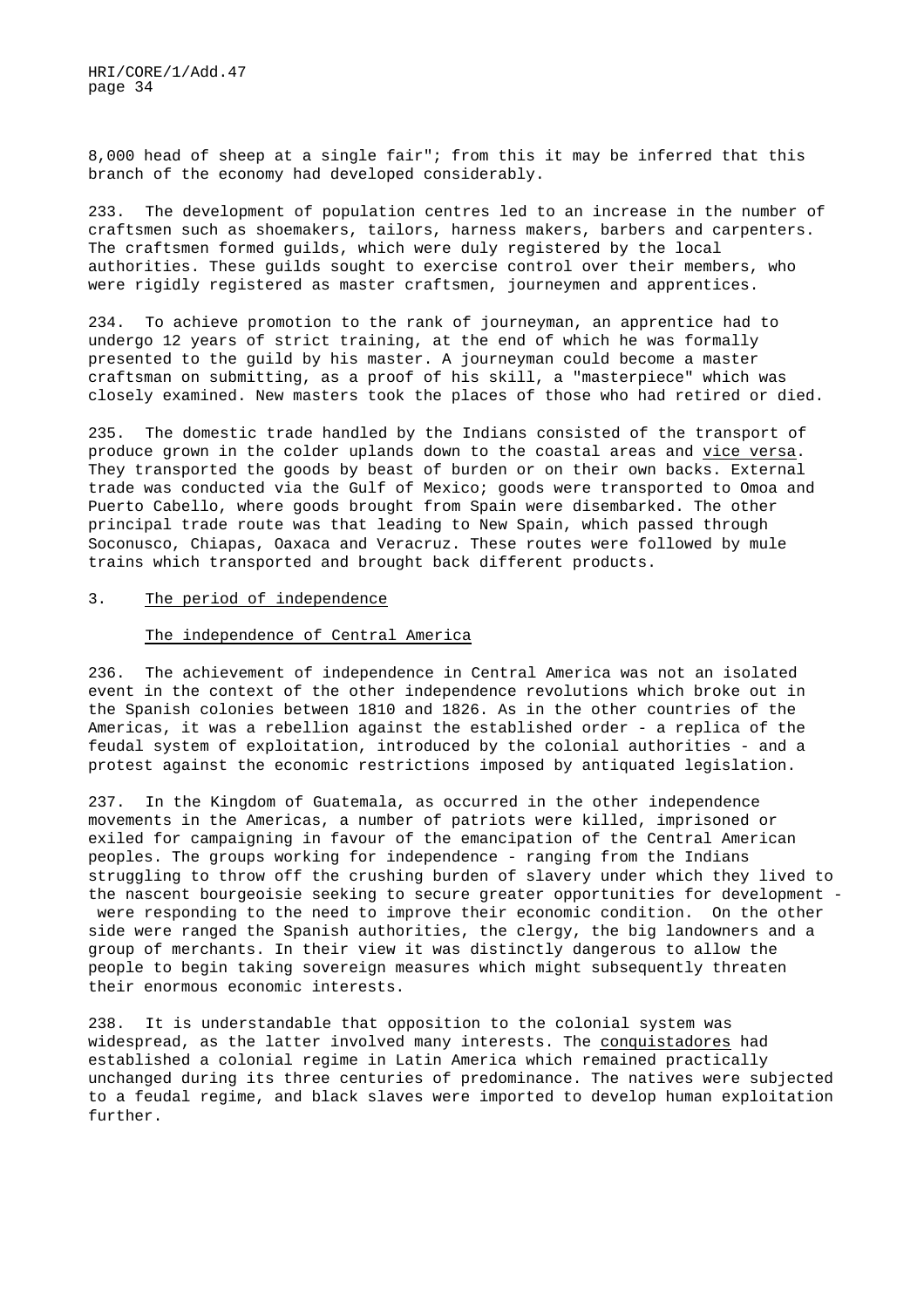239. In addition, commerce between the metropolis and the colonies was subject to strict regulations which were highly unfavourable to the latter. The Court of Contracts in Seville was concerned exclusively with the safeguarding of royal interests and those of the great Spanish trading companies, and trade between colonies was prohibited.

240. Political and administrative activities were controlled by the great landowners, who were masters of the lands on which the slaves lived and worked. The clergy were equally energetic in this field; it is estimated that during the final years of the colonial regime the Church owned one third, and in some cases half, of all the arable land.

241. The Creoles were generally excluded from participation in the government of the colonies. During the 300 years of Spanish domination, only 4 out of the 170 viceroys and 17 out of the 602 governors were Creoles.

242. The war of independence began with uprisings among the Indians and the Negroes and revolts and plotting among the Creoles and mestizos.

243. The development of a republican political awareness in Guatemala certainly took its origin from the books and papers which found their way into the country during the colonial period. From the very beginning the colonial authorities were aware of the danger. Thus the Kingdom of Guatemala received a notice of prohibition - especially for the natives - on reading books containing "romances, profane material or legends .. and books by Amidase and other books of the same kind containing historical fabrications". Likewise, the whole of title XIV of the legislation concerning Indians was devoted to the expurgation of books. However, the Crown was extremely liberal in the enforcement of those provisions. Apart from the attack on Antonio de Remesal, the first historian of Central America (to which he devoted five cartons of his Historia General de las Indias Occidentales y Particular de la Provincia de San Vicente de Chiapas y Guatemala, there are few recorded cases. However, from 1770 onwards the numbers of denunciations, searches and reports increased dramatically; on the average, three edicts concerning the censorship and banning of books were issued each year. Fr. Martín Mérida - an important actor in the reform process - drew up a list of documents, books and prints of the Inquisition Commission in Guatemala which, together with newly-discovered documents, enables us to reconstruct the republican ideological sources within the country. The most significant authors seem to have been Rousseau, the Abbé Pradt, Montesquieu, Voltaire and Jeremy Bentham. The most representative ideas were those of the social covenant or contract, popular sovereignty, the separation of powers, natural rights and constituent authorities. It is curious to observe the modern manner in which these instruments have been handled. Rousseau's Social Contract, which was first translated into Spanish in 1779 by Spanish exiles in London, was known in Guatemala only four years later - a very short time when one considers the difficulties of printing, circulation and transport. Special mention must be made of the correspondence of Bentham with two or three inhabitants of the Americas whom he considered important - among them José Cecilio del Valle, who was undoubtedly the best-organized leader of the time, and with whom he exchanged information, documentation and ideas.

244. Many years before independence was achieved the ideological ferment in Guatemala had reached a pitch hardly surpassed anywhere else in Spanish America. The opportunity of participating in the first Spanish constituent congress, in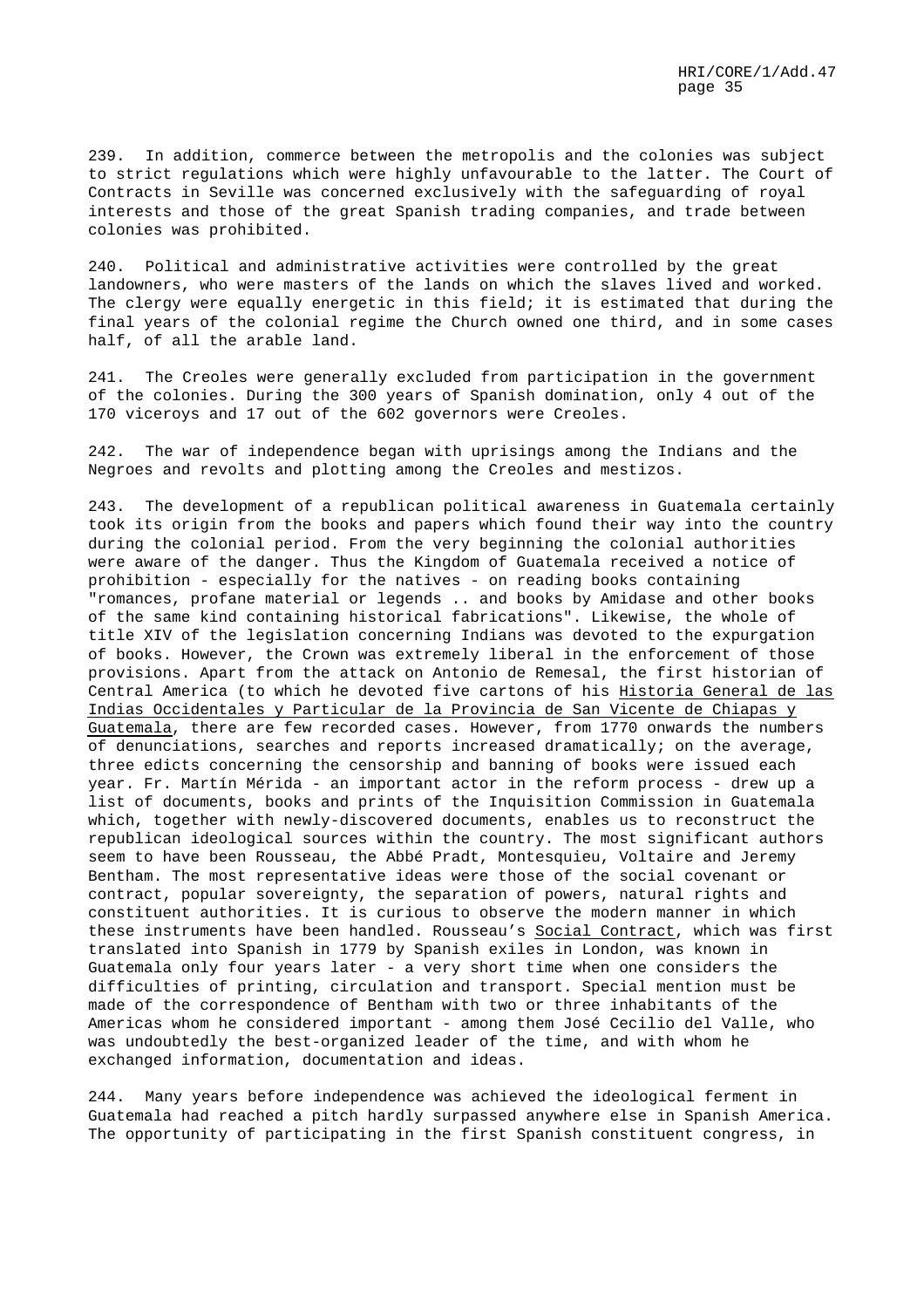which an important place was given to the colonies, added fuel to that ferment. The documents which Antonio Larrazabál, a deputy for Guatemala, submitted in Cadiz in 1811 are models of seriousness and competence; in addition, they enable us to identify the origin of the different tendencies in political thinking and the different ideological sources underlying republican organization - the French example and English liberalism.

245. Under the direction of José María Peynado, the municipal council in the capital drew up some instructions for its deputy to the Cadiz Parliament which clearly reflect political thinking along the lines of the French model. They included a Declaration of the Rights of Man - the first in Latin America - and a complete draft of a 105-article constitution, together with a large number of considerations of an economic and social character.

246. On 15 September 1821 a group of notabilities, in accordance with the custom of the time, met in the capital city (the present Guatemala City) and declared independence from Spain. The general picture was similar to that in other places - an uncertain authority, which had lost its links with the metropolis; the higher clergy and the Spanish officials, who remained faithful to the Crown to the last; and popular pressure for independence, finding voice in impromptu public speakers emerging from the middle classes.

247. In the record of the day's events the word "republic" does not appear once. The conservatives who controlled the movement made the declaration of independence subject to ratification by a congress in the hope that before it was constituted some event would occur which would enable them to maintain their position. A classical withdrawal by the dominant group - an antidote against radical proclamations. Valle, the writer of the record, urged the group to proclaim independence before the people themselves did so.

248. It was the same Spanish authorities, which had survived through these radical changes, which, in alliance with the conservatives, encouraged the rapprochement with the Mexican empire of Agustín Iturbide. Gabino Gaenza, the former Spanish governor, who had become the head of the new country, hastened, on 18 September 1821, to inform the Mexican Emperor that his country was joining his empire, and the authorities of the capital city - which were controlled by the conservatives - decreed on 5 January 1822, after a discussion of doubtful validity, that Central America was annexed to Mexico. The proponents of these measures were unambitious. One wanted the title of the empire to associate the names of Mexico and Guatemala; another, on a more domestic plane, requested that the emperor's son should be granted the title of Prince of Guatemala, "in the same manner as the son of the Emperor of Austria in Spain".

249. The annexation to Mexico brought conservatives and liberals into opposition with one another for the first time. The latter, firmly established in San Salvador, repudiated the decision of the authorities in the capital and declared that no authority could reverse the September decisions. The conservatives in fear appealed for the protection of the imperial army, which, under the command of Vicente Filísola, did in fact occupy the capital and undertook a war, which was protracted but not very bloody, against the dissident provinces. One of the events of this turbulent period was a failed attempt by El Salvador to have itself annexed by the United States, decided upon by a revolutionary congress as a safeguard against "Mexican imperialism".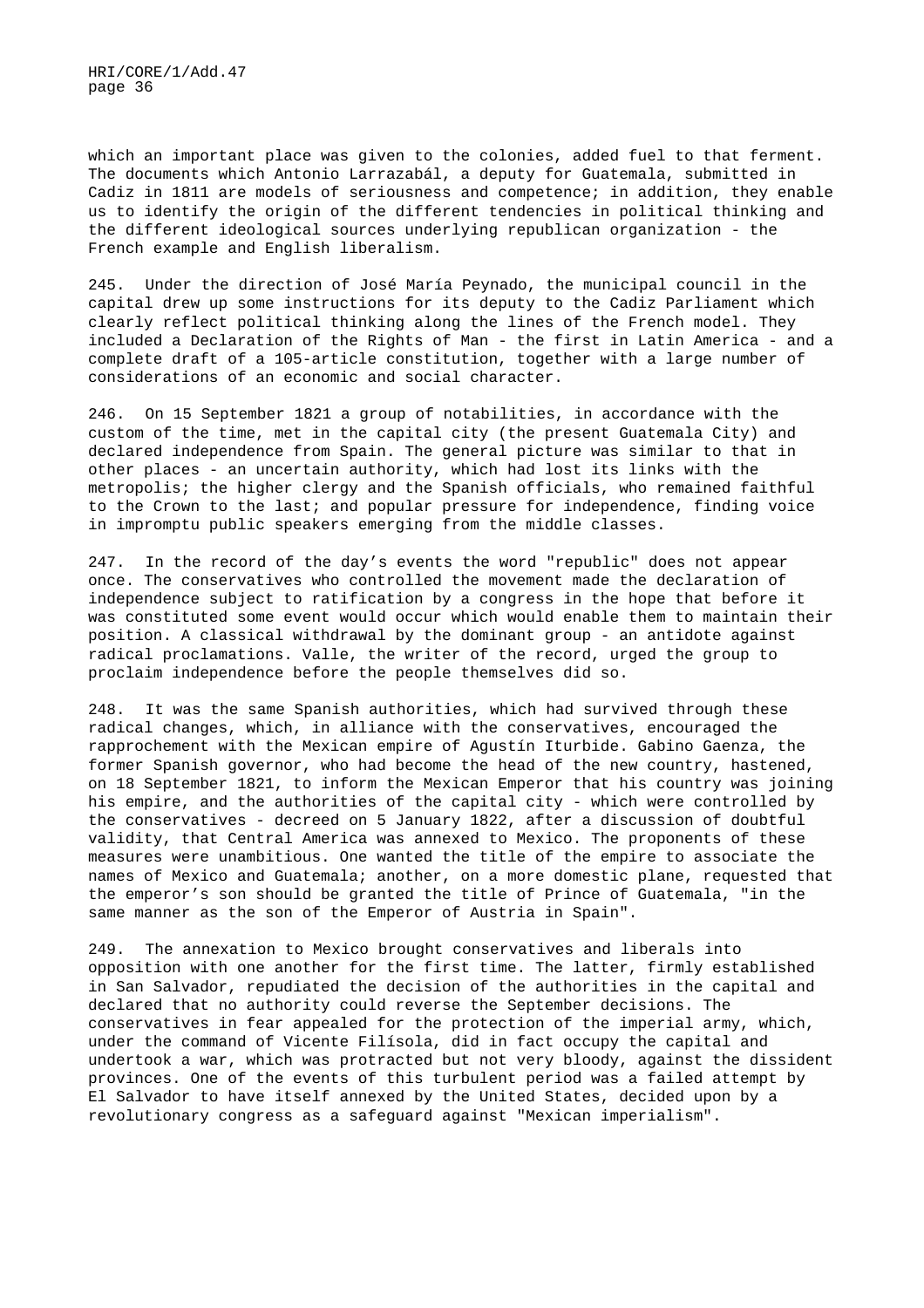250. In February 1823, after a long year of campaigning, Filísola entered San Salvador, but in doing so only scored a Pyrrhic victory, as just at that moment the empire collapsed and he was forced to return to Guatemala City. In March, on Good Friday, he received news from Mexico that the People's Junta had repudiated the imperial authority of Iturbide. His own authority lapsed; and, seeing no other solution, he resurrected the September declaration and hastened to declare independence from Mexico and from any other power in either the Old or the New World; he also declared that the provinces of Guatemala were not, and were not to be, the property of any individual or family. José Cecilio de la Valle sums up the proceeding thus: "He initiated the third stage in the history of Guatemala. After being a province of Spain, it had become a province of Mexico. The time had come to transform itself into a free republic".

251. In what is today the main hall of the Faculty of Laws of the University of San Carlos, on 11 benches set out in the style of the English Parliament, the liberals gathered after their victory in the national elections, which had taken place in an atmosphere of nationalist euphoria. Of particular importance was the political participation of the population of the capital, where the existence of a public opinion (now traditional) was apparent. The liberals, in their natural style, settled down to the production of abundant legislation. In 19 months they prepared 784 laws, 137 decrees and 1,186 orders - and also, naturally, a constitution deriving in its general style and inspiration from the operative part of the United States Constitution and the new constitutionalist movement in Spain. The committee which drafted the text explicitly acknowledged this in the following terms: "In preparing our plan, we adopted for the most part that of the United States - a worthy model for independent peoples".

252. The principal question facing both liberals and conservatives in the constituent assembly was the choice for or against federalism. After many discussions, the conservatives began to seek a formula for a new type of authoritarian power which would replace that of the overthrown kings and empire, which they called a "republican concept of monarchy". The liberals were obsessed with devising a machinery of government which would act as a bar to absolutism; the only way to prevent a dictatorship was to break up the power structure. Underlying this strictly political line of argument was the suspicion of the capital, where the economic system was centralized, in the provinces.

253. The triumphant liberals made the first attempt to reform the outdated power structure. Looking through the catalogues of laws of Alejandro Mature or Pineda y Montt one is struck by the extent of the reforms undertaken. Their reforming zeal extended from the great reform of the judicial system - with the introduction of the codes which Livingston had drafted for Louisiana - to the preparation of topographical plans and drawings of our old colonial monuments in Iximché, Mixco Viejo and Copán. The recognition of habeas corpus and civil marriages, the reform of education, freedom of commerce, the abolition of State monopolies, the beginning of the liquidation of Church assets and the distribution of ownerless and uncultivated lands are examples of the contents of the programme which Francisco Morazán presented at the regional level (and Mariano Gálvez at the local level) in what was to become the Republic of Guatemala.

254. The abolition of certain religious holidays and the problems to which the implementation of the new legislation - which introduced the jury system within an illiterate population - gave rise led to a reaction which the liberal group,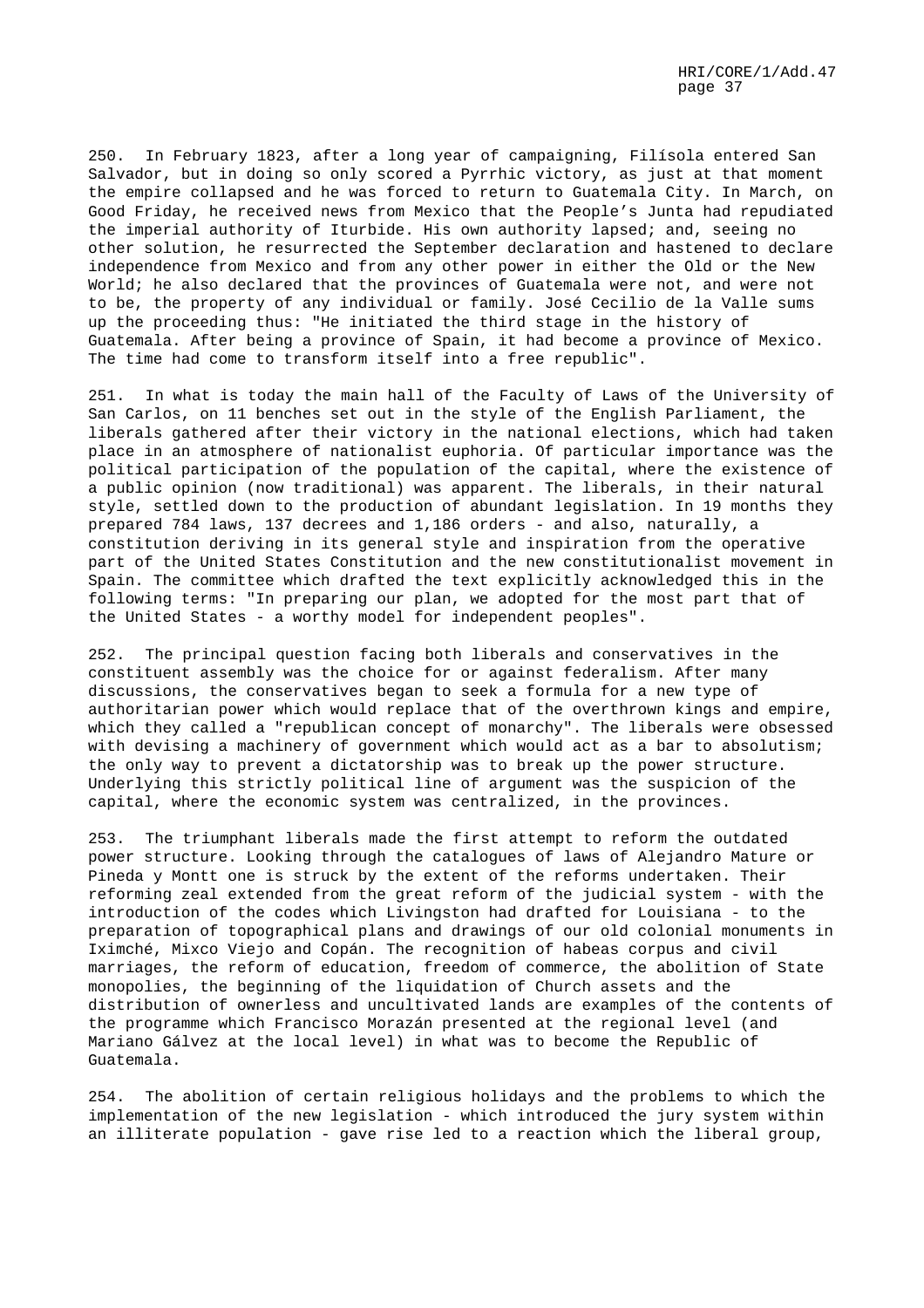which was internally divided and had no real power base, was unable to control. The year 1838 thus saw the beginning of the break-up of the Central American Federation; this strengthened the position of the conservatives at the local level and thus restored de facto the former regime.

255. Guatemala was the largest province in Central America in terms both of geographical area and population. Guatemala City was not only the political capital but also the commercial, cultural and religious capital of the new nation; but the latter was divided between powerful groups of conservative aristocratic families and liberal activists. The latter could become extremely powerful politically if they could succeed in turning the ordinary people away from their traditional leaders - the aristocracy and the higher clergy. In addition, the liberals in Guatemala could count on the support of those in the other States of Central America in weakening the influence of the powerful conservative groups in the capital. The leaders of the liberal movement in Guatemala were the Bedoyas, Dr. Pedro Molina and Dr. José Francisco Barrundia.

256. The conservatives, for their part, were led by the Aycinena family, which had substantial interests in the indigo trade and one of whose members had been ennobled with the title of marquis at the end of the colonial period. As was seen earlier, José Cecilio del Valle and Manuel José Arce played an important role at his side, and President Morazán played an equally important role on the liberal side.

257. After 1830 Dr. Mariano Gálvez became the most important figure in local politics. He developed a programme of social, political and economic reforms which served as a model for the liberals of Central America throughout the 19th century. The programme included plans for settlement, public education, the secularization of the university, colleges and schools, religious freedom, civil marriages, divorce, reform of the penal codes and proceedings, etc.

258. In 1838 the Gálvez government was brought down by a coalition of liberals and conservatives, and Rafael Carrera, the mestizo chief of the highland peoples, made his first appearance in urban political life at the side of José Francisco Barrundia, the inspired revolutionary tribune of the liberal party, whose activities in the cause of independence had won him notoriety ever since the Belize conspiracy.

259. In the meantime the federation came to an end in San Salvador following the secession of Nicaragua, Honduras and Costa Rica.

260. The State of Guatemala did not immediately join the separatist movement, as it was under the weak leadership of Vicejefe Pedro José Valenzuela, who had to deal with the problem of the creation of the Sixth State (Los Altos), which divided the State of Guatemala into two parts, separating off the western provinces of the country (Quetzaltenango, Totonicapán and Sololá), which had large Indian populations. The secession of the Sixth State was approved by the Federal Congress on 5 June 1838; its legislature was installed on 23 December of the same year; and Marcel Molina was elected Head of State on 28 December.

261. Carrera and the conservative party disapproved of the creation of the new State, above all because Dr. Mariano Gálvez, José Francisco Barrundia and the most prominent Guatemalan liberals had taken refuge there.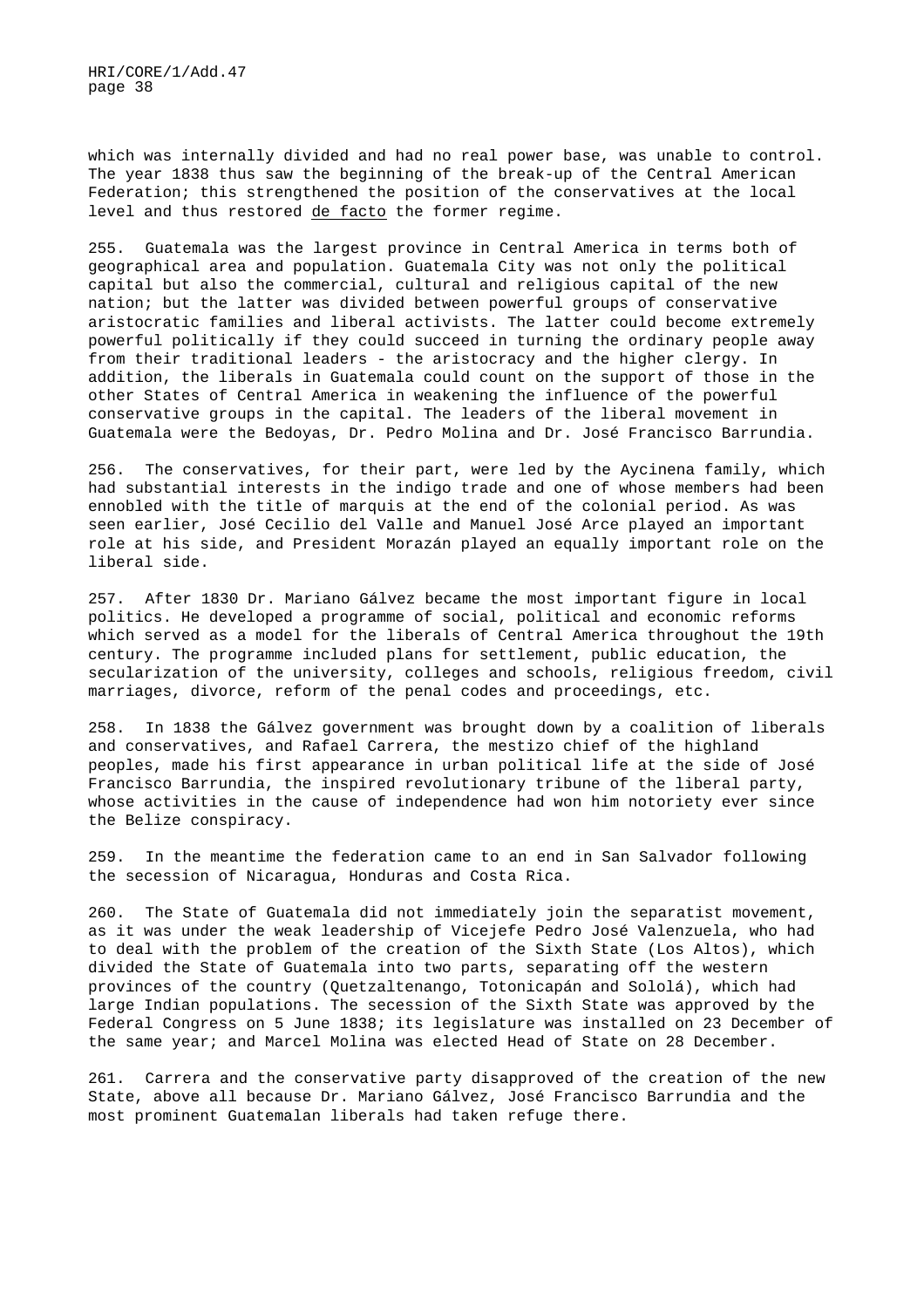262. Valenzuela then demanded the assistance of Morazán and the federal army, as Dr. Gálvez had done earlier; but the President was unwilling or considered that he could not intervene successfully in face of the guerilla tactics of the highlanders. In addition, he was faced with extremely difficult political problems which required his presence in the capital, which had been moved to San Salvador.

263. However, Rafael Carrera was defeated at the battle of Villa Nueva, in the neighbourhood of Guatemala City, by General Carlos Salazar, who was raised to the rank of Head of State on 10 September 1838.

264. The tenacious guerillero then withdrew into the more distant regions, such as Santa Ana and Ahuachapán, and seized the town of Chiquimula, attacking it and then withdrawing. General Agustín Guzmán pursued him closely, following the traces of the highlanders, and eventually compelled Carrera to accept on 23 December 1838 the Treaty of El Rinconcito, in which he committed the political error of recognizing his official capacity as military commander of Mita.

265. After rebuilding his forces, Carrera marched on Guatemala City and seized it on 13 April 1839. Mariano Rivas Paz was then elected Head of State. Four days later the latter declared that the State of Guatemala was resuming its full sovereignty and leaving the Central American union. Carrera went on to march against the State of Los Altos, the secession of which under pressure could not be considered valid, since, as was explained earlier, the sole purpose of the division of the State of Guatemala was to obtain a better distribution of votes in the Federal Congress.

266. The Los Altos army was defeated at Panajachel, and its commander, General Agustín Guzmán, was captured at Sololá. Ten days later, Carrera arrived in the town of Quetzaltenango and took the members of the government into custody.

267. Morazán, who had been elected Head of State of San Salvador, considered the invasion of Los Altos sufficient justification to attack Guatemala; and, as seen earlier, he captured the capital city on 18 March 1840. Carrera encircled Morazán's forces and crushed them. Only Morazán and a handful of officers and soldiers managed to escape.

268. When the news that Morazán has recaptured Guatemala City reached the State of Los Altos, the municipal council of Quetzaltenango immediately issued a declaration of secession. A few days later Carrera arrived in the town and executed the mayor, Roberto Molina, and two councillors.

269. In December 1840 Venancio López was elected Head of State of Guatemala; following his resignation in 1842, Mariano Rivera Paz once again became Head of State, elected by the legislature.

270. During this period Mexican troops invaded the district of Soconusco - the only district of the State of Chiapas which had remained under the jurisdiction of Guatemala. The Rivera Paz government protested against this incursion, which had been launched on the direct orders of the President of Mexico, Antonio María López de Santa Ana. At the same time, news arrived from Costa Rica that the former President of the federation, General Francisco Morazán, had been executed. The general panic which spread throughout Central America momentarily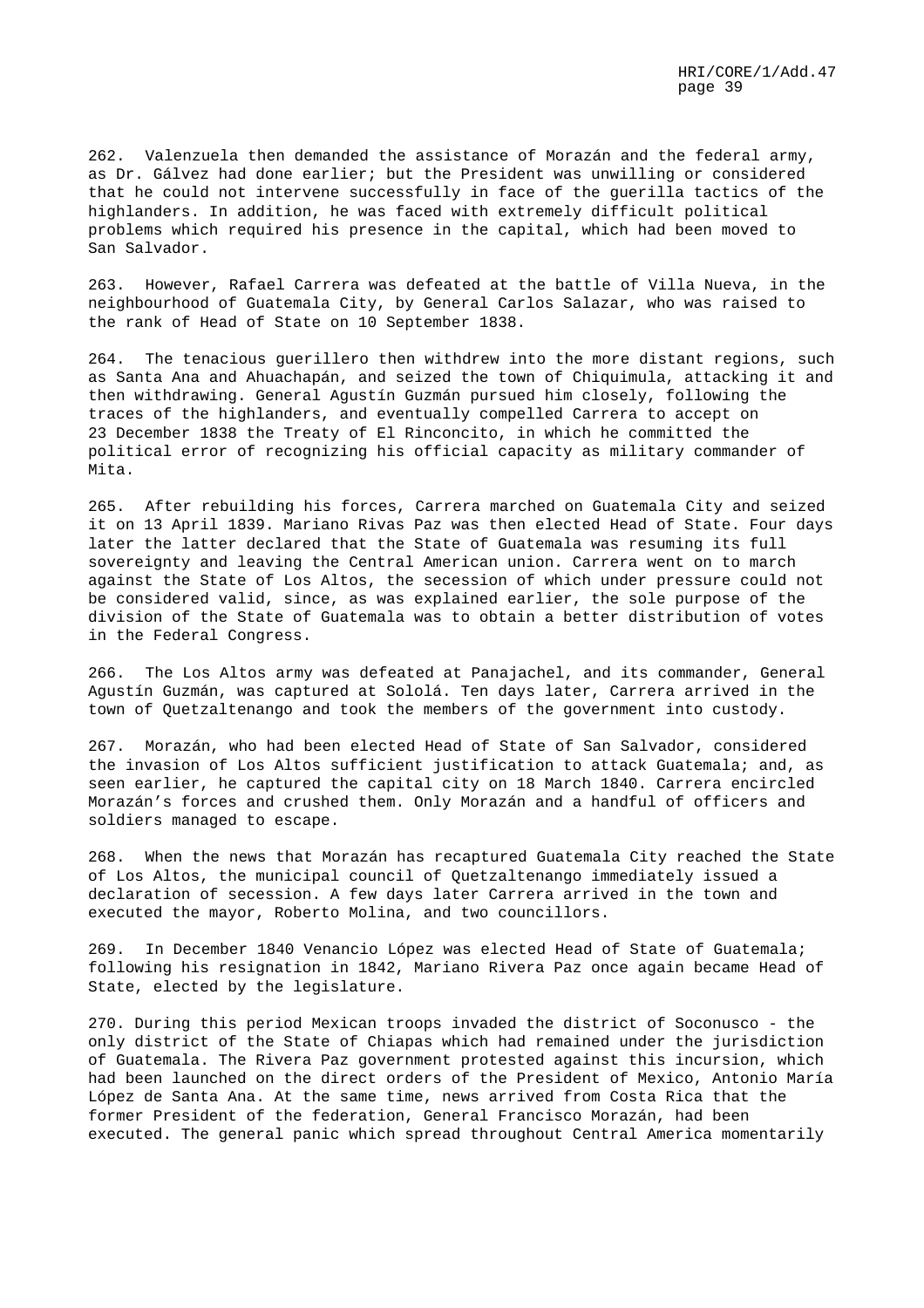prevented the Government of Guatemala from defending its rights over Soconusco; the Head of State confined himself to denouncing the deed and repeating that Guatemala would negotiate with Mexico to secure the return of the territory of Soconusco by peaceful means.

271. Rivera Paz ordered the reestablishment of the Dominican, Franciscan and other religious orders, including the Jesuits, who had been expelled by the Spanish Crown as early as 1767.

#### 4. The contemporary period

272. In December 1844 General Rafael Carrera was formally elected Head of State of Guatemala. In fact, he had been the strong man of the conservative party during the preceding years. On 22 March 1847, following the breakdown of the Chinandega conference, the creation of the Republic of Guatemala was decreed, and General Rafael Carrera became the first President of the new republic. But peace and order were far from having been established.

273. A rebellion of peasants or highlanders, known as the Lucíos, was continuing in the eastern part of the country. It was a movement of liberal inspiration whose leader, Serapio Cruz, was seeking to consolidate the secession of the State of Los Altos to increase his personal prestige. Cruz was soundly beaten by Carrera at Patzún, sought refuge in the Verapaz mountains and continued the struggle against the conservatives at different times and in different places until his death in Palencia in 1869.

274. Carrera resigned from office on 15 August 1848, and Juan Antonio Martínez was elected President. He sent a new army commanded by Colonel Mariano Paredes into Los Altos, which defeated the forces of that unfortunate region at San Andrés on 21 October 1848, capturing its leaders. But the reaction of the liberals in the legislature was so violent that President Martínez was forced to offer his resignation on 28 November 1848.

275. Following this, the liberal Bernardo Escobar was elected, but his government was very weak, and Mariano Paredes had to be called upon to resume the Presidency. Fortunately the latter found the formula for a political agreement with two party leaders, Vicente Cerna and Serapio Cruz, with the Lucíos faction and with General Agustín Guzmán, the commander-in-chief in the State of Los Altos, who agreed to the surrender of his army in an honourable capitulation which brought hostilities to an end.

276. Paredes also authorized the return of Carrera, who had been exiled to the neighbouring States of Mexico on the entry into power of the short-lived liberal governments referred to earlier. Then, to strengthen his position, Paredes appointed Carrera commander-in-chief of the army. The appointment of Carrera gave rise to a violent reaction in the ranks of the liberals. General Agustín Guzmán took to the field again and attempted to take Guatemala City by storm, but lost his life in the attempt. Carrera also defeated the José Dolores Nufio faction. By mid-century Guatemala was still firmly under the control of the conservative party.

277. Presidents Doroteo Vasconcelos of El Salvador and Juan Lindo of Honduras decided to end the predominance of Carrera and his supporters, whom they considered responsible for the collapse of the Central American Union. To that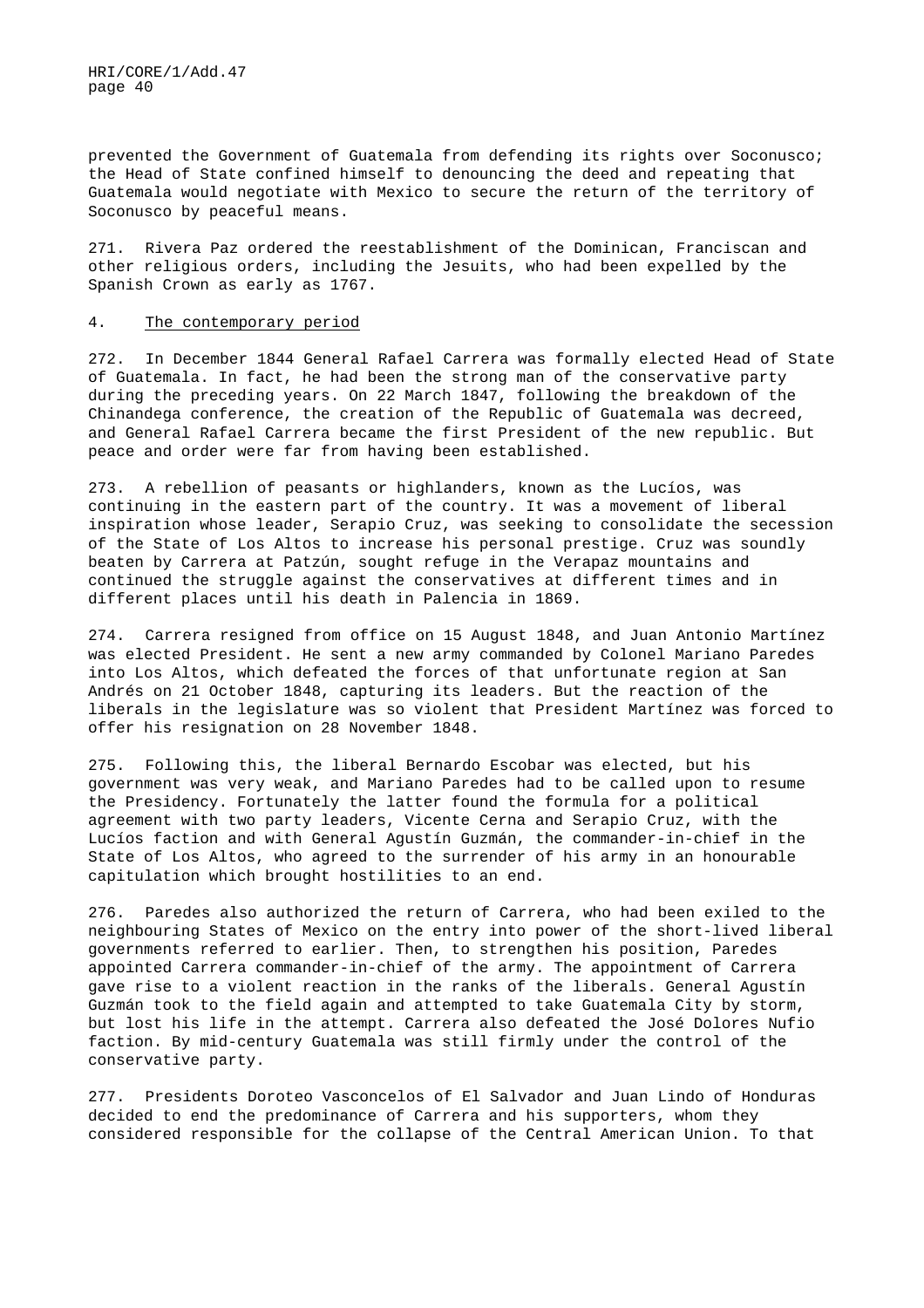end they formed a grand coalition of liberal forces under the command of experienced officers together with regular troops from El Salvador and Honduras.

278. The former guerillero moved rapidly around the eastern provinces of Guatemala, which he knew well. He handled his forces with caution, and eventually lured his enemies into a trap in which the famous battle of La Arada, a town not far from Chiquimula, was fought. The joint armies of El Salvador and Honduras were practically annihilated there, and Carrera consolidated the hegemony of the conservative party for the next 20 years. President Vasconcelos was forced to resign his office in San Salvador, where he was succeeded by the conservative Francisco Dueñas. The victorious Carrera returned to Guatemala City, where he was elected President by the National Assembly which adopted the new Constitution of the Republic on 19 October 1851. Later Carrera and his generals Vicente Cerna and José Victor Zavala attacked President Cabañas of Honduras, razed the fortress of Omoa and, in an unnecessary show of force, hauled its heavy cannon back to Guatemala City. On 21 Carrera was declared President for life by an assembly of authorities.

279. When William Walker invaded Nicaragua, President Carrera sent an army three times the size of that of any other republic in Central America to combat the adventurers; but he did not consider it necessary to take part in the campaign personally.

280. Carrera's government was based on force, but he respected his neighbours and did not attempt any new invasions as long as he did not feel threatened. He entered into diplomatic relations with Belgium, Mexico, the Hanseatic republics, Spain (which thus formally recognized the independence of Guatemala on 29 May 1863), and even with Great Britain - at the price of the Wyke-Aycinena treaty of 1859, which recognized the boundaries of Belize (British Honduras) at the River Sarstún, thus enlarging that territory to three times its original size in total contradiction to the Clayton-Bulwer treaty, under which great Britain had undertaken not to establish or maintain territorial bases in Central America.

281. However, during his last years in power Carrera intervened in the internal political affairs of El Salvador. He attacked President Gerardo Barrios, an important liberal leader in that country, and defeated him in 1863, bringing about his downfall and indirectly the dismal fate which subsequently overtook him.

282. To the consternation of his party, General Rafael Carrera died on Good Friday, 18 April 1965. He was still in the prime of life, aged only 51; he had been born in the La Parroquia district of Guatemala City on 25 October 1814. He was the son of Simón Carrera and Juana Rosa Turcios, residents of the village known as Lo de Rodriguez, close to the capital.

283. Carrera was succeeded in power by General Vicente Cerna, who remained President of Guatemala until June 1871, when he was overthrown by the liberal revolution headed by Miguel García Granados and Justo Rufino Barrios. Generally speaking, it can be said that under Carrera and Cerna Guatemala enjoyed economic stability, principally on account of exports of cochineal to Great Britain. The credit of the government was such that it was able to acquire precious metals with which it struck gold coins of various denominations (generally known as "carrereñas" or simply "carreras") and peso coins with a high silver content.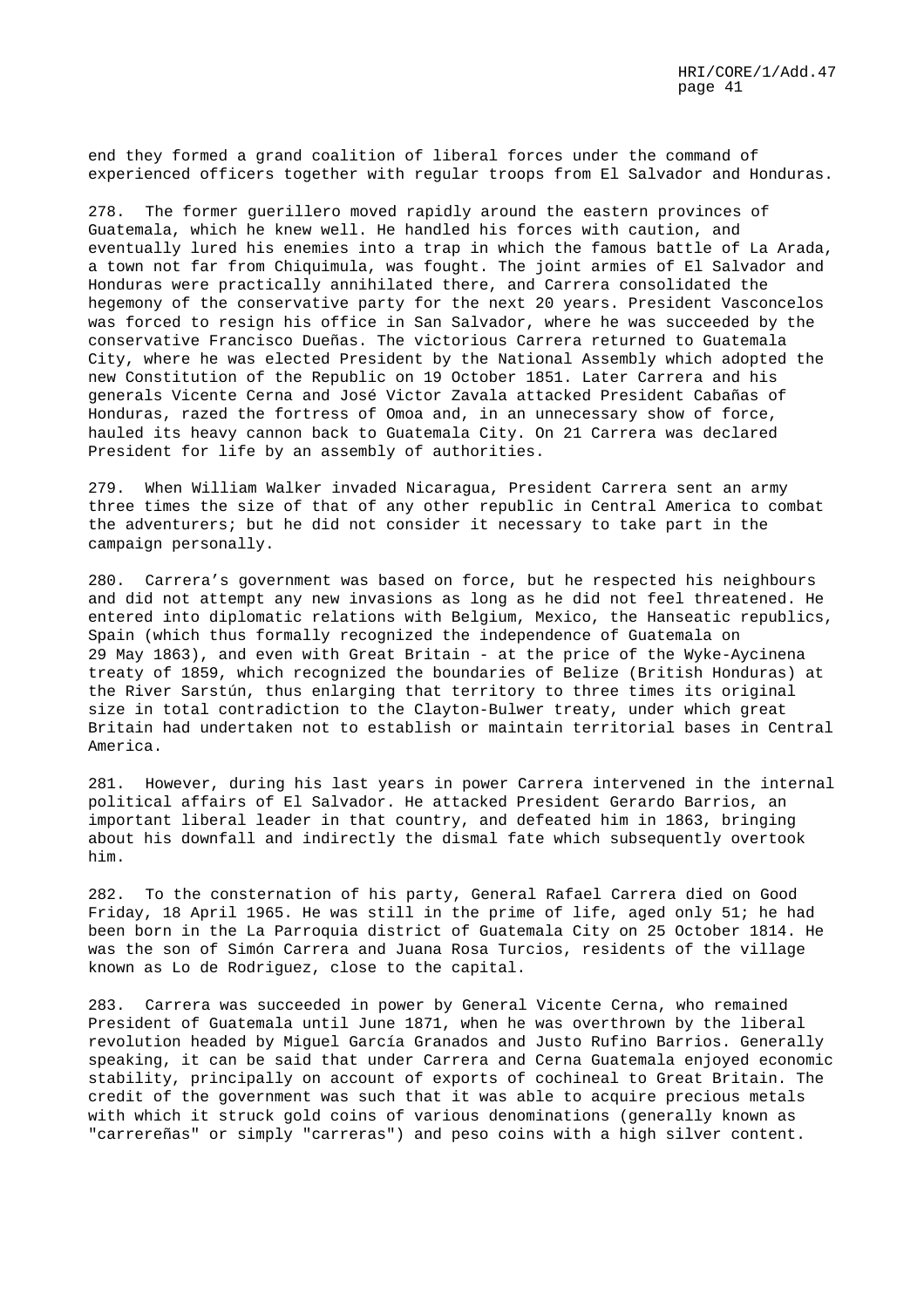284. The conservative regime established the Economic Society of Friends of Guatemala and the commercial consulate. Roadways leading to the principal cities and some ports were opened and coach services were established, for which purpose it was necessary to build bridges and improve the old roadways. During this period, too, the cultivation of various useful crops - such as coffee, which was later to become an important export product - was encouraged.

285. Vicente Cerna, who had been a distinguished general under the orders of Carrera, maintained the strong conservative government which had established itself in Guatemala. A rising under the leadership of Fernando and Serapio Cruz was suppressed in 1867. Two years later, Serapio Cruz was defeated and beheaded at Palencia, near Guatemala City. A photograph was taken of the remains of the unfortunate leader, thus perpetuating unnecessarily the memory of the barbarous nature of his death. Under Cerna there was some material progress. The first telegraph lines were introduced, and studies were carried out for the construction of a railway (in imitation of the companies which had opened the railway in Panama in 1849-55 and the work which was beginning in Costa Rica).

### The liberal regime

286. Following the reelection of Cerna (and that of Dueñas in El Salvador) discontent with the conservative regimes grew. Dueñas was overthrown by General Santiago González in April 1871, and a group of Guatemalans was bold enough to criticize the dictatorial government of Cerna in Congress. The leader of that group, Miguel García Granados, was forced to leave the country for his own safety; he went to Mexico, where it is said that he obtained the support of President Benito Juárez.

287. An invasion of Guatemala was imminent when a rebel from the Serapio Cruz group joined the García Granados group. Justo Rufino Barrios had important connections in the Los Altos region; after completing his studies as a notary at the University of Guatemala he turned to agriculture; he owned the El Malacate estate on the frontier between Soconusco and Guatemala.

288. The revolutionaries were extremely optimistic, since they had a number of Remington rifles. These proved essential in obtaining the easy victories they achieved in the western frontier regions; in addition, Barrios was unquestionably familiar with the terrain and proved himself a skilful general on the battlefield in actions such as those at Tacaná, Laguna Seca, Coxón and Tierra Blanca.

289. The forces of President Cerna were in full retreat when a provisional government was installed (Act of Patzicía) with García Granados as President and a liberal reform programme. The final battle took place at San Lucas, near the Old Guatemala City, which overlooks the capital. Cerna fled the country; the revolutionaries marched into Guatemala City on 30 June 1871 and inaugurated a new political era which brought about major changes in the country's economy and society.

290. The liberal reforms were fundamentally a programme of government based on that of the Morazán and Gálvez regimes, which were to be introduced some years later than originally intended. However, Miguel García Granados was a moderate politician who believed in a slow pace of change for both people and government and did not wish to embitter the personal relationships arising from his family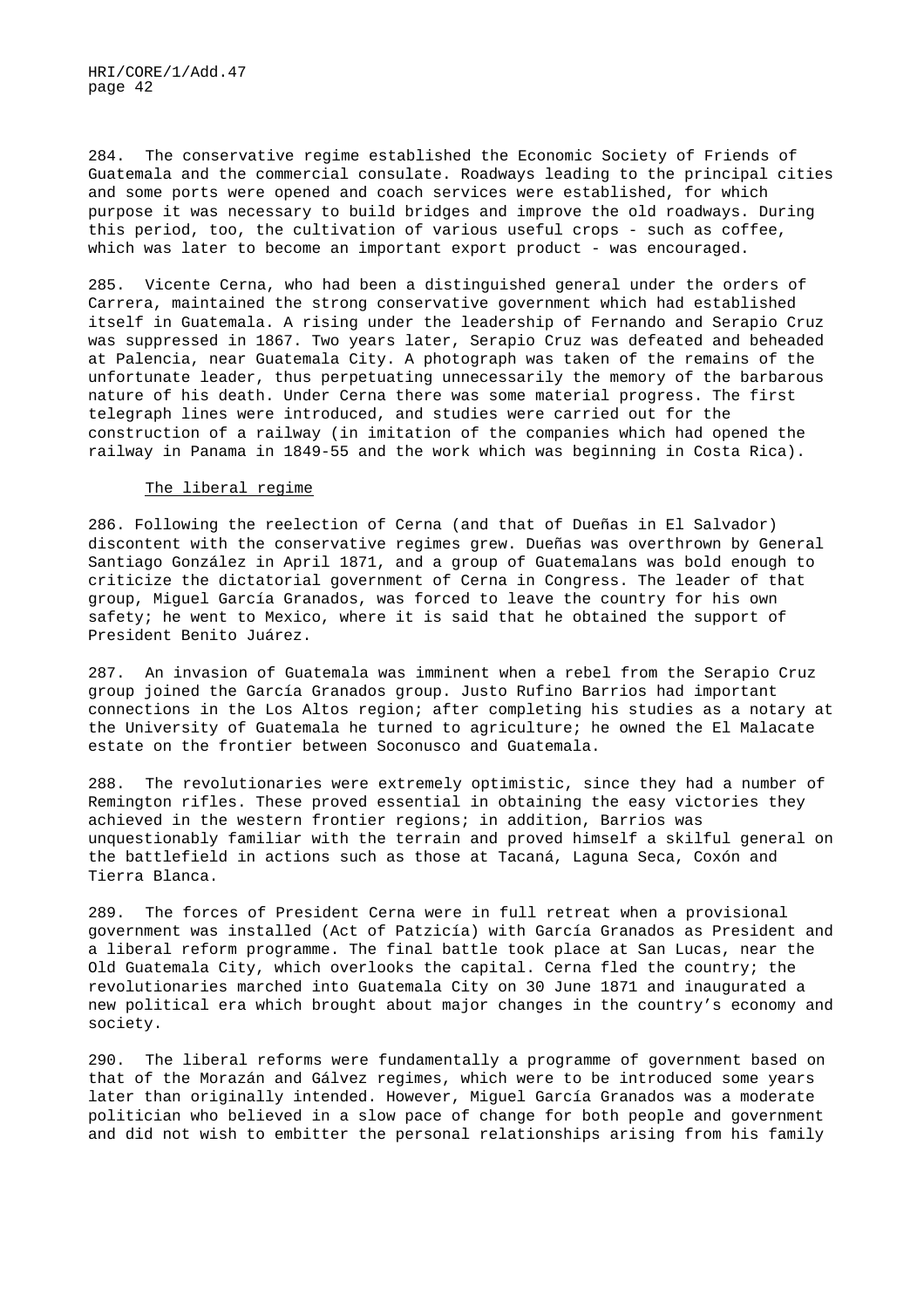connections with the Guatemalan aristocracy. One of his first concerns was the reorganization of the army, which was lacking in an adequate cadre of officers. On 1 September 1873 the Polytechnic College (a military training centre) was opened.

291. Barrios was appointed Governor of Quetzaltenango. He very soon realized that to establish liberalism within that province he would have to break the influence of the Jesuits there. He therefore decided to get rid of them and sent them away to Guatemala City. The problem was thus passed on to García Granados. The President, wishing to avoid a direct confrontation, went away to the eastern provinces of the country to put down a rebellion, appointing Barrios acting President.

292. However, the successful military campaign conducted by García Granados did not make the same impression in Guatemala City as the young Barrios. The latter had ordered the expulsion of the Jesuits, Archbishops Piñol and Aycinena, the religious orders and some priests who were unwilling to adapt to the regime. When García Granados returned, he could barely recognize his moderate programme of government.

293. The new system was that of Barrios, who was prepared to crush opposition by exile, imprisonment and floggings - for he considered that degrading punishment the most effective means of changing the conservative mentality of his compatriots. Thus the provisional government of García Granados came to an end, for it was felt that the convening of a constituent assembly and the establishment of a government enjoying popular support was a more suitable method of implementing the radical reforms which were taking place - or of restraining Barrios's methods.

294. In the popular election a substantial majority of the votes were cast for Barrios, either out of fear or from a genuine desire to establish liberalism and to effect radical changes in the legal, political, economic and social structures of the country. It must be admitted that Barrios's programme was probably a good one; but the methods he used to implement it were often cruel and invariably involved recourse to despotic methods.

295. Progress was the catchword of that time, and positivism, as propounded by José Francisco Barrundía some 20 years earlier, was the philosophy underlying it. Barrios was not a speculative thinker; his mind was a pragmatic one. He broke the influence of the Church and used the monastery and convent buildings as schools and public buildings; he took over the uncultivated Church lands to establish coffee plantations; and he seized Church funds to establish banks, which he hoped would transfer wealth into the energetic hands of the new agricultural and industrial enterprises.

296. Education was the linchpin of his programme of reform. He founded colleges for primary school teachers in Guatemala City, Quetzaltenango and other provinces. He wanted to see a school open in every small town, and even in every village - schools for the poor, for the Indians and for craftsmen; and night schools for the working classes. To this end he brought in and made welcome schoolteachers and technicians from Spain, Switzerland, Cuba and North and South America. The schools he founded were practically orientated; the same was true of the University, where teaching of medicine, law and engineering was encouraged at the expense of metaphysics and philosophical speculation. Teaching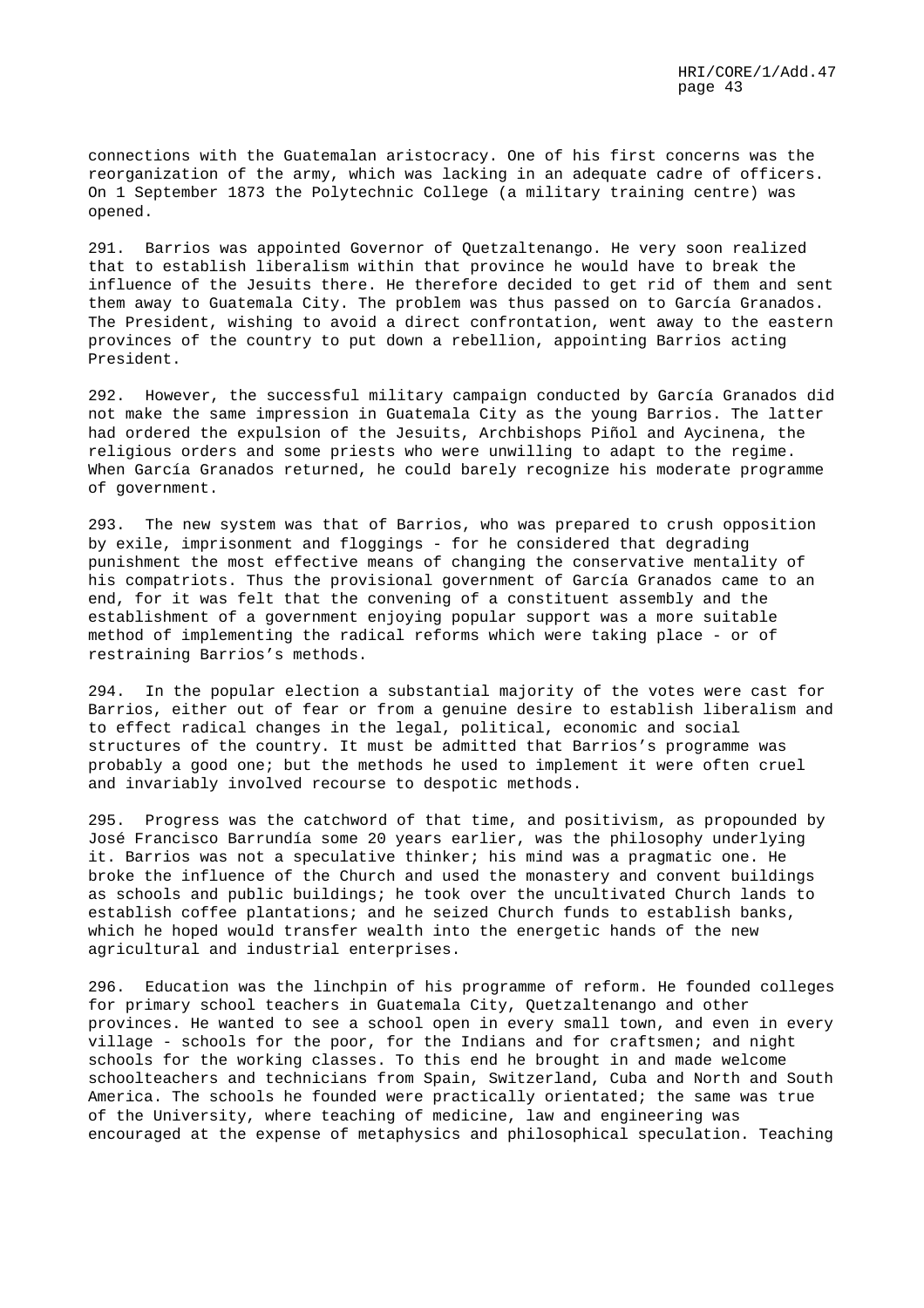of English and French was made compulsory at secondary-school level, and English was eventually even taught in primary schools; but Latin and classical studies were unnecessarily dropped.

297. During his administration a good network of communications, comprising roads, railways, telegraphs and telephones, was developed or planned. In addition, seaports were built or opened. Trade and industry were encouraged. The legislation regulating commerce, public accounting and customs tariffs was modernized. Rates of interest on capital were regulated and substantially reduced. New lands were opened up for agriculture, and the property rights of the new landowners were safeguarded.

298. But where was the money to come from for this ambitious programme ? Barrios had decided that it would come from the clergy and the aristocracy. Unfortunately, being himself a landowner in the western part of the country, he thought of the Indians as good-for-nothing agricultural workers who would have to be made to work before they could be in a position to enjoy the benefits of progress. This was undoubtedly the worst of his mistakes; combined with the weight of tradition, it condemned his programme to failure in the long term, since it left the indigenous communities exposed to abuse by the coffee planters and other entrepreneurs through a despotic system of forced labour.

299. Barrios intervened in Honduras and in El Salvador to install liberal governments in both countries. Dr. Marco Aurelio Soto, formerly Minister of Education in the Government of Guatemala, was elected President of Honduras on 27 August 1876, and Dr. Rafael Zaldívar was elected President of El Salvador with the assistance of Barrios. The pretext for these interventions was principally that conservative émigrés has received asylum in those countries; but Barrios was convinced that the new Presidents of Honduras and El Salvador would support his plans for a Central American union.

300. In 1873 a constituent assembly had confirmed Barrios in office as President until 1880; but formal discussions on the promulgation of the Constitution of Guatemala did not begin until 1879, by which time the country already had civil and penal codes prepared by two distinguished lawyers, J. Fernando Cruz and Miguel Antonio Saravia. The 1879 Constitution, with a few amendments, remained the basic law of Guatemala until 1945; the two codes were reviewed recently (in 1964). The legislation adopted as part of the reform process stimulated the progress of the country and may be considered as advanced for its time; however, it served as a means of strengthening the power of the executive to such a degree as to give rise to the type of autarkic government practised by Barrios and his successors.

301. At about this point in his political career Barrios judged that circumstances were favourable for the implementation of his project of union. But before launching his government on the grand venture which appears to have occupied his energies during his final years, he wished to settle the problem of the frontier with Mexico.

302. The Ministry of Foreign Affairs had kept the question of the frontier with Mexico pending, following a policy of peaceful negotiation, even though it appeared difficult to secure from the Government of Mexico a solution favourable to Guatemalan interests. Finally Dr. Lorenzo Montúfar, the Guatemalan Minister in Washington, was instructed to seek the arbitration of the President of the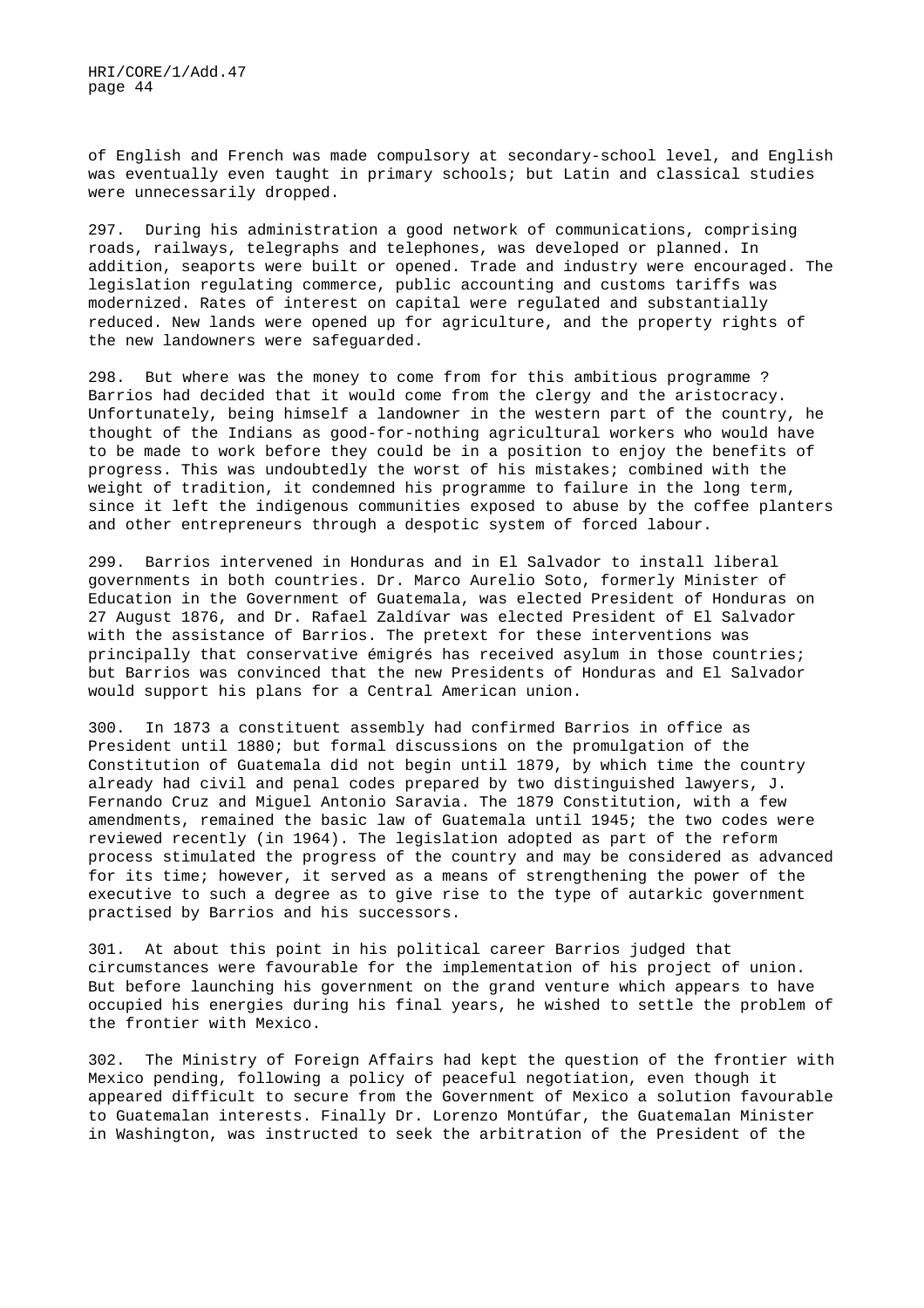United States in this delicate matter, which might possibly also include recognition of Mexican sovereignty over the province of Soconusco. This district, which had formed part of Chiapas during colonial times, remained under Guatemalan administration after independence, since the great majority of its population had opted for the Central American Union rather than Mexico, which it was accepted had occurred in the rest of that State. The situation continued until 1842, when, as was seen earlier, Soconusco was invaded on the orders of President Santa Ana following the death of Morazán and the collapse of the Central American Union.

303. Montúfar had discussed these questions in Washington with a view to reaching a reasonable settlement, giving way on some points and endeavouring to secure an advantage on others; but President Barrios considered that his minister was moving too slowly and that, at the rate things were going, the question of the frontier with Mexico would remain as undecided as previously. He therefore decided to go to the United States himself in order to secure a final settlement as rapidly as possible. Barrios was certainly a good President, even if he did enjoy despotic powers; but he was no better a negotiator in the diplomatic field than his Minister, Montúfar, who was one of the leading figures in the Guatemalan liberal movement. The latter declined all responsibility in the matter; he submitted his resignation in bitter and violent terms and denounced to public opinion the arbitrary procedure adopted by the President for the settlement of the problem of the frontier with Mexico, beginning with the precipitate cession of Soconusco without obtaining any compensation, economic or otherwise, for Guatemala.

304. Barrios has been bitterly criticized for his unfortunate intervention in the settlement of the problem of the frontier with Mexico; his detractors even went so far as to insinuate that the ill-fated settlement was a kind of reward to the Government of Mexico for the small but decisive amount of aid given to the revolution, organized in Chiapas with the acquiescence of Benito Juárez and Lerdo de Tejada, at its beginnings in 1871. This astounding accusation need not be taken literally - first, on account of the time elapsing between 1871 and 1882; and secondly, because in any case it would have been García Granados, and not Barrios, who would have concluded an agreement with Mexico. Barrios only joined the revolutionary forces at a late date. There is no conclusive evidence that Barrios took part in negotiations with the Government of Mexico or its agents to obtain the initial aid received by the movement headed by García Granados.

305. When the President informed the Guatemalan nation of the settlement arrived at on the question of the frontier with Mexico, he was fully aware of the seriousness of the decision he had taken. Without concealing any factor, he stated to the nation that that was the action for which he was due to be most severely censured, but that he had taken into consideration every factor and considered in all sincerity that if the boundary line between Mexico and Guatemala was not fixed, even at the price of relinquishing what was already irretrievably lost, the incursion by Mexico into Guatemalan territory would have continued firmly and indefinitely, as it had done up to then. He believed that he had acted wisely, and, in defending the treaty on the frontier, he added that he had not demanded any compensation from Mexico because, if there had been any doubt in his mind concerning the de facto situation which had existed since 1842, he would never have put the interests of Guatemala into negotiation.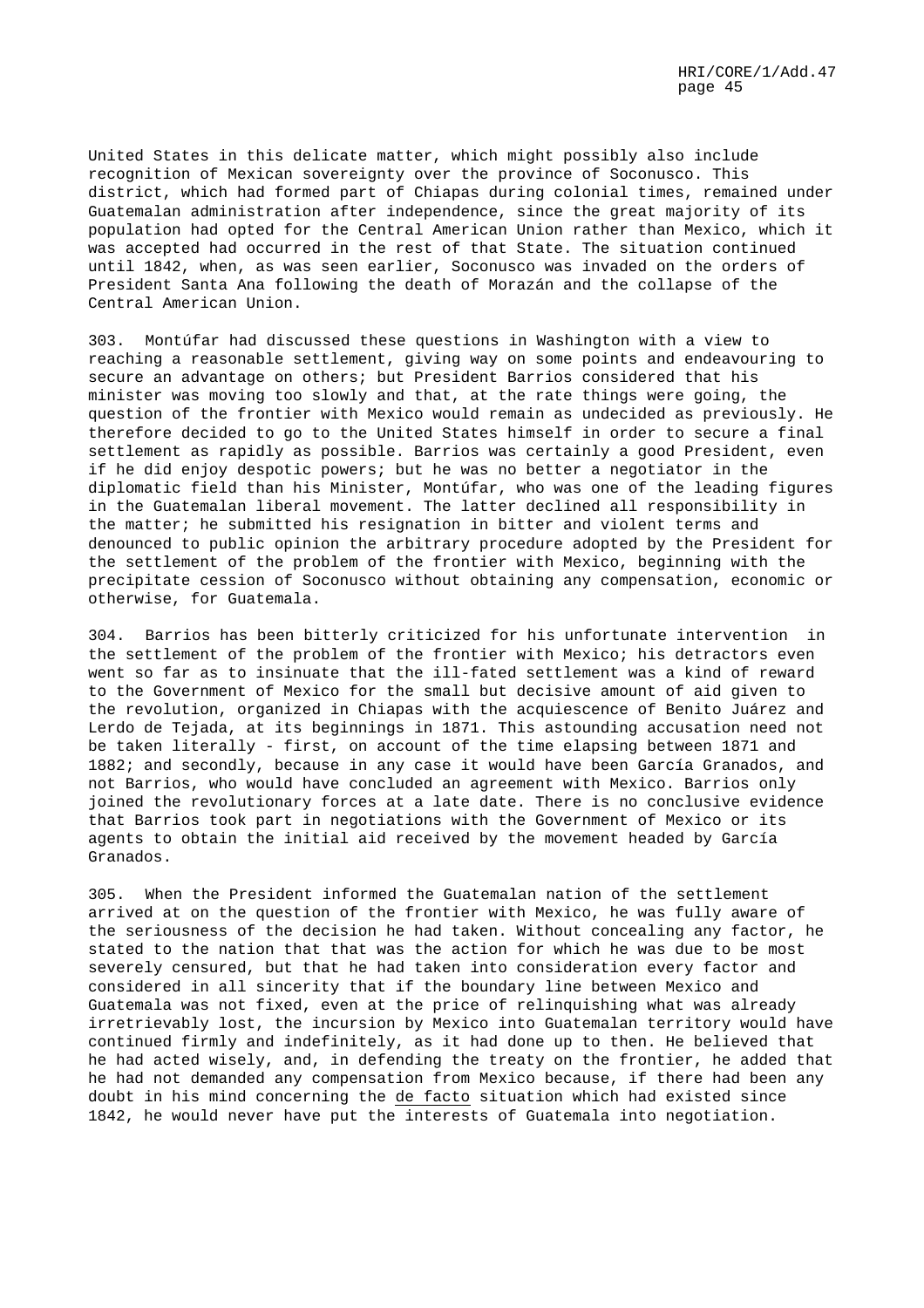306. The President signed the treaty fixing the boundaries with Mexico in 1882; it was couched in terms stipulating the complete relinquishment by Guatemala of all rights over the province of Soconusco. Unfortunately other clauses in the treaty, which had not been studied as carefully as the question of Soconusco, later encouraged the government of General Porfirio Díaz in Mexico to make new demands, in respect of territories which had not previously been in dispute, as a result of which Guatemala lost territory in the western and northern parts of El Petén during the slow process of establishment of the frontier line by boundary commissions which did not always have the support of a strong authority such as that of Barrios. This may give a better understanding of the reasons why Barrios feared a prolongation of the territorial dispute and of the drawing of the boundary line between the Republic of Guatemala and the territory of Soconusco.

307. In addition, it has to be remembered that President Barrios saw the Soconusco question as one which must be settled in order to secure Guatemala's western frontier before embarking on the ambitious campaign to create a Central American union.

308. Following his brief and ill-starred visit to the United States, Barrios went to Europe and on his return resumed his duties as President on 6 January 1883. He then began work on his project of union, which he thought would bring to Central America the type of satisfaction recently experienced by Italy as unified by Garibaldi and by the progressive United States.

309. In launching his campaign for union, President Barrios had full confidence in the strength of his army and in the security he had obtained by fixing of the frontier with Mexico, for he no longer feared an attack in the rear. Even more important, the Presidents of El Salvador, Honduras and Costa Rica (Rafael Zaldívar, Marco Aurelio Soto and Tomás Guardia) were sympathetic to the idea of union and seemed ready to back the plans carefully prepared by the President of Guatemala.

310. General Barrios soon had to realize that the presidents of the other Central American States were not free from political commitments. Dr. Marco Aurelio Soto resigned from the Presidency of Honduras in mid-1883; he was succeeded in office by General Luis Bográn, a personal friend of Barrios. Subsequently Bográn was the only Head of State to give firm support for the decree proclaiming the Central American Union issued by Barrios on 28 February 1885. The other Central American governments considered that the President of Guatemala, in his unbounded ambition, was merely seeking to extend his personal dictatorship to the whole of the isthmus. Local loyalties proved stronger than the unionist cause.

311. Seeing the failure of the initial diplomatic negotiations, which did not arouse he enthusiasm he had no doubt hoped for, Barrios, still convinced that some arrangement could be found, decided to mobilize his army on the El Salvador frontier in order to intimidate President Zaldívar. At the end of March Guatemalan troops invaded the Republic of El Salvador. On 2 April 1885 President Barrios was in the front line at Chalchuapa, at the head of the Jalapa battalion (one of his favourites), when he was hit by a bullet; he died a few moments later. For this reason he is considered as a martyr of the Central American Union.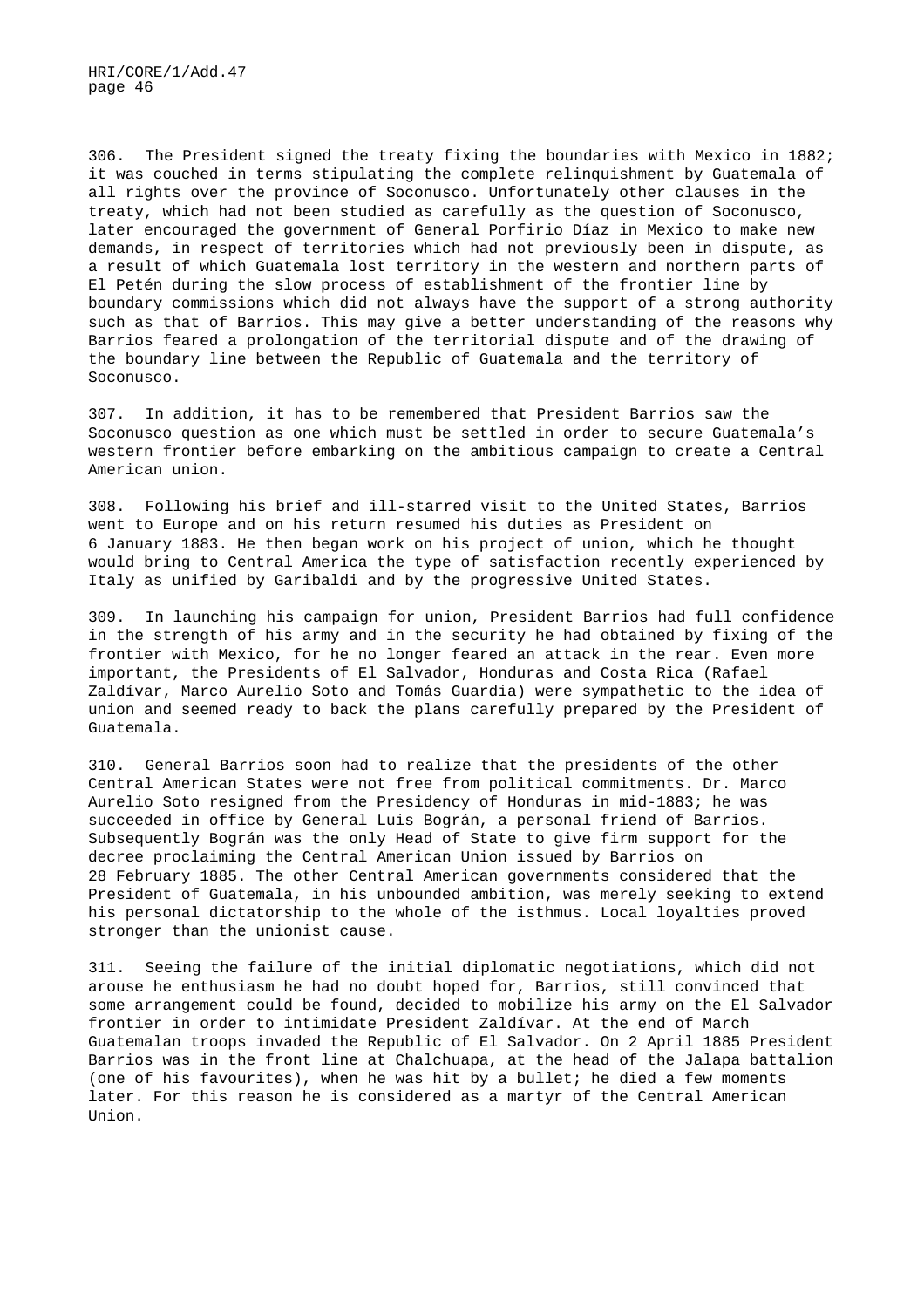312. Justo Rufino Barrios was born on 19 July 1835 in the village of San Lorenzo (Department of San Marcos); he was the son of José Ignacio Barrios and María Josefa Auyón. At the age of 39, on attaining power, he married Francisca Aparicio Mérida.

313. The news of Barrios's death caused consternation in political circles throughout Central America, and especially in Guatemala and El Salvador. It was in a sense the beginning of a new era.

314. On the death of Barrios, and following a brief interregnum, Manuel Lisandro Barillas became President of Guatemala (1886-1892). The conservative reaction was quickly brought under control, but it also became necessary to demonstrate that liberalism was ready to return to the principles of its founder, and Archbishop Ricardo Casanova y Estrella had to be exiled. However, political tension between Guatemala and El Salvador continued, especially after the coup d'Etat of the Ezetas. Generally speaking, Barillas was a moderate president who directed his efforts to consolidating the continuity of the liberal government in Guatemala by means of agreements with the neighbouring countries.

315. General José María Reyna Barrios, the nephew of President Barrios, was elected and became President in 1882. He had spent part of his youth in Paris and wished to modernize Guatemala. To that end he had marble palaces built, statues erected, boulevards opened and gardens designed; he greatly stimulated public education by means of the "first Central American congress on education"; and he continued the construction of railways with domestic funds. By the end of his term of office the country was impoverished. Gold and silver coins began to be withdrawn and replaced by banknotes of obligatory legal tender. When rumours spread about the possible reelection of the President, insurrections broke out in the eastern and western provinces. Reyna Barrios dissolved Congress and proclaimed himself dictator. But on 8 February 1898 he was assassinated by a foreigner, Oscar Zollinger.

316. Reyna Barrios was succeeded by Manuel Estrada Cabrera, a Quetzaltecan lawyer of humble origins; he had been Minister of the Interior and was consequently first in line to become President of the Republic. Reelected several times, he remained President for 22 years, partly because there was no desire for political change in Central America during the initial period of the construction of the Panama Canal, and partly on account of the political and economic restrictions in force prior to and during the First World War. Opposition to Estrada Cabrera was vigorous during the first eight years of his period of office. But following 1907, once the Washington agreements had been signed, the President felt sure of his position. During his period of tenure there was some material progress and peace reigned throughout the country. In 1906 Estrada Cabrera signed contracts for banana cultivation in plantations situated in the north-east of the country; and the Atlantic-Pacific railway was opened following the completion of the section between Guatemala City and El Rancho de San Agustín Acasaguastlán. A great deal of fuss was made about the opening of this railway; but the truth is that it was completed almost 50 years after the opening of the publicly-owned inter-oceanic railway in Panama, and that, moreover, the Government of Guatemala had found it necessary to relinquish its ownership of the railway companies, which gradually passed into the hands of foreign investors such as Ninor Keith of New York and William C. van Borne of Montreal.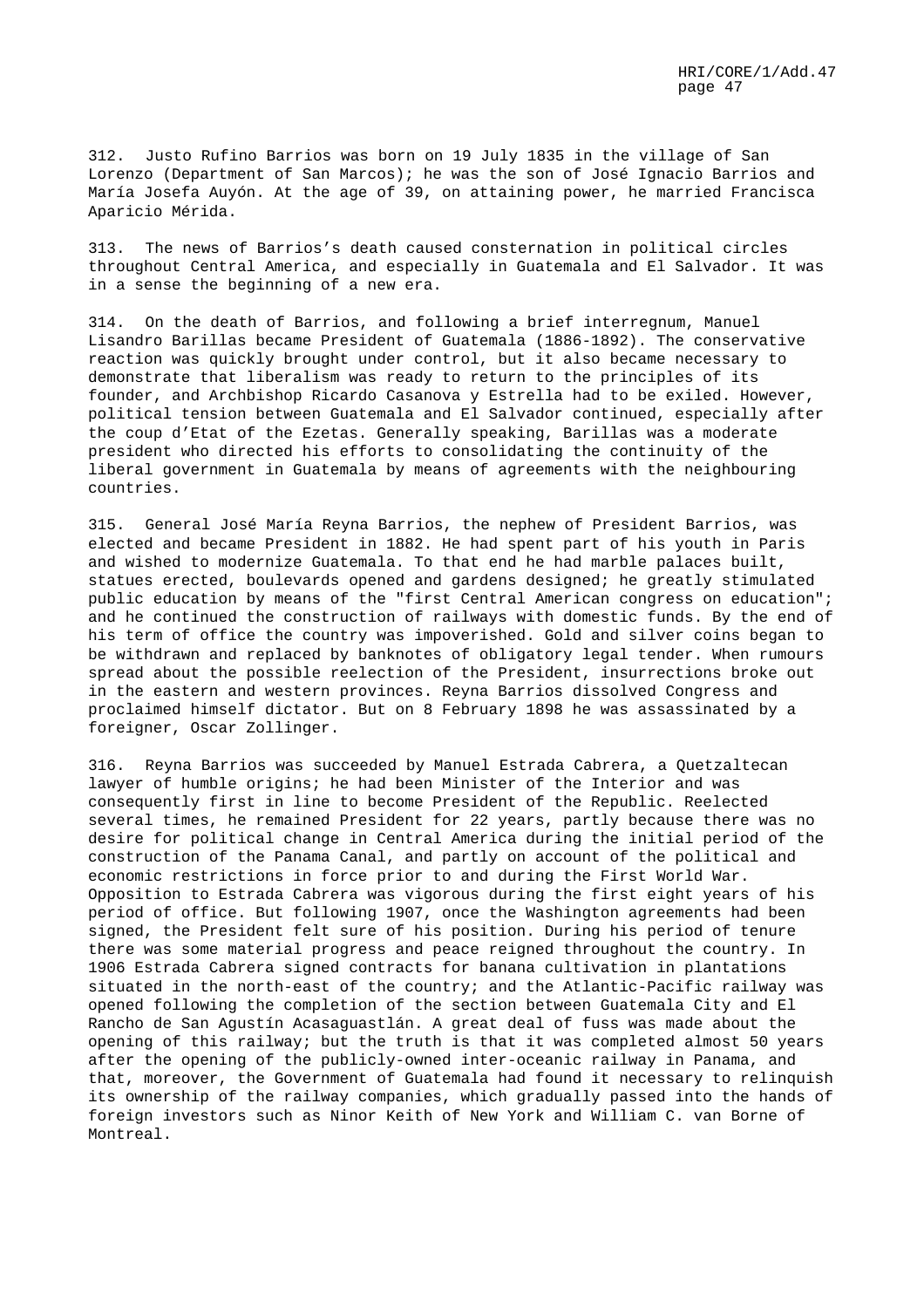317. Estrada Cabrera continued to rely on the support of the liberal party, which had kept control of public affairs since the time of the 1871 revolution. To maintain the prestige of his presidential career he expanded public education, implementing some of the recommendations of the Central American Congress on Education mentioned earlier. The plan for primary education laid stress on manual and agricultural work and on training for certain practical occupations such as printing and bookkeeping.

318. The success of the practical schools - which were established in the administrative centres of most of the departments - must have surprised the President himself. He, without disregarding the opinions of his closest advisers, encouraged the celebration of a number of festivals dedicated to the goddess Minerva ("minervalías") and declared himself the protector and friend of youth. These festivals constituted a source of much personal satisfaction for President Estrada Cabrera and at the same time an excellent product for export to the other countries of the Americas, who looked on the civil ruler of Guatemala as a standard-bearer of public education. The intellectuals of Guatemala succumbed to the attractions of these festivals to the goddess of wisdom, and many well-known writers - such as J. Joaquín Palma, Alberto Mencos, Máximo Soto Ball, Manuel Valle, Joaquín Méndez, Francisco Castañeda, José Flamenco, José Rodríguez Cerna, Pío M. Riépele, Salvador Falla, Valero Pujol, Natalia Górriz de Morales, Virgilio Rodríguez Beteta - and the cream of intellectual society of the time frequently took part. The President made much of his patronage of letters and of education, and during his time famous American writers such as Rubén Darío, Porfirio Barba Jacob, José Santos Chocano and other too numerous to mention lived in Guatemala.

319. Unfortunately the Minervalías were only a facade. The great majority of pupils continued to receive an inadequate education, and the pay of their teachers remained abysmally low. Even so, President Estrada Cabrera must be credited with his interest in educational and cultural questions.

320. During his long period of tenure Estrada Cabrera encountered a number of difficult situations. First, there were the revolutions organized by Próspero Morales in the western regions and by José León Castillo in the east. Both were failures. At the beginning of 1902 the Guatemalan frontier was threatened by an El Salvador army under the leadership of the President, General Tomás Regalado, who was relying on the support of the President of Nicaragua, General José Santos Zelaya. Estrada Cabrera mobilized some 30,000 men. But no military action took place, and the tension was relived by diplomatic means.

321. In May 1906, revolutionary forces led by the former President of Guatemala, General Manuel Lisandro Barillas, crossed the western frontier into the country in the neighbourhood of Ocós. But on 2 June following, some 400 revolutionaries occupied the town of Asunción Mita in the east. Estrada Cabrera then declared war on El Salvador. The former President of that country, General Regalado, set up his headquarters at Santa Ana and on 10 July marched on the Guatemalan frontier. The El Salvador column passed through Jerez heading for El Jícaro. It continued to advance towards Quetzaltepeque and the hill of Quimixtepeque. But as General Regalado advanced through the El Entrecijo pass on muleback he was riddled with bullets; a number of those with him suffered the same fate.

322. The situation changed radically, and on 20 July of the same year representatives of the governments of El Salvador, Guatemala, the United States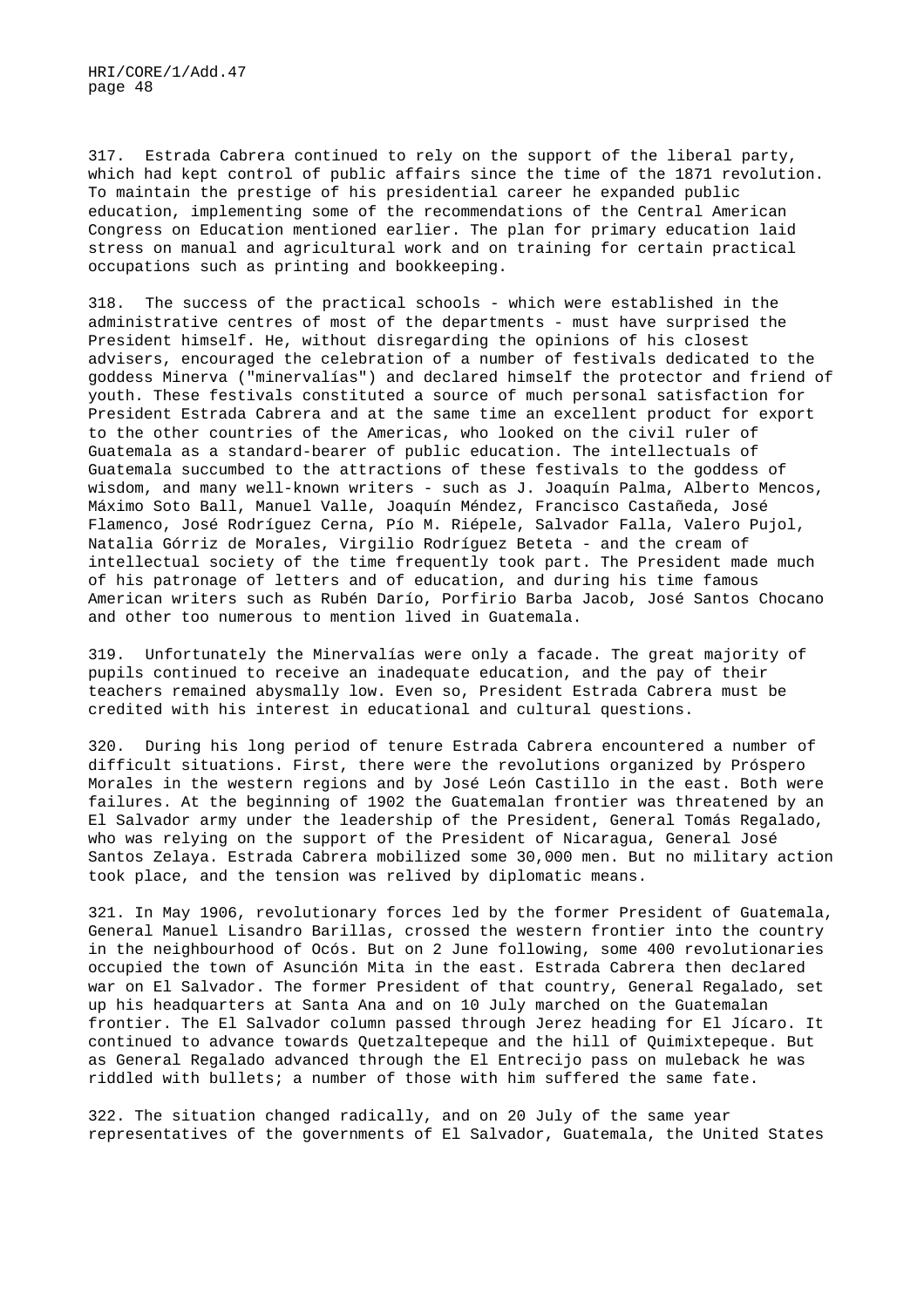and Mexico signed the peace treaty between the two Central American States on board the cruiser Marblehead.

323. This treaty consolidated the administration of Estrada Cabrera, who had had himself reelected for a second term in 1904. Having emerged victorious from the campaigns conducted by his generals, and having liquidated all his opponents - Próspero Morales, José León Castillo, Regalado and ex-President Barillas (who was assassinated in the street in the centre of Mexico City on the orders of Estrada Cabrera) - the dictator no longer had anything to fear and began to conduct public business with a heavy hand. The only course open to the opposition was the physical elimination of the President; and over a number of years there were a series of attempts on his life, some of which became famous, such as "the bomb", the "cadets" and, to a lesser degree, "the pointed hats" (los cucuruchos). The personal attempts on the life of Estrada Cabrera only served to intensify the political repression. The President became more and more of a recluse. The fulsome praise lavished on him reached heights at which he was compared to the greatest statesmen of all time. The university awarded him an honorary doctorate, and the assembly voted him the title of "benemérito".

324. The memory of the construction works undertaken under the administration of Reyna Barrios inspired the President to undertake the construction of a number of buildings, such as the central customs office, the Directorate-General of Posts, the Joaquín asylum, the artillery barracks and an ambitious plan for a government building. Urban development projects were also implemented, such as the Manual Estrada Cabrera Park, on the site of the old Jacotenango Square (today known as Morazán Park); the racecourse on the north side of the city, where the temple to Minerva was erected; and some monuments, such as that to the army, placed at the entrance to the Northern railway station.

325. But the economic situation in the country - which, since the first Central American exhibition held in the time of Reyna Barrios, had suffered many setbacks - was becoming daily more difficult on account of the shortage of silver coinage in circulation and the issue of banknotes of compulsory legal tender and finally the issue of totally unbacked paper money. It is thought that during the third period of office of Estrada Cabrera some 200 million pesos' worth of paper money of compulsory legal tender was issued, and nobody could see any way of easing this irregular situation.

326. In 1914 the First World War broke out and conditions in commerce became more and more precarious, partly because of the lack of a strong currency and partly because of the difficulty of maintaining international trade. The crisis deepened with the earthquakes of 1917-1918, which destroyed Guatemala City and many other large towns in the interior.

327. The regime of Estrada Cabrera has been described as a sordid period of police dictatorship. The earthquakes caused a breakdown of many established habits among Guatemalans, who were forced to live together in hastilyconstructed barracks, the highest social classes together with the lowest, whose poverty was plainly visible, and who thus came to form a view of society in general. The old dictator could no longer maintain the strict police control to which the inhabitants of the ruined city had become accustomed and took refuge in his private barracks at La Palma.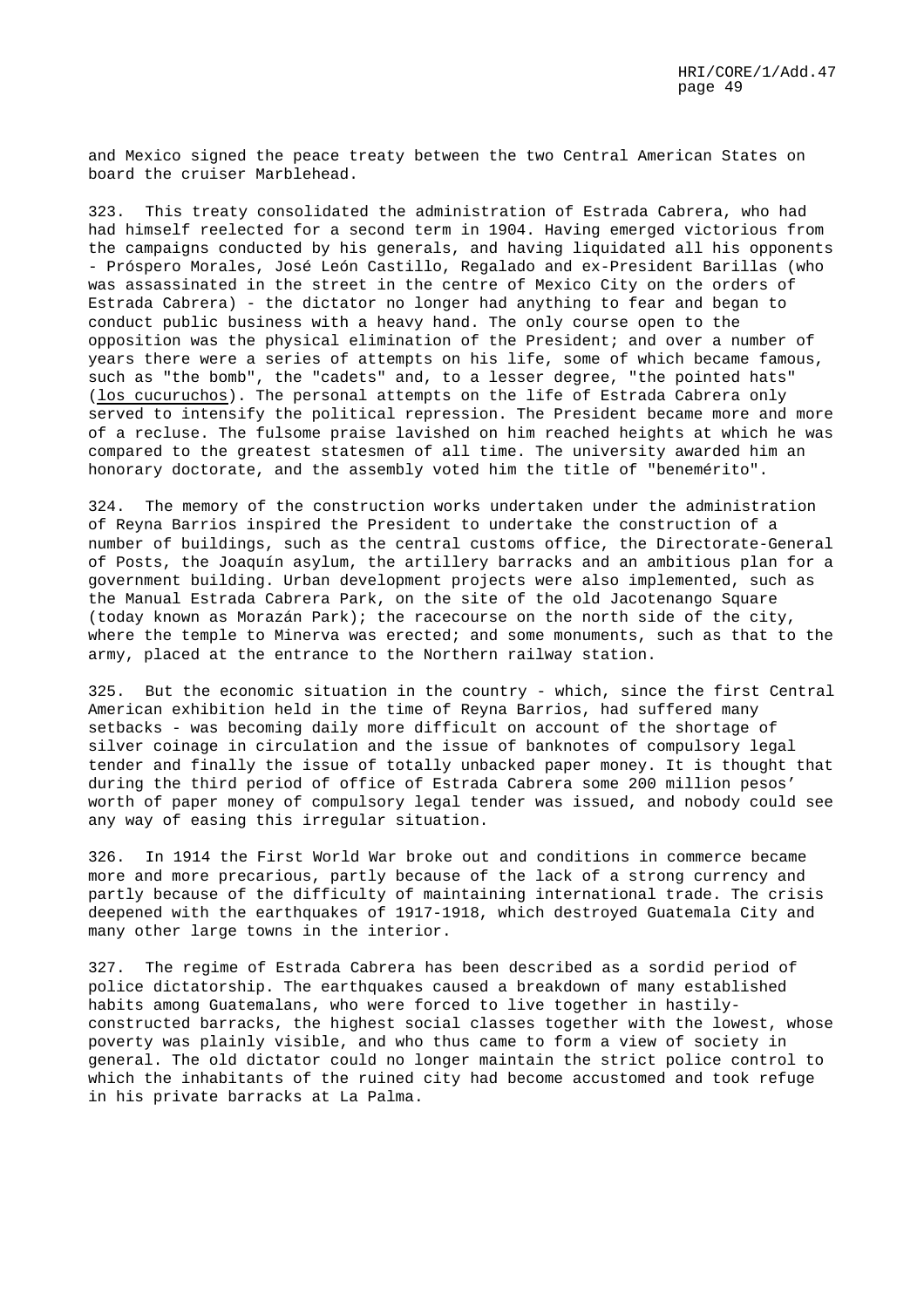328. The First World War came to an end. The League of Nations was founded. Democratic principles were being disseminated by the Press. In March 1920 a "unionist" popular movement with conservative party leaders proposed to break up the structure of dictatorship. Estrada Cabrera's reaction was swift and violent. The city was declared to be in a state of siege and subjected to an intense bombardment from La Palma. But in vain; the movement was unstoppable. Finally, Congress deposed Estrada Cabrera, declaring him insane and removing him from office. On the intervention of the diplomatic corps his life was spared, but be was placed on trial and spent the last years of his life preparing his defence.

329. Manuel Estrada Cabrera was born in the town of Quetzaltenango; he was the son of Pedro Estrada Monzón and Joaquina Cabrera. His marriage to Desideria Ocampo does not seem to have been a happy one. She died in Nice (France) while Estrada Cabrera was still in power.

330. Carlos Herrera, a rich coffee planter of moderate tendencies and a member of the conservative party, took over the Presidency during the transitional period, which was marked by popular exaltation and political dreams of unionism. One hundred years had passed since the Declaration of Independence on 15 September 1821; and it was considered appropriate for the centenary of that glorious occasion to restore the Central American Federation. To that end a congress of all the municipal authorities in Central America met in Old Guatemala City. A covenant of provisional union was signed in San José de Costa Rica on 19 January 1921, and a congress was convened in Tegucigalpa (Honduras) which promulgated the Basic Act of the Central American Republic. In Guatemala City, too, a centenary palace was built in which the independence celebrations took place. But suddenly, on 5 December 1921, a military coup d'Etat led by Generals José María Lima, Miguel Larrave and José María Orellana overthrew the government of Carlos Herrera on the grounds that he had gone too far with the unionist programme and was beginning to endanger the sovereign rights of the Republic of Guatemala.

331. Prominent conservatives were harassed, and the expulsion of archbishops Muñoz and Capuró was ordered. The congress meeting in Tegucigalpa refused to recognize the liberal government of José María Orellana. Guatemala and the other Central American States found themselves once again in charge of their own destinies as separate, sovereign and independent nations, notwithstanding their having responded to the call for union at the festivities marking the centenary of the independence of Central America. The peace conference which ended in a treaty signed in Washington on 4 December 1922 put an end to the political tension existing among the Central American States and was a natural consequence of the failure of the unionist movement.

332. In 1924 President José María Orellana introduced the new Guatemalan currency, the unit of which was the quetzal, equivalent to one United States dollar. This currency has remained in circulation without change ever since, over 48 years - a record in Latin America, where under the influence of events in the international field monetary systems have generally been unstable. President Orellana died suddenly in the Manchén Hotel in Old Guatemala City on 26 September 1926.

333. Orellana was succeeded in office by general Lázaro Chacón, who also died while in office. His government was moderate and progressive, but its popularity suffered considerably during the election proceedings, since he had been imposed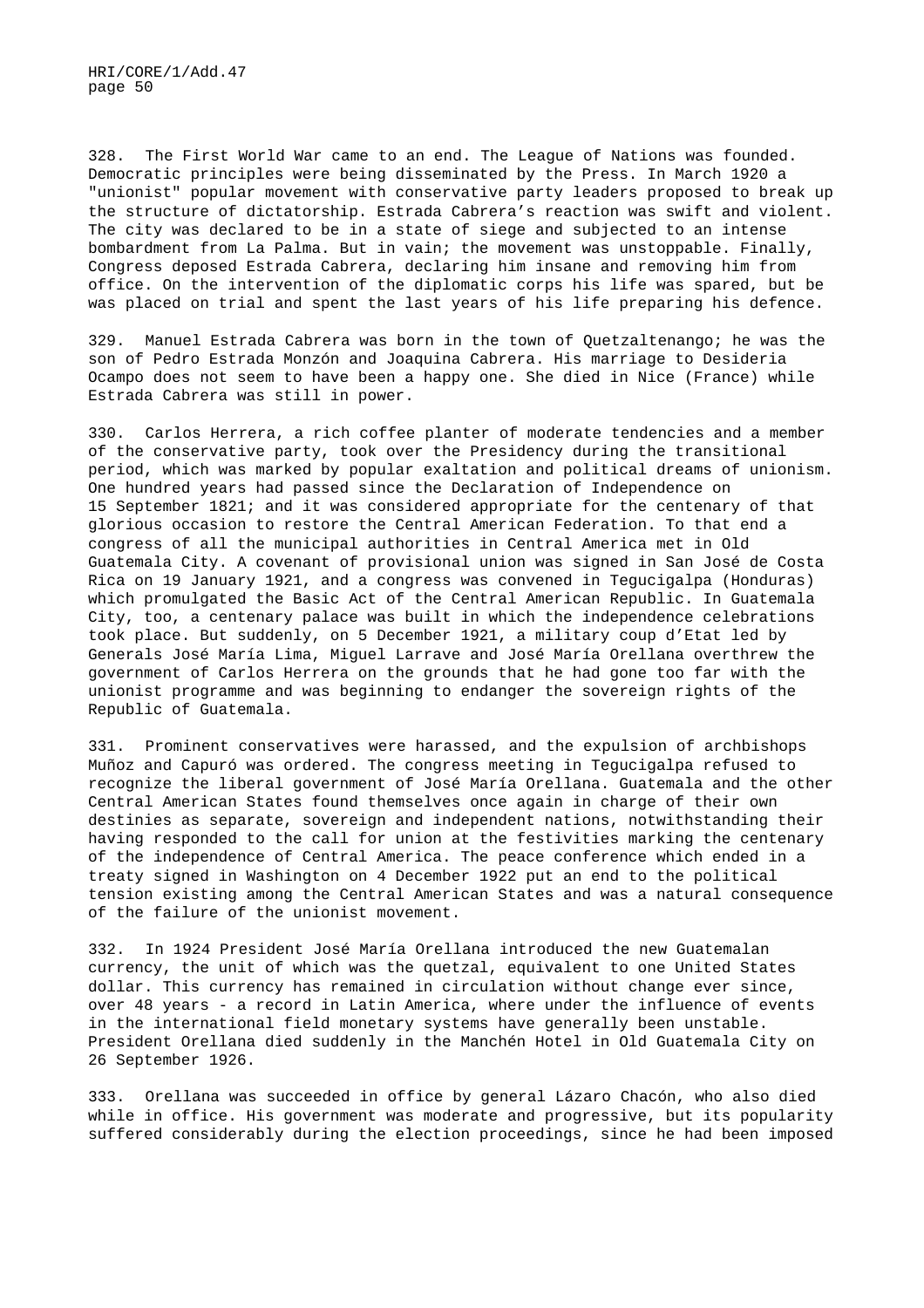by the liberals against the wishes of a section of that movement led by General Jorge Ubico. He also had to deal with the international tension caused by the settlement of the problem of the frontier between Guatemala and Honduras, in which the principal points at issue were the interests of the banana companies which exercised considerable influence in both countries.

334. On the death of General Chacón the Presidency was held on a provisional basis, first by Baudillo Palma, then by General Manuel Orellana, who led a military takeover in December 1930, and Finally by Lic. José María Reyna Andrade. The latter organized elections and relinquished the first Presidency to the candidate of the Liberal Progressive Party, General Jorge Ubico, who took office on 14 February 1931, although officially his term did not begin until 15 March of that year.

335. General Jorge Ubico had been Minister of War during Orellana's term; he had been responsible for organizing and controlling the cordon sanitaire during the influenza epidemic at the end of Estrada Cabrera's period of office; and as political head (Governor) of the department of Retalhuleu - one of the most important in the country on account of its high level of coffee production - he had shown himself to be a good organizer, a lover of order and a man concerned with material progress.

336. His term of office began under the worst possible auspices, coinciding with a sharp fall in the price of coffee, the country's basic export product. The situation was aggravated by a substantial curtailment of the amount of money in circulation which had begun with the exchange of paper pesos for quetzals at a rate of 60 for 1.

337. As some of his biographers point out, General Ubico was not a man to be intimidated by such a situation. With unusual firmness he took measures designed to restore confidence in the quetzal, and during the first years of his government all remaining bronze pesos and nickel reales were withdrawn from circulation and replaced by silver coinage, which seemed to symbolize a new order. At the same time he set about bringing the State budget under control by means of substantial savings, which soon began to bear fruit.

338. The readjustment was a harsh process. General Ubico handled the public finances as if he was dealing with the situation of a mortgaged farm. The pay of public employees was cut back considerably; all superfluous expenditure was reduced; and recourse was had haphazardly to all the unpaid tasks which a State is forced to require its citizens to perform during emergencies. Work was started on the rehabilitation of old abandoned roads with forced labour in the form of a road tax imposed on the peasants, most of whom were unable to pay in cash.

339. The citizens accepted the sacrifices which this situation presupposed, if not eagerly, at least fairly willingly, since public funds were being handled in a manner favourable to national interests and with a high degree of honesty.

340. The low levels of pay, and the very low levels of taxes on landed property, although paid regularly, encouraged local and foreign investors. The cooperation which the major United States companies established in the country (United Fruit, International Railways of Central America, Tropical Radio, Light and Power) received to ensure their stability secured for President Ubico the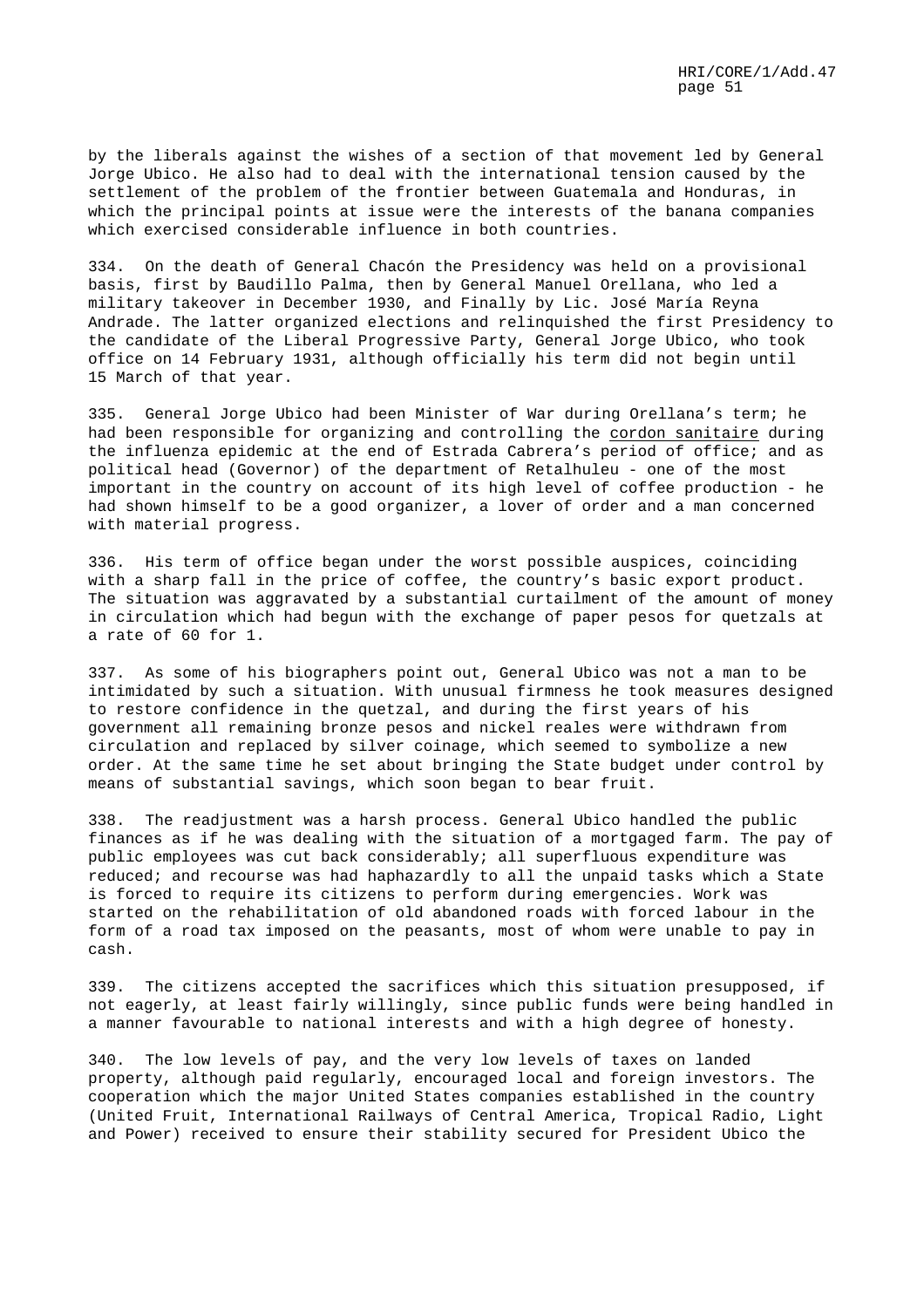favourable treatment extended to other Latin American countries under United States President Roosevelt's "good neighbour" policy. Special attention was paid to public health, and new roads were opened, including the greater part of the Pan-American Highway.

341. During its first four years the government of General Ubico was almost ideal for Guatemala. The beneficial effects of an honest and hard-working administration gradually began to make themselves felt. But in parallel with this fundamental characteristic of the government one could observe a strengthening of some of the most negative features of the President's character which were making themselves felt even in the public administration. The business of government was becoming increasingly concentrated in the hands of the President or his immediate secretaries. The tendency to centralize, which has always afflicted the rulers of Guatemala, was becoming more apparent. Some institutions, such as the legislature and the judiciary, which had previously enjoyed a measure of autonomy, lost it almost entirely. It can be said that no measure was taken within the administration without prior consultation of the ruler. Justice was imparted in accordance with the instructions of the Ministry of the Interior. A constitutional reform put an end to the procedure whereby the members of the higher courts and the judges were elected directly by the people. Municipal autonomy and the traditional election of mayors also became memories; even the name of "mayor" was changed to that of "municipal intendant", and the officials concerned were appointed by the executive for unspecified terms.

342. The approach of the elections due to take place towards the end of the first four years of government caused concern for many individuals who had laboured for nearly 10 years to raise General Ubico to the Presidency. He had come to power thanks to a combination of political circumstances which had permitted two mutually hostile parties to join together in the Liberal Progressive Party. As a result Ubico had been able to form a practically unopposed single-party government. It was reasonable to assume that the election process would give rise to the formation of new parties which would put forward candidates for the Presidency and give rise to new divisions within the Guatemalan family.

343. It can be said that nobody would have gone so far as to form the idea of forming a party to oppose liberal progressivism. But within that party some politicians, to keep alive the principle of alternation of power, had discussions with a view to examining the possibility of putting forward a candidature distinct from that of the ruling party.

344. The movement was repressed swiftly and savagely. Some of the persons involved could be considered as important figures in the liberal progressive movement; it was believed that their positions would secure pardons for them notwithstanding the gravity of the political charges laid against them as from the start of the first judicial investigations. The best-known of all of them was Lic. Efraín Aguilar Fuentes. Some citizens, such as Jorge García Granados, were brave enough to address petitions to the President begging him to spare the accused from the death penalty. The result was that García Granados was taken to the central prison to witness the executions, following which he was sent into exile. It is believed that he owed his life to the fact that the celebrations of the 100th anniversary of the birth of General Justo Rufino Barrios, whose name was to be celebrated together with that of Miguel García Granados, was approaching. In this context the centenary of Barrios was celebrated on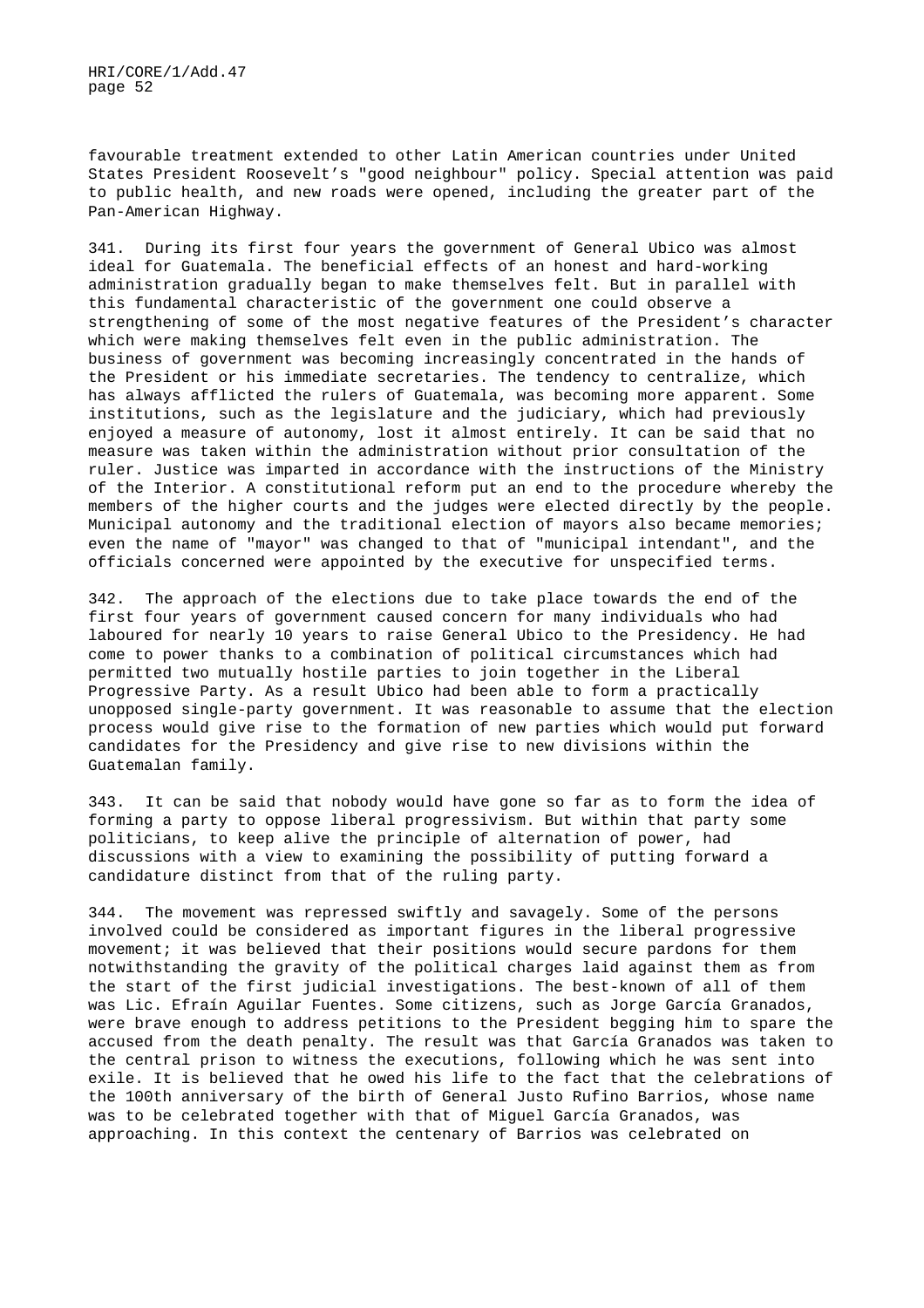19 July 1935. Prior to this event, major urban development works had been undertaken in the southern part of the city. These included the extension of 7th Avenue as far as Los Arcos, the erection of the Tower of the Reformer, the reconstruction of the Charles III fountain and the rebuilding of the old central airport on the La Aurora Estate. The equestrian statue of Barrios was moved to a small square near the railway station, whence it was moved again to decorate the Avenida de las Américas (instead of the Paseo de la Reforma, where it originally stood). These achievements permitted the further expansion of the city southwards which had begun when President Reyna Barrios ordered the construction of the Bulevar de la Reforma.

345. When his second term of office began, General Ubico had substantially changed the political situation in Guatemala. The taxation position had been successfully balanced. The national budget was beginning to show a small surplus, almost for the first time in a century. Ubico and the Liberal Progressives could feel satisfied with the work accomplished, and they were in a position to promote the general development of Guatemala.

346. The time was ripe to take advantage of all the country's resources and its international credit standing, as well as of the economic benefits which could be obtained from the "good neighbour" policy, to launch a frontal assault on the serious problems which face under-developed countries in rural areas and in industry - lack of communications, electricity, etc. In the constructive and orderly context of the time it would have been easy to prepare the country for the radical economic and social changes of the second half of the 20th century.

347. But the great problems facing the country were not tackled. Most of the population remained illiterate; malnutrition, tropical diseases and the exploitation of Indian labour by national and foreign landowners and entrepreneurs continued unnecessarily and with the acquiescence of the authorities. Although the debts of the peons were cancelled in 1934, a law prohibiting vagrancy among Indians was introduced requiring them to prove that they had worked for at least 150 days each year; the only mention of remuneration referred to a long-established custom of payment of 10 centavos per day. This law guaranteed cheap and semi-compulsory labour for all entrepreneurs in Guatemala; moreover, to the knowledge and resignation of those who could - or were required to - defend them, abusive practices concerning their pay booklets often occurred.

348. The resources of the nation were channelled into the construction of the National Palace, designed to house the central government offices; this measure increased the autocratic nature of the administration. Roads were built by outdated and uneconomic methods; roads were opened up to isolated places, but they were not paved, and the bridges were temporary wooden ones which had to be replaced every year. Other public buildings were constructed according to similar non-functional criteria to such a degree that it was sought to imitate in them - both externally and internally - the colonial style, ill-suited for buildings which were to house telecommunications services, the national police and typing, airport and central customs services. Fortunately the public health building was constructed by the Rockefeller Foundation; the Roosevelt Hospital was planned, and its construction begun, in the same way.

349. In 1933, with the intent of disseminating knowledge of the general progress achieved in various branches of activity within the country, the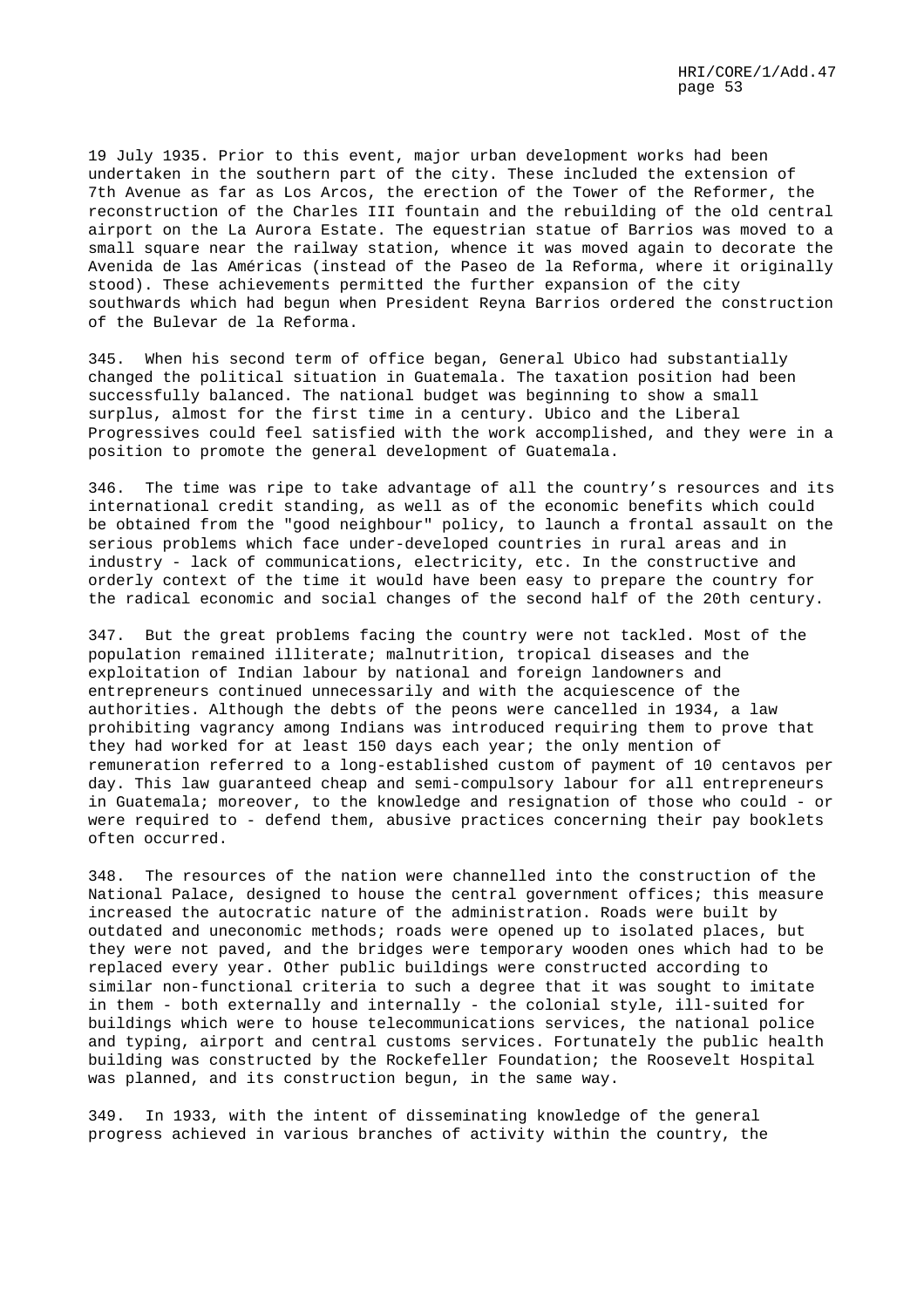"November Fair" was organized. It included buildings for agricultural and industrial exhibitions (one of them now houses the Archeological Museum of Guatemala). The November Fair might have served to demonstrate the necessity of certain measures which would release the country from its backward state; but in actual fact it was no more than an echo of the exhibitions held in the time of Reyna Barrios. In any case the outbreak of the Second World War precluded all possibilities of breathing new life into the national economy; but it did serve to secure the third reelection of President Ubico, who, like other Latin American rulers, declared war on Japan, Germany and Italy following the attack on Pearl Harbour.

350. From then on the isolation of Guatemala deepened. In the economic field the impact of the war curtailed the activities of daily life to an alarming degree on account of the restrictions and rationing of imports of vehicles, oil and its derivatives, building materials and many other products of European and North American manufacturing industry. Coffee prices remained very low, at about 5 quetzals per quintal oro (about 45 kg).

351. The national police force was looked upon as an espionage organization, prying into the daily lives of the citizens. Law and order, silence and conformity were the hallmarks of the period.

352. Normal economic activity was interrupted or prevented by the government, mainly with regard to agricultural produce, which was difficult to export and commanded only very low prices in local markets, making it necessary to keep wages extremely low in both town and country. The government had some reserves and good credit; but, far from putting these financial resources into circulation - which would have served to ease, at least partially, the situation - it withdrew further into itself and continued to pursue the he same policy of economy and austerity which had yielded good results at the beginning of the decade but was now seen as counterproductive and was, moreover, deepening the general poverty.

353. Some of the government's more perceptive advisers certainly uttered warnings that in future economic problems would have to be solved along technical lines and indicated the desirability of creating a Faculty of Economics attached to the National University; but that foundation created was of an extremely impermanent nature and did not have the specialist teaching staff needed to lay the foundations for its work.

354. In line with trends elsewhere, the national broadcasting system was developed to a certain extent. The radiotelegraphy school was founded. A beginning was made with the broadcasting of news bulletins, one of the founding fathers of which was the author Miguel Angel Asturias, the founder of the Diario del Aire.

355. In the educational field the Ubico government continued to uphold the principles of non-sectarian, compulsory and free education recommended by the liberal movement; but teachers were still poorly paid, and their work was not given the status it deserved.

356. The Ministry of Education, possibly in response to some of the intellectual concerns expressed by Lic. J. Antonio Villacorta, sponsored the publication of major historical works. It also supported the Geographical and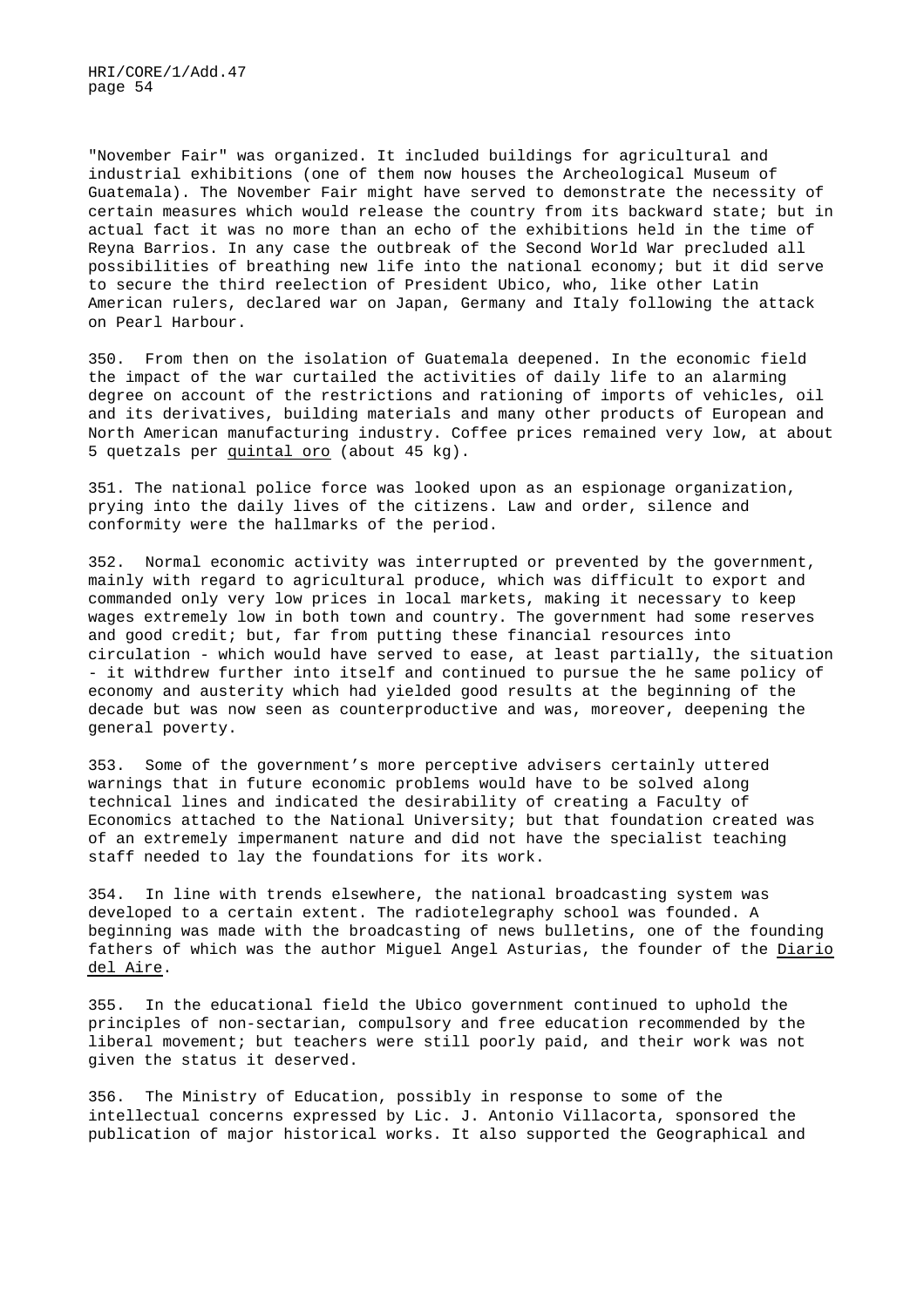Historical Society, in response to the concerns of which a start was made with the organization of the National Museum, located at what used to be known as the Calvario, on a hill at the end of Sixth Avenue above 18th St. The archeological museum was also established in the central zoological building in La Aurora, and the national archives, under the direction of Prof. Joaquín Pardo, began to perform technical work. In addition, the supervision of major archeological studies being conducted by the Carnegie Foundation on Washington at El Petén, Quiriguá, Zaculeu, Piedras Negras and Kaminal Juyú, was begun.

357. Guatemala's participation in the Second World War, and discussion of the democratic ideas that that implied, helped to arouse within the country a spirit of resistance to totalitarianism which developed in university circles (mainly in the law faculty) and among teachers and the younger soldiers. The students had suffered severely for their opposition to the regime. The traditional "Dolores strike" had been suppressed at the first attempts to begin organizing it. The Higher Normal School was closed down in the same manner.

358. To reduce the political tension some ceilings on student numbers were abolished and minor changes were made among the teaching staff. But in mid-1994 the student opposition produced echoes within other groups of intellectuals, traders and members of the armed forces; even public demonstrations were organized. In one of these, held on 25 June, a woman teacher, María Chinchilla, was killed; this gave further impetus to the civic movement.

359. A total of 311 lawyers, professionals, university staff members and other well-known persons sent a petition to the President, demanding guarantees for all citizens with regard to the peaceful public expression of opinions and the return to constitutional standards - one of which was that the principle that the outgoing President could not be reelected.

360. The police then directed all their energies into harassing the principal leaders of the movement, one of whom was the writer Manuel Galich, the author of "Del pánico al ataque". Just when it seemed that Ubico was gathering all his forces to crush the movement with unusual severity, on 1 July 1944 he resigned from the Presidency and handed over power to a military triumvirate consisting of Generals Federico Ponce Valdes, Buenaventura Pineda and Eduardo Villagrán Ariza. The outgoing President did not leave the country but retired to his home on 14th St. He died in New Orleans on 14 June 1946, aged 66. He was the son of Arturo Ubico and Matilde Castañeda and married María Lainfiesta.

361. By decision of the Legislative Assembly General Ponce Valdes provisionally assumed power. He issued laws to abolish the monopolies of the sugar mills and the charcoal factories. He gave some freedom to the Press and introduced some trappings of democratic government during the early days of his brief administration. He ordered presidential elections, which were to take place shortly; and he did not dismiss any public employees. However, when two parties -

the Popular Liberation Front and National Renovation - were formed supporting the candidature of Dr. José Arévalo, General Ponce Valdez, supported by the Liberal Progressives and misled by personal ambition, began to harass the political parties which were attempting to constitute themselves, and it became clear that he would be the official candidate while still in office.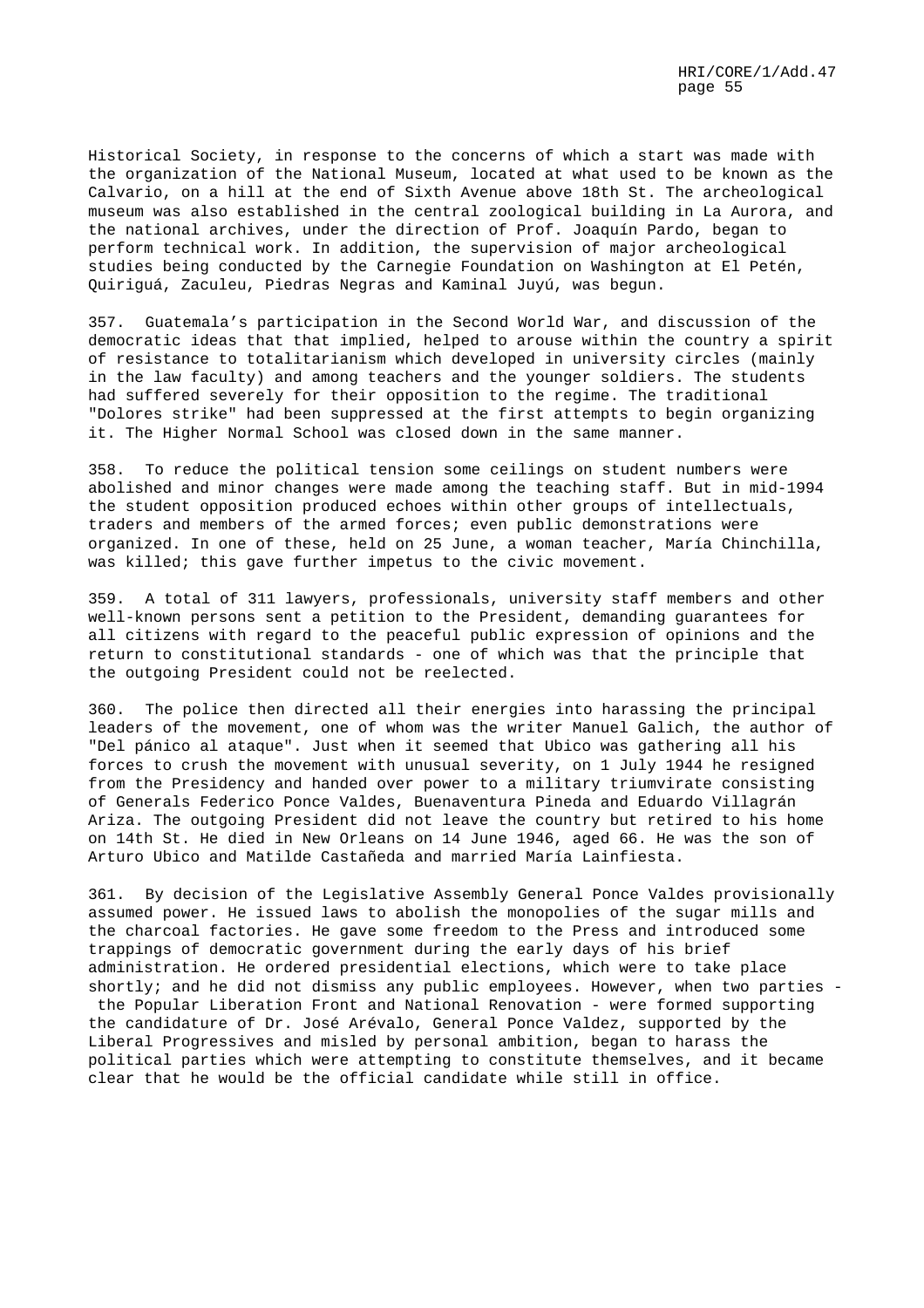362. Deputy Alejandro Córdova, the director of the daily newspaper El Imparcial, criticized the tactics of the supporters of Ponce and was murdered by the police in front of his home.

#### 5. The modern period

363. The death of Córdova gave rise to nation-wide revulsion. Late on the night of 19 October 1944 a number of young soldiers and university students, together with citizens from other walks of life, seized the Guard of Honour, one of whose tank commanders, Major Francisco Javier Arana, let the revolutionaries in. In the early morning of 20 October fighting for control of the city broke out between the troops loyal to the government and the Guard of Honour, supported by the people. The tactical skill with which this armed uprising was conducted was such that the forts of Matamoros and San José were soon put out of action; the latter's magazine was blown up by a cannon shot. After a few hours the outlook for the government was poor; General Ponce Valdes was forced to resign and seek asylum in the Mexican Embassy.

364. A junta consisting of Major Francisco Javier Arana, captain Jacopo Arbenz Guzmán and the civilian Jorge Toriello took over the Presidency. Backed up by a cabinet made up of outstanding intellectuals, the junta took extremely sensible measures.

365. The Constitution was set aside, presidential elections were called and government was carried on with a maximum of scope for democratic principles. However, some 1,000 individuals - among them ex-President Ubico - had to leave the country, and the junta governed practically unopposed.

366. The new Constitution of the Republic, which came into force in March 1945, contained some innovations, including the creation of a High Command of the Armed Forces and the Higher National Defence Council, the supreme body of control of the army.

367. A decree of the revolutionary junta granted autonomy to the National University, which, in accordance with tradition, resumed its former name of Universidad de San Carlos de Guatemala. The new Constitution confirmed that autonomy. Municipal authorities throughout the Republic were also granted autonomy, and their mayors were once again chosen by popular vote.

368. But the most important aspect of the 1945 Constitution was that it reflected a new spirit which laid emphasis on what the legislature considered desirable to promote socio-economic change in Guatemala through democratic procedures.

369. Once the elections were over, Dr. Juan José Arévalo began his term of office on 15 March 1945. He was a Guatemalan educationist who had lived outside the country (mainly in Argentina), engaged in teaching work, for a number of years. He enjoyed firm popular support, and conditions generally were favourable for the introduction of the social and political reforms called for by the Constitution.

370. One of the principal reforms introduced by the legislature at that time was the Labour Code. The latter spelt out, for the first time in Guatemala, the principles which were to govern the relations between workers and employers,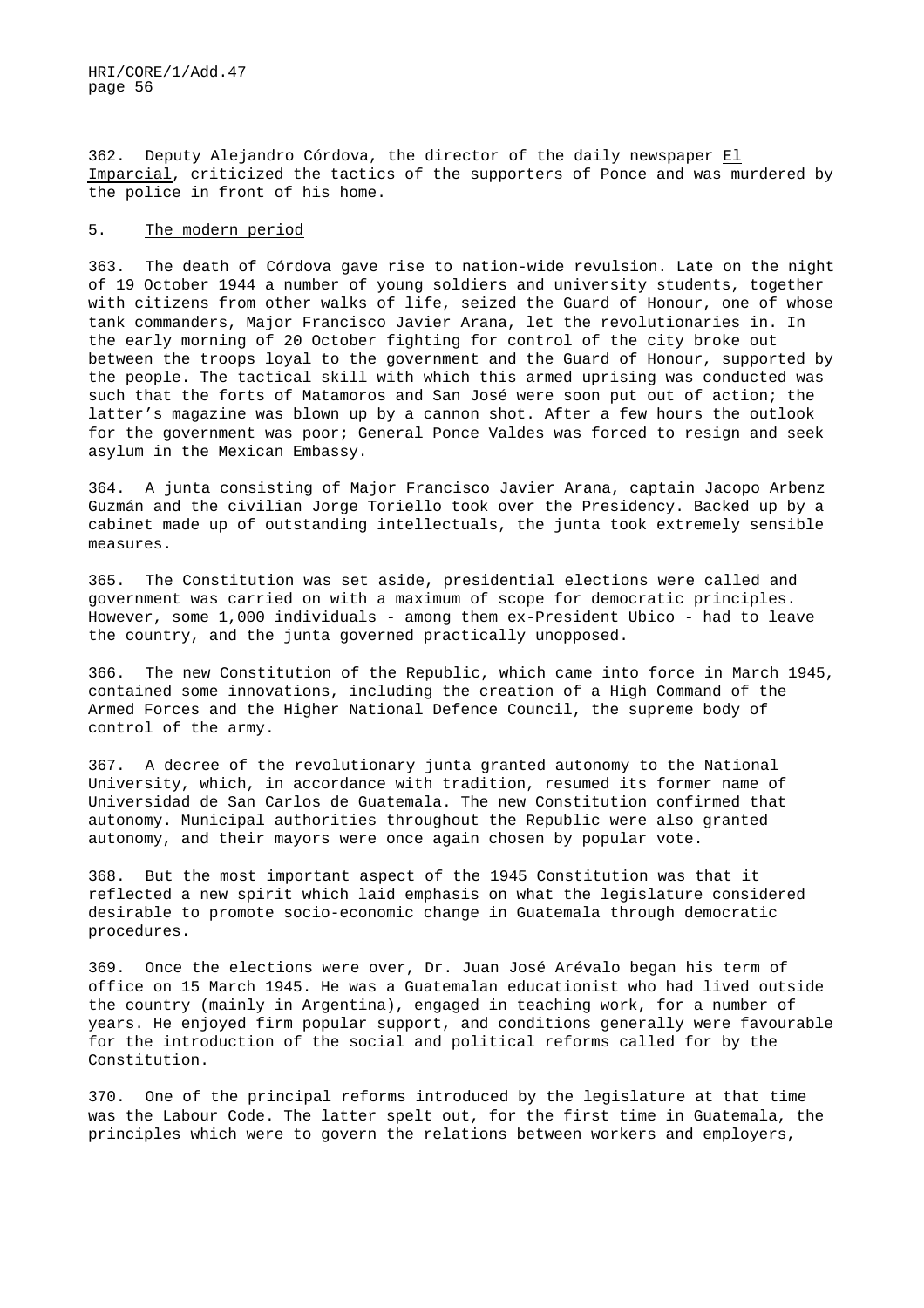providing for minimum wages, compensation for unfair dismissal, holidays with pay and other benefits not previously provided for by law - although in practice some of these provisions were not respected.

371. In addition, the Social Security Institute was established to assist victims of work accidents and provide financial support for their families and to promote medical and hospital assistance, with special protection to be given to maternity.

372. To complement the services offered by the Social Security Institute, creches and dispensaries providing medicines and public assistance were organized. Elisa Martínez de Arévalo, the wife of the President, participated effectively in the organization of these services.

373. One of the last measures taken by General Ubico before relinquishing power had been to pay off the "English debt" , leaving the national treasury empty. At the same time the estates and assets of German nationals living in Guatemala had served as a war indemnity for the country's participation in the worldwide conflict. During Dr. Arévalo's term of office the administration of German estates and assets had made a considerable contribution to the balancing of the budget, mainly because coffee commanded high prices once consumption resumed in Europe after the war.

374. The government also considered that special institutions were needed to ensure the practical implementation of a sound economic administration of the country. This led to the creation of the Ministries of Economic Affairs and Labour and Social Insurance, the Monetary Board, the Banks Supervisory Board and, finally, the Bank of Guatemala, created with the funds invested by the State in the earlier Central Bank. The Bank of Guatemala assumed the powers of sole bank of issue and was to serve the interests of the State, of which it was an agent.

375. The State continued to campaign actively against monopolies and the renewal of agreements with foreign companies, which, on account of their outdated character, were costing the country dear. The workers' unions, which had been organized under the new labour legislation, participated actively in that campaign. The nationalist character of Arévalo's policies was manifest; foreign companies were gradually made subject to regulations designed to benefit the country. The taxes on landed property and on the profits earned by profitmaking companies were increased.

376. In the educational field, secondary schooling was expanded. In the capital the Central American Normal Institute (INCA) was opened for girls, the Rafael Agueche Institute for boys and the Adrián Zapata Institute for evening classes. In addition, a training college for rural primary school teachers was established in Chimaltenango in place of the former Uruguay college. A Fundamental Education Department (or Rural Socio-educational Department) was established to promote education directed primarily towards meeting the needs of rural communities. Private education was also strongly encouraged, and a number of private primary and secondary establishments received permission to open.

377. In the primary education field schools known as Tipo Federación schools with a radial plan and an activity area for each grade - were built in the capital and a number of departmental administrative centres and larger towns.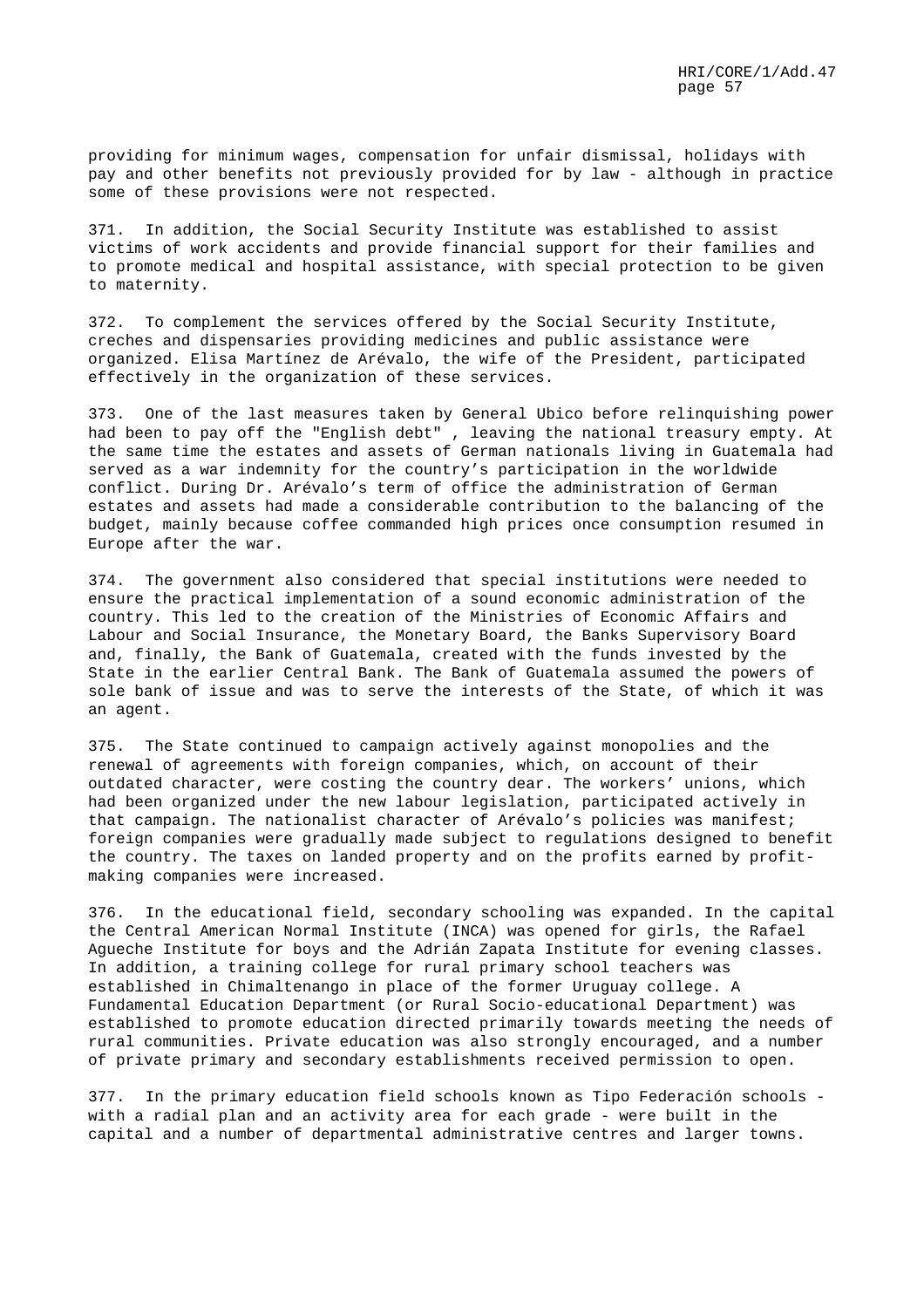378. Teachers received incentives of various kinds; their pay was increased and the Pay Scales Act was promulgated.

379. The educational reforms included the foundation on 17 September 1945 of the Faculty of Humanities, offering courses in philosophy, history, letters and education. Later courses in psychology and a library technology section were added. The faculty included in its objectives the vocational training of secondary school teachers and educational psychology specialists and of professional journalists.

380. Physical education was also encouraged, and the national stadium was built; this permitted the urban development of the La Palmita district and surrounding areas.

381. Many professionals, students and members of the armed forced went abroad to study.

382. The general economic situation was fair, on account not only of the high price of coffee but also of substantial increases in exports of citronella, essential oils, bananas and other produce. But the stock-rearing sector was affected by a fear of the spread of foot-and-mouth disease, against which several Latin American countries were battling at that time.

383. Migration from rural areas to the city gathered momentum, exacerbating the housing problem; but the city expanded considerably during this period, as the State built a number of workers' settlements and the division and development of private properties in the suburbs was authorized.

384. Much work was done by the municipal authorities of the capital. Sixth Avenue was opened - facilitating the development of the areas on that side of the city - and most of the streets in the central area were paved.

385. During Arévalo's term the communist movement undertook a certain amount of activity, particularly within the organized labour movement, where it secured leadership of the unions. The "spiritual socialism" of the President left them a certain amount of freedom of action. The Constitution guaranteed the functioning of political parties, although article 32 prohibited the functioning of organizations of an international or foreign character. However, at the end of the Second World War the links between the democracies of the Western world and the communist countries were so close that it was practically impossible to persecute the communist movement on account of the activities it was conducting at the time in Latin America, especially from its base in Mexico, where it had organized the Confederation of Latin American Workers. President Arévalo had no reason to fear the presence of a small group of communists in the country; thus the group began to secure leadership positions in a number of sectors which had no experience of worker organization or of trade union tactics.

386. To avoid confrontation with the opponents of communism, President Arévalo was forced to shut down the Claridad school, which was indoctrinating a number of young Guatemalans with Marxism. In 1947 he also attempted to block the activity of the communist leaders in rural areas. And it must be admitted that by the end of his term of office the President had done everything possible to remove communists from posts in the public administration.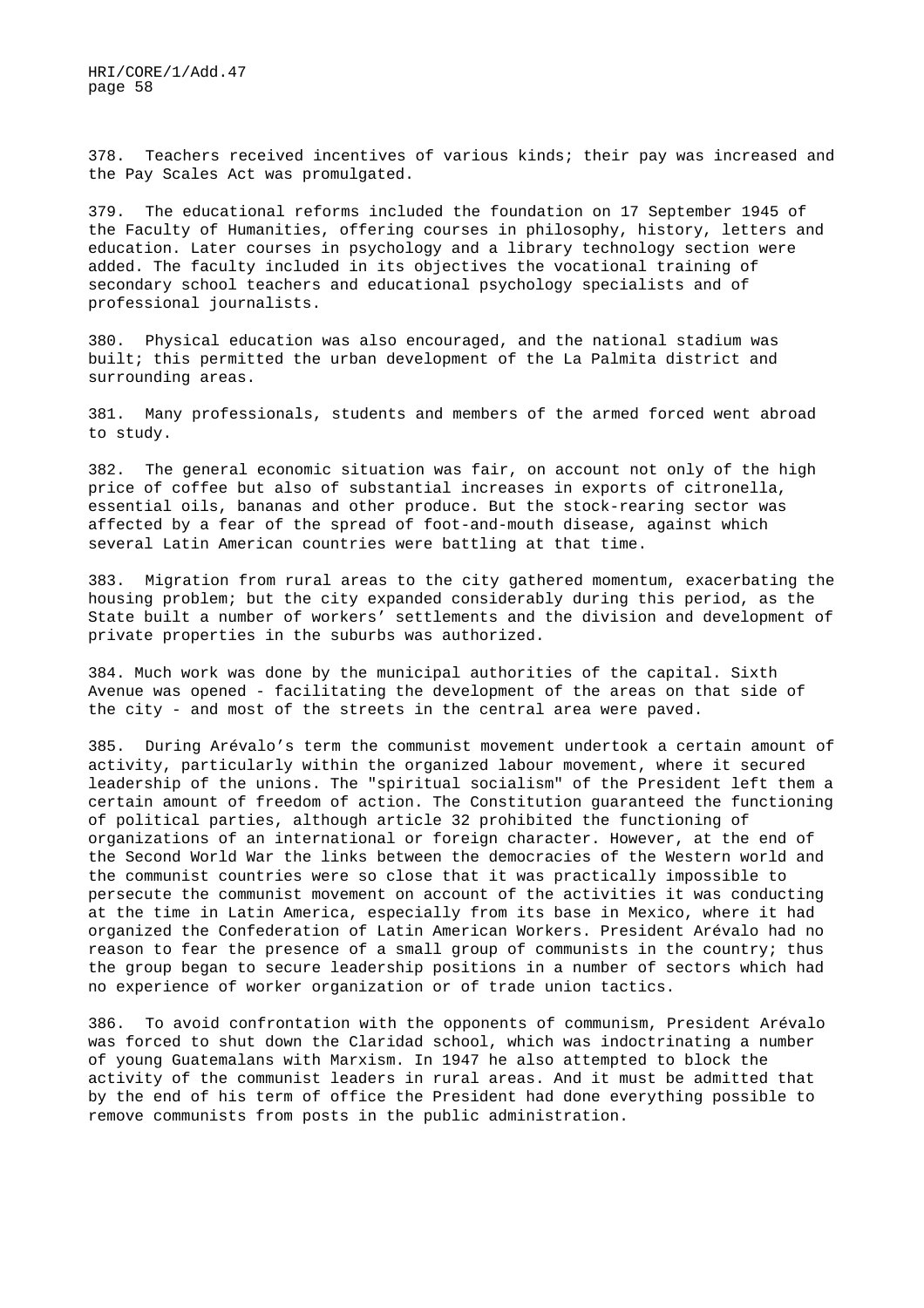387. At this time the possibility emerged of there being two strong candidates to succeed the President - Colonels Francisco Javier Arana and Jacopo Arbenz Guzmán , who had been members of the revolutionary junta which had secured Dr. Arévalo's accession to power. On 14 July 1949 Colonel Francisco Javier Arana, who was then head of the armed forces, was murdered. All Guatemalans were shaken by this terrible event and by the revolt, on the same afternoon, of the powerful military unit known as the Guard of Honour. The revolt was suppressed.

388. As a result of these events the divisions between mutually hostile political groups campaigning for the Presidential succession gave rise to continuing political instability, the harassment of groups which did not support the government and, finally, the imposition of the official candidature of Jacobo Arbenz Guzmán, who took office as President of the Republic on 15 March 1951, after the elections.

389. During the election proceedings divisions emerged among the so-called revolutionary parties, and for the first time voices were raised rejecting the international communist movement, whose members had secured positions in some political parties.

390. Notwithstanding these circumstances, President Arbenz began his term with the prestige conferred on him by his participation in the revolution of 20 October 1944. His programme of government contained two major proposals. Firstly, he wished to equip the country with a good communications network, built around the Atlantic Highway, the completion of which is due entirely to his enthusiasm. Secondly, in the economic field he was convinced that the country needed a general restructuring based on an agrarian reform law which would bring about a better allocation of land between the peasantry and the different productive sectors within the country.

391. The first of these projects was put into effect almost immediately. The Atlantic Highway would not only open up a national highway leading away from the Republic's principal port; it was also designed to break the transport monopoly enjoyed by the IRCA (International Railways of Central America) in Guatemala and El Salvador.

392. The implementation of the Agrarian Reform Act (Decree No. 900) was preceded by an indoctrination campaign among rural workers to secure political support. It was considered that that step would make the agrarian reform more effective and that large groups of the population would thus understand its significance.

393. All the landowners (great and small) in the country - most of them coffee planters, stock raisers and maize and bean growers - and the United Fruit Company, which had large banana estates in the departments of Izabal and Escuintla - immediately rose in opposition to the Agrarian Reform Act, which provided for the expropriation of uncultivated land, land not being cultivated by its owner or directly for his account, land rented out in any manner and land needed to form urban settlements as well as buildings, country estates of over 90 hectares (2 caballerías) in area and country estates of over 6 caballerías only two-thirds of which were under cultivation. Compensation was to be given in the form of redeemable bonds with varying maturities not to exceed 25 years. The agrarian reform was to be administered by the National Agrarian Department and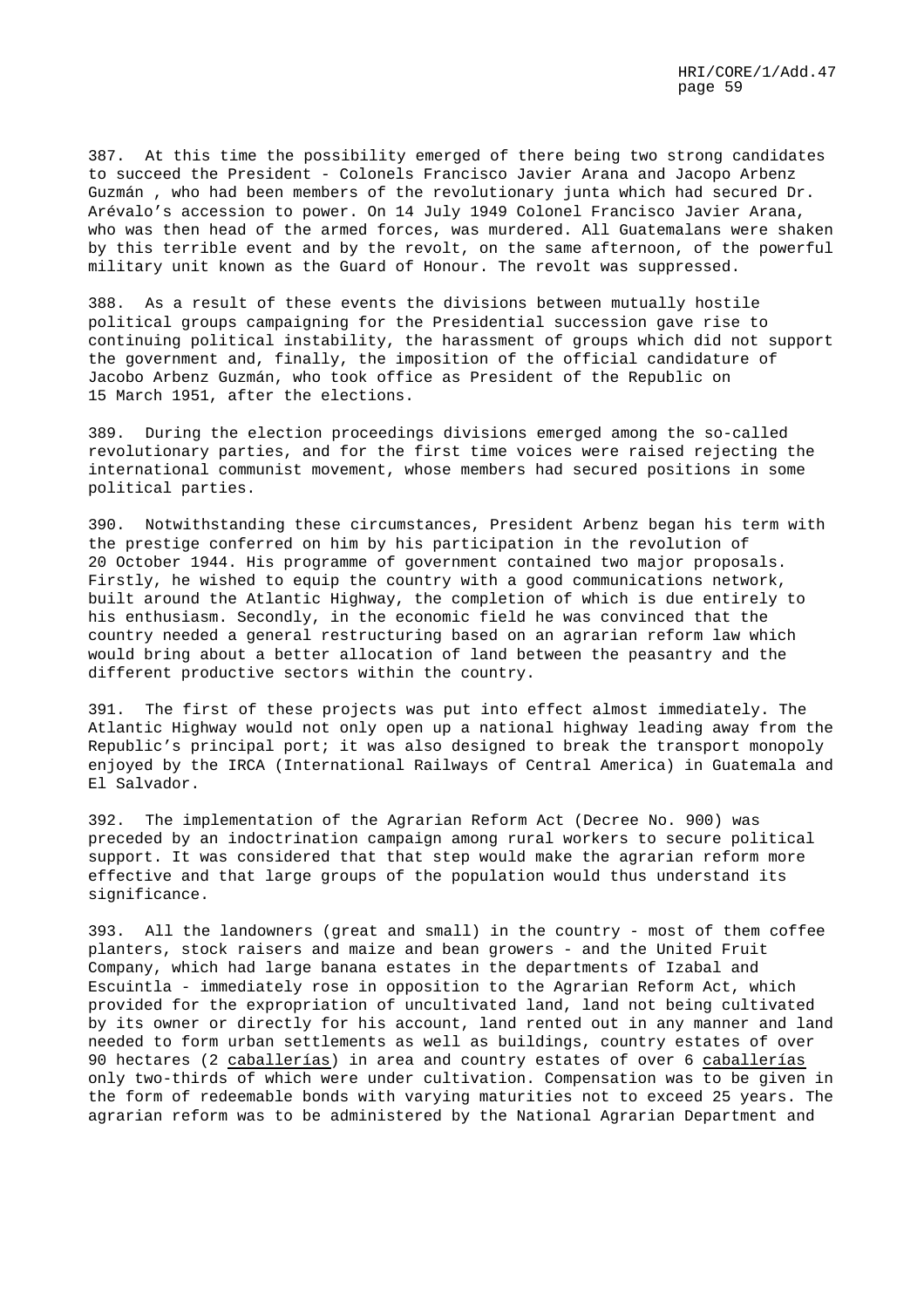its agencies under the sole jurisdiction of the President of the Republic; there was no right of regular appeal to the courts, or even to the Supreme Court.

394. The political situation in the countryside resulted in general alarm among the major and small landowners, who saw a threat to their assets even greater than that contained in the law. When the first expropriations took place, the aggressivity of the peasant groups gave rise to such alarm on the part of certain landowners - whose estates were literally taken over by force - that the Supreme Court of Justice gave its protection under amparo in certain cases where the procedures followed had been arbitrary. Although this situation could be defended on constitutional grounds, it weakened the future prospects of the Agrarian Reform Act.

395. In face of the serious legal problem which had thus arisen, the only expedient which came to the minds of President Arbenz's advisers was the dissolution of the Supreme Court of Justice on grounds of inconsistency on the part of that body, which had openly opposed the provisions of Decree No. 900. Consequently Congress removed the President and the judges of the Supreme Court of Justice from office and created a new tribunal. Thus the Agrarian Reform Act was given precedence over the country's basic laws.

396. The reorganization of the Supreme Court of Justice left the different groups affected by the Agrarian Reform Act with no alternative but to oppose the continuation in power of the constitutional government of President Arbenz by all the means available to them or to accept the new situation.

397. The most difficult problem arising under the Agrarian Reform Act was the determination of the value of the lands to be expropriated. For example, the United Fruit Company owned estates of a declared value of approximately US\$ 600,000 (as recorded in the tax registers) for both accounting and tax payment purposes; but the value of the lands owned by it and under cultivation or in reserve could be estimated at something over US\$ 15 million. Since the matter could not be brought before the Guatemalan courts, the company sought the intervention of the Department of State in Washington to obtain protection of its interests. On 23 March 1953 the United States Government officially stated that it would take up the defence of the interests of its citizens and companies in Guatemala and demanded that the government of that country pay fair compensation.

398. By March 1954 opposition to President Arbenz was growing. Then the tenth Inter-American Conference took place, at which a resolution was adopted condemning communist activities in the countries of the Americas. Guatemala voted against that resolution.

399. In July 1954 the National Liberation Movement invaded the north-eastern departments of the Republic from bases outside Guatemala. They were supported by aircraft more powerful than those of the Guatemalan army and by a clandestine broadcasting station which stirred up the population and informed it of the aims and purposes of the movement.

400. In these circumstances, coming together with the serious political tensions and diplomatic pressures, substantial groups of supporters of President Arbenz's government, including certain groups within the army, adopted a waitand-see attitude, contrary to the plans of the government; and in an atmosphere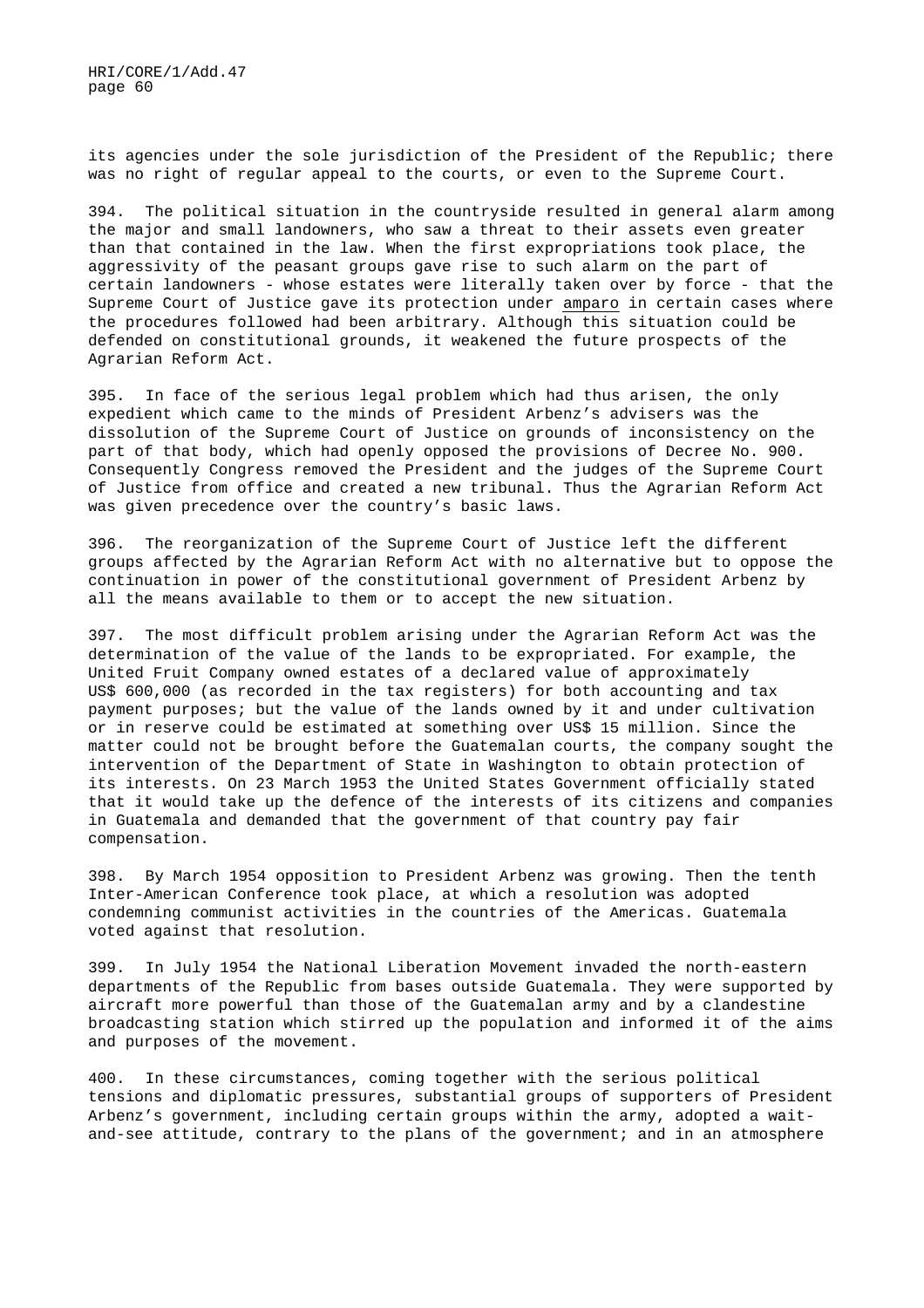of dramatic expectancy at both national and international levels, President Arbenz Guzmán was forced to resign from office on 27 June 1954.

401. For 24 hours the Minister of Defence, Colonel Carlos Enrique Díaz, unconstitutionally discharged the duties of President. He was then replaced by a military junta which negotiated the conditions for the entry of the national liberation army into the capital. On 2 July 1954 the commander of that army, Colonel Carlos Castillo Armas, arrived in person to form a coalition junta consisting of five persons; however, in the light of the events and the expressions of popular opinion, the junta was approved by popular acclaim, subsequently confirmed by the constituent assembly which was called into being. On 1 September 1954 Castillo Armas became President of the Republic.

402. The only armed opposition to the National Liberation movement occurred on 2 August 1954, when the cadets of the Polytechnic College attacked the liberation army, which was housed in the Roosevelt Hospital building. The action lasted a few hours. Finally an agreement was reached under which the government undertook not to take reprisals against the young cadets who had revolted and to disband the forces of the liberation army completely. The victims of the clash included Cadet-sergeant Jorge Luis Araneda, the standard-bearer of the college, and Cadets Luis Antonio Bosch and Carlos Hurtarte.

403. The purpose of convening the 1956 constituent assembly was the amendment of the reforms which had been made in the basic legislation of Guatemala. To some extent there was a return to tradition, with the abolition of the High Command of the Armed Forces; but at the same time the articles designed to eradicate communism within the country were strengthened.

404. The government of Colonel Castillo Armas received some economic assistance from the United States in facilitating the changes which took place, particularly in matters relating to the Agrarian Reform Act, which was not repealed but substantially amended. The expropriation of the lands of the United fruit Company did not take place, and a number of estates were returned to their rightful owners, in many cases simply because the terrified peasants had abandoned the land allotted to them. Attention was also given to the construction of workers' housing. Work continued on the Atlantic Highway, which was completed, and the port of San Tomás, situated at its end, was rehabilitated, as the installations at Puerto Barrios were not State-owned.

405. The President visited the United States and, generally speaking, used the powers vested in him with moderation, seeking to reconcile the opposing positions of the various political groups - a task which seemed impossible following the grave events which had taken place in Guatemala.

406. The assassination of Colonel Carlos Castillo Armas in his official residence on 28 July 1957 brought to an end his term of office.

407. The Presidency was provisionally assumed by Lic. Luis Arturo González, who called elections. During this transitional period the official machine set out to impose the candidature of Lic. Miguel Ortiz Passarelli, who eventually won. But a movement of a military nature, coupled with the pressures exercised by groups of supporters of the defeated candidate, General Miguel Ydigoras Fuentes, who organized street demonstrations, using mobile gangs on bicycles, gave rise to such general alarm that the provisional President was forced to resign and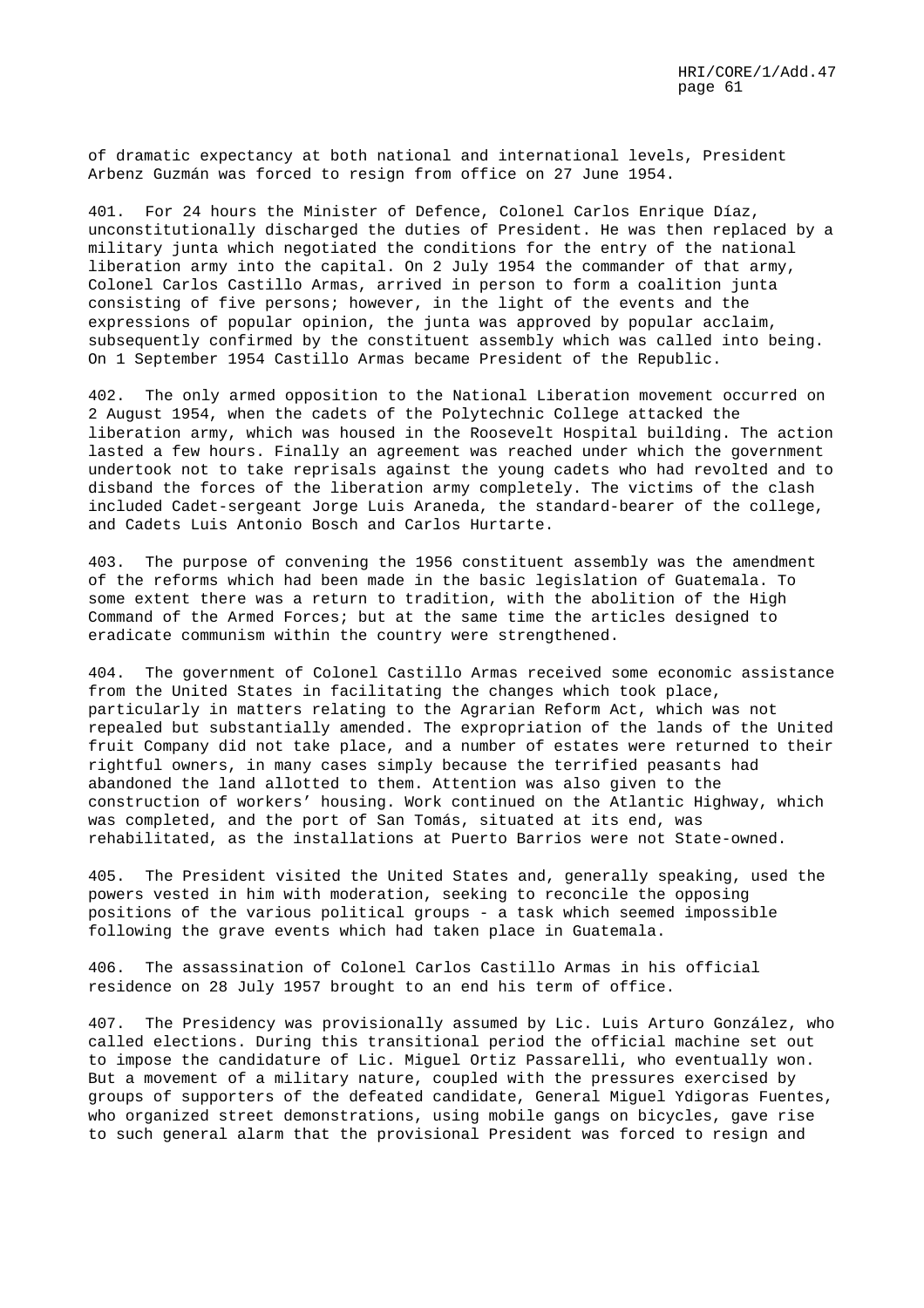hand over power to a successor designated by the movement, Colonel Guillermo Flores Arandaño. The latter was a conciliator, who was able to win the support of the different militant policy groups within the movement. He called elections, which took place within a heated atmosphere but without any visible pressures on the part of the government.

408. The 1958 elections gave victory to army general Miguel Ydigoras Fuentes, who had done outstanding work as director-general of roads in the time of Ubico; he acted as a mediator in the political crisis caused by the revolution of 20 October, and under subsequent governments he served as diplomatic representative of Guatemala in several countries, including Colombia and the United Kingdom.

409. The victory of General Ydigoras may be considered as a return to power of the most notable elements of totalitarianism and of extreme-Right groups, who hoped that the victorious candidate would rule with a firm hand and undertake the general reorganization which the country urgently needed.

410. It soon became apparent that the mentality of the formerly totalitarian general had been substantially modified by the years spent in countries with high levels of democracy. The aims of his supporters in electing him, far from being satisfied, soon proved illusory, for his actions were lacking in energy and clearly unrealistic; possibly he was only seeking facile popular acclaim, even at the expense of his own prestige and of respect for the government.

411. The first three years of this constitutional regime elapsed without any event of note within the administration - save the completion of some asphalted sections of the roads leading from Guatemala City to the Republic of El Salvador and to the important city of Quetzaltenango and the completion of bridges on the Atlantic Highway. In the capital the Park of Industry was completed in preparation for the Central American exhibition which took place in 1960.

412. The President also tried to stimulate activity and development in El Petén; he showed an interest in prospection for sources of wealth, such as oil, and the creation of a merchant fleet, and in the expansion of the country's naval school and the installations in the port of Santo Tomé (Matias de Gálvez).

413. He supported a number of farmers and commercial firms developing poultryrearing within the country. He also gave some support to the fishing industry.

414. All this ultimately led to Guatemala's active participation in the promotion of the Central American Common Market - a set of legal and economic provisions drawn up by the Organization of Central American States to facilitate trade relations among the five countries of the isthmus. But the absence of realistic and consistent policies gave rise to a growing feeling of general economic insecurity and a budgetary situation ill-suited to the situation of the country, which had been seriously affected by the fall in coffee prices.

415. In about 1962 there was talk for the first time in Guatemala about a possible devaluation of the quetzal, which was equal in value to the United States dollar. Although the government hastened to deny this rumour, in reality excessive recourse to international credit and the wastage of domestic resources was leading the country towards economic disaster to such a degree that emergency measures had to be taken, such as the establishment of exchange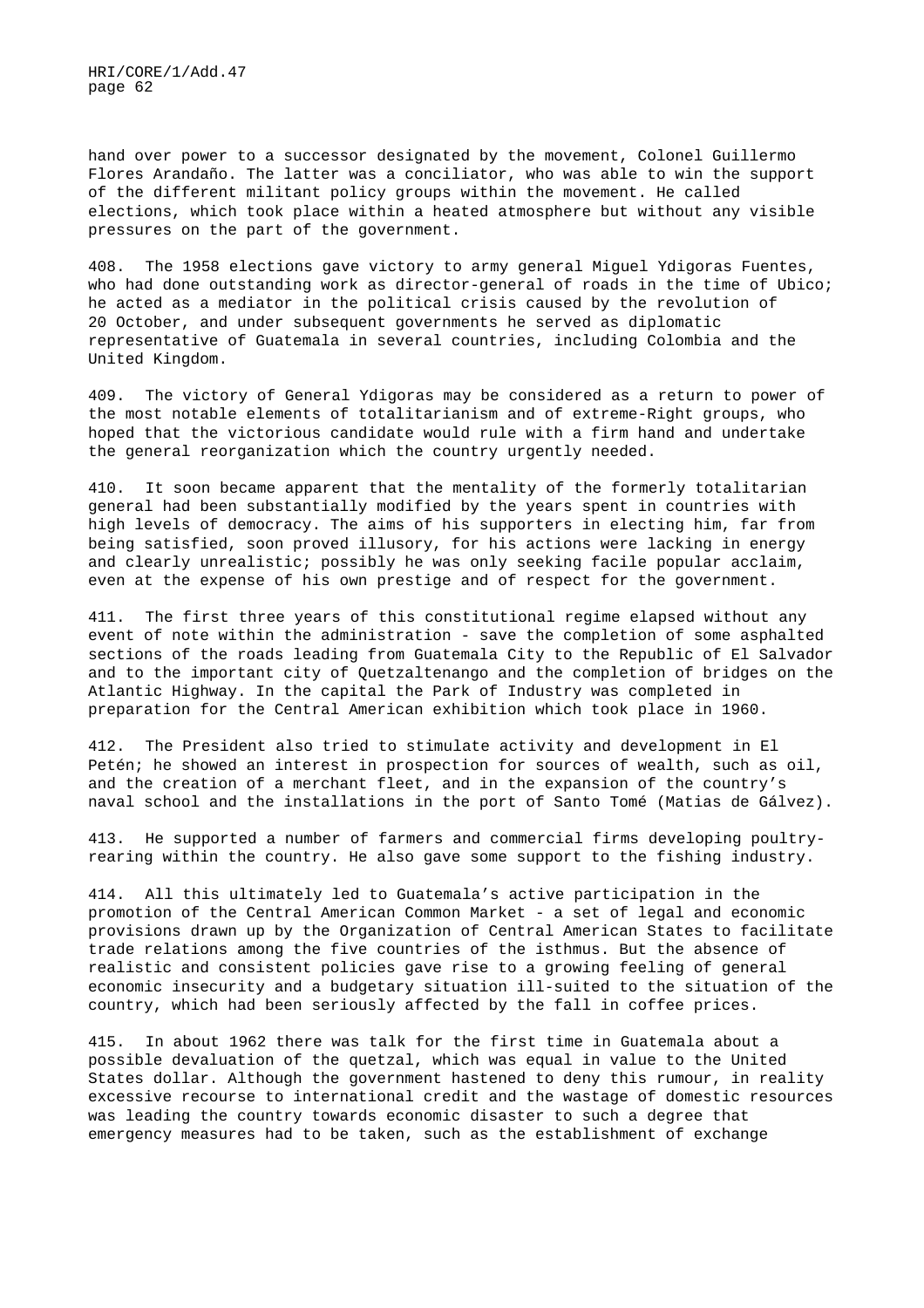controls and the monitoring of the use of foreign currencies in different sectors of trading activity.

416. To deal with the situation the already heavy tax burdens borne by Guatemalans had to be increased further. Congress discussed a proposal for a tax on incomes, which would be more general and comprehensive than the profits tax, which only affected companies earning profits. Unfortunately recourse was also had to other measures to improve the credit of the country, such as facilitating the training of forces for the failed invasion of Cuba at the Bay of Pigs. This serious political development gave rise to the armed revolt of 13 November 1960 and the organization of groups which later engaged in guerilla warfare in Guatemala. Popular disturbances and student riots also took place during March and April 1962. As a result, the adoption of emergency taxation measures was postponed until a more propitious time.

417. Among other things, the general uprising which occurred in March and April 1962 forced General Ydigoras Fuentes to form a military cabinet, which, although beset by serious difficulties, managed to keep the government afloat until 31 March 1963. On that date the President was deposed by a bloodless military coup; the army took over the government of the country, establishing a High Council (Jefatura) of Government under the chairmanship of the Minister of Defence, Colonel Enrique Peralta Azurdia. The coup d'Etat of 31 March 1963 overturned the country's institutional structure, set aside the Constitution of the Republic, dissolved the National Congress and took over dictatorially the conduct of public affairs, governing through a system of legislative decrees which were discussed by a Council of State and approved by the military cabinet.

418. For three years and three months the country was governed by the military regime of Colonel Peralta Azurdia. Its conduct was regulated by what was known as the Basic Charter of Government, which conferred discretionary powers on the Executive.

419. Nevertheless, the chaotic situation which had been developing in the country ensured the acquiescence of major political groupings, and in particularly the militant groups, to the military regime. In the new situation the daily life of the citizens could go on, and the institutions could resume relatively normal functioning.

420. Thus what is known as "Operation Honesty" consisted of a military government imposed by circumstances, which restored some political values and attempted to deal with the budget crisis. The tax on incomes was introduced. Civil and criminal law were modernized and new codes were promulgated superseding those drawn up by Dr. J. Fernando Cruz in the time of Barrios together with the amendments made thereto, which in the course of time had rendered the legislation unclear. One innovation in the new codes was the creation of family courts. The anti-communist legislation was stiffened, the guerilla movements were outlawed and the anti-subversive forces were strengthened.

421. A new and realistic education programme was also introduced. Some 2,000 additional primary school teacher posts were created and 400 school buildings were erected. Thus the most urgent needs of the national education system could be met, as previously most schools had been housed in buildings of a temporary and emergency nature constructed after the earthquakes of 1917 and 1918.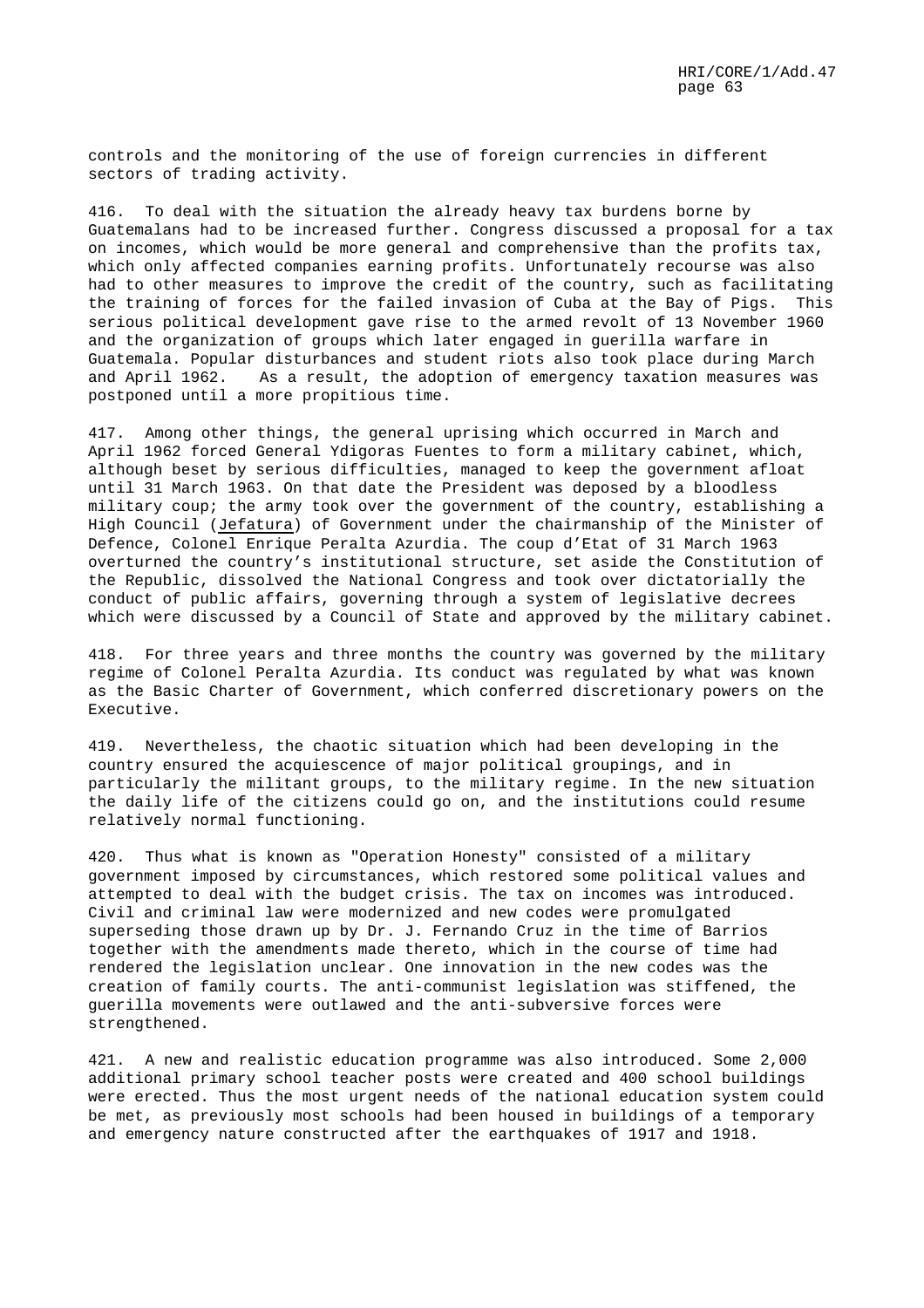422. In 1965 the new Political Constitution of the Republic restored the legal structures of the country. The new Constitution marked a return to the traditions established by the Basic Acts of 1879 and 1945. It laid particular emphasis on the organization of political parties, requiring a party to have 50,000 members as a precondition for authorization to function. It extended social and individual guarantees and contained provisions concerning protection of the family, labour and the social security system. It reduced the term of office of the President to four years and created a Council of State and the office of Vice-President. The Council of State had existed in the time of Carrera, and under the new Constitution it offered a role in government to the private sector. Its Chairman is the Vice-President, and it consists of two representatives of each of the institutions of State; one member nominated by the presidents of the professional collegiate bodies of San Carlos University; one representative of municipal authorities; one representative of urban and one of agricultural workers, designated by the governing bodies of the trade unions; and four advisers designated by the associations for agriculture, industry, commerce and private banking.

423. In March 1966 general elections were held. The majority of the votes went to the opposition candidate, Lic. Julio César Méndez Montenegro, who took office on 5 July of that year.

424. The hopes placed in the new government, presided over by a civilian with impeccable civilian antecedents, were soon frustrated by the attention it became necessary to give to the struggle against the terrorism being practised by both extreme-Left and extreme-Right groups; there were fears that a civil war might break out at any moment. The archbishop of Guatemala was kidnapped; the ambassadors of Germany and the United States were murdered; and hundreds of other persons fell victims to the violence which a civilian government seemed powerless to check.

425. However, President Méndez Montenegro continued with the public education programme launched by the previous regime, and private education expanded, particularly at university level. The International Railways of Central America (IRCA) company was purchased; a hydroelectric power station was built at Jurún Marinalá; and the Michatoya River basin, which was controlled by an electric power company with United States capital, was nationalized. But the construction of roads and of housing for families of modest means and other social programmes were barely sufficient to counter the impression caused by the scale of the extremist activities mentioned earlier.

426. The term of office of President Méndez Montenegro will also be remembered in history for the outstanding works of some individuals, such as Emilio Arenales Catalán, the Minister of Foreign Affairs, who died while serving as President of the United Nations General Assembly, and the Guatemalan poet Miguel Angel Asturias, Guatemalan Ambassador in Paris, who was awarded the Nobel Prize for literature. Another noteworthy event was the appointment of Archbishop Monsignor Mario Casariego as first cardinal of the Roman Catholic Church in Guatemala and the ensuing elevation of the cathedral of this venerable Central American capital.

427. In March 1970 Colonel Carlos Arana Osorio, the candidate of the National Liberation Movement (MLN, the former party of Castillo Armas), was elected President of the Republic on a platform of restoration of law and order; he took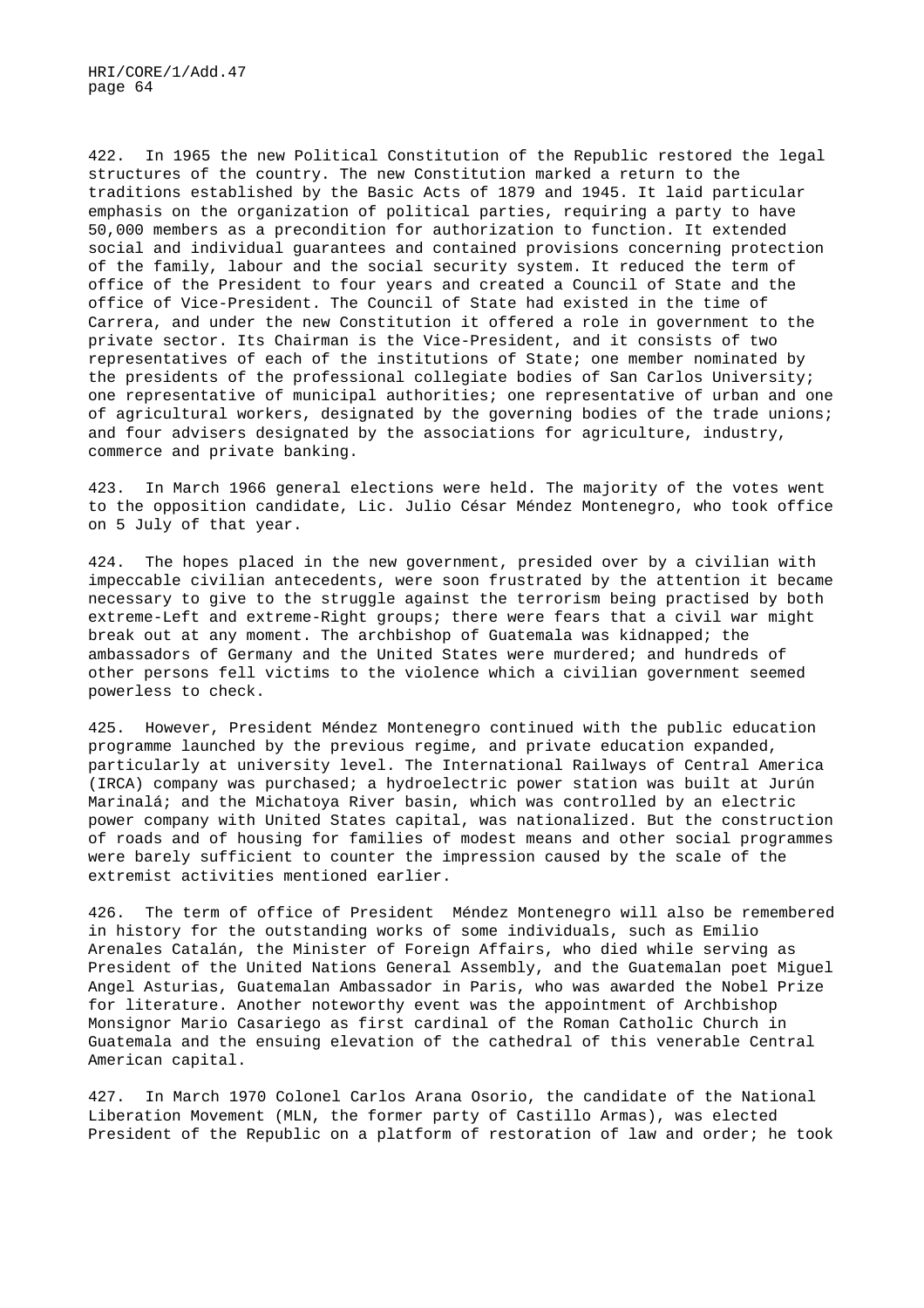office on 1 July 1970. The new President had to his credit the act of having fought against the extreme-Left guerillas in the rural areas of the northeastern part of the country and of having almost completely annihilated them. After two years of government there still remained among Right-wing groups that he would also be able to put an end to the urban terrorism which was continuing in Guatemala City and in other parts of the Republic so as to permit a return to normal civilian life and begin a search for democratic solutions to the grave social and economic problems besetting the country, which were due particularly to the backward state of the rural peasant regions and the still marginalized situation of the indigenous communities which make up the majority of the country's population.

428. One of the last constructive acts of the government was the acquisition by the State of the supply network and the installations of the electricity company, thus practically completing the process of nationalization of all the country's hydroelectric resources.

429. Other important events occurring during President Arana Osorio's term of office were the celebration of the liberal revolution of 1871 and the 150th anniversary of the independence of Central America on 15 September 1821.

430. Under a guise of nationalism and good intentions, the Arana government continued to act towards its enemies with the same firmness. During its last two years of office it stepped up its activities of a material character. Some of the works completed were impressive. One achievement was the widening of the highway to Amatitlán; another was the construction of the Incienso bridge - a long-cherished dream which facilitated the partial opening-up of what is known as the "peripheral ring" - undertaken and implemented by the municipal authorities of Guatemala City with its own funds.

431. The government also constructed the highway from Guatemala City to Cobán, which is situated in the uplands of the north central part of the Republic. Foreign capital investment in Guatemala increased - mainly on account of the prosperity of the Central American Common Market, which had favoured Guatemala in a number of respects - as a result of which a climate favourable for the development of trade on a large scale developed. However, as nearly always happens when trade expands too fast, reports appeared in the Press alleging peculation, concessions and favoured treatment for relations and political supporters. Even so, the benefits of a dynamic administration and investment in infrastructural works (such as the continuation of work to make water supplies from Xayá-Pixcayá available in the capital) continued to favour the development of an economic climate of prosperity, which was particularly visible in the capital and in the eastern part of the country.

432. Unfortunately, the world food shortage and the rise in fuel prices had a highly inflationary effect on the prices of basic necessities. This affected adversely the family budgets of the majority of Guatemalans, notwithstanding the small increases in the salaries of government employees and of the minimum wages authorized for workers in industry, agriculture and commerce during the final year of the government's term.

433. As the date approached for the elections of the President, the members of the legislature and the mayors, it became apparent that substantial groups of the population would not vote in the manner expected. This gave rise to anxiety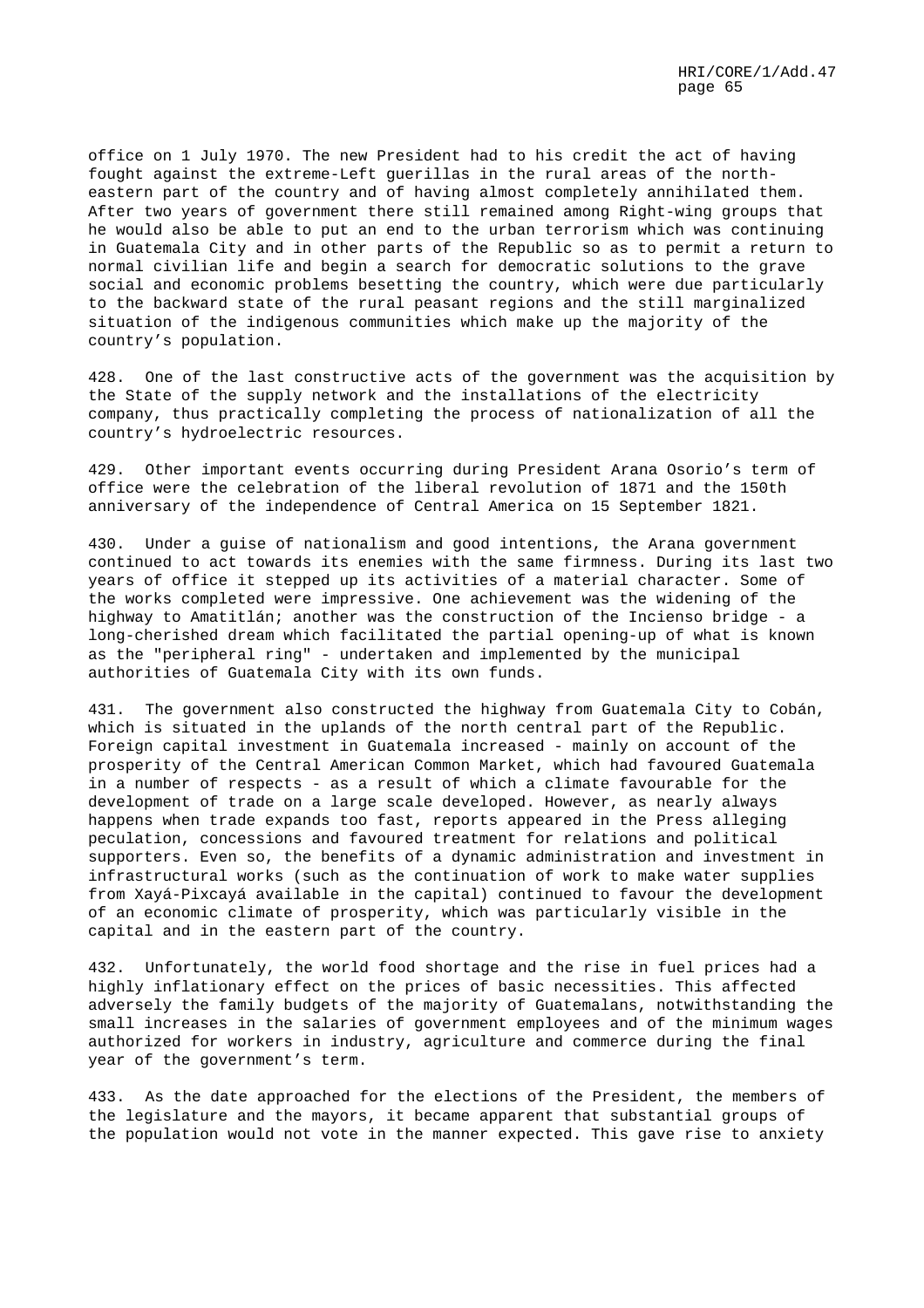and considerable pressures on the opposition parties. However, the elections took place on the appointed date. In the electoral contest (in which certain candidates of the strongest party, such as Colonel Enrique Peralta Azurdía, were not permitted to participate) the legally authorized parties put up three candidates representing the army - Generals Kjell Eugenio Laugerud García and Efraín Ríos Montt (both promoted to that rank during the term of Arana Osorio) and Colonel Enrique Paiz Novales.

434. At the second stage in the electoral process, which took place in Congress in March 1974, General Kjell Eugenio Laugerud García obtained a majority. He took office on 1 July 1974. His government was conspicuous for the support it gave to the national cooperative movement.

435. During his term of office, Guatemala experienced a severe earthquake which laid waste large areas of the country. This situation was the occasion for the establishment of the National Reconstruction Committee; that body coordinated the activities of numerous non-governmental organizations (NGOs), both national and international, executing programmes to help the peoples who had suffered from this national catastrophe.

436. On 1 June 1978 he handed over power to general Fernando Romeo Lucas García and was ousted on 23 March 1982. During his period of office the country was kept in a state of upheaval by political and social violence, which claimed hundreds of lives in every class of the population.

437. Support was given to the construction of infrastructural works such as roads, health centres and sports complexes in the administrative centres of most of the departments.

438. Presidential elections took place, giving victory to Angel Aníbal Guevara Rodríguez (also a general), but he was unable to take office on account of the overthrow of General Luis García. The latter was replaced by a government junta presided over by General Efraín Ríos Montt.

439. General Ríos Montt came to power on the urging of the group of young army officers which had overthrown General Lucas García. He suspended the Constitution, dissolved Congress and the Supreme Court of Justice and governed in accordance with the Basic Charter of Government approved by the Ministers of State. The Council of State, which contained representatives of the different sectors of Guatemalan society, acquiesced.

440. In addition to its political leanings, Ríos Montt's government was sectarian. Under his regime both urban and rural guerillas were neutralized. Civil Self-defence Patrols (PACs) were introduced; development poles were established in the areas within the Ixil-El Quiché triangle; and courts of special jurisdiction were set up.

441. The Ríos Montt government lasted for over a year. He was removed from office by the High Command of the army and the council of commanders by a proclamation dated 8 August 1983, which designated General Oscar Humberto Mejía Victores as his successor.

442. General Mejía Victores took office on 8 August 1983 and on 14 January 1986 handed over power to the democratic and legally elected government presided over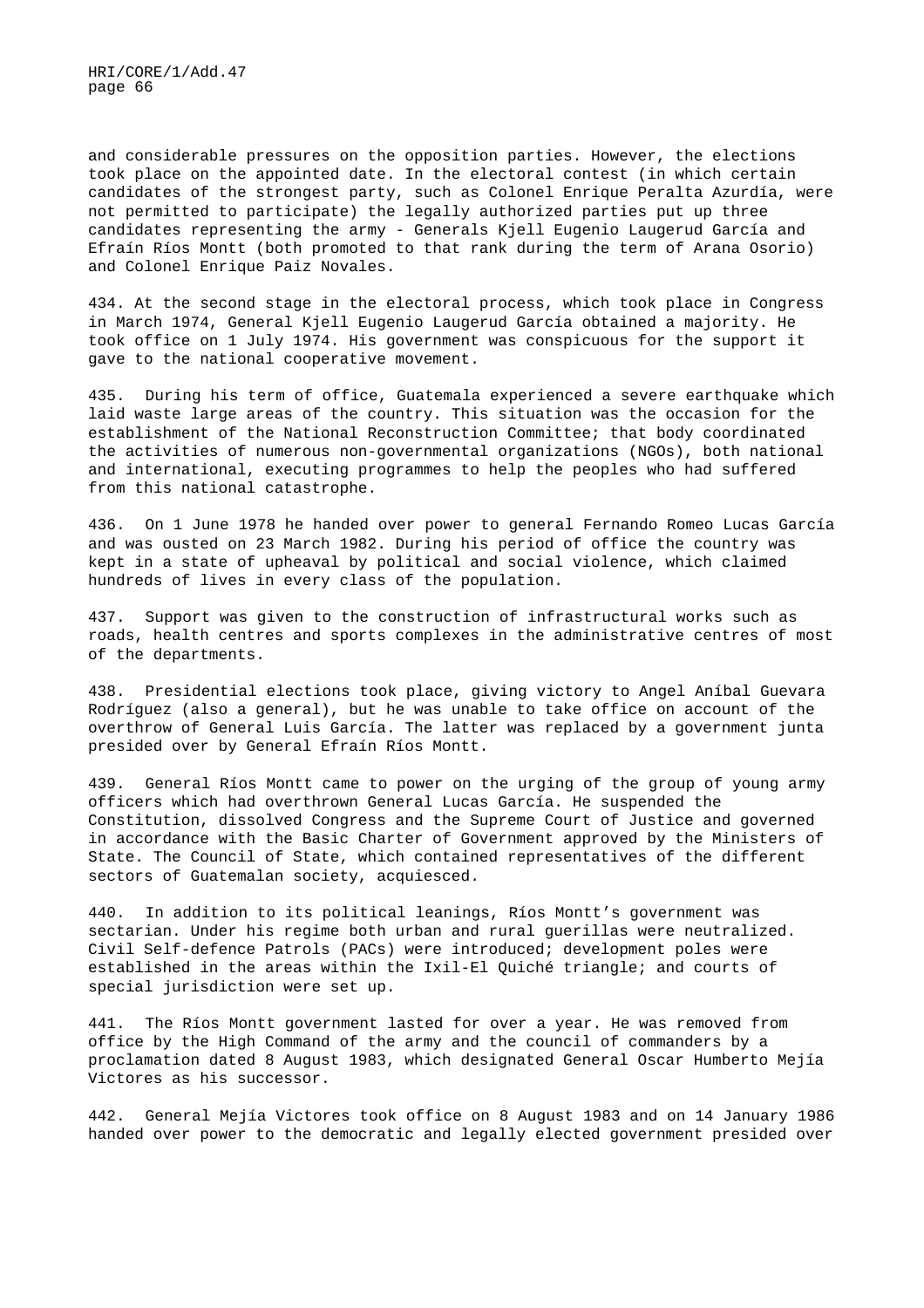by Lic. Marco Vinicio Cerezo Arévalo. During his term he secured the election of the national constituent assembly which promulgated a new Constitution for the country on 31 May 1985. The new Constitution came into force on 14 January 1986, once the Congress had been installed. A wide-ranging national dialogue took place in which employers, workers, the universities, the cooperative movement and representatives of the Ministries of State took part.

443. Lic. Cerezo Arévalo took office on 14 January 1986 within a legitimate constitutional order. During his term trade unions and people's organizations were encouraged. Peace talks covering the Central American region were begun through the Esquipulas meetings. Lic. Cerezo Arévalo handed over power to his successor, Ing. Jorge Antonio Serrano Elías, on 14 January 1991.

444. Serrano Elías was removed from office on 27 May 1993 by legal proceedings which were endorsed by various sectors of Guatemalan society. During his term, direct peace negotiations were begun with the rebels. On the recommendation of Christian Tomuschat, an expert appointed by the United Nations, a Presidential Commission for Coordination of the Executive in Matters Relating to Human Rights (COPREDEH) was set up. The agreements on the return of the refugee population to Mexico were signed. The first group of refugees left their settlement in Polygon 14 at Ixcán (El Quiché department) and returned home in accordance with the arrangements made; they had named the settlement Comunidad Victoria 20 de enero.

445. On the proposal of the political, social, economic and popular groupings in the country, Lic. Ramiro de León Carpio took office on 27 May 1993. He was elected by Congress to the highest office of the nation. He has now been in office for ten months, during which he has promoted and supported dialogue in the search for peace, the campaign against poverty, respect for human rights and guarantees of their implementation. He will hand over power on 14 January 1996.

### B. System of government

446. Guatemala is a free, sovereign and independent State organized in a manner designed to guarantee for its inhabitants the enjoyment of their rights and freedoms. The system of government is republican, democratic and representative. Sovereignty derives from the people, who delegate it, for purposes of its exercise, to the legislature, the executive and the judiciary. The subordination of any of these three to another is prohibited.

447. The official language of Guatemala is Spanish; the vernacular languages form part of the cultural heritage of the nation.

448. The State guarantees freedom of constitution and functioning of political parties without restriction save those imposed by the Constitution and by law.

449. The Guatemalan army is an institution designed to uphold the independence, sovereignty and honour of Guatemala, the integrity of its territory, peace and internal and external security. It is one and indivisible, essentially professional, non-political, obedient and without a voice in decision-making.

450. The municipal authorities of the Republic of Guatemala are autonomous institutions. They elect their own authorities, and municipal government is exercised by a corporation consisting of a mayor, aldermen and councillors, all of them elected by popular democratic vote in each municipality.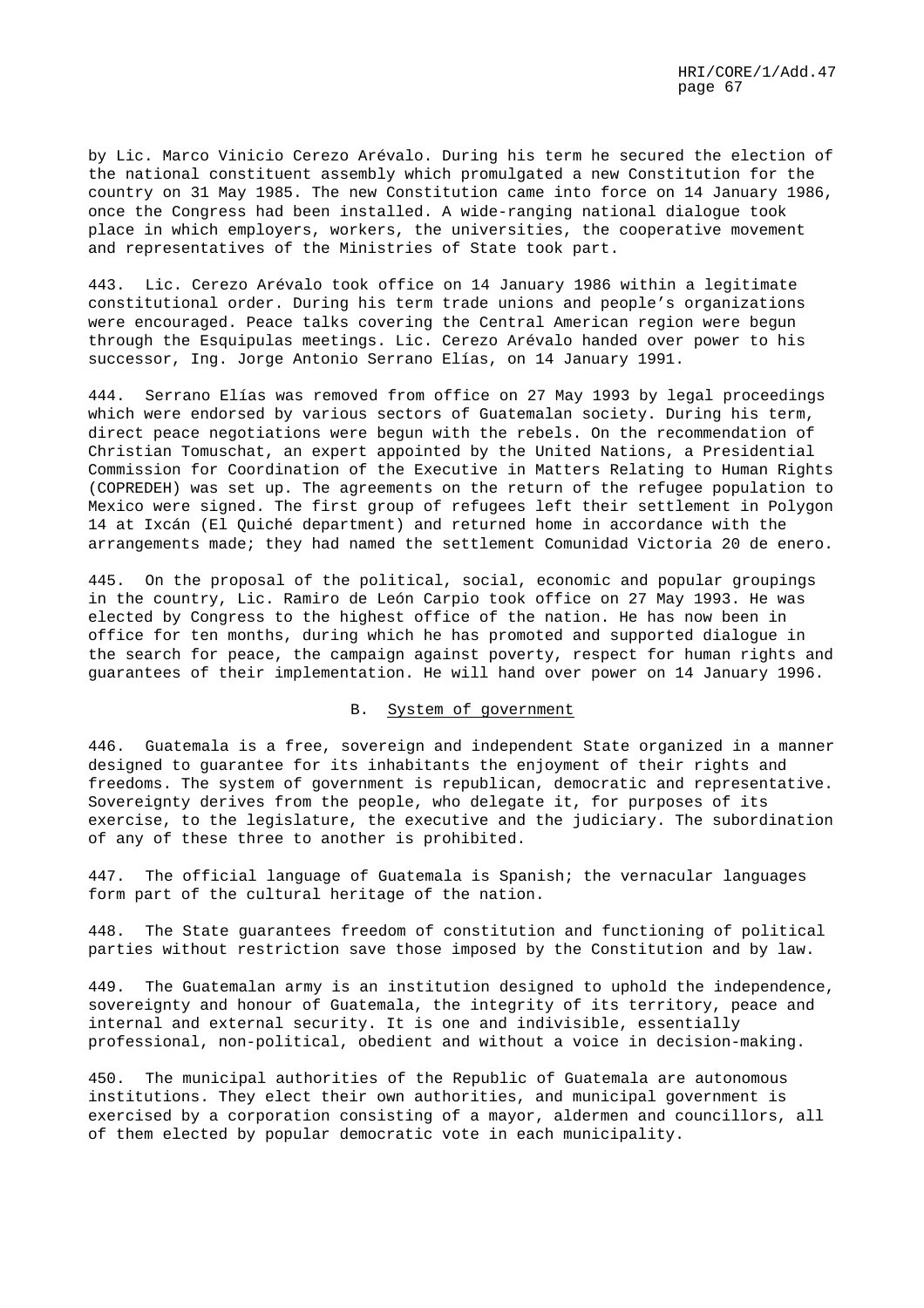451. The general budget of State income and expenditure is approved for each fiscal year; it includes an estimate of all revenue to be raised and expenditures to be incurred.

452. The General Audit Board is a decentralized technical institution with supervisory functions relating to income and expenditure and, generally speaking, all matters relating to the finances of State bodies.

453. For administrative purposes the Republic of Guatemala is divided into departments, which are in turn divided into municipalities. Administration will be decentralized and development regions will be established on the basis of economic, social and cultural criteria.

## C. Structure of the organs of State: the Executive, the legislature and the judiciary

#### 1. The Executive

454. The President of the Republic is the Head of State. He represents national unity and the interests of the people of Guatemala. The executive consists of the President and Vice-President of the Republic, Ministers and Vice-Ministers of State and public servants.

455. For the conduct of the business of the Executive there shall be ministries as established by law with the responsibilities and powers assigned to them by law.

456. The President of the Republic shall have secretaries as necessary; their responsibilities shall be determined by law. The general and private secretaries of the President's Office must have the qualifications required to hold an office of Minister and shall enjoy the same prerogatives and immunities.

457. The Executive consists of the following Ministries of State: External Relations; Interior; National Defence; Public Finance; Education; Public Health and Social Assistance; Labour and Social Insurance; Economic Affairs, Integration and Foreign Trade; Agriculture, Stock-rearing and Food; Communications, Transport and Public Works; Energy and Mining; Culture and Sport; Urban and Rural Development. Each of these ministries is in charge of the services necessary for the performance of its functions. An organization chart of the Executive is appended.

### 2. The legislature

458. The legislature consists of the following bodies: the plenary Congress, the Steering Committee, the Presidency, the Secretariat, the Standing Committee, the Human Rights Committee, working committees and special and ad hoc committees.

459. The specific function of the Congress of the Republic is to formulate, approve and promulgate legislation.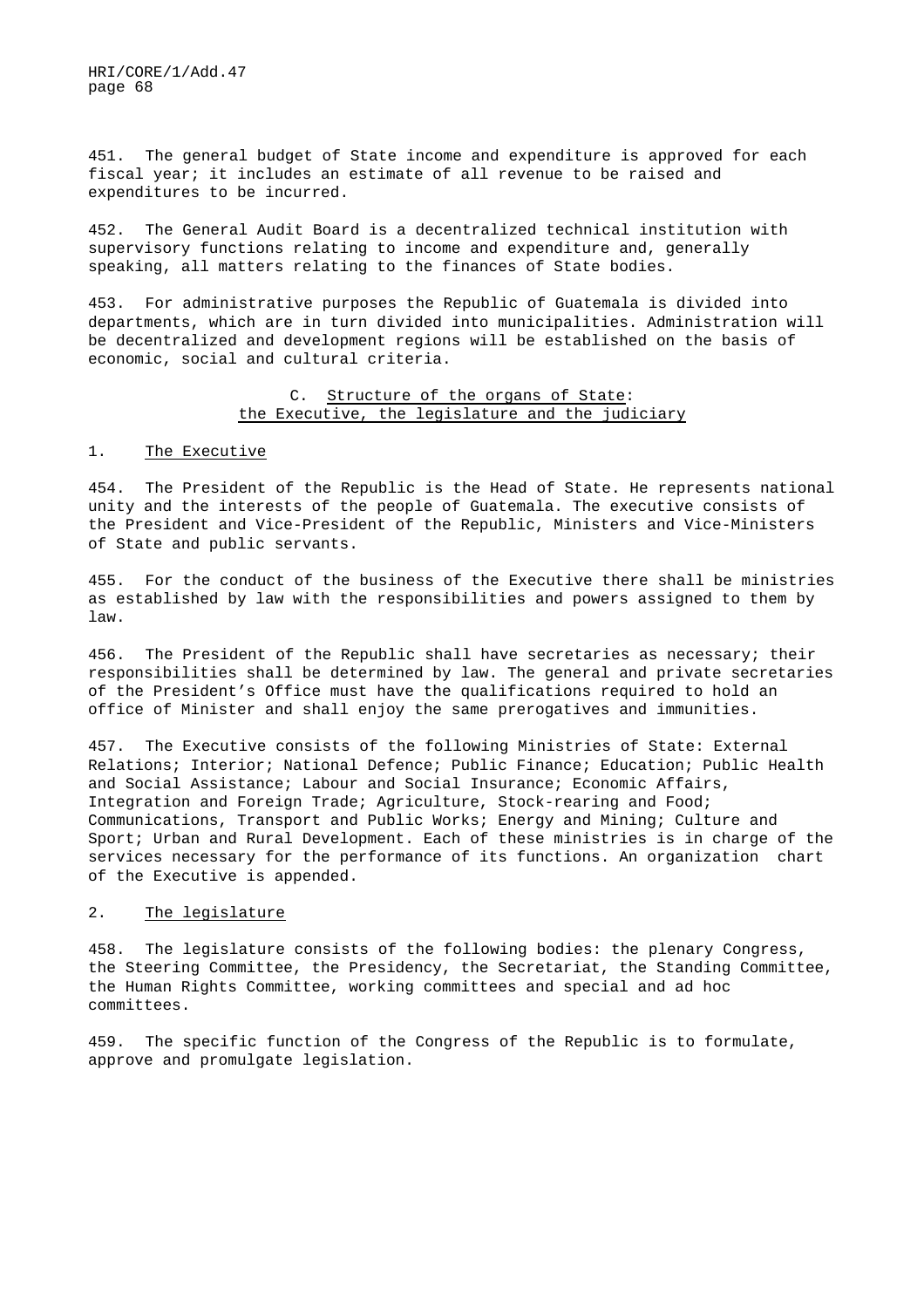#### 3. The judiciary

460. The specific function of the judiciary is the power of pronouncing judgement and promoting the enforcement of judgements.

461. The judiciary consists of: the Presidency, the General Secretariat, the Special Secretariat, the Under-Secretary for Special Questions, the court supervisory authority, the finance directorate, the records department, the prisons supervisory board, the forensic medicine department, the court warehouse, maintenance, personnel, training and post classification services and Cenalex.

462. The Supreme Court of Justice consists of nine judges (including the President), criminal chambers, civil chambers, mixed chambers, family chambers, courts, labour chambers, juvenile chambers and chambers taking cognizance of accounts, administrative disputes, conflicts of law and jurisdiction; chambers of enforcement in economic affairs, criminal courts of first instance dealing with investigations, sentencing and transmittal, civil courts of first instance, courts of first instance in the departments, family courts, labour and social insurance courts, courts of first instance for juveniles, courts of accounts of first instance, courts of enforcement in economic affairs, judges of the peace handling criminal and transmittal cases and district judges of the peace.

463. The Supreme Electoral Tribunal is the supreme authority in electoral cases. It is independent and not subordinate to any institution of State. It consists of five titular and five substitute judges.

464. The administrative structure of the Tribunal is as follows: Presidency, General Secretariat, Inspectorate-General, Audit Board, Directorate-General for the Electoral Register and other services necessary for its functioning.

465. The Court of Constitutionality consists of five titular and five substitute judges, appointed as follows:

- (a) one judge appointed by the Supreme Court of Justice in plenary session;
- (b) one judge appointed by Congress in plenary session;
- (c) one judge appointed by the President of the Republic sitting in Council of Ministers;
- (d) one judge appointed by the Higher University Council of the University of San Carlos de Guatemala; and
- (e) one judge appointed by the Assembly of the Bar Council.

466. The specific function of the Court of Constitutionality is to uphold the constitutional order.

## D. The Office of the Human Rights Procurator

467. This office has the task of promoting the proper functioning and administrative management of the government in matters relating to human rights,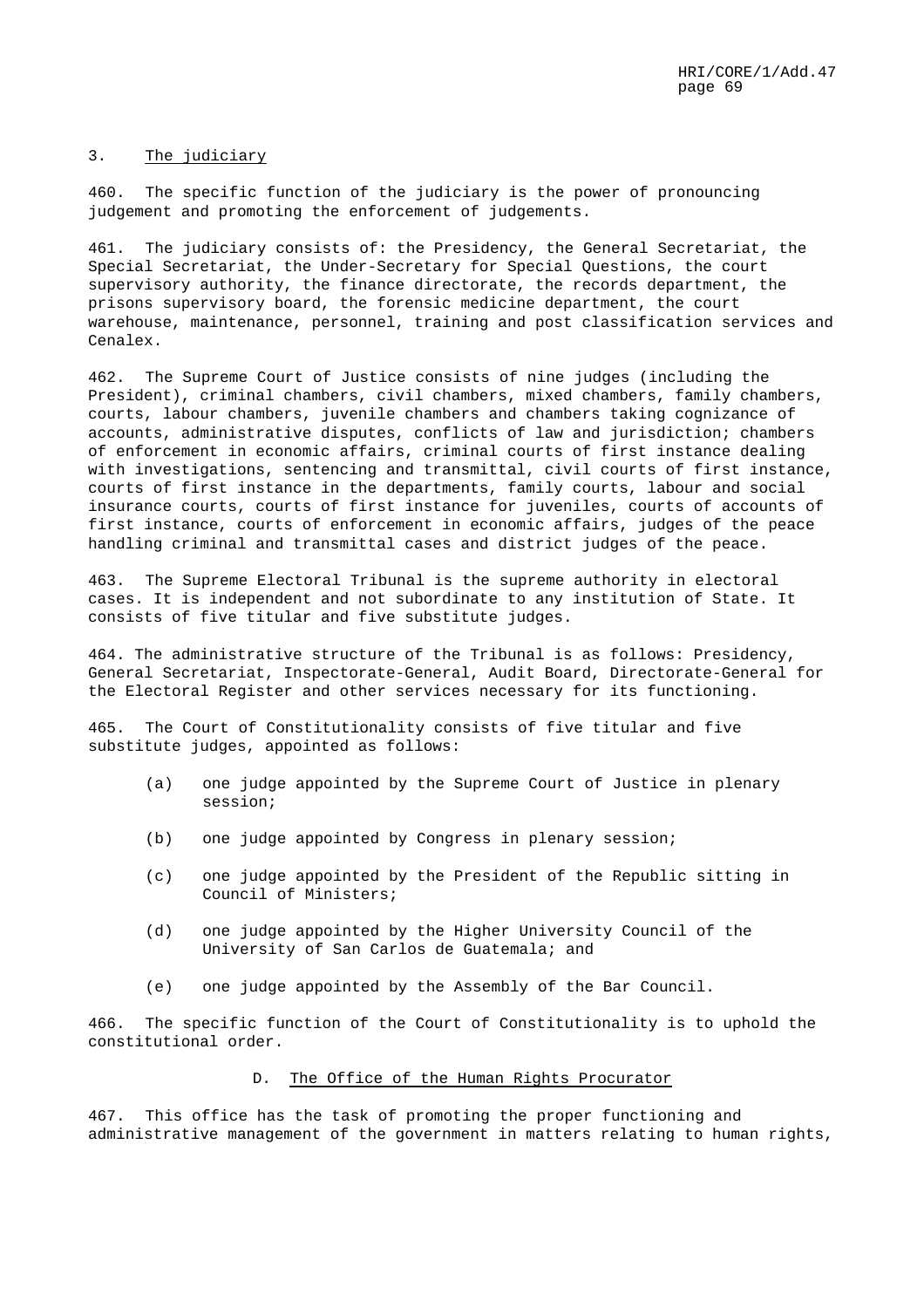of investigating and reporting conduct on the part of the administration prejudicial to the interests of individuals and of investigating complaints of all types submitted by individuals and relating to violations of human rights.

468. The Human Rights Procurator is a Congressional Commissioner; he has powers of supervision over the administration and must report annually on the duties assigned to him to Congress in plenary sitting.

469. The Office of the Human Rights Procurator has administrative entities in the capital and in every department; there is also a delegate of the Office (always a lawyer) in each department.

### E. The Public Prosecutor's Department and the Office of the National Procurator-General

470. The Public Prosecutor's Department is an auxiliary of the public administration and of the courts, but functions autonomously. Its principal function is to ensure full compliance with the laws of the country. Its organization and functioning are spelt out in the law establishing it. The head of the Public Prosecutor's Department is the Public Prosecutor of the Republic, and his duty is to conduct penal proceedings on the part of the authorities.

471. The Office of the National Procurator-General is responsible for advising and counselling State institutions and entities. Its organization and functioning are regulated by the Act establishing it. The National Procurator-General represents the State and is the Head of the Office of the National Procurator-General.

472. Both officials are appointed for four-year terms and enjoy the same prerogatives and immunities as judges of the Supreme Court of Justice. Their principal functions are to ensure strict compliance with the law and to represent the State. Their functions also include monitoring of the implementation of and respect for human rights.

# F. The Presidential Commission for Coordinating Executive Policy in the Field of Human Rights (COPREDEH)

473. This body was established by Government Decision No. 486-91 dated 12 July 1991. It consists of one representative each of the President of the Republic, of the Ministers of Foreign Affairs, the Interior and National Defence and of the National Procurator-General. Its administrative structure consists of a Chairman, an Executive Director and an Assistant Director.

474. The Commission has the administrative staff necessary for the performance of its duties.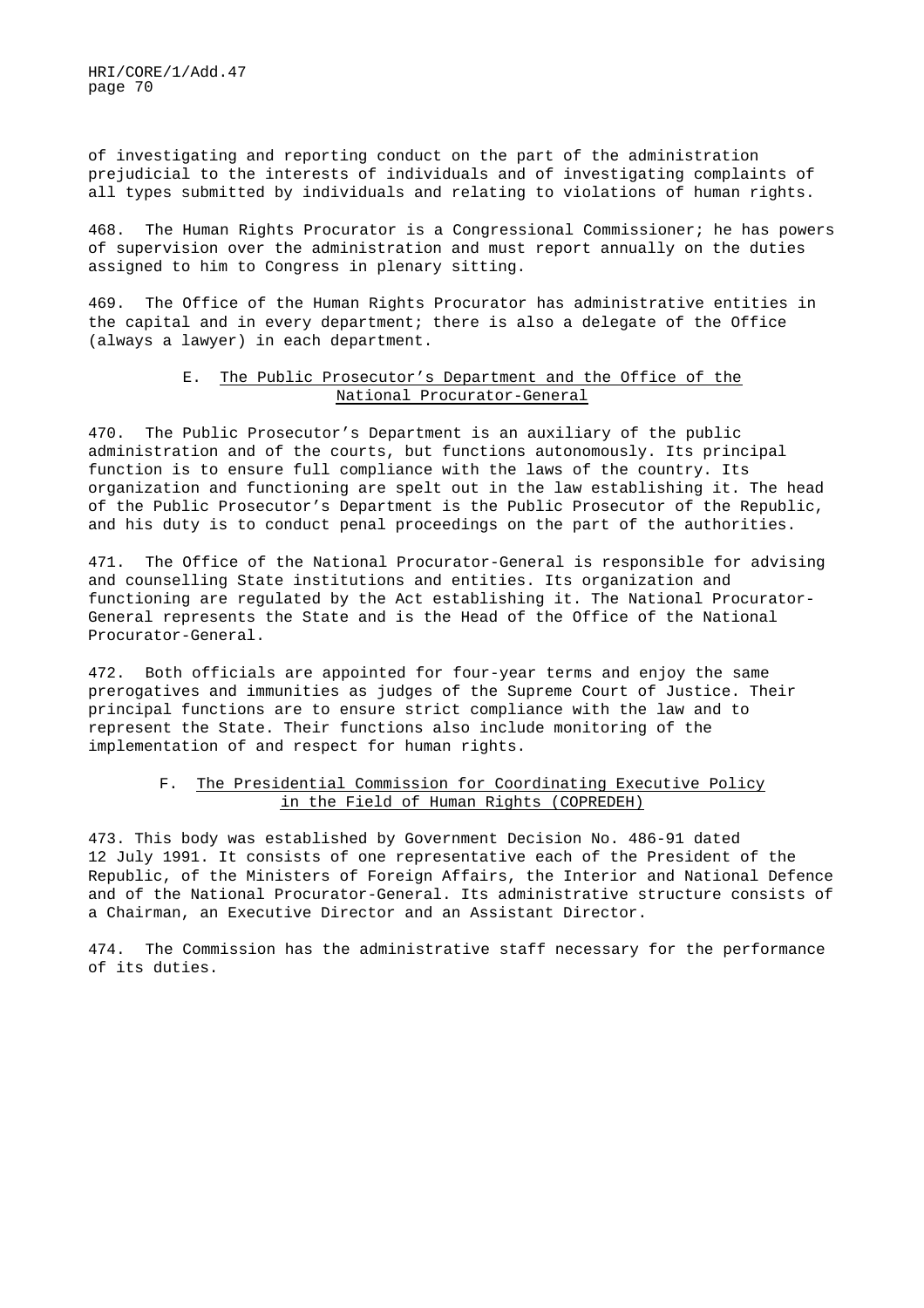### III. GENERAL FRAMEWORK WITHIN WHICH HUMAN RIGHTS ARE PROTECTED

### A. Rights protected by the Constitution or by a declaration of rights and provisions relating to exceptions thereto

### 1. Rights protected by the Constitution

475. The rights provided for in the different human rights instruments are duly and fully protected under the Constitution of the Republic of Guatemala. Article 46 of the Constitution specifies that, in matters of human rights, treaties and conventions accepted and ratified by Guatemala take precedence over internal law. Thus this country guarantees by a general legal provision the implementation of and respect for human rights within its territory.

476. Equally, the rights and guarantees offered by the Constitution are not exclusive of others which, although not specifically mentioned in that instrument, are inherent in the human person. Thus the interests of society take precedence over individual interests, and consequently that legislative instrument provides that any laws or government decisions, or decisions of any other kind, which reduce, restrict or circumvent the rights guaranteed by the Constitution are automatically null and void (article 44).

477. Along similar lines, the final paragraph of article 275 of the Constitution provides that the Human Rights Procurator shall, on his own initiative or at the request of any party, act with due diligence to ensure that during a state of emergency full respect of fundamental human rights, other than those whose validity has been specifically restricted, are fully guaranteed. In the performance of his duties he is empowered to act on any day or at any time of the day or night.

## 2. Rights protected by the Constitutional Amparo, Habeas Corpus and Constitutionality Act

478. Article 276 of the Constitution provides that matters relating to habeas corpus and the constitutionality of legislation shall be regulated by a Constitutional Act.

479. Thus article 1 of the Constitutional Amparo, Habeas Corpus and Constitutionality Act (Constituent Assembly Decree No. 1-86) defines the purpose of the Act as the development of the guarantees and safeguards of the constitutional order and of the rights inherent in the person guaranteed by the Constitution, the laws and the international conventions ratified by Guatemala. Thus the Constitution takes precedence over all laws and treaties. However, in matters of human rights the treaties and conventions accepted and ratified by Guatemala take precedence over internal law (article 3 of the Act).

480. Thus the defence of the individual and his rights are inviolable, and no person may be sentenced or deprived of his rights without having been summoned, heard and convicted by a competent judge or court already appointed (article 4 of the Act).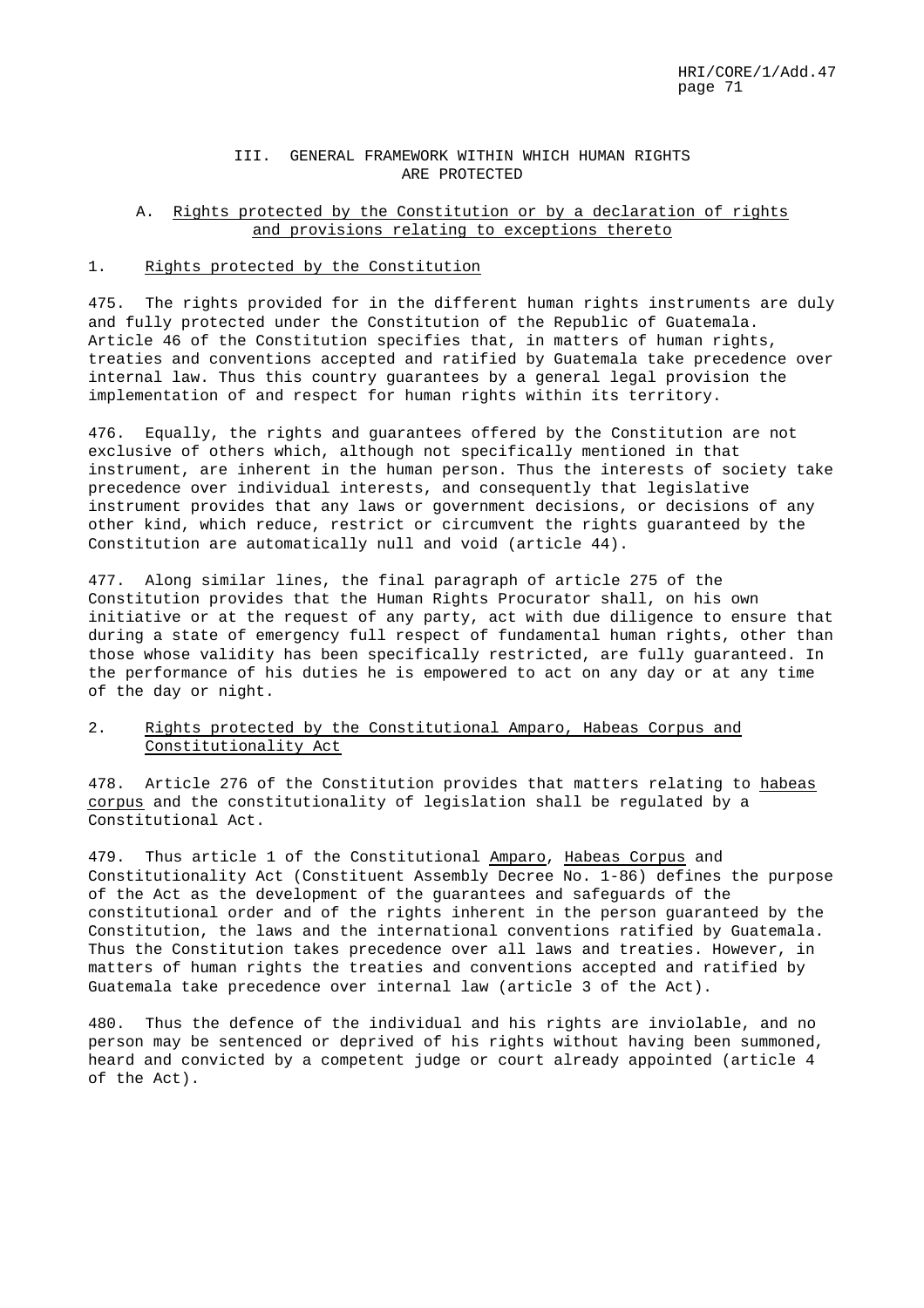#### 3. Rights protected by the Constitutional Act concerning public order

481. This Act does not affect the functioning of the institutions of State, the members of which continue to enjoy the immunities and prerogatives extended to them by law (article 1 of the Act).

482. The remedy of habeas corpus remains. The authorities may order that a person be produced inside a prison. Recourse may also be had to habeas corpus for the sole purpose of ascertaining the treatment being meted out to the appellant and where appropriate to end any ill-treatment to which he may be subjected. The person may be produced inside a prison if the competent authorities so order.

483. The only recourse from any measure, order or decision taken under the provisions of this Act relates to the liability of the official or other person responsible for the infraction.

484. However, recourse to the remedy of amparo is available if, on account of the application of the Act concerning public order, guarantees not included among those the exercise of which, under the terms of the Constitution, may be restricted, or have not been restricted in the decree concerned, have been violated.

485. During a state of emergency of any degree a person may be detained without the need for a warrant for arrest or other court order if there are reasonable grounds for believing that he is the author of or an accomplice in acts prejudicial to public order or is concealing such acts. The detention shall last for such time as is necessary to establish the facts and may not continue for more than 24 hours beyond the expiry of the validity of the decree restricting the guarantees in question. Once the emergency is over - and sooner if possible the person shall be released; but if the investigation establishes that he is guilty of a crime or offence he shall be referred to the competent courts.

486. A reasonable period of grace, bearing in mind the circumstances of the individual concerned, shall be allowed for the payment of fines inflicted. If on the expiry of that period the fine has not been paid, it shall be replaced by a term of imprisonment of a duration calculated in the manner specified in the Penal Code.

487. In no case may the period of grace referred to in the previous paragraph be less than 48 hours. During that period the person concerned may appeal for a review to the official who inflicted the fine; the latter must give his decision within two days. Article 34 of the Constitutional Act concerning public order stipulates that decrees restricting guarantees at any of the levels provided for in the Constitution or extending, amending or curtailing their validity must be disseminated immediately and widely through all the communications media. Any measures taken in implementation of those decrees and on the nature of the emergency must be publicized in the same way.

488. Communications entities, regardless of the medium of dissemination used by them, are required to publish without charge, in their first editions, all decrees, measures and information on these subjects as soon as they become available. Failure to do so is punishable on the first occasion by a fine of 100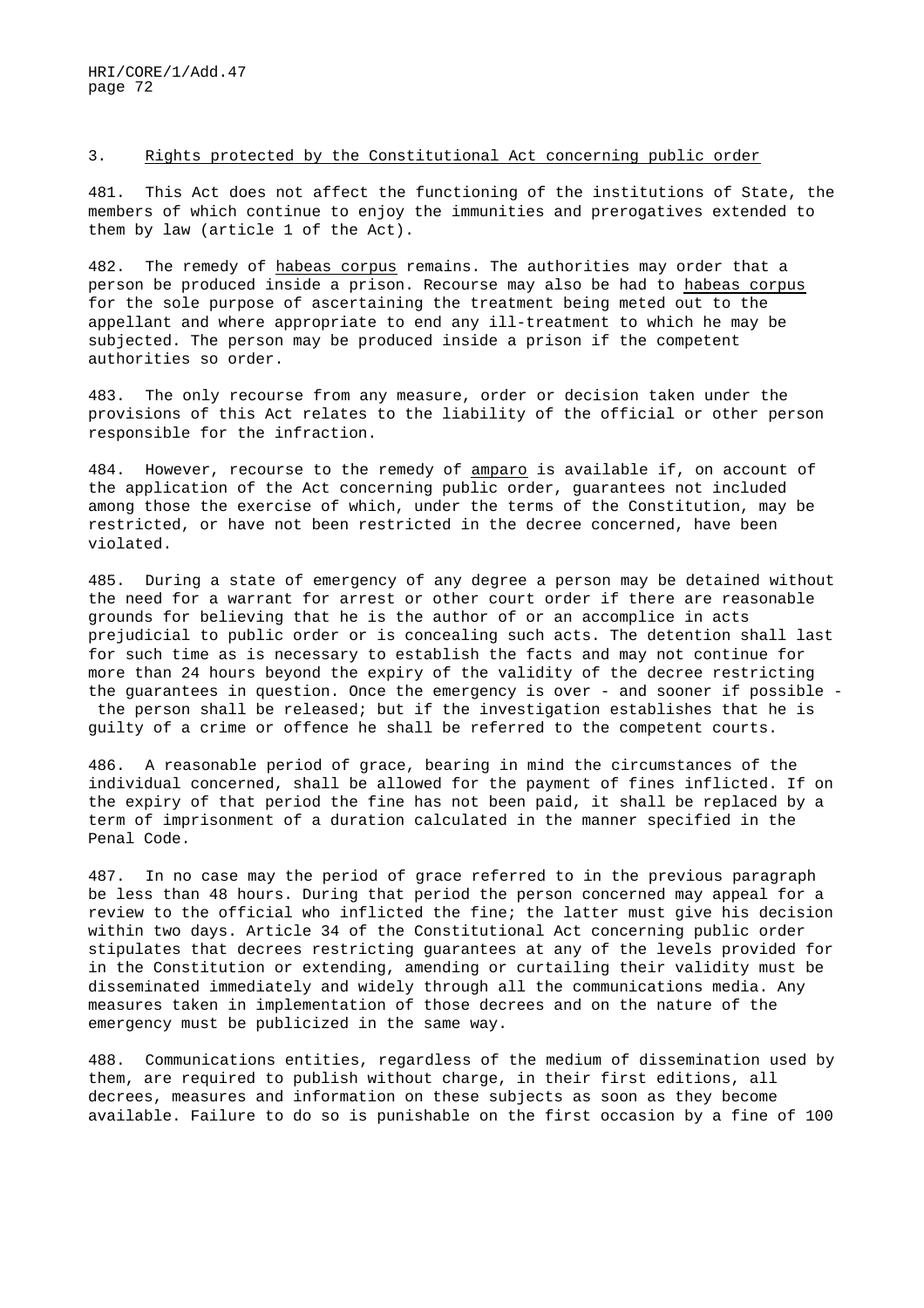quetzals; if the offence is repeated the entity in question may be made subject to censorship.

4. Rights protected by the Act concerning elections and political parties

489. National Constituent Assembly Decree No. 1-85 lays down regulations concerning the exercise of political rights; the rights and obligations of the authorities, the electoral bodies and the political organizations; and voting procedures and the electoral process.

490. Article 3 of the Act defines the rights and duties of citizens as follows:

- (a) to respect and uphold the Constitution;
- (b) to register on the electoral rolls;
- (c) to elect and to be elected;
- (d) to vote;
- (e) to stand for public office;
- (f) to ensure freedom of voting, that voting actually takes place and that it proceeds uncorrupted;
- (g) to uphold the principle of alternation of power and of nonreelection to the posts of President and Vice-President;
- (h) to perform the electoral functions for which they have been designated.

491. Article 12 of the Act stipulates that voting is a right and a duty inherent to citizenship. It is universal. Article 17 provides for freedom to constitute political organizations the activities of which comply with the provisions of the Act. Equally, citizens are free to join or resign from political organizations as they wish.

492. Article 20 of the Act states that political parties have the following rights:

- (a) to present candidates for elective offices;
- (b) to monitor all activities forming part of the electoral process by means of monitors appointed by them in accordance with the law;
- (c) to appoint, within one week from the date of announcement of an election, their national monitors to work with the Supreme Electoral Tribunal and with the right to attend all its sittings;
- (d) to report any irregularity which comes to their notice to the Supreme Electoral Tribunal or to the Election Inspector and to demand an investigation of all acts which violate the standards and principles laid down in the legislation on elections and political parties;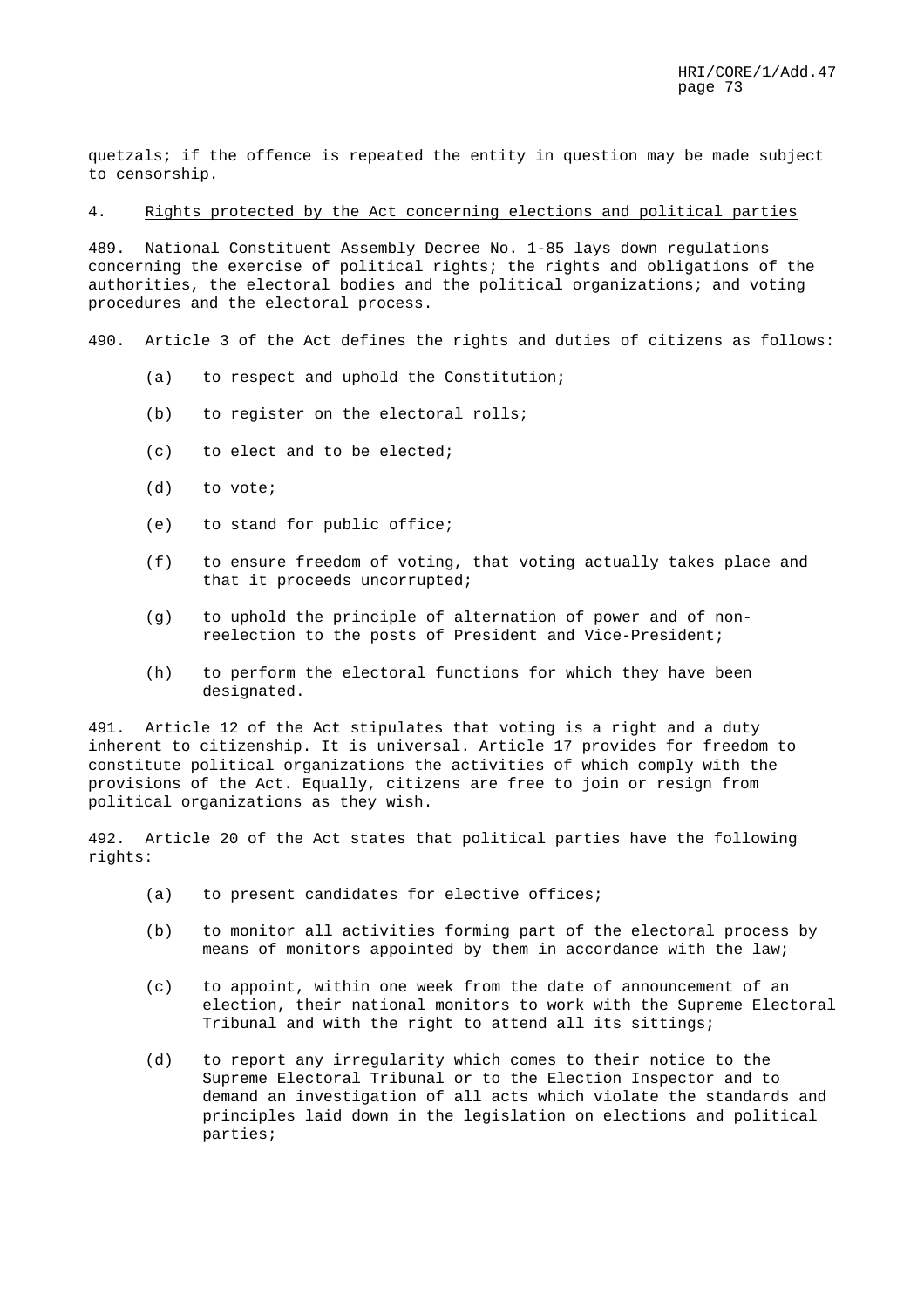- (e) to use the postal and telegraph services without charge for purposes of their functions as monitors of the electoral process. They may exercise that right only during the period between the day following the announcement of an election and one month after its completion, and it is subject to regulations, which must specify the persons entitled to use that privilege within the territory of Guatemala and the penalties to which they are liable in the event of wrongful use thereof;
- (f) to receive subsidies from the State at the rate of two quetzals for each vote legally cast for them, provided that the party concerned has received at least 4% of the valid votes cast in general elections. The calculation shall be made on the basis of the voting in the first stage of the election for the posts of President and Vice-President of the Republic. The subsidies shall be paid during the term of office of the President concerned in four annual instalments, to be paid during the month of July in each of the first four years of that term. Where several political parties have formed a coalition the subsidy obtained shall be divided in equal shares among the coalition partners;
- (g) to perform the tasks necessary for the performance of their duties in accordance with the law.

493. Article 102 of the Act confers on the civic electoral committees the following rights:

- (a) to nominate candidates for municipal corporations;
- (b) to monitor, through monitors designated by them, all activities within the electoral process in which they take part;
- (c) to report to the Election Inspector all irregularities which come to their knowledge and to demand investigations of all acts incompatible with the standards and principles laid down in the legislation concerning elections and political parties;
- (d) any other rights conferred on them by law.

494. Article 194 of the same Act states that the electoral process must be conducted in an environment of freedom and full application of constitutional rights. No restriction of any kind on those freedoms and rights may be in force, and a state of emergency may not be declared, while the electoral process is continuing. Article 195 specifies that all the security forces must provide all assistance requested by officials of the electoral bodies and by political organizations to ensure order and to guarantee the freedom and legality of the electoral process.

495. As regards the question whether the rights mentioned in the covenants subscribed to and approved by the State of Guatemala are protected by the Constitution or by a declaration of rights, It will be recalled that article 46 of the Constitution lays down the general principle that, in matters of human rights, treaties and conventions accepted and ratified by Guatemala take precedence over internal law. Consequently the State of Guatemala respects the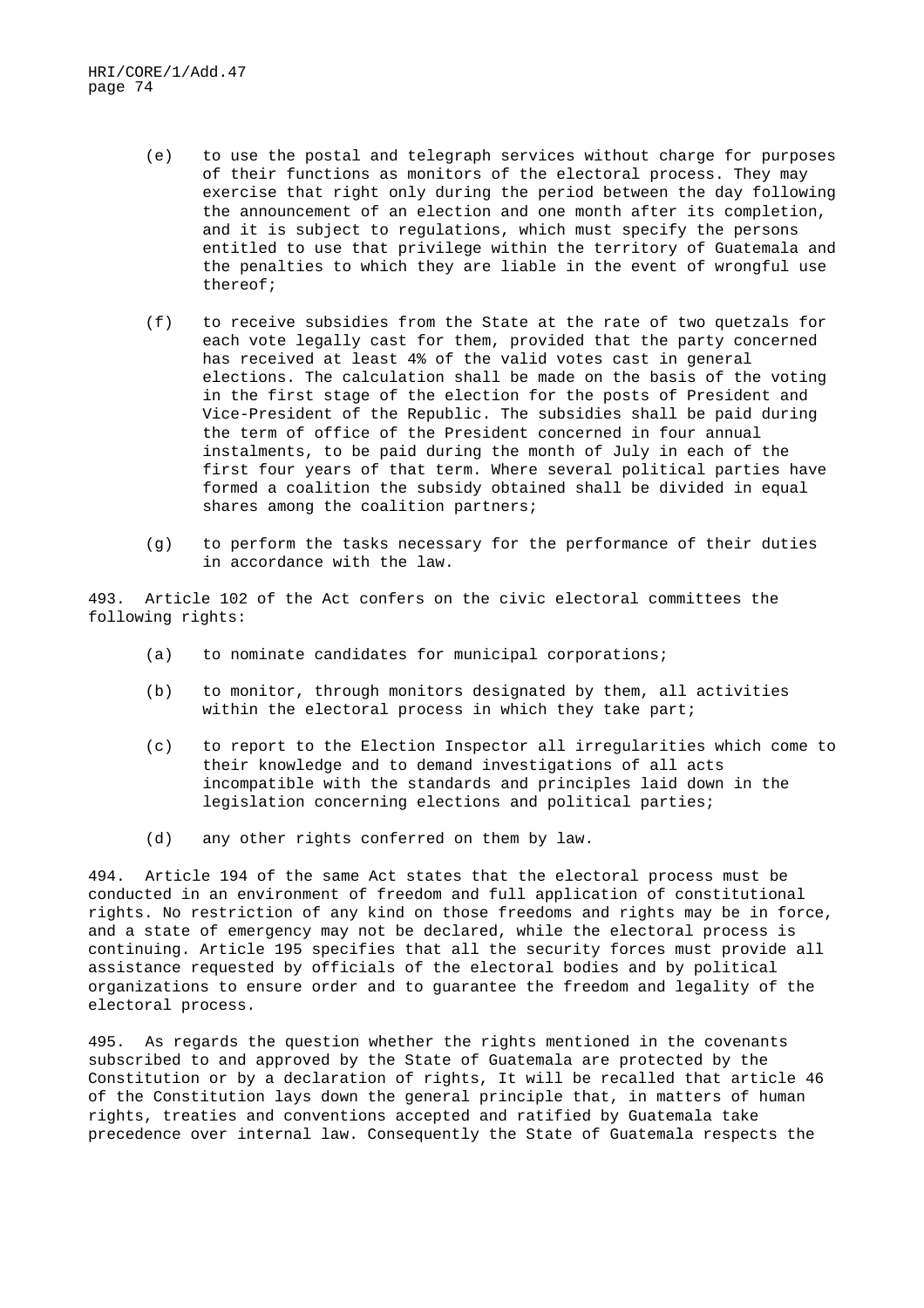application of the human rights of individuals within its territory in accordance with the commitments it has accepted vis-à-vis the international community by virtue of subscribing to and approving the different covenants and conventions which it has undertaken to apply.

496. Mention must also be made here of the comprehensive agreement on human rights concluded between the government and the Unidad Revolucionaria Nacional Guatemalteca (UNRG) and signed on 29 March 1994 in Mexico City. In it the Parties agreed on the following:

- (a) A general agreement on human rights. The Government of the Republic of Guatemala will continue to pursue all measures designed to promote and improve the regulations and machinery for the protection of human rights.
- (b) Strengthening of the machinery for the protection of human rights. The Parties consider that any conduct which restricts, restrains or impairs the functions assigned to the judiciary, the Human Rights Procurator and the Public Prosecutor's Department in the field of human rights undermine the fundamental principles of a State based on the rule of law; consequently those institutions must be supported and strengthened in the performance of their functions.
- (c) An agreement to end impunity. The Parties agree that firm action must be taken to end impunity. The government will not countenance the adoption of any legislative or other measures designed to impede the judgement and punishment of persons responsible for violations of human rights. The Government of the Republic of Guatemala will promote in the legislature the legal amendments necessary in the Penal Code to permit the classification and punishment as especially serious crimes of enforced and involuntary disappearances and summary and extrajudicial executions: In addition, the government will promote the recognition within the international community of enforced and involuntary disappearances and summary and extrajudicial executions as crimes against humanity.
- (d) An agreement to put an end to illegal security bodies and clandestine organizations and to regulate the bearing of arms. To ensure unrestricted respect for human rights there should be no illegal bodies or clandestine security organizations. The Government of the Republic recognizes that it has a duty to combat all signs of the existence of such bodies.
- (e) Guarantees of freedom of association and movement. Both Parties agree that freedom of association, movement and travel are internationally and constitutionally recognized human rights which should be exercised in accordance with the law and be fully applied in Guatemala.
- (f) Conscription. Conscription for compulsory military service should not be coercive or constitute grounds for violations of human rights and be fair and non-discriminatory, thus retaining its character as a civic right and obligation. To that end the Government of Guatemala will continue to adopt and implement the necessary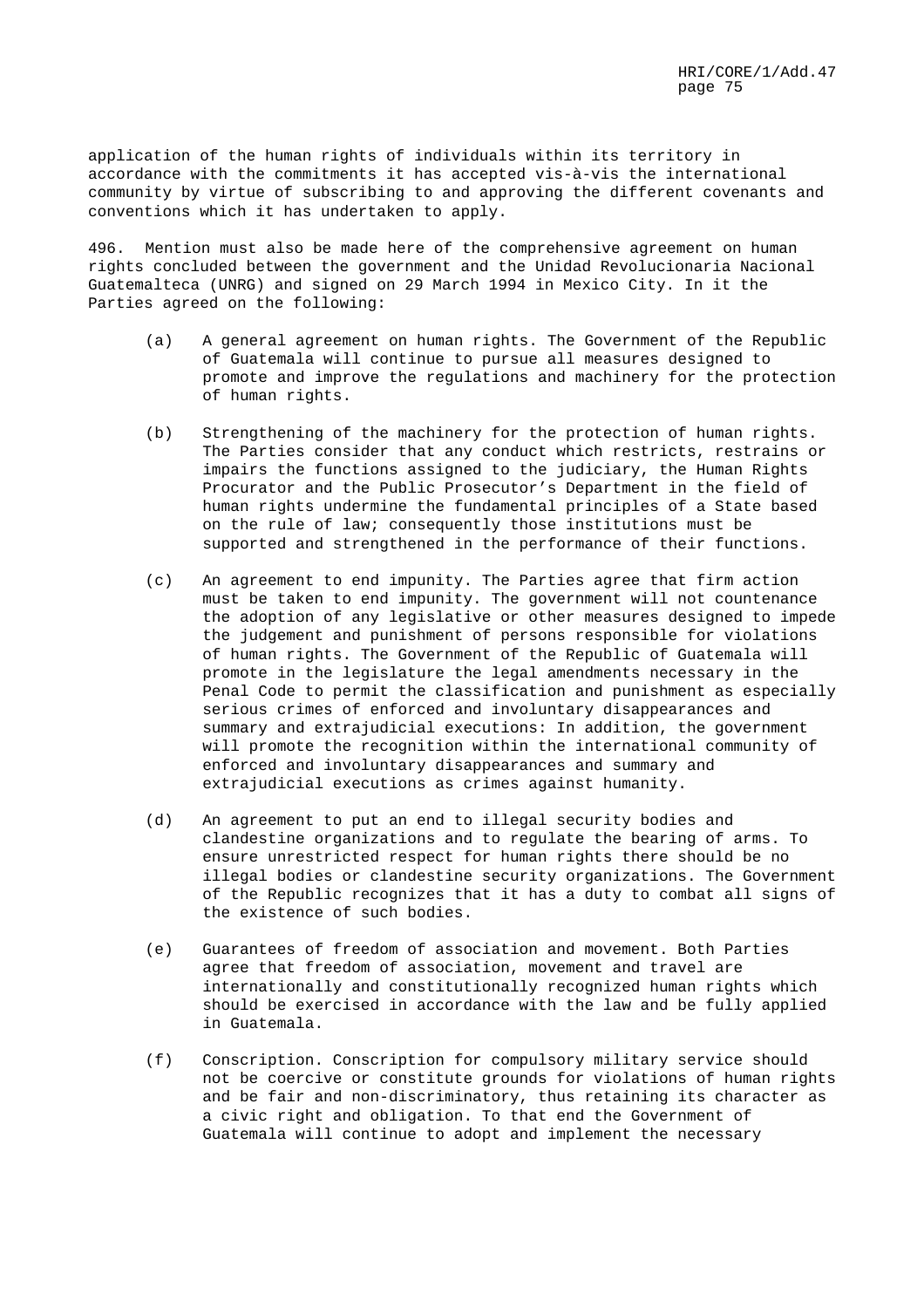administrative decisions and will promote the adoption of a new Act concerning military service in the spirit of this agreement and as soon as possible.

- (g) Guarantees and protection for individuals and organizations working to safeguard human rights. the Parties agree that all acts which may affect the guarantees covering individuals or organizations working for the promotion and safeguarding of human rights are to be condemned. With this in mind the Government of the Republic of Guatemala will take special measures for the protection of persons or organizations working in the human rights field. It will also investigate, in good time and exhaustively, reports submitted to it concerning acts or threats which may affect them. The government reiterates its commitment effectively to safeguard and protect the work of individuals and organizations defending human rights.
- (h) Compensation and/or assistance for victims of violations of human rights. The Parties recognize that the provision of compensation and/or assistance for victims of violations of human rights is a humanitarian duty. Such compensation and/or assistance should be provided through government measures and programmes of a civil and socio-economic character and directed as a matter of priority towards those in greatest need of it in view of their economic and social circumstances.
- (i) Human rights and the internal armed conflict. While an agreement for a firmly-established and lasting peace is being signed, both parties recognize the need to bring the sufferings of the civilian population to an end and to respect the human rights of those wounded or captured and of those who have remained outside the fighting.
- 5. Procedures for reforms of and repeal of legislation
	- (a) Political Constitution of the Republic of Guatemala

497. Article 277. Initiatives. Initiatives to propose reforms to the Constitution may originate with :

- (i) the President of the Republic sitting in Council of Ministers;
- (ii) ten or more deputies of the National Congress;
- (iii) the Court of Constitutionality; and
	- (iv) the people, by means of a petition addressed to the National Congress by at least 5,000 citizens duly registered on the electoral rolls.

In each of these cases Congress must take up the matter raised without any delay.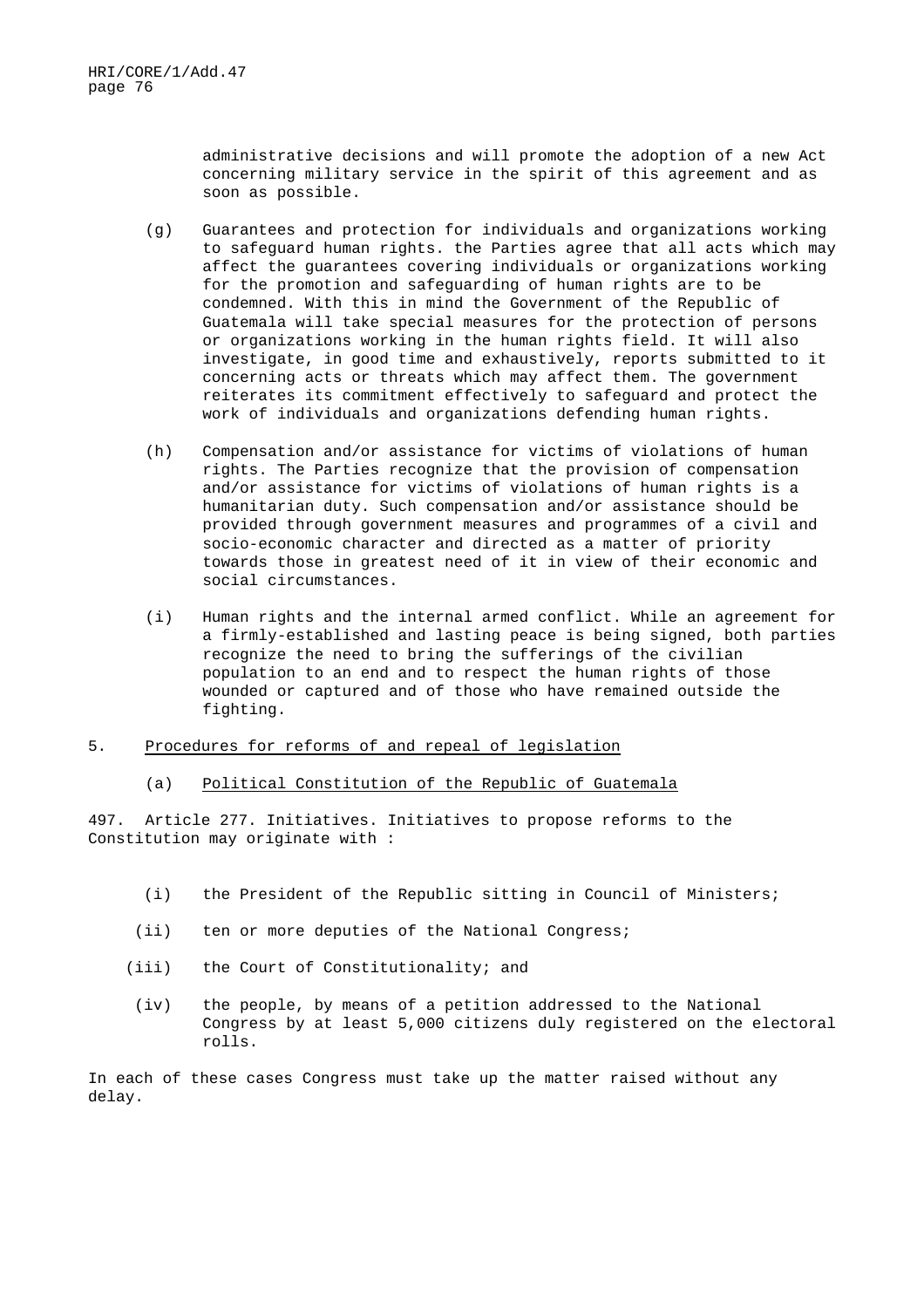498. Article 278. The National Constituent Assembly. To amend this article, or any article in chapter I of title II of this Constitution, the National Congress must decide, by a two-thirds majority of its members, to convene a National Constituent Assembly. The decree convening that assembly shall mention the article or articles to be revised, and the Supreme Electoral Tribunal shall be called upon to fix the date on which the elections are to take place, not more than 120 days later.; as regards all other matters it shall proceed in accordance with the Act concerning constitutional elections.

499. Article 280. Amendments made by Congress and consultation of the people. All other reforms of the Constitution require the approval of the National Congress by a two-thirds majority of all the deputies. The amendments shall not enter into force until they have been ratified by consultation of the people in accordance with article 173 of this Constitution. If the outcome of that consultation is in favour of the reform, the latter shall enter into force 60 days after the announcement of the result of the consultation by the Supreme Electoral Tribunal.

500. Article 281. Articles not subject to amendment. In no case may articles 140, 141, 165(6), 186 and 187 be amended. Neither may any amendment be made in any way concerning the republican form of government or the principle of non-reelection to the office of President of the Republic, or such as to weaken the effectiveness or the applicability of the articles providing for the possibility of alternation in exercise of the powers of President of the Republic; nor may they be suspended. The content of these articles may not be amended or modified in any way whatsoever.

(b) Act concerning the judiciary (National Congress Decree No. 2-89)

501. Article 6. Entry into force of the Act. The Act shall enter into force one week after publication of its full text in the Official Gazette unless the text itself stipulates a shorter or longer period. In calculating the period, every calendar day shall be counted.

502. Article 7. Non-retroactivity. The Act shall not have retroactive effect or affect acquired rights, save in matters under penal law where it may be more favourable to the accused. The legislation concerning procedures shall come into force immediately except where otherwise specified in the Act.

503. Article 8. Repeal of legislation. Legislation shall be repealed by subsequent legislation :

- (a) where the new legislation contains express provision to that effect;
- (b) partially, on account of incompatibility between provisions in the new and the previous legislation;
- (c) entirely, when the new law covers the entirety of the subject-matter of the previous law;
- (d) partially or entirely on grounds of a declaration of unconstitutionality under a final ruling by the Court of Constitutionality.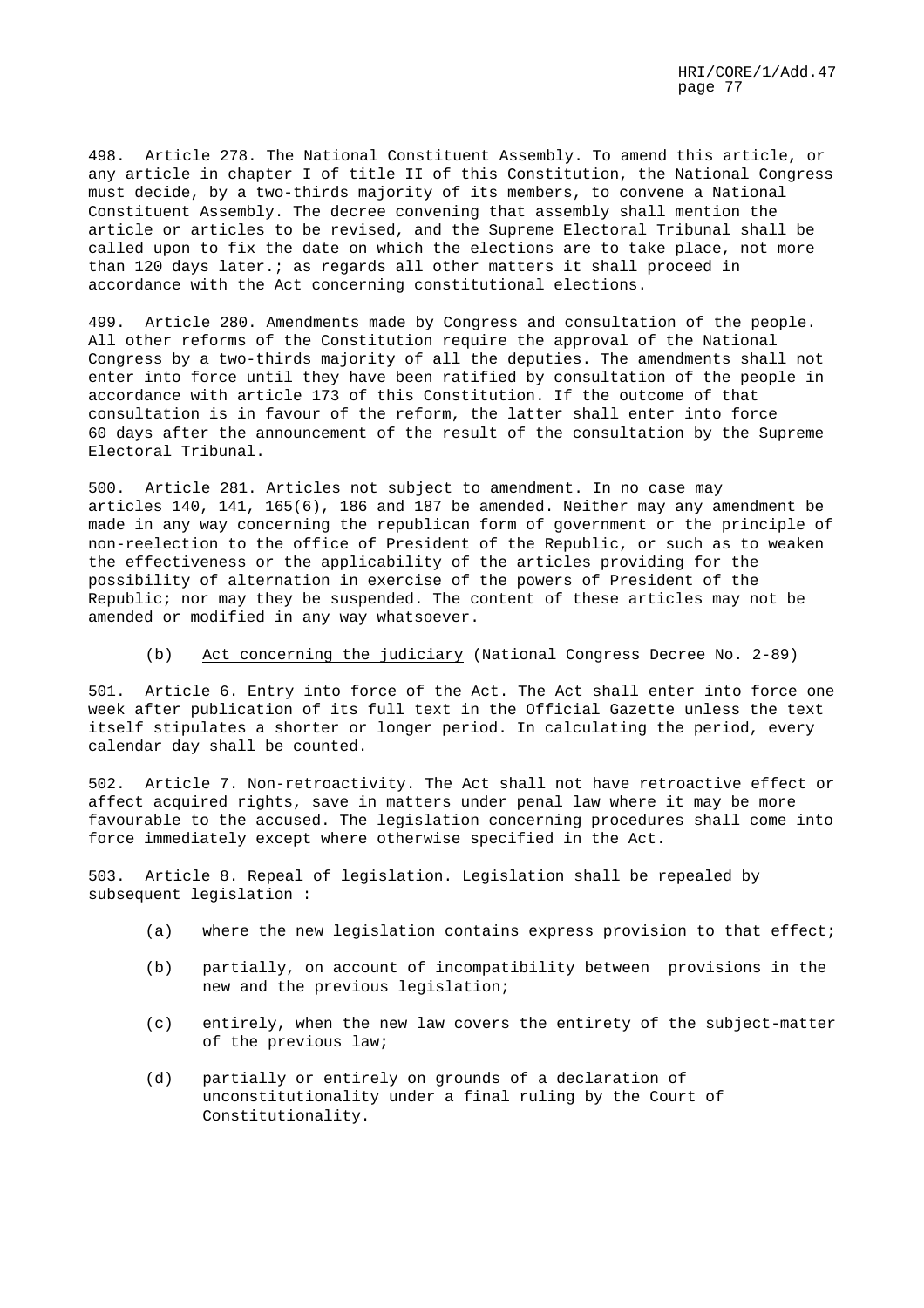The effect of a law once repealed is not restored by the repeal of the law by which it was repealed.

504. Article 9. Supremacy of the Constitution. The courts shall always comply with the principle of hierarchy of legislation and the supremacy of the Constitution over all other legislation or international treaties save treaties or conventions relating to human rights ratified by Guatemala, which take precedence over internal law. A legal provision which runs counter to a higherranking provision is invalid.

505. Article 10. Interpretation of laws. Legal provisions shall be interpreted in line with their text according to the specific sense of its words and its context and in line with the provisions of the Constitution. A law taken in its entirety shall serve to explain the contents of each of its parts; but unclear passages therein may be interpreted in the light of the following elements (in the order given):

- (a) The intention and spirit of the law;
- (b) A reliable account of the events leading to its adoption;
- (c) The provisions of other laws applicable to similar cases or situations;
- (d) The manner which appears most consistent with equity and the general principles of law.
- B. Implementation of the principles of international instruments

506. The provisions of international covenants may be invoked before tribunals or courts of justice or administrative authorities; but such provisions of international law must previously have undergone the process of preparation and adoption as law by the National Congress, which, under a binding provision of the Constitution, approves all international treaties, conventions and other agreements before they are ratified (article 171 (1) of the Constitution) where :

- (1) They affect laws in force for which under the Constitution the same majority of votes is required;
- (2) They affect the sovereignty of the nation, establish, totally or in part, the economic or political union of Central America, or assign or transfer powers to bodies, institutions or machinery established within a community legal system designed for the attainment of common regional purposes in Central America;
- (3) They impose a financial commitment on the State exceeding 1 per cent of the ordinary revenue budget or when the amount of the commitment is not determined;
- (4) They entail a commitment to submit any matter to judicial ruling or arbitration at international level;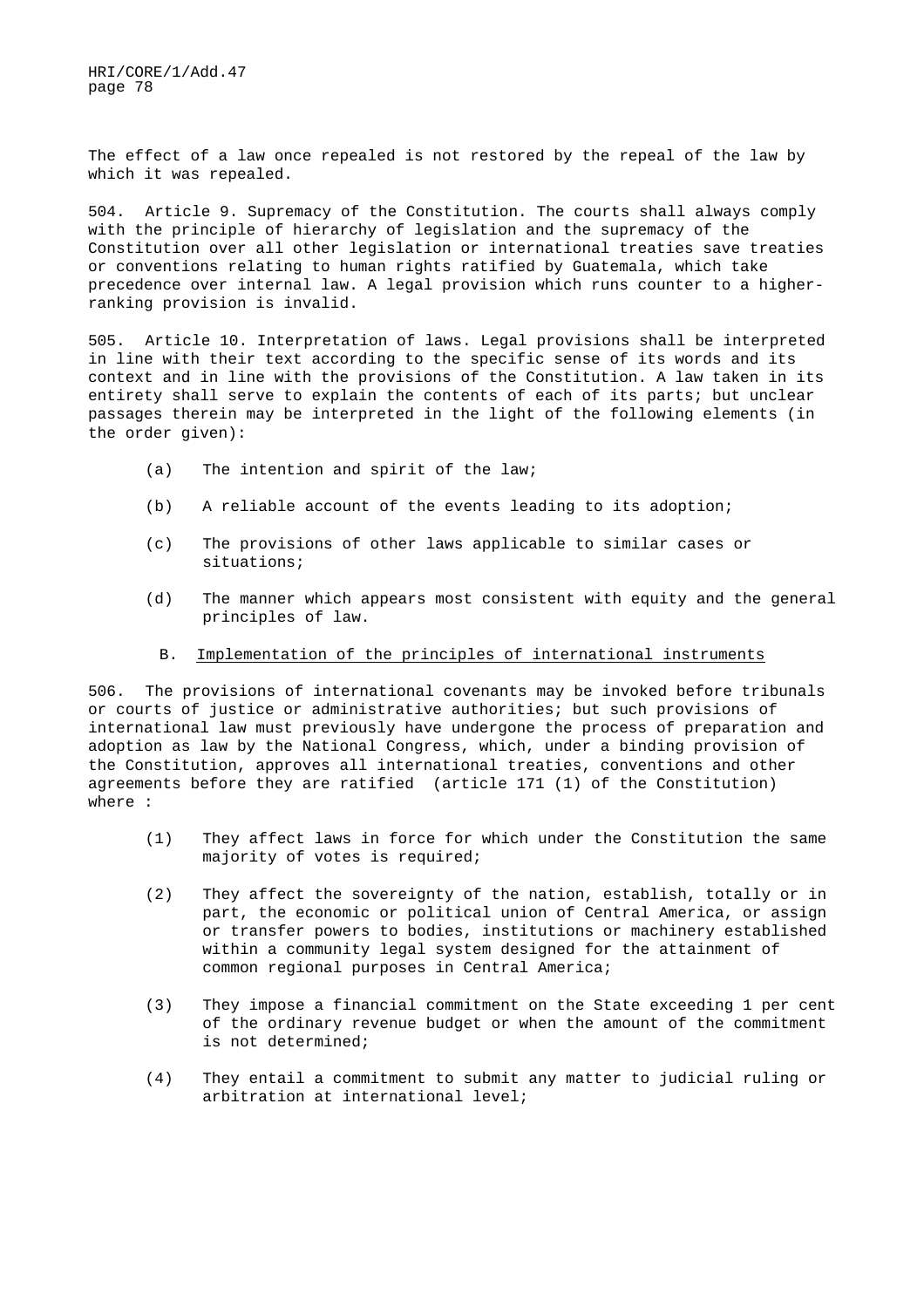(5) They contain a general clause providing for arbitration or submission to jurisdiction at the international level.

507. Article 183 of the Constitution provides that the functions of the President of the Republic shall include the submission of treaties and conventions of an international nature, and contracts and concessions relating to public services, to Congress for its consideration and for purposes of approval prior to ratification.

508. Thus the provisions of international covenants may be invoked before the competent authorities within the State of Guatemala, but they must first undergo the process of ratification and internal approval required by the Constitution in order that they may modify Guatemalan internal legislation accordingly (specifically in the field of human rights) and be subsequently implemented by the competent authorities concerned.

## C. Judicial, administrative and other authorities competent in matters relating to human rights

509. The competent authorities in matters relating to human rights are:

- (a) The judiciary (Supreme Court of Justice);
- (b) The Court of Constitutionality;
- (c) The legislature;
- (d) The Public Prosecutor's Department;
- (e) The Office of the Human Rights Procurator;
- (f) The Supreme Electoral Tribunal;
- (g) The Presidential Commission for Coordinating Executive Policy in the Field of Human Rights.

### 1. The judiciary

510. Article 203 (in chapter IV, section 1, of the general provisions) of the Constitution provides that justice shall be dispensed in accordance with the Constitution and the laws of the Republic. The courts of law are empowered to try cases and secure execution of sentences handed down. The other State bodies must provide the courts with the assistance they require for purposes of the implementation of their decisions.

511. The judges and magistrates are independent in the exercise of their functions and are subject only to the Constitution and the law.

512. The jurisdictional function is discharged solely and exclusively by the Supreme Court of Justice and the other courts established by law.

513. No other authority may intervene in the administration of justice.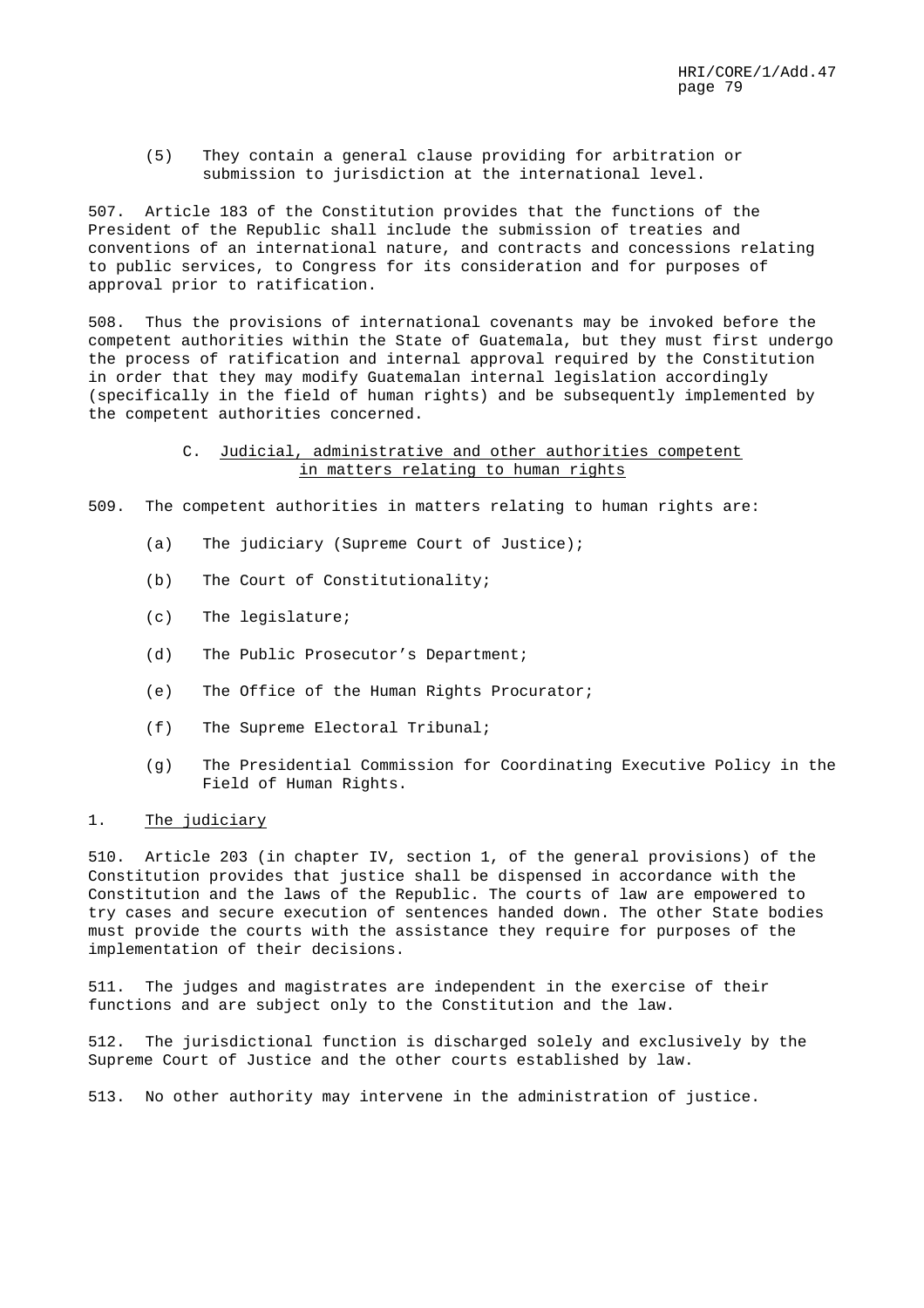514. Military jurisdiction is the power to take cognizance of and pronounce sentence in civil and criminal cases within the ambit of the Military Code and to have the sentences carried out. In this context military jurisdiction lies solely with the commanders and tribunals designated in that code. Thus proceedings take place at first instance before the military authorities and at second instance before a court of appeal set up as a court-martial (Military Code, arts. 1, 2 and 3 (second part)). There is no third instance.

515. The judiciary enjoys the following guarantees:

- (a) operational independence;
- (b) financial independence;
- (c) the irremovability of magistrates and judges in courts of first instance save in the cases provided for by law; and
- (d) selection of staff members.

#### 2. The Court of Constitutionality

516. Article 268 (corresponding to chapter IV) of the Constitution) stipulates that the Court of Constitutionality is a standing tribunal with exclusive jurisdiction the essential function of which is to uphold the constitutional order. It acts as a collegiate tribunal independent of the other institutions of State and performs specific functions assigned to it by the Constitution and other relevant legislation (Amparo, Habeas Corpus and Constitutionality Act). The financial independence of the Court is guaranteed by allocation of a percentage of the revenues allotted to the judiciary.

517. The Court of Constitutionality consists of five titular judges, each of whom has a substitute. When dealing with cases of unconstitutionality vis-à-vis the Supreme Court of Justice, the National Congress, the President or Vice-President of the Republic the number of members is increased to seven, the two additional members being selected from among the substitutes by drawing of lots.

518. The judges enjoy five-year terms of office and are designated as follows:

- (a) one judge appointed by the Supreme Court of Justice in plenary session;
- (b) one judge appointed by Congress in plenary session;
- (c) one judge appointed by the President of the Republic sitting in Council of Ministers;
- (d) one judge appointed by the Higher University Council of the University of San Carlos de Guatemala; and
- (e) one judge appointed by the Assembly of the Bar Council.

At the same time as the titular judge is designated his substitute is designated by the National Congress.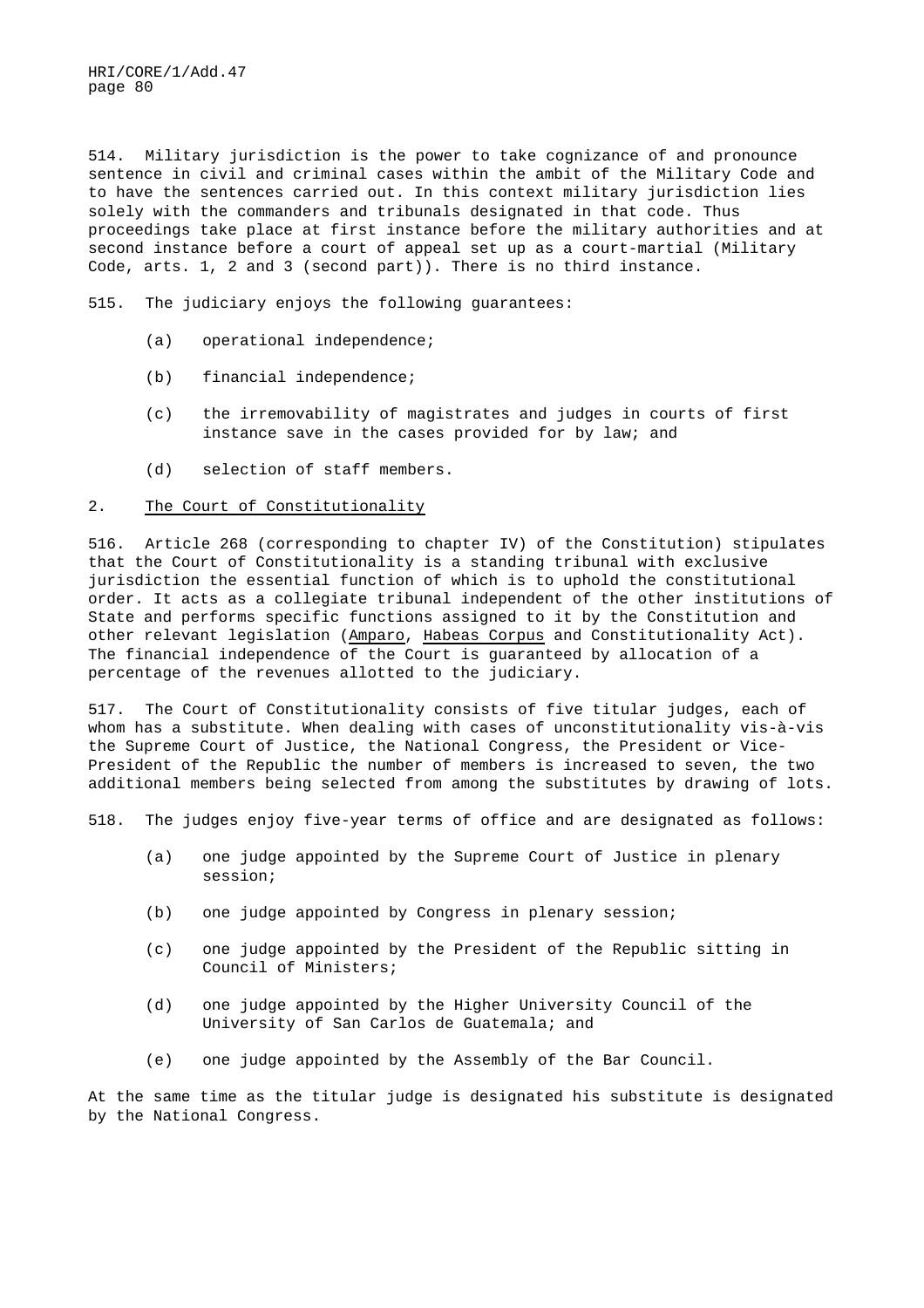519. The installation of the Court of Constitutionality shall become effective ninety days after the date of installation of the National Congress (article 269 of the Constitution).

520. The functions of the Court of Constitutionality (article 272 of the Constitution) are as follows:

- (a) To take cognizance, in sole instance, of challenges to laws or measures of a general nature alleged to be unconstitutional in whole or in part;
- (b) To take cognizance, in sole instance, as a special tribunal of amparo, in amparo proceedings brought against the National Congress, the Supreme Court of Justice or the President or Vice-President of the Republic;
- (c) To hear on appeal all amparo proceedings brought in any court of law. If the appeal is directed against a ruling on an amparo matter issued by the Supreme Court of Justice, two additional members shall be added to the Court of Constitutionality in the manner provided for in article 268 of the Constitution;
- (d) To hear on appeal all challenges to laws alleged to be unconstitutional in specific cases in any jurisdiction, in cassation and in other cases provided for in the relevant legislation;
- (e) At the request of any institution of State, to advise on the constitutionality of treaties, conventions and draft legislation;
- (f) To take cognizance of and rule upon all conflicts relating to jurisdiction in constitutional matters;
- (g) To compile developments in the doctrine and principles relating to constitutionality as they arise from rulings on cases of amparo or unconstitutionality of legislation and to keep the bulletin or gazette recording case-law up to date;
- (h) To advise on the unconstitutionality of legislation vetoed by the Executive on grounds of unconstitutionality;
- (i) To act, advise, rule on or take cognizance of matters within its competence as defined by the Constitution.

### 3. The legislature

521. In accordance with article 157 (chapter II, section 1) of the Constitution, legislative power lies with the National Congress, which consists of deputies directly elected by the people under universal suffrage and by means of a system of lists, both national and for each constituency.

522. The functions of the National Congress are as follows:

(a) To open and close its sessions;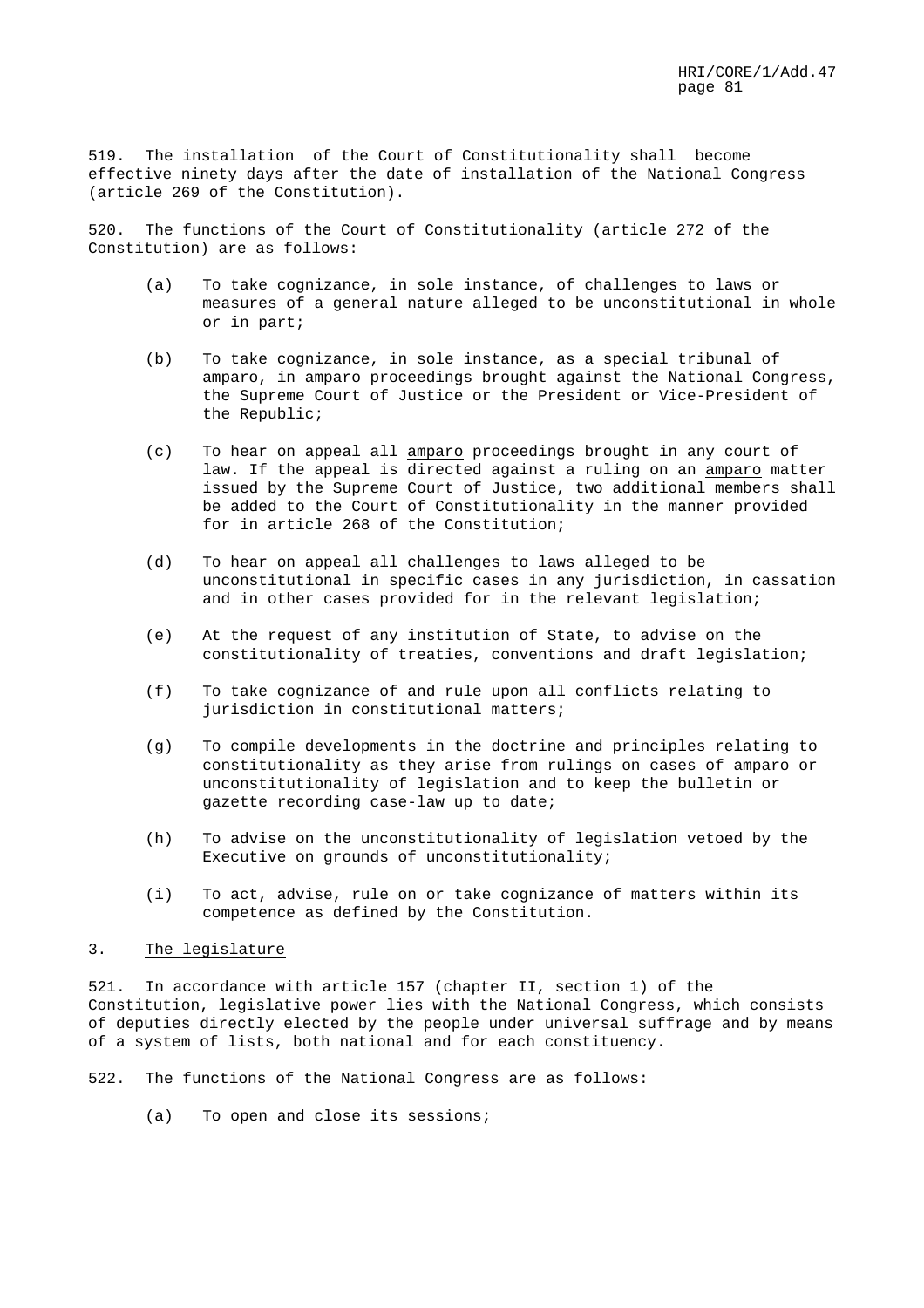- (b) To receive the oaths of office of the President and Vice-President of the Republic and the President of the judiciary and to install them in their respective offices;
- (c) To accept or refuse the resignation of the President or Vice-President of the Republic. Congress shall verify the authenticity of such resignations;
- (d) To confer the Presidency of the Republic on the Vice-President in the event of the temporary or permanent absence of the President;
- (e) To authorize (or not to authorize) the President or the Vice-President of the Republic to leave the Central American region or temporarily to lay aside the duties of his office;
- (f) To elect those officials who under the Constitution or by law must be appointed by Congress, to accept or refuse their resignations and to elect their replacements;
- (g) To repudiate the President of the Republic if, on the expiry of his constitutional term, he remains in office. In such cases the army shall automatically come under the authority of Congress;
- (h) To state whether or not there is cause to impeach the President or the Vice-President of the Republic, the President or members of the Supreme Court of Justice or the Supreme Electoral Tribunal, ministers, vice-ministers of State when they are in charge of business, the Secretary-General of the President's Office and the Under-Secretary when deputing for him, the National Procurator-General or members of Congress. Any resolution taken in this regard must be adopted by a two-thirds majority of the total number of deputies;
- (i) To declare, by a two-thirds majority vote of all the deputies forming part of Congress, the physical or mental incapacity of the President of the Republic for the discharge of his duties. The declaration shall be based on the prior advice of a board of five physicians designated at the request of Congress by the governing body of the collegiate body of physicians;
- (j) To challenge Ministers of State;
- (k) To decree reforms and abrogate laws;
- (l) To approve, amend or reject, not later than 30 days before its entry into force, the income and expenditure budget of the State. The Executive must transmit the draft budget to Congress 120 days before the date on which the fiscal year begins. If on that date the budget has not been approved by Congress, the budget for the previous financial year shall remain in force but may be amended or adjusted by Congress;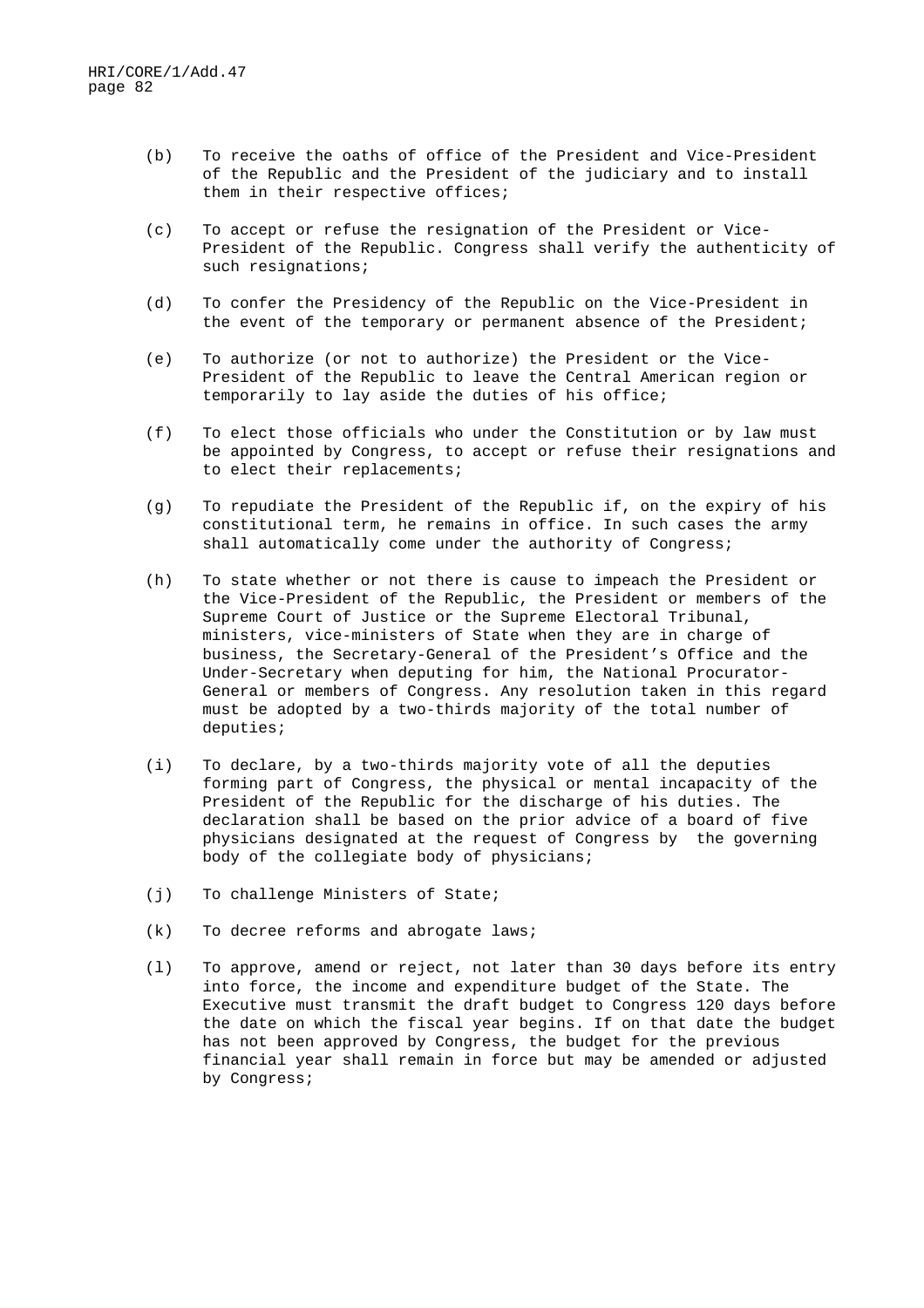- (m) To decree ordinary and extraordinary taxes in accordance with the needs of the State and to determine the basis on which they are to be collected;
- (n) To approve or reject annually, in whole or in part, and following a report from the Office of the Audit Committee, the details of and justifications for all the items of income and expenditure in the public finances relating to the previous financial year submitted to it by the Executive;
- (ñ) To decree the award of public honours for signal services to the nation. In no case may such honours be conferred on the President or Vice-President of the Republic during their terms of office or to any other official while in service;
- (o) To declare war and approve or reject peace treaties;
- (p) To decree amnesties for political crimes (and ordinary crimes related thereto) when necessary for reasons of public policy;
- (q) To determine the characteristics of the currency after consultation of the Monetary Board;
- (r) To contract, convert, consolidate and execute other operations relating to the internal or external public debt. In all cases the views of the Executive and the Monetary Board must first be heard;
- (s) To approve or reject draft legislation concerning complaints addressed to the State relating to debts not recognized, submitted to it by the Executive, and to fix special allocations for their payment or amortization; to ensure that debts owed by the State and its institutions as determined by court sentences are paid;
- (t) At the request of the Executive, to issue decrees concerning reparations or indemnification relating to a claim at international level where recourse has not been had to arbitration or an international court of justice;
- (u) To approve all international treaties, conventions and other agreements prior to their ratification;
- (v) To appoint committees of inquiry into specific aspects of public administration raising problems of national interest.
- 523. The specific functions of Congress are :
	- (a) To assess the credentials conferred on elected deputies by the Supreme Electoral Tribunal;
	- (b) To appoint and dismiss its administrative staff. The relations between the legislature and its administrative, technical and service staff shall be regulated by a specific Act laying down the rules to govern classification for purposes of remuneration, disciplinary measures and dismissal;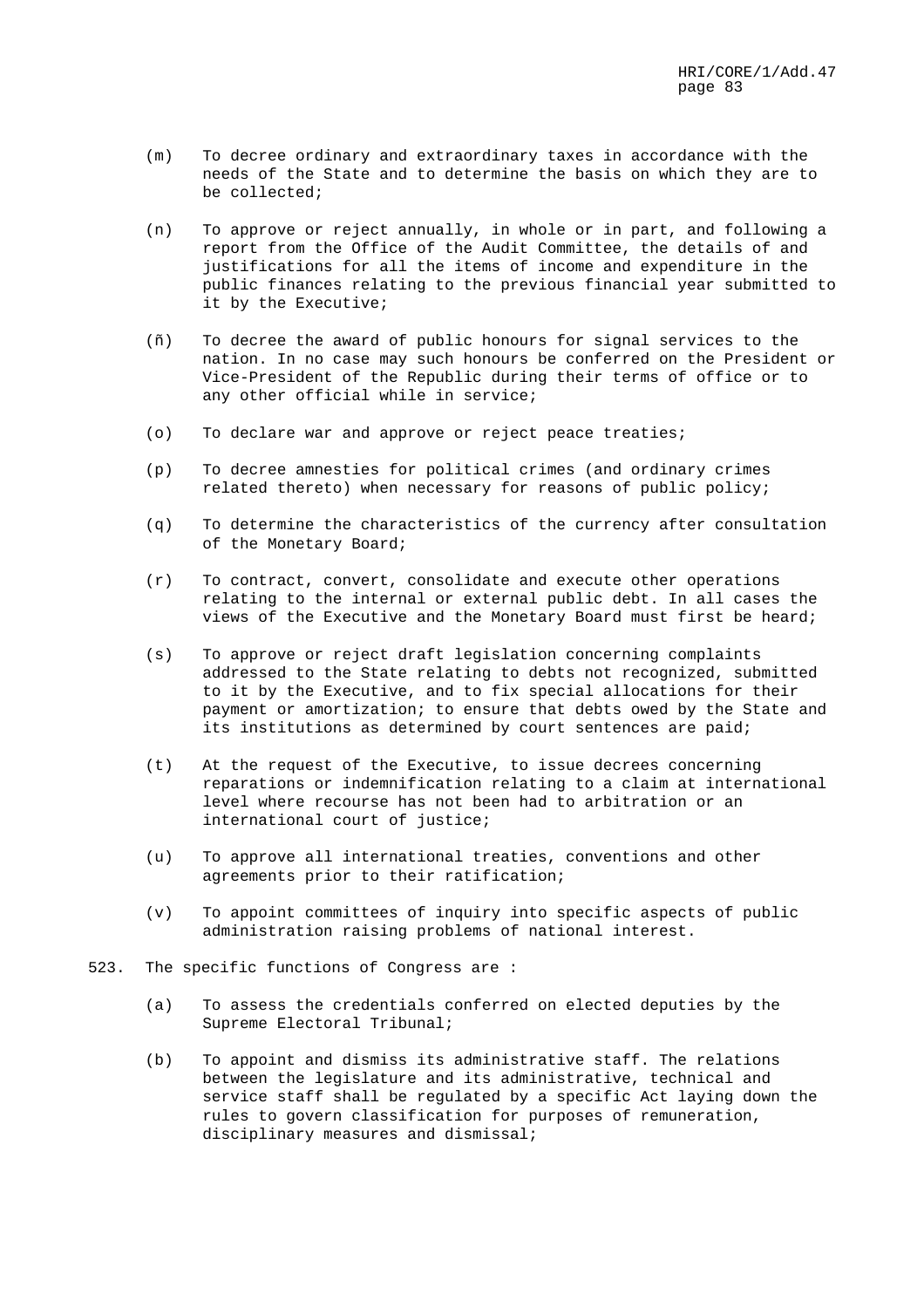- (c) To accept or refuse resignations of its members;
- (d) To summon substitutes in the event of the death of a titular member, his resignation, the invalidation of his election, temporary leave or inability to participate;
- (e) To draw up and approve its own budget for inclusion in that of the State.

524. In accordance with article 274 of the Constitution, the right to propose legislation lies with the deputies in Congress, the Executive, the Supreme Court of Justice, the University of San Carlos de Guatemala and the Supreme Electoral Tribunal.

525. Once a draft bill has been accepted for consideration, it must be submitted for discussion at three different sittings held on separate days, and no voting may take place until it is deemed to have been sufficiently discussed at the third sitting. Exceptions are cases which Congress declares, with the votes of two thirds of its members, to be matters of national emergency. In all other matters the procedure laid down in the standing orders shall be followed.

526. A draft bill once adopted is transmitted to the Executive for formal sanction and promulgation.

527. Within the two weeks following receipt of the decree, and following agreement within the Council of Ministers, the President of the Republic may, in exercise of his right of veto, return it to Congress with such comments as he considers relevant. The partial veto of a law is not permitted.

528. If the Executive does not return the decree within the two weeks following its receipt, it shall be deemed to have been formally sanctioned and must be published as a law within the following week. If the session of Congress ends before the expiry of the period during which the right of veto may be exercised, the Executive must return the decree during the first week of ordinary sittings of the following session.

529. Once the decree has been returned to Congress, the latter may reconsider it or hold it over until the next session. If the comments of the Executive are not accepted, and Congress confirms the decree by a two-thirds majority of its members, the Executive is obliged formally to sanction and to promulgate it within one week of its receipt. If the Executive fails to do so, Congress shall order its publication in order that it may take effect as an Act of the Republic.

530. An Act shall come into force throughout the country one week after publication of its full text in the Official Gazette unless the text itself stipulates a shorter or longer period.

531. No sanction by the Executive is required for measures adopted by Congress relating to its internal organization or to its functions.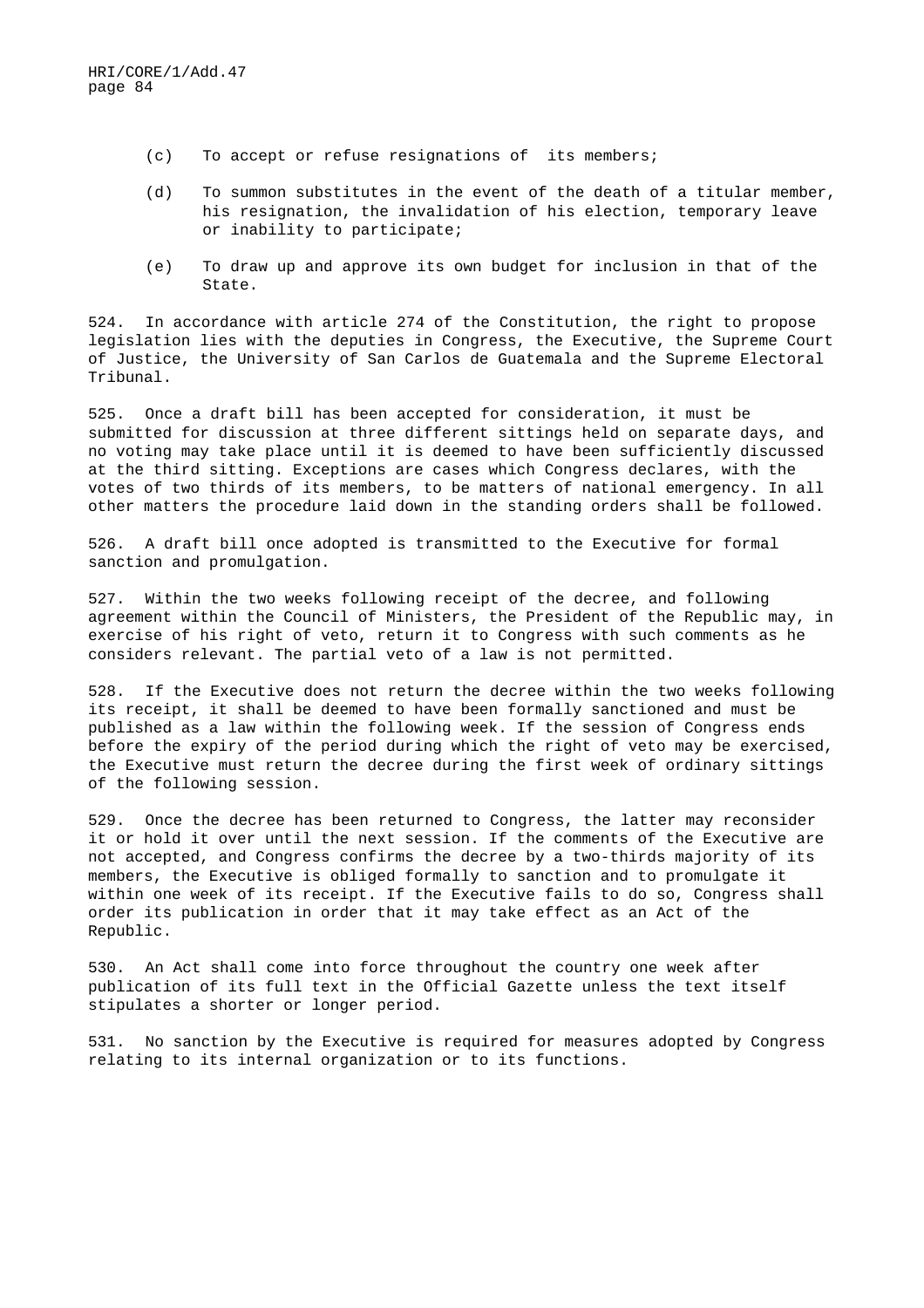# 4. The Public Prosecutor's Department and the Office of the National Procurator-General

532. The Public Prosecutor's Department is an auxiliary of the public administration and of the courts, but functions autonomously. Its principal function is to ensure full compliance with the laws of the country. Its organization and functioning are spelt out in the law establishing it (article 251 of the Constitution, Decree No. 40-94 of the National Congress). The head of the Public Prosecutor's Department is the Public Prosecutor of the Republic, and his duty is to conduct penal proceedings in the name of the authorities.

533. The Office of the National Procurator-General is responsible for advising and counselling State institutions and entities. The National Procurator-General represents the State and is the Head of the Office of the National Procurator-General (article 34 of the constitutional reforms).

534. Both officials are appointed for four-year terms and enjoy the same prerogatives and immunities as judges of the Supreme Court of Justice. They may also be removed from office by the President of the Republic where good cause exists.

### 5. The Office of the Human Rights Procurator

535. Article 273 of the Constitution stipulates that Congress shall appoint a Human Rights Committee consisting of one deputy from each political party represented during that period. That committee shall submit to Congress three candidatures for election to the post of Procurator. The candidates must possess the qualifications required of judges in the Supreme Court of Justice, and the elected candidate shall enjoy the same immunities and prerogatives as Congress deputies. The duties of the committee and of the Human Rights Procurator referred to in that article are to be fixed by law.

536. Article 274 of the Constitution states that the Human Rights Procurator is a Commissioner of Congress for the defence of the human rights guaranteed by the Constitution. He has supervisory powers over the administration; his term of office runs for five years; and he reports annually to Congress in plenary sitting, with which body he maintains relations through the Human Rights Committee.

537. Article 275 of the Constitution defines the duties of the Human Rights Procurator as follows:

- (a) To promote the proper and expeditious functioning of government administrative management in matters relating to human rights;
- (b) To investigate and report conduct by the administration prejudicial to the interests of individuals;
- (c) To investigate complaints of all types concerning violations of human rights submitted by any individual;
- (d) To recommend to officials, privately or publicly, changes in administrative conduct which has given rise to complaints;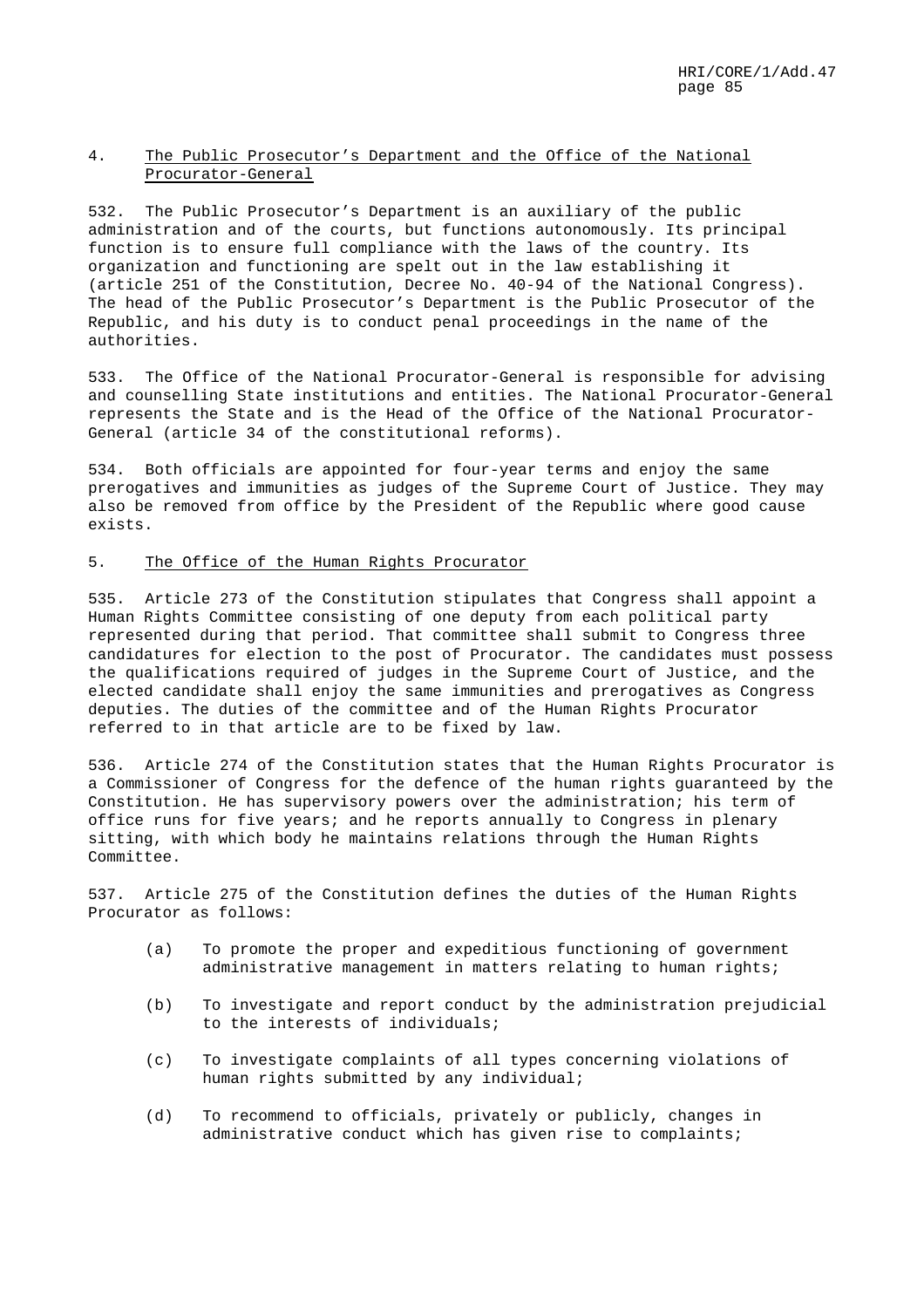- (e) Publicly to censure actions or conduct contrary to constitutional rights;
- (f) To further proceedings of a judicial or administrative nature in cases originating with it;
- (g) To perform other functions and duties assigned to it by law.

538. The Human Rights Procurator shall, on his own initiative or at the request of any party, act with due diligence to ensure that during a state of emergency full respect of fundamental human rights, other than those whose validity has been specifically restricted, are fully guaranteed. In the performance of his duties he is empowered to act on any day or at any time of the day or night.

539. Article 8 Congress Decree No. 54-86 (Act concerning the Human Rights Committee of the National Congress and the Human Rights Procurator), as amended by Congress Decree No. 32-87, states that the Human Rights Procurator (hereinafter referred to as "the Procurator") is a Commissioner of the National Congress for the defence of the human rights guaranteed by the Constitution of the Republic of Guatemala, the Universal Declaration of Human Rights and the international treaties and conventions accepted and ratified by Guatemala. In the performance of the duties assigned to him by the Constitution and this decree, he shall not be subordinated to any body, institution or official and shall act in complete independence.

540. Article 11 of the same instrument as amended provides that for the performance of his duties the Procurator shall be assisted by two deputy Procurators, who in addition shall take his place (in order of their appointment) if he is temporarily absent or unable to perform his duties; in addition, if the office falls vacant they shall occupy it until a new appointment is made. They must have the qualifications required for the post of Procurator and are appointed directly by him.

541. Article 14 of Decree No. 54-86, as amended by Decree No. 32-87 (both Congress decrees), assigns other duties to the Procurator as follows:

- (a) To take promotional and coordinating measures vis-à-vis the departments concerned to ensure that the syllabi of both public and private teaching establishments include human rights as a specific subject to be taught as part of the regular time-table and at all levels of education;
- (b) To develop a continuing programme of activities for the examination of fundamental aspects of human rights, the organization of reports, compilations, studies, investigations, juridico-doctrinal material, publications, publicizing campaigns and other promotional activities of all types with the aim of developing awareness of the importance of those rights within the different sectors of the population;
- (c) To establish and maintain communications with the different national or foreign intergovernmental, governmental and non-governmental organizations concerned with the defence and promotion of human rights;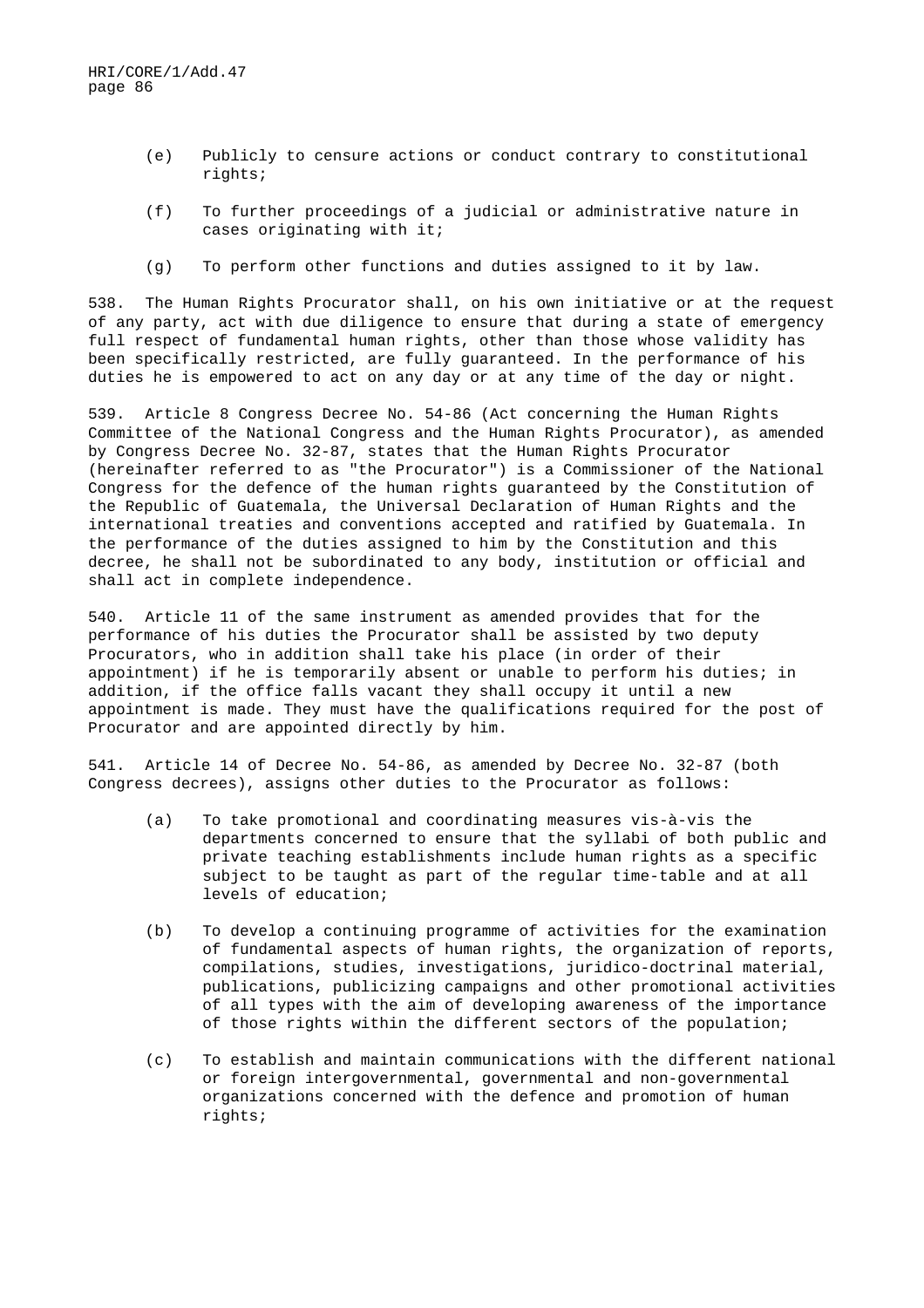- (d) To publish, in January of each year, through the social communication media, its annual report and the special reports mentioned in the decree;
- (e) To participate in international events relating to human rights;
- (f) To receive, analyse and investigate all complaints of violations of human rights submitted, orally or in writing, by any group of persons, individual or legal entity;
- (g) To undertake on its own initiative the investigations it deems necessary into cases involving violations of human rights brought to its notice;
- (h) After obtaining an order from the competent judge, to inspect any premises or installations concerning which there are good grounds for belief that they constitute violations of any human right. There is no requirement to give prior notice of the inspection to the officials or other responsible persons who are directly or indirectly in charge of the premises or installations in question;
- (i) To require individuals, officials and public employees of any level to present themselves at the premises or installations referred to in the previous paragraph, to produce immediately on demand all types of books, documents, files and archives (including those stored in computers), for which purpose he shall be accompanied by suitable technicians, the whole subject to the provisions of articles 26 and 30 of the Constitution of the Republic of Guatemala;
- (j) To censure publicly the persons materially or conceptually responsible for the violations of human rights where the investigation concludes that these have occurred;
- (k) To organize the Office of the Human Rights Procurator and to appoint, discipline and dismiss its staff members in accordance with the regulations applicable;
- (l) To prepare the draft annual budget of the Office and submit it to the Human Rights Committee of the National Congress for inclusion in the general income and expenditure budget of the State.

542. Article 20 of Decree No. 54-86, as amended by Decree No. 32-87 (both Congress decrees), empowers the Procurator and his deputies to intervene in cases of claims or complaints concerning violations of human rights in any part of the country.

543. Article 21 of the same instrument provides that the Procurator shall protect the individual, social, civic and political rights covered by title II of the Constitution and fundamentally life, freedom, justice, peace, the dignity and equality of individuals and the rights defined in international treaties or conventions accepted and ratified by Guatemala.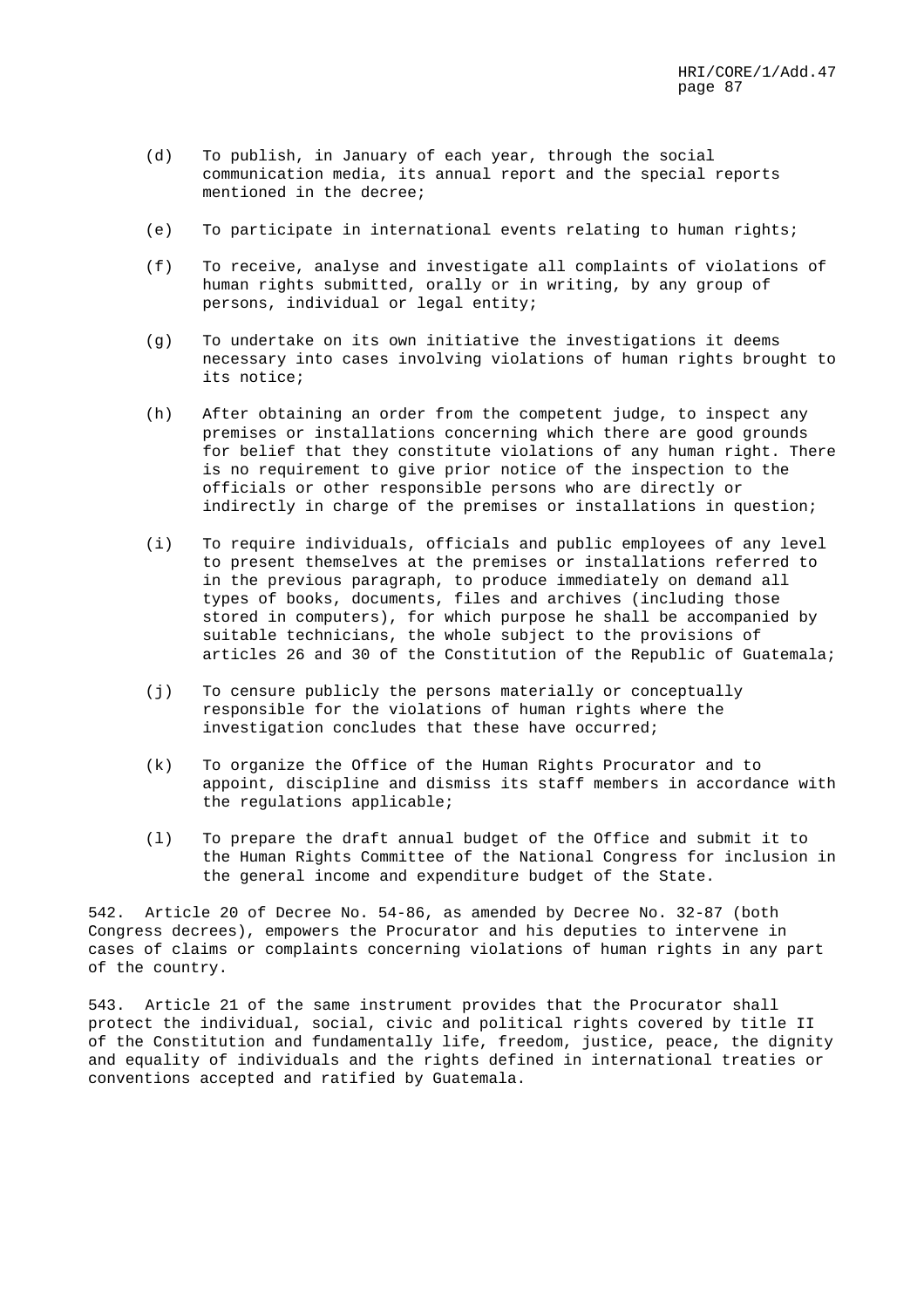### 6. The Supreme Electoral Tribunal

544. Article 223 of the Constitution guarantees freedom of establishment and functioning of political parties without any restrictions save those imposed by the Constitution and by law. All matters relating to the exercise of voting rights, political rights and organizations and electoral authorities, bodies and processes are to be regulated by the Constitutional Act on the subject (see paragraphs 489-494).

545. Article 125 of the Act concerning elections and political parties assigns to the Supreme Electoral Tribunal the following functions and obligations:

- (a) To ensure faithful compliance with the Constitution and the laws and regulations guaranteeing to the citizens the right of organization and of participation in the political process;
- (b) To announce and organize electoral proceedings; to declare the results and validity of elections (or, if appropriate, to declare them partially or totally invalid); and to adjudge elective offices, notifying to citizens the official declaration of their election;
- (c) To give final rulings on matters relating to the electoral rolls brought to its notice through an appeal or a request for advice;
- (d) To comply with, and ensure compliance with, the statutory provisions concerning political organizations and electoral processes and to introduce measures designed to enforce those provisions;
- (e) To rule on matters relating to the registration, disciplining and dissolution of political organizations;
- (f) To make final rulings on matters relating to coalitions or amalgamations of political parties and civic electoral committees;
- (g) To appoint the members of the departmental and municipal electoral boards, to remove individual members where there are good grounds for doing so and to ensure that the boards function satisfactorily;
- (h) To ensure that the boards responsible for polling stations are constituted properly and in good time;
- (i) To investigate and deal with any matter within its competence of which it learns through its own activities or through complaints;
- (j) To refer to the courts all actions coming to its notice which fall within its field of competence and constitute crimes or offences;
- (k) To request the assistance of the police forces in order to guarantee the normal functioning of the electoral process, such assistance to be provided immediately and on an adequate scale;
- (l) To rule on petitions and requests for advice relating to matters falling within its field of competence and submitted to it by citizens or political organizations;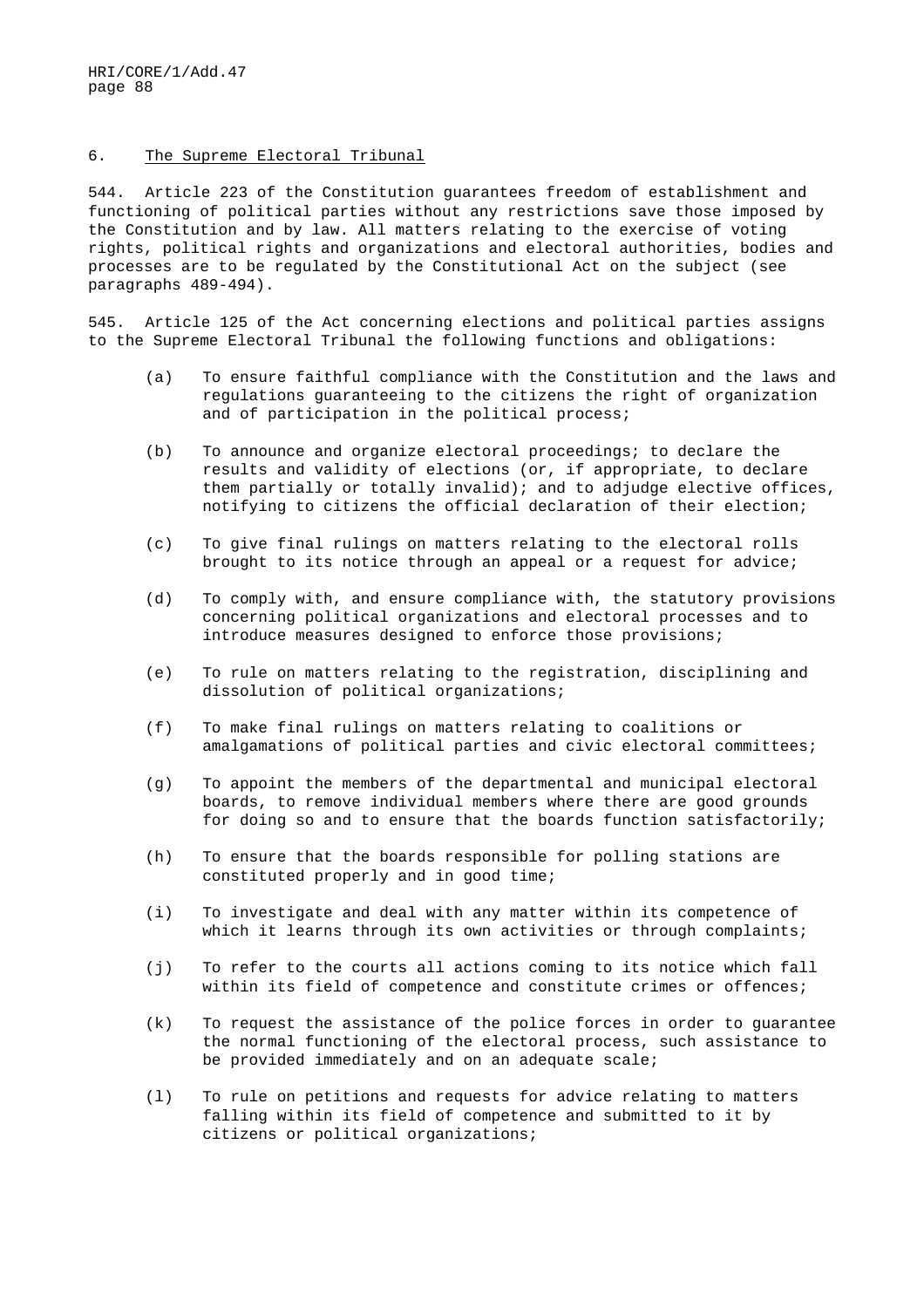- (m) To rule on appeals of which it is by law required to take cognizance;
- (n) To examine and assess electoral documentation;
- (o) To appoint, dismiss and discipline its officials and staff members;
- (p) To establish its internal rules and those of the other electoral bodies;
- (q) To prepare and implement its annual budget;
- (r) To compile and publish case-law on electoral matters;
- (s) To publish reports on electoral processes and their results as and when necessary;
- (t) To apply, in accordance with the Act concerning the judiciary, the legal provisions relating to electoral matters and the registration and functioning of political organizations.

546. Article 153 of the Act concerning elections and political parties provides that the electoral institutions are :

- (a) the electoral rolls;
- (b) the departmental electoral boards;
- (c) the municipal electoral boards;
- (d) the boards in charge of polling stations.

# 7. The Presidential Commission for Coordinating Executive Policy in the Field of Human Rights

547. Article 1 of Government Decision No. 549-91, dated 16 August 1991, provides for the establishment of a Presidential Commission for Coordinating Executive Policy in the Field of Human Rights (to be known by the acronym COPREDEH), the purpose of which is to coordinate the activities of ministries and institutions of the Executive designed to make the existence and protection of human rights effective and to guarantee communication and cooperation by the President of the Republic with the judiciary and the Office of the Human Rights Procurator in matters relating to such rights.

548. Thus article 1 of Government Decision No. 222-94, dated 13 May 1994, reads as follows:

"Article 1. Article 2 of Government Decision No. 486-91 dated 12 July 1991 is amended to read as follows:

"Article 2. Composition. The Commission shall consist of a Chairman nominated by the President of the Republic, who shall represent the latter and preside over the Commission, and the Ministers of External Affairs, the Interior and National Defence, the head of the Public Prosecutor's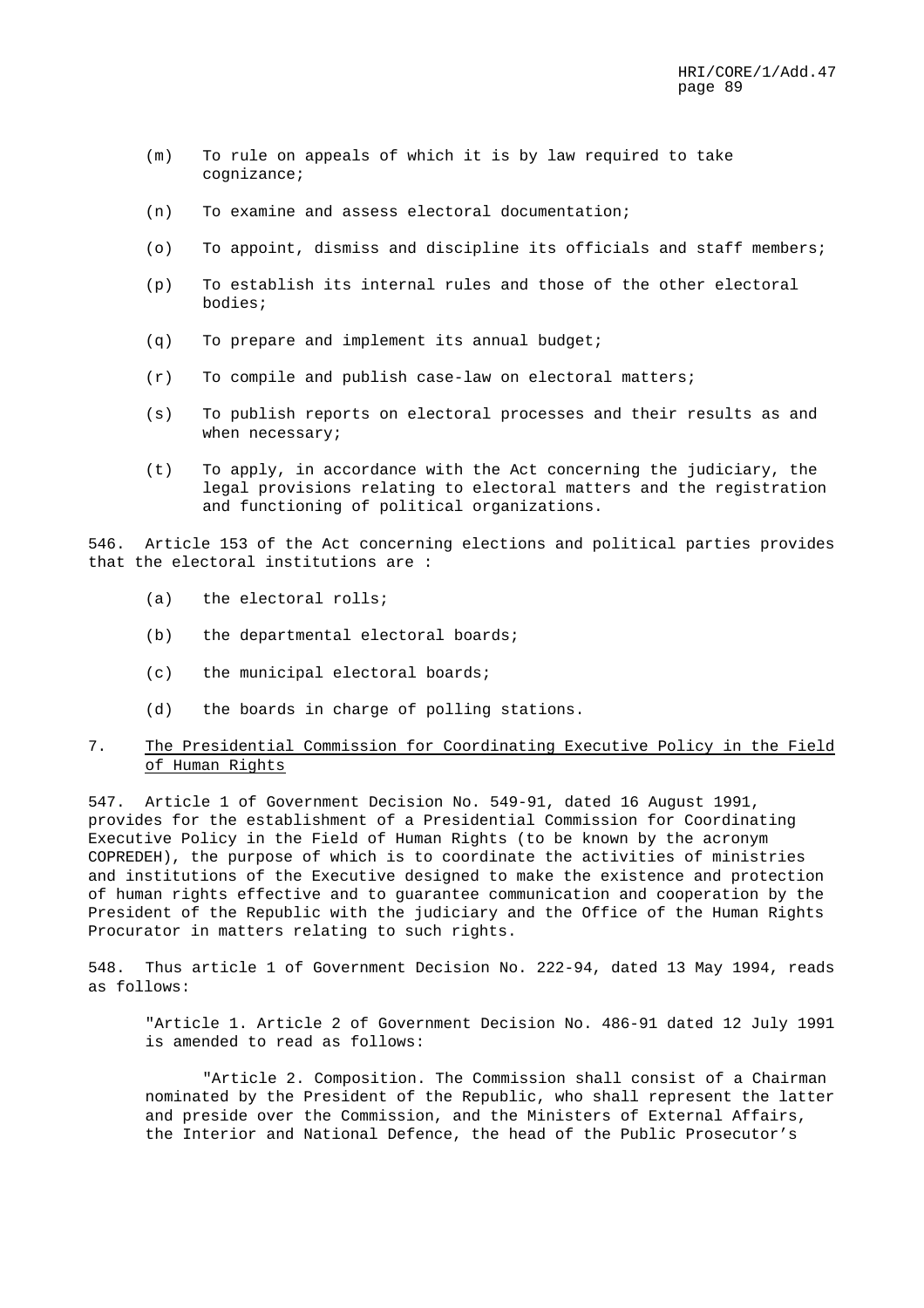Department and the Coordinator of the Peace Commission. In exceptional circumstances the Ministers of State, the Head of the Public Prosecutor's Department and the Coordinator of the Peace Commission may delegate representation to a high-ranking official from their respective departments'."

549. Article 4 of Decision No. 486-91 specifies the functions of the Commission as follows:

- (a) To ensure effective communication and cooperation with the judiciary and the Office of the Human Rights Procurator in matters relating to the safeguarding of those rights;
- (b) To coordinate the activities being carried on by the Ministries of State or institutions of the Executive in their respective areas of competence to implement the policy of protection of human rights being pursued by the Executive;
- (c) To centralize information on complaints concerning violations of human rights occurring within the country and to promote their investigation through the Ministry of the Interior or the Public Prosecutor's Department;
- (d) To establish machinery to exercise continuous follow-up on investigations into violations of human rights and the ensuing legal proceedings in order to be able to provide information, through the Ministry of External Affairs, to the international community or international organizations on request;
- (e) To study and propose to the President of the Republic drafts of innovations in the legislation concerning human rights which are deemed to contribute to improving respect therefor in Guatemala;
- (f) To promote international cooperation and financial and technical assistance designed to improve and strengthen the democratic institutions responsible for guaranteeing the rule of law within the country;
- (g) To establish, through the Ministry of External Affairs, links with the international organizations concerned with the protection of human rights for purposes of cooperation, information and assistance.
	- D. Remedies available to individuals alleging violations of any of their rights

# 1. The Constitution of the Republic

550. Article 44(3) of the Constitution specifies that any law or government measure, and any measure of any other kind, which curtails, restricts or circumvents the rights guaranteed by the Constitution shall be ipso jure null and void.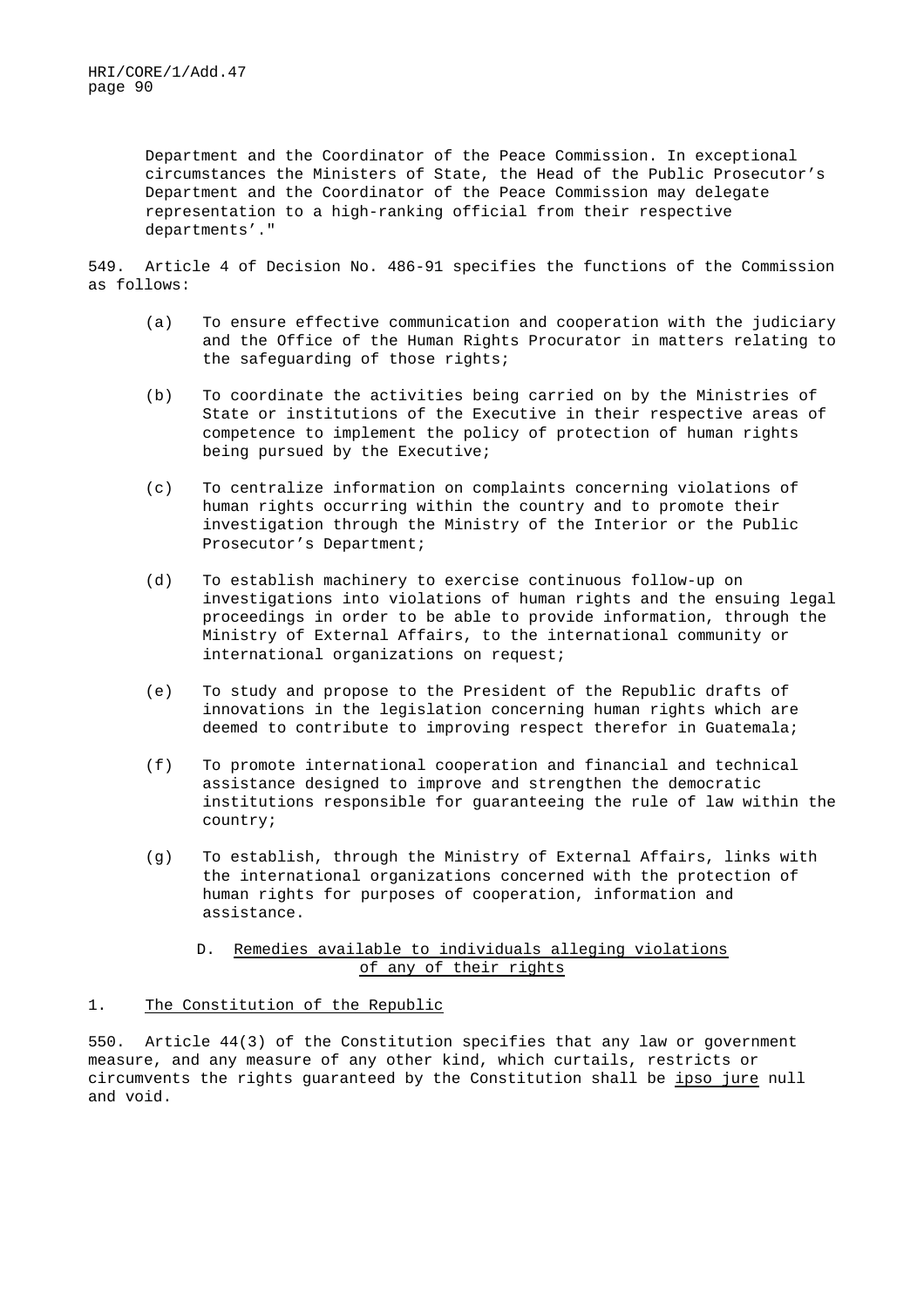551. As a consequence, article 45 of the Constitution provides that proceedings to bring violators of human rights to justice shall be public and may be undertaken on the basis of a simple complaint without deposit of a bond or any formality. Popular resistance is legitimate where it is directed to the protection and defence of the rights and guarantees enshrined in the Constitution.

552. Article 138 of the Constitution requires the State and the authorities to ensure at all times that the inhabitants of the country have full enjoyment of the rights guaranteed by the Constitution.

553. Article 155 states that if a dignitary, an official or an employee of the State infringes the law to the prejudice of individuals in the performance of his duties, the State or the State institution employing him shall be jointly liable for the prejudice he has caused. The civil liability of public officials and employees may be invoked until the statute of limitations becomes applicable (i.e., after 20 years). Criminal liability in such cases ends after twice the period specified by law for the statute-barring of the sentence.

554. Neither Guatemalans nor non-Guatemalans may claim compensation from the State in respect of damage or prejudice caused by armed uprisings or civil disorders.

555. Article 263 of the Constitution states that any person who is illegally arrested or detained or otherwise restricted in the enjoyment of his personal freedom, is threatened with loss of that freedom or suffers ill-treatment, even if his imprisonment or detention has a legal basis, has the right to demand to be immediately brought before a court in order either to obtain the restoration or guarantee of his freedom or to secure the cessation of the ill-treatment or coercion to which he is being subjected. If the court orders the release of the illegally detained person, he is freed on the spot. If the detained person so requests or the judge or the court considers it desirable, the appearance may take place where the person is being held, without prior notice of any kind. The personal appearance of the detainee in respect of whom the application has been made is obligatory.

556. Article 265 establishes the right of amparo to protect individuals against threats of violations of their rights or to restore enjoyment of those rights following violations. There is no area in which amparo does not apply, and it shall be applicable in all cases where an act, a decision, a provision or a law contains any implicit threat to, or restriction or violation of, the rights guaranteed by the Constitution and the law.

557. Article 266 states that in specific cases, in any legal proceedings before any court, in any jurisdiction, at any level and in cassation, and up to the point where sentence is pronounced, the parties may enter an appeal, a plea or interlocutory proceedings on grounds of the total or partial unconstitutionality of a law. The court is required to rule on the question.

558. Article 267 provides that proceedings to challenge laws, regulations or provisions of a general nature on grounds of unconstitutionality giving rise to partial or total nullity shall be addressed directly to the tribunal or court of constitutionality.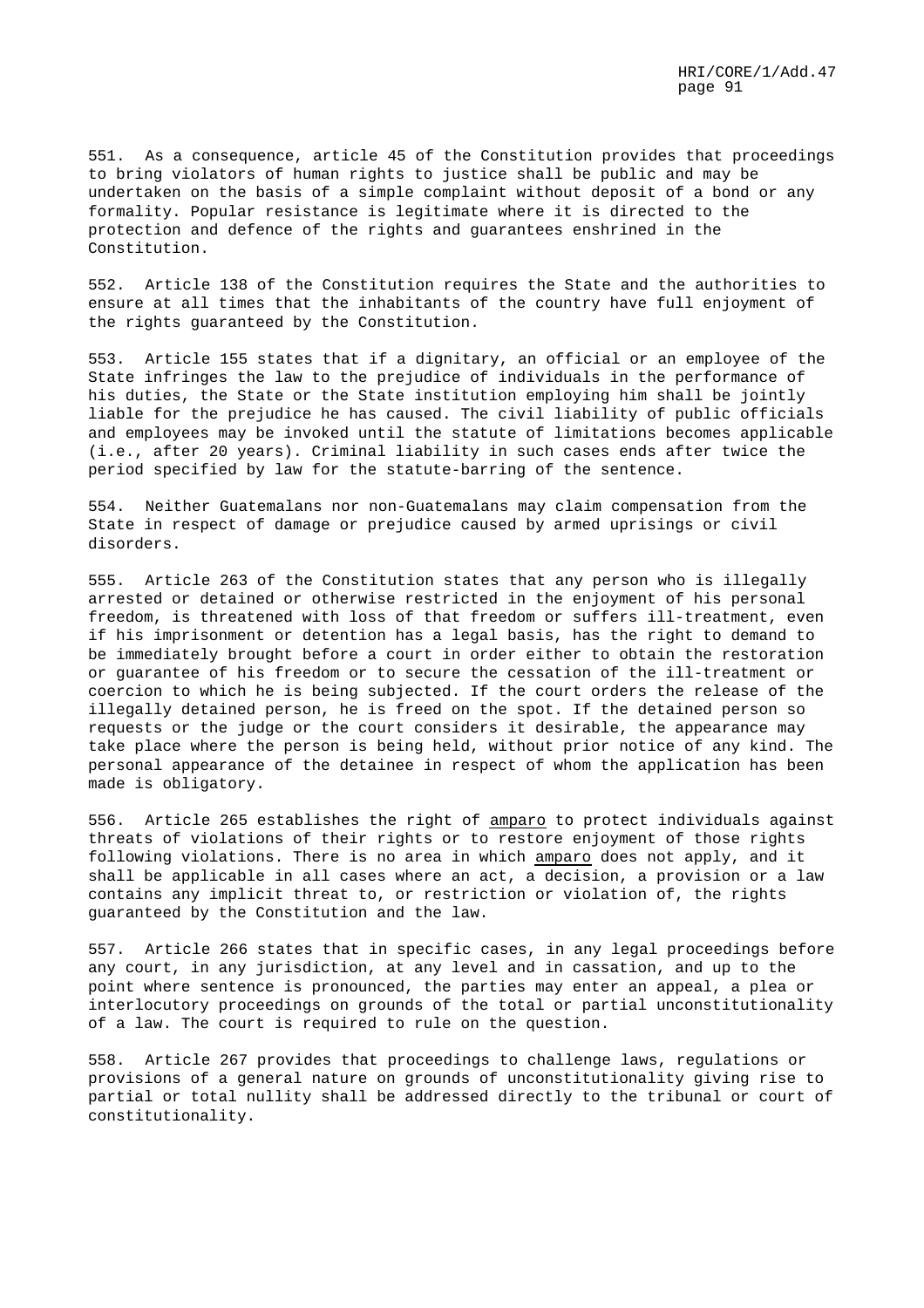### 2. The Amparo, Habeas Corpus and Constitutionality Act

559. Article 1 of the Amparo, Habeas Corpus and Constitutionality Act defines the purpose of the Act as being to develop guarantees and safeguards of the constitutional order and the inherent rights of the person as protected by the Constitution, the law and international conventions ratified by Guatemala.

560. Article 58 of the Act states that if a dignitary, an official or an employee gives cause for invocation of amparo in the performance of his office, duties or tasks, the State, the institution or the person employing him shall be jointly liable for the prejudice he has caused. The entity paying has a right of recourse against the offender for the amount of the damages it has paid.

561. Under article 59, where a court rules, either by award or by subsequent decision, that damages are payable, it shall fix the money amount thereof, or at least establish the basis on which the amount is to be determined or leave the determination of the amount to experts, this to be effected through the intervention procedure. In addition to the cases established by law, the court may, after giving sentence, and at the request of any party, award additional damages in cases of delay or refusal to comply with the sentence.

562. Article 60 provides that the Court of Constitutionality shall hear all appeal proceedings brought relating to amparo.

563. Article 61 provides that appeals may be made against sentences relating to amparo; judicial decisions refusing, conceding or revoking provisional amparo; decisions fixing the amounts of costs and damages; and decisions terminating proceedings.

564. An appeal must be entered within the 48 hours following the final notification. Consequently article 63 of the Act provides that appeals may be entered by the parties, the Public Prosecutor's Department and the Human Rights Procurator.

565. Under article 68 the Court of Constitutionality may quash judicial decisions if a study of the proceedings establishes that the provisions of the law have not been observed. The proceedings thus annulled must be started afresh.

566. Article 69 provides that the only types of action permitted in respect of rulings of the Court of Constitutionality relate to clarification or adjunct; but the judges which issue them are responsible in accordance with the law.

567. Article 72 provides that if any of the parties concerned considers that, in amparo proceedings and enforcement, the court concerned has failed to comply with the law or to enforce the sentence, he may address a complaint to the Court of Constitutionality requesting it, following a hearing \*\*\*, to rule on the matter. If the opening of proceedings is justified, a certificate to that end will be issued and sent to the court concerned immediately.

568. Article 82 of the Act provides that any person who is illegally arrested or detained or otherwise restricted in the enjoyment of his personal freedom, is threatened with loss of that freedom or suffers ill-treatment, even if his imprisonment or detention has a legal basis, has the right to demand to be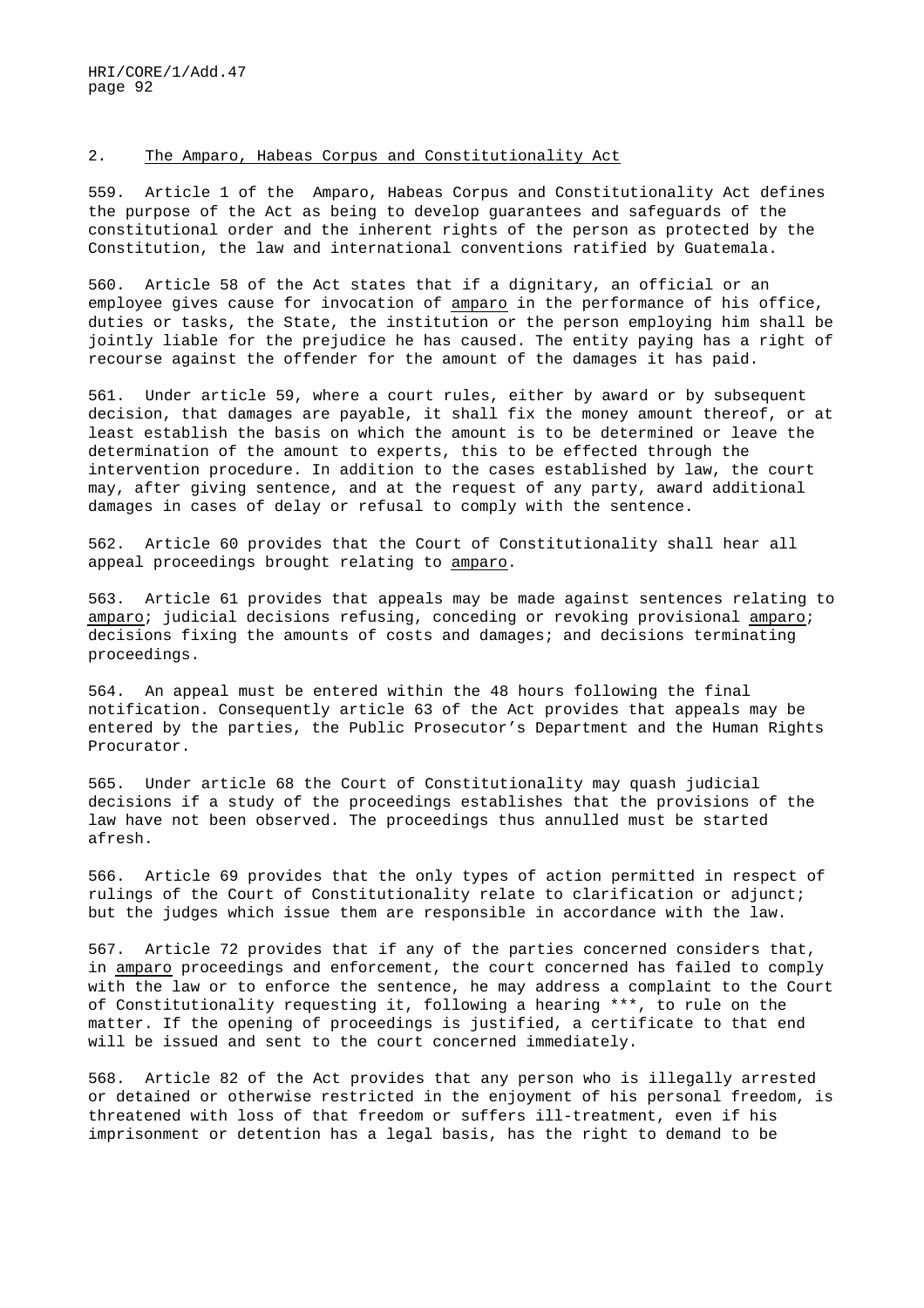immediately brought before a court in order either to obtain the restoration or guarantee of his freedom or to secure the cessation of the ill-treatment or coercion to which he is being subjected.

569. Article 85 requires any court which learns by any means that a person is in the situation described in article 82 and is confined or simply being held, and that there is reason to fear that his whereabouts are uncertain, to institute and proceed with habeas corpus on its own initiative.

570. Under article 116, in specific cases, in any legal proceedings before any court, in any jurisdiction, at any level and in cassation, and up to the point where sentence is pronounced, the parties may enter an action, a plea or interlocutory proceedings on grounds of the total or partial unconstitutionality of a law with a view to having it declared inapplicable. The court is required to rule on the question.

571. Article 117 provides that the unconstitutionality of a law may be alleged in cassation proceedings at any time before the pronouncement of sentence. In such cases the Supreme Court of Justice shall, once the proceedings relating to unconstitutionality have been exhausted and before the cassation proceedings are concluded, shall give a ruling on the question of unconstitutionality together with its reasons therefor. If that ruling is appealed against, the case shall be referred to the Court of Constitutionality. Unconstitutionality may also be invoked as the grounds for the appeal; if this occurs the Court is obliged to hear the case.

572. Article 118 provides that if in specific cases unconstitutional laws or regulations are applied in administrative proceedings which by their nature appear valid and do not give grounds for amparo proceedings, the aggrieved party may only draw attention to the fact during the administrative proceedings concerned. In such cases the question of unconstitutionality must be examined in proceedings before an administrative tribunal within 30 days of the date on which the decision became final, such proceedings to be conducted in accordance with the procedures for considering the unconstitutionality of a law in a specific case. However, if unconstitutionality was not invoked before the administrative tribunal, it may be invoked as grounds for an appeal in cassation in the manner described in article 117.

573. Article 119 of the Act provides that in labour matters, in addition to the general rules applicable in all court proceedings, where the unconstitutionality of a law is invoked in proceedings relating to a collective labour dispute, the labour court concerned shall pronounce on the matter.

574. Article 121 provides that, in proceedings alleging unconstitutionality in specific cases, the court shall hear the Public Prosecutor's Department and the parties within the nine days following the lodging of the application. After expiry of that period a public hearing may take place if either of the parties so requests. The court shall deliver its ruling within three days. Its ruling is subject to appeal before the Court of Constitutionality.

575. Article 127 of the Act provides that decisions of the type described in article 121 and decisions concerning unconstitutionality in other cases are subject to appeal. An appeal must be submitted, together with the grounds therefor, within three days.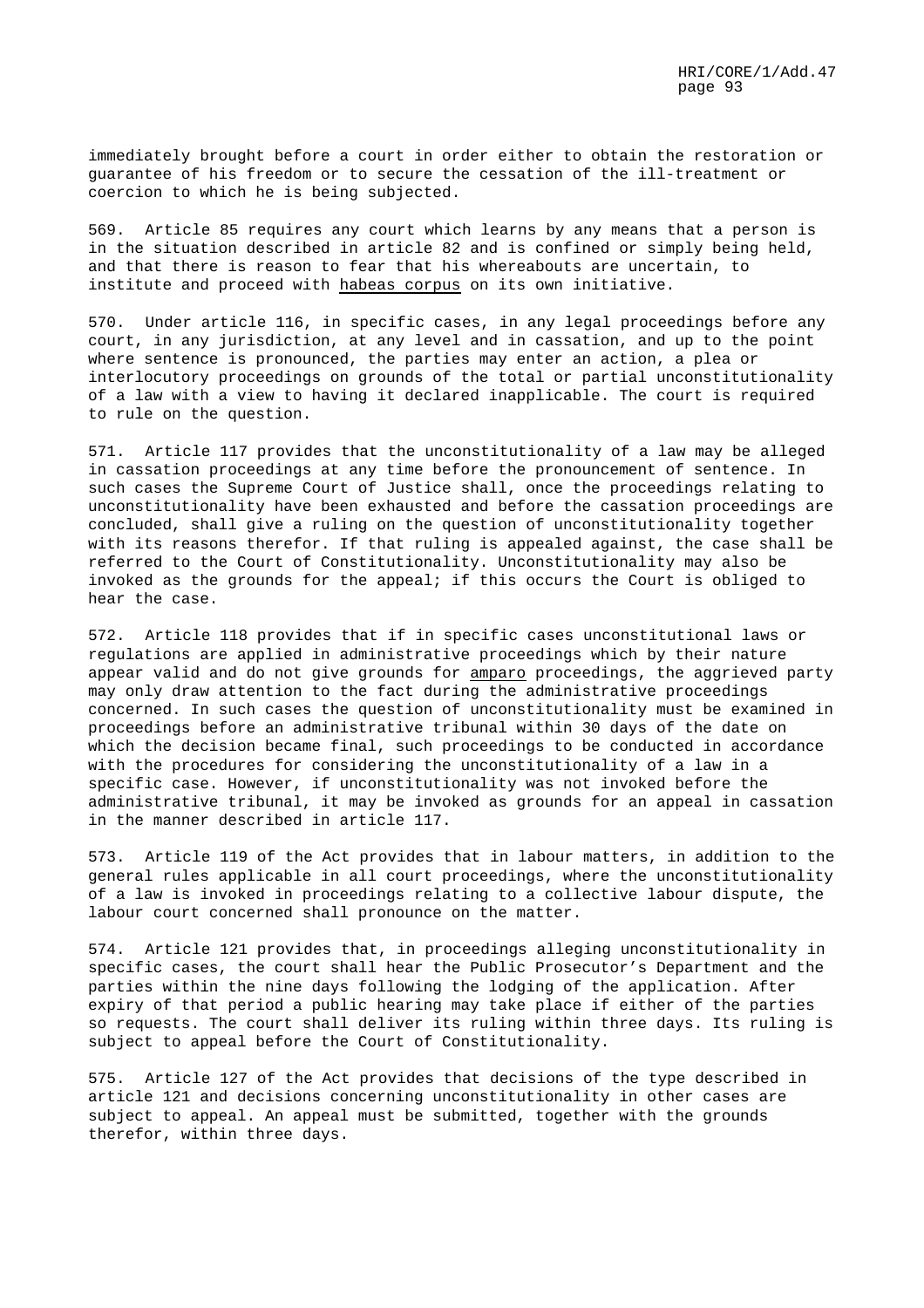576. Article 132 of the Act provides that if the competent court refuses to admit the appeal, the party which considers itself aggrieved may appeal on the facts to the Court of Constitutionality within three days following the refusal, requesting that the appeal be admitted.

577. Article 133 provides that proceedings concerning the unconstitutionality of laws, regulations or other measures of a general nature alleged to be partially or totally invalidated by reason of unconstitutionality shall be instituted before the Court of Constitutionality.

578. Article 134 of the Act states that proceedings concerning the unconstitutionality of laws, regulations or measures of a general nature may be legitimately instituted by :

- (a) The governing body of the collegiate body of lawyers, acting through its president;
- (b) The Public Prosecutor's Department, acting through the National Procurator-General;
- (c) The Human Rights Procurator, in relation to laws, regulations or other measures of a general nature affecting matters within his area of competence;
- (d) Any individual assisted by three registered and practising lawyers.

579. Article 142 of the Act states that there is no right of appeal against the decisions of the Court of Constitutionality or of other decisions taken in accordance with the provisions of article 138.

### 3. The Constitutional Act concerning public order

580. Article 26 of Decree No. 7 (the Act concerning public order) provides that the only recourse from any measure, order or decision taken under its provisions relates to liability in the manner prescribed by law.

581. Consequently article 27 provides that, notwithstanding the provisions of article 26, the remedy of amparo may be sought where, on grounds of implementation of the Act, violations occur of guarantees which are not included among those the exercise of which, in accordance of the Constitution of the Republic, may be restricted or which have not been restricted by an appropriate decree. The Act goes on to state that in any case the remedy of habeas corpus is available. The authorities may order that the persons concerned may be produced only within a prison. The remedy of habeas corpus is also available for the sole purpose of ascertaining the treatment to which the appellant is being subjected and, if appropriate, to end any ill-treatment to which he may be subjected. A person may be produced inside a prison if the competent executive authority so decides (article 27 of the Act).

582. Article 28 of the Act provides that during a state of emergency of any degree a person may be detained without the need for a warrant for arrest or other court order if there are reasonable grounds for believing that he is the author of or an accomplice in acts prejudicial to public order or is concealing such acts. The detention shall last for such time as is necessary to establish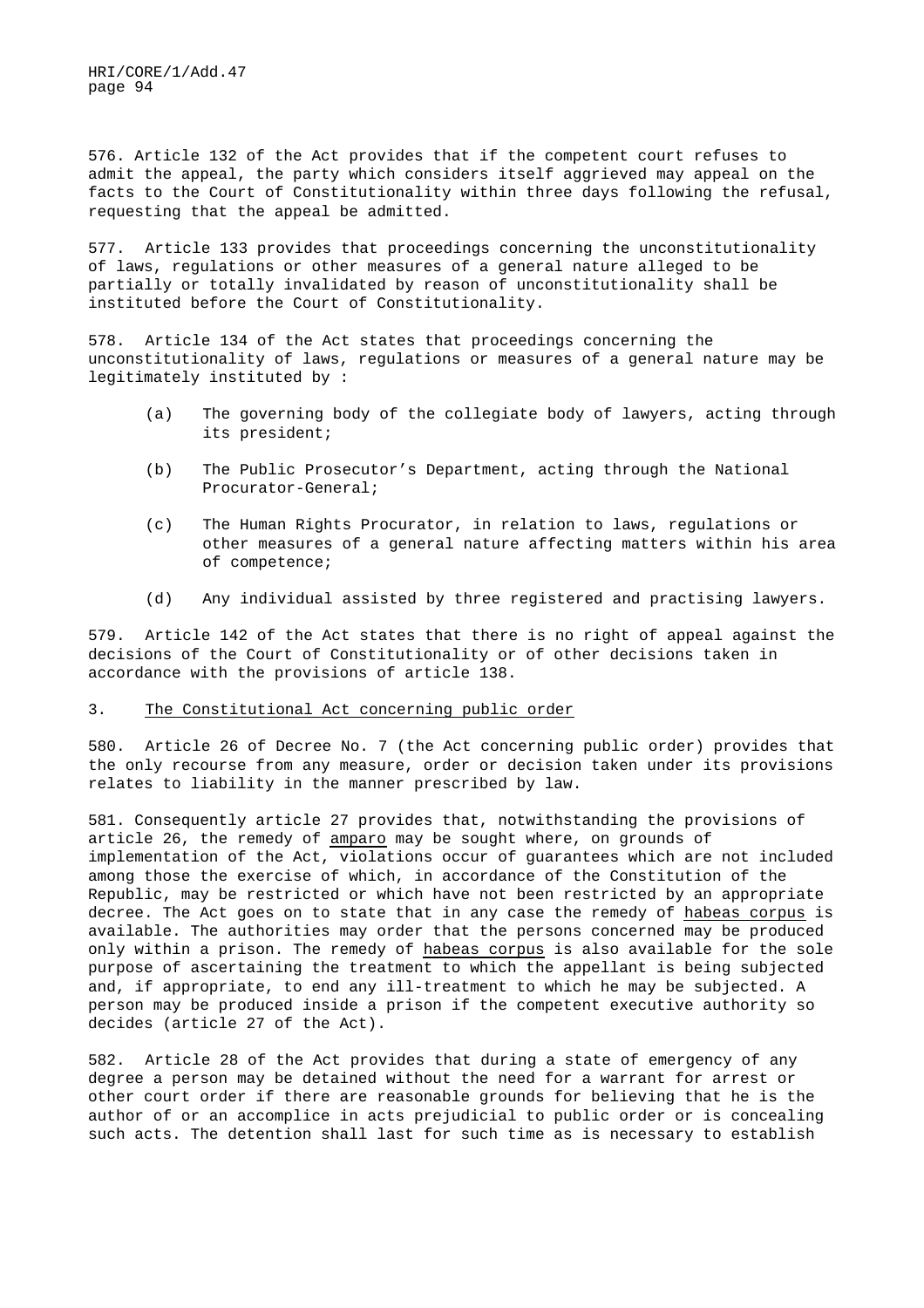the facts and may not continue for more than 24 hours beyond the expiry of the validity of the decree restricting the guarantees in question. Once the emergency is over - and sooner if possible - the person shall be released; but if the investigation establishes that he is guilty of a crime or offence he shall be referred to the competent courts.

583. Article 29 of the Act also provides that a reasonable period of grace, bearing in mind the circumstances of the individual concerned, shall be allowed for the payment of fines inflicted. If on the expiry of that period the fine has not been paid, it shall be replaced by a term of imprisonment of a duration to be calculated in the manner specified in the Penal Code (articles 50-55). In no case may the period of grace referred to in the previous paragraph be less than 48 hours. During that period the person concerned may appeal for a review to the official who inflicted the fine; the latter must give his decision within two days.

#### 4. The Act concerning elections and political parties

584. Article 133 of this Act provides that the remedies of adjunct and clarification are available against resolutions and decisions of the Supreme Electoral Tribunal.

585. Article 134 of this Act also states that final decisions of the Supreme Electoral Tribunal and the measures it takes in the exercise of its powers as defined in article 125 of the Act may form the subject of a special appeal under amparo in cases where the Constitutional Act on the subject so provides.

586. Article 187 provides that where the terms of a decision are unclear, ambiguous or contradictory, a petition for clarification may be entered. If one of the elements of the case has not been covered, an adjunct to the decision may be applied for. The petition must be entered within 48 hours following the decision, and a ruling must be given within the three days following its submission.

587. Article 188 of the Act provides that an appeal for reversal of a final decision of an office or a delegation of the electoral rolls authority may be addressed to the official who issued the impugned decision within the three days following the final notification.

588. Article 189 provides that an application for reversal once submitted must be referred to the director-general of the electoral rolls authority, together with the case history and the report of the official concerned; the decision must be taken within one week.

589. Article 190 provides for a right of appeal against final decisions of the director-general of the electoral rolls authority. An appeal must be lodged with that authority within three days of the date of the final notification. "Final decision" is taken to mean the decision which concludes a case, rules on an appeal for reversal or concludes other matters specifically mentioned in the Act. The same procedure is to be followed in all appeals admitted by the Act.

590. Article 191 of the Act states that, once an appeal has been lodged and those concerned notified, the case history and a detailed report shall be transmitted to the Supreme Electoral Tribunal within three days. The tribunal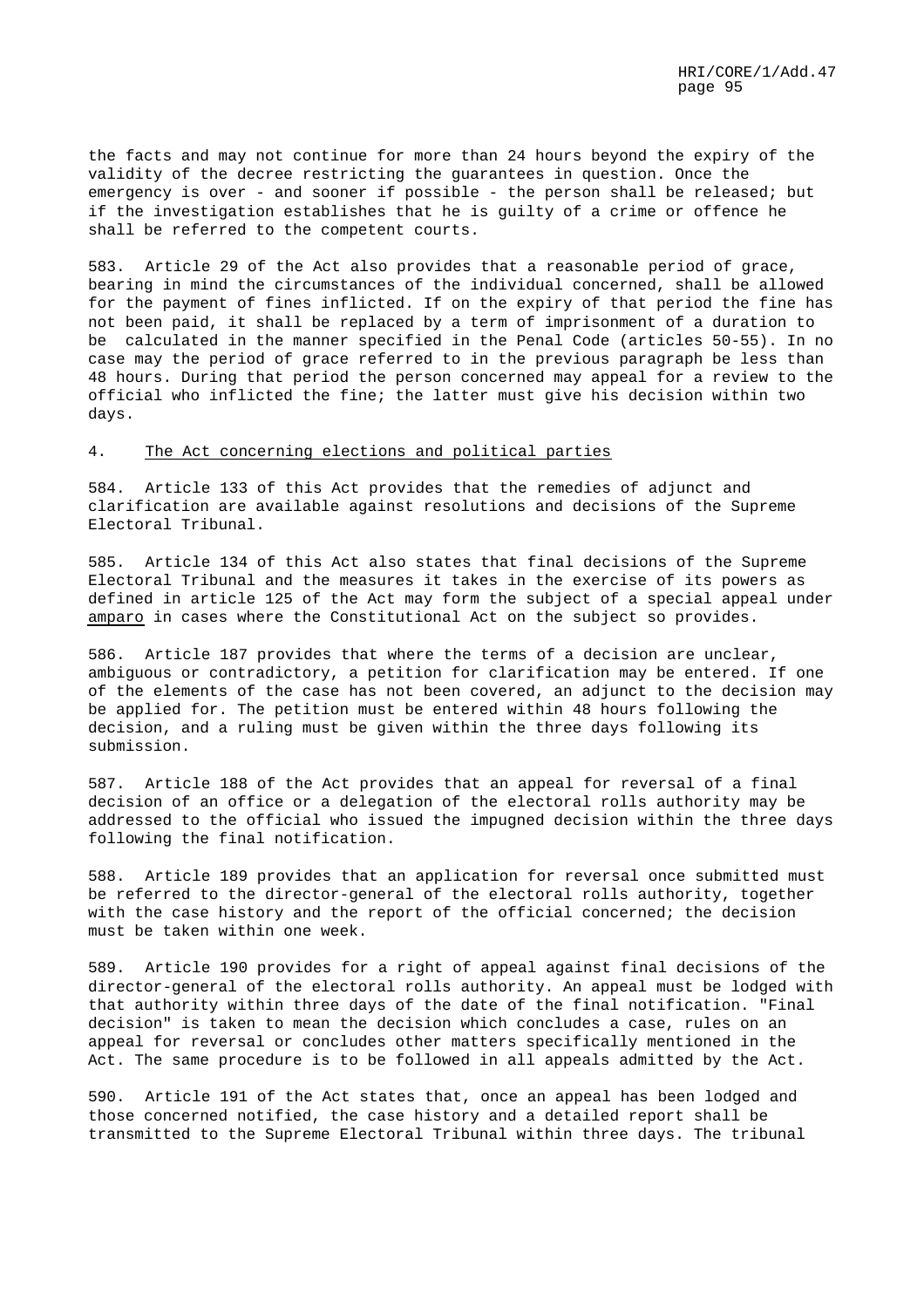shall hear the parties, and, whether or not they respond to the summons, shall issue its decision within one week. The tribunal shall receive afl evidence offered to it and may request any reports it considers relevant.

591. At the same time article 192 provides that the only right of appeal against a decision of the Supreme Electoral Tribunal lies under amparo in the cases specified in the relevant Act.

592. Article 194 of the Act states that the electoral process must be conducted in an environment of freedom and full application of constitutional rights. No restriction of any kind on those freedoms and rights may be in force, and a state of emergency may not be declared, while the electoral process is continuing.

593. Article 217 of the Act states that, from the time of their registration onwards, no candidates for the office of President or Vice-President may be detained or put on trial unless the Supreme Court of Justice decides that there are good grounds for doing so. Candidates for posts of Parliamentary deputy or mayor are similarly immune unless the competent chamber of the Court of Appeal makes a similar declaration. Excepted are cases of candidates detained in flagrante delicto; they are to be brought before the courts immediately for appropriate action. If the court decides that proceedings are justified, the registration of the candidate must be cancelled.

594. Article 246 of the Act provides that a remedy of nullity exists against all acts committed during the electoral process. The appeal must be lodged within the three working days following the final notification; it must be lodged with the authority concerned and shall be dealt with by the Supreme Electoral Tribunal within three days of receipt.

595. Following this, article 247 of the Act provides for a right of appeal for review of decisions of the Supreme Electoral Tribunal. The appeal must be lodged with the tribunal within three days of notification of the person concerned and will be dealt with during the three days following receipt; the latter period may be extended by two days to permit the gathering of relevant evidence of any kind.

596. Article 248 provides that a right of appeal under amparo exists against final decisions of the Supreme Electoral Tribunal in cases specified in the relevant Act provided that the rights of appeal provided for in article 247 of the same Act have been exhausted.

#### IV. INFORMATION AND PUBLICITY

597. The Government of the Republic of Guatemala is promoting dissemination and information programmes concerning a human rights culture by means of publications issued under the responsibility of the government printer. They cover, inter alia, the following subjects:

- (a) What are human rights ?
- (b The United Nations and human rights;
- (c) The International Human Rights Charter;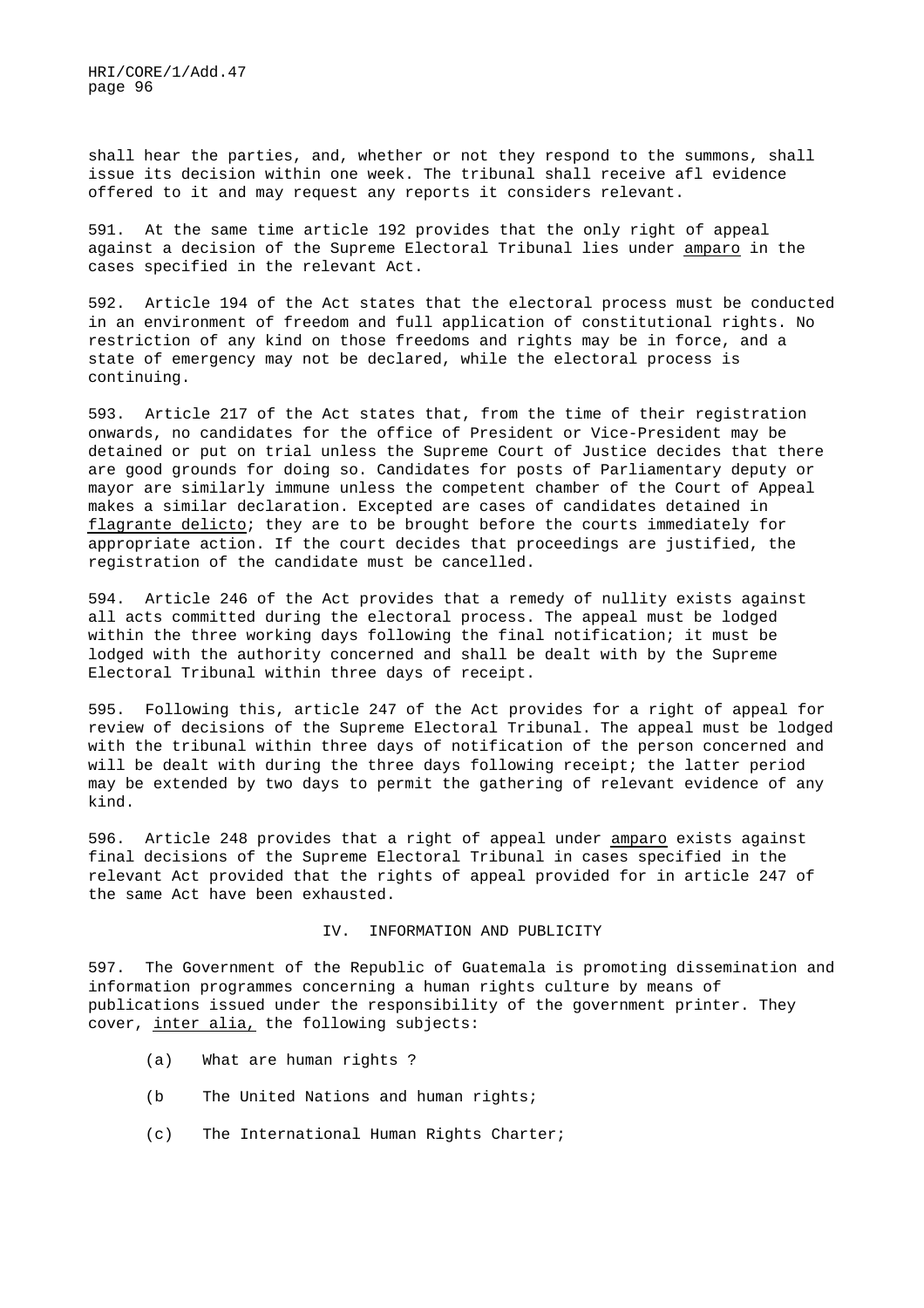- (d) Social communications media and human rights;
- (e) An international manual of human rights;
- (f) A fourth approach to criminological problems.

598. Articles on various aspects of human rights are published in the Official Gazette twice weekly.

599. Thus the Government of Guatemala is making continual efforts to implant within the population and the competent authorities a knowledge of the human rights enshrined in the different international legal instruments of which Guatemala is a signatory. The government is also conducting large-scale extension campaigns among the population by means of posters referring to the subject of knowledge of human rights. Radio programmes covering the entire country, and television programmes aimed more particularly at urban areas, are also organized.

600. Seminars, workshops and open discussion groups have been organized in the administrative seats of departments and some municipal areas with a view to achieving wide dissemination of respect for and implementation of human rights.

601. Some newspapers in the capital have begun publishing texts in Mayan languages; but these texts have not had the anticipated disseminatory impact, as the circulation of written social communications media is confined to urban areas, and the target population in the rural areas is not reached. It should be mentioned that publications have in the past ben issued in mam, quiché, cakchiquel and kekchí.

602. There are several State institutions with responsibilities in the field of information and publicity relating to human rights; these include in particular the Office of the Human Rights Procurator and the Ministries of Education and the Interior. The latter, through the intermediary of the Directorate for Information and International Affairs, publishes texts and brochures on the subject of human rights which are distributed continuously through educational establishments throughout the country and institutions engaged in the defence and implementation of human rights. Editions in the languages of Maya origin are at present being prepared in order to obtain coverage of the entire country.

603. A brochure described as a code of conduct for officials responsible for enforcing the law has also been published; it has been distributed to all State departments and bodies for information and action.

604. Most of the publications produced within the Ministry of the Interior have benefitted from the technical and financial support of the United Nations.

605. The State of Guatemala has, through various institutions, carried out educational activities relating to human rights and : women; children; youth; cultural centres; the civilian security forces; workers; the cooperative movement; indigenous cooperatives; and teachers throughout the country.

606. As regards the question of whether the content of reports forms the subject of public debate, no activities of that kind have yet been undertaken. However, it is hoped that in future years the different groups within society